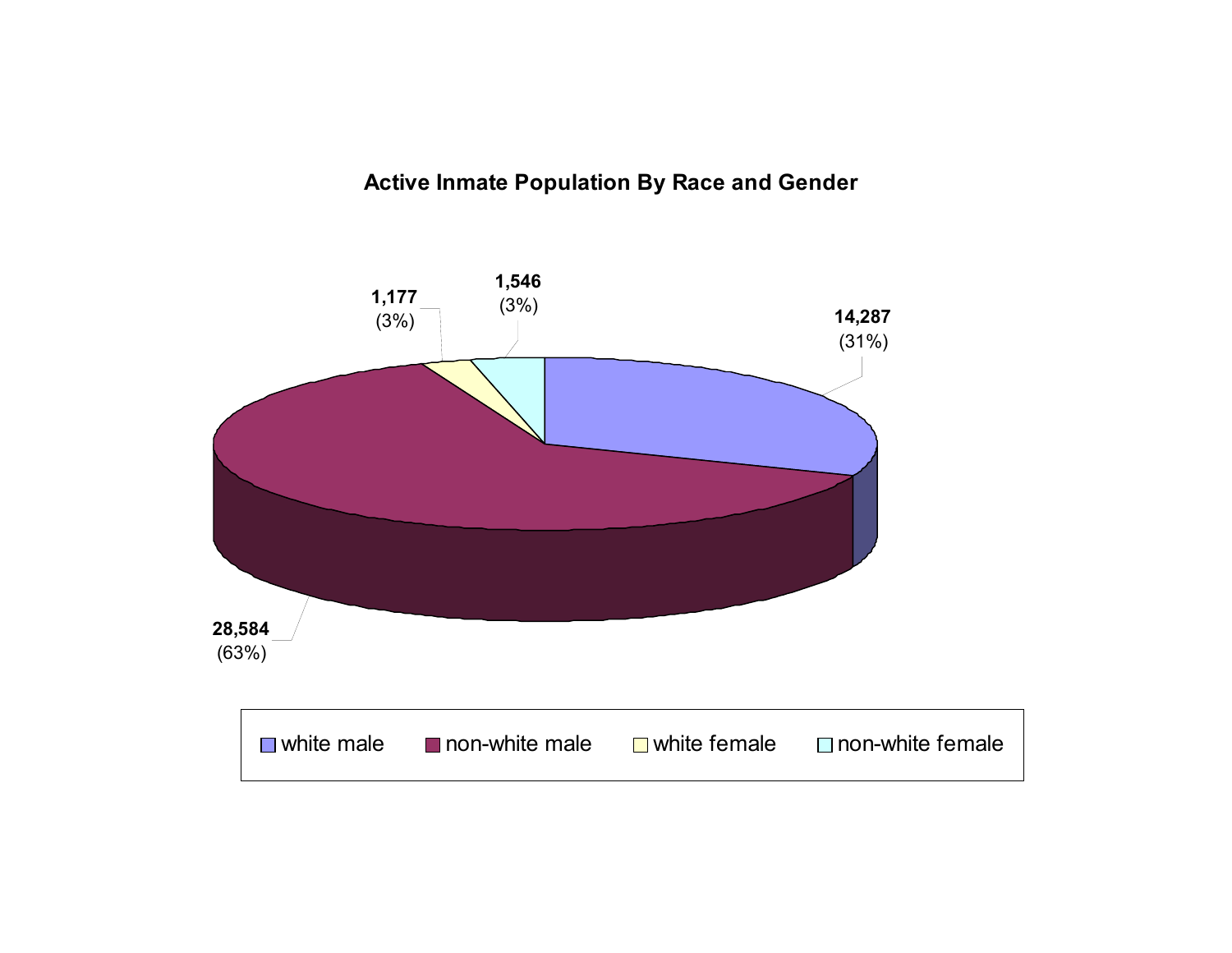# **Active Inmates By Security Status**

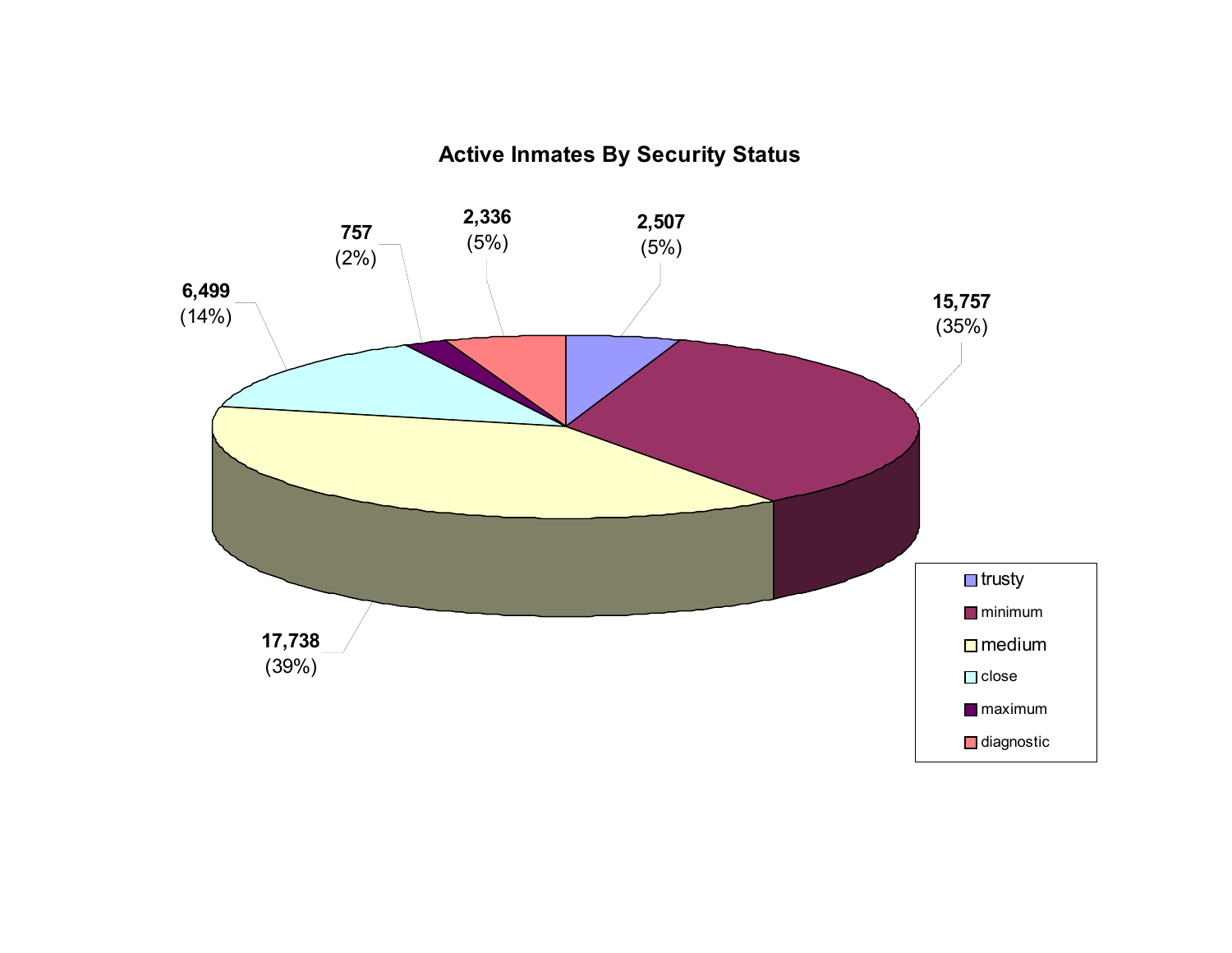# **Active Inmates Prison Sentence In Years**

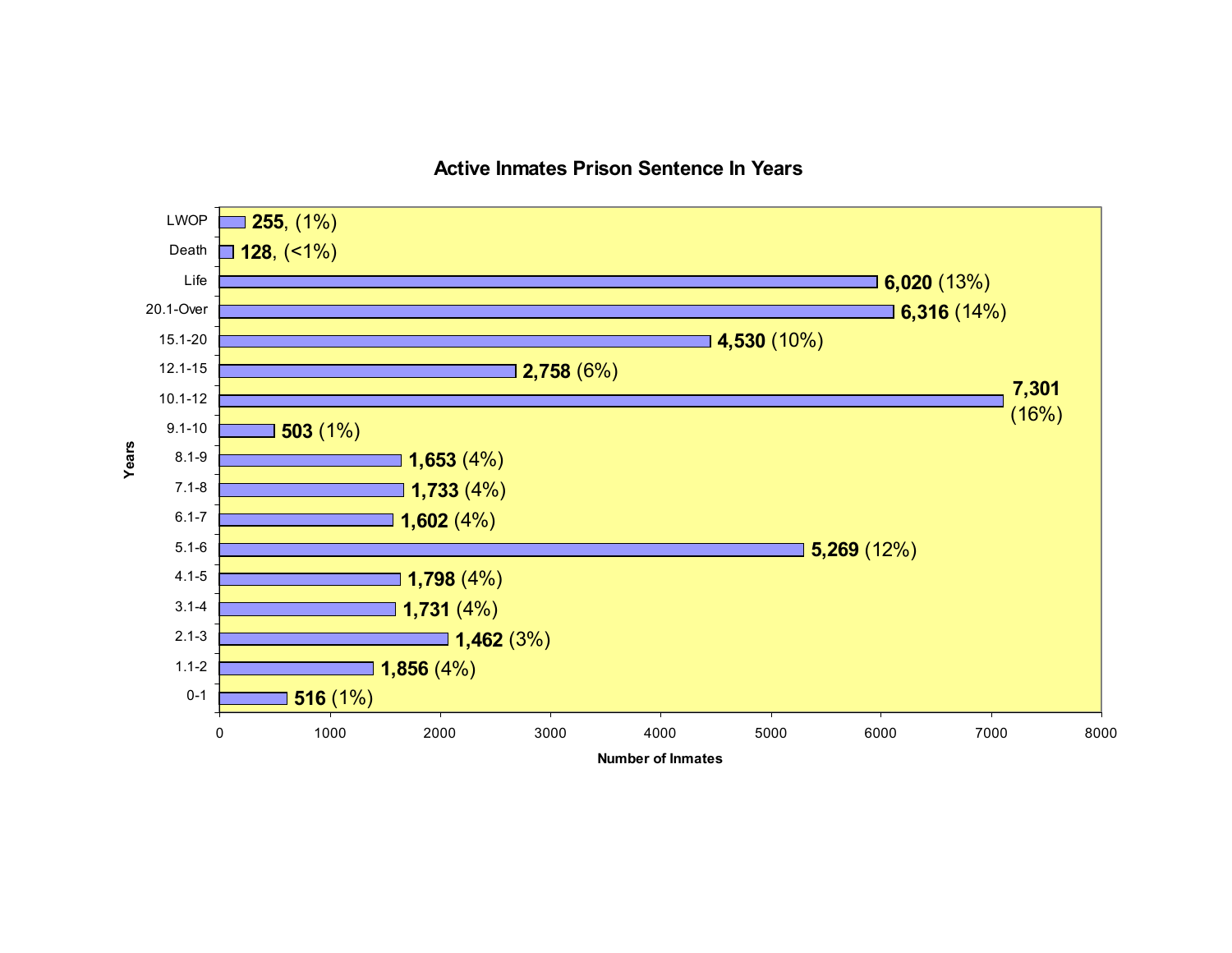**Active Inmates Who Have Probation To Follow Prison**

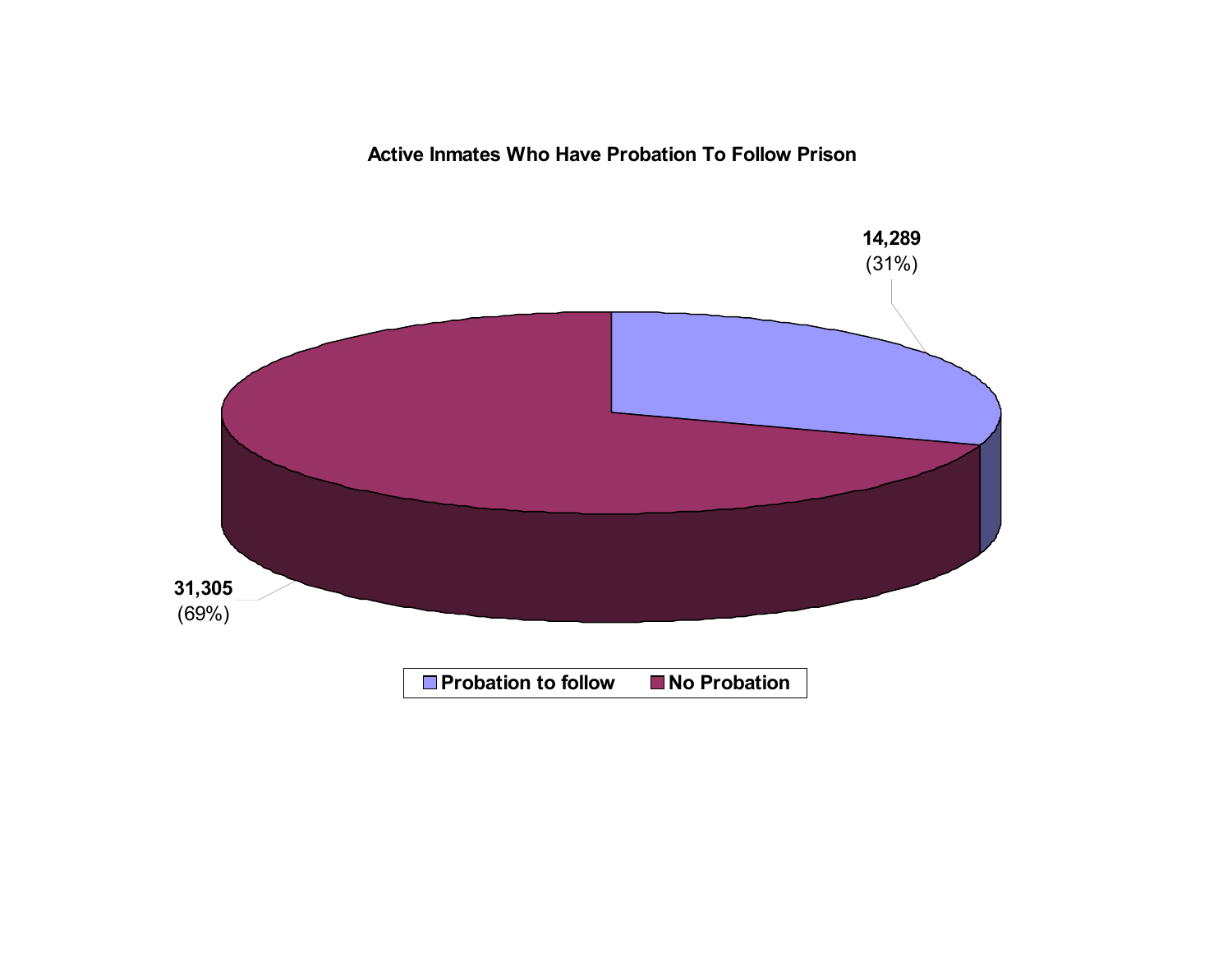**Active Inmates Grouped By Institution**

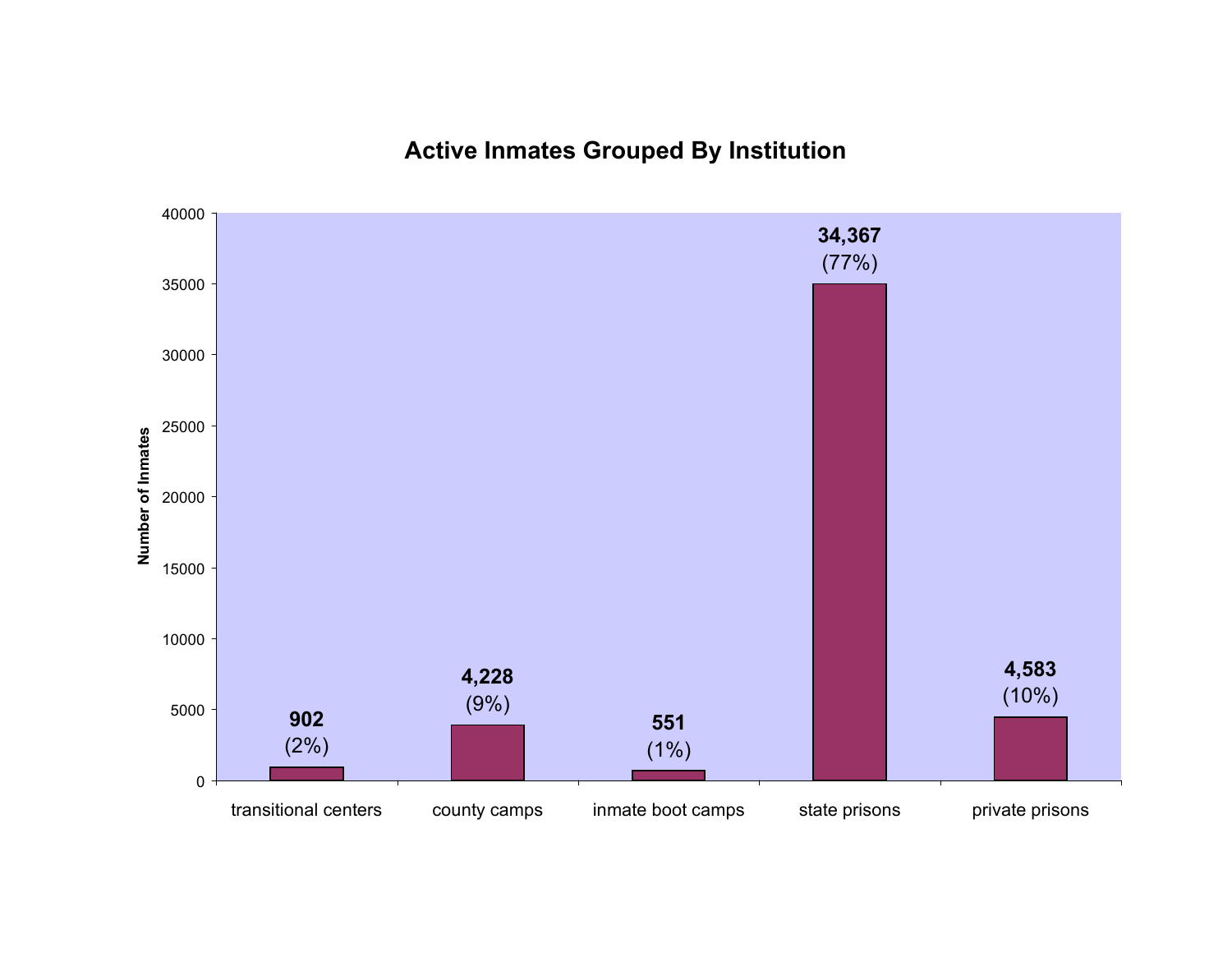# **Active Inmates By Most Serious Crime Type**

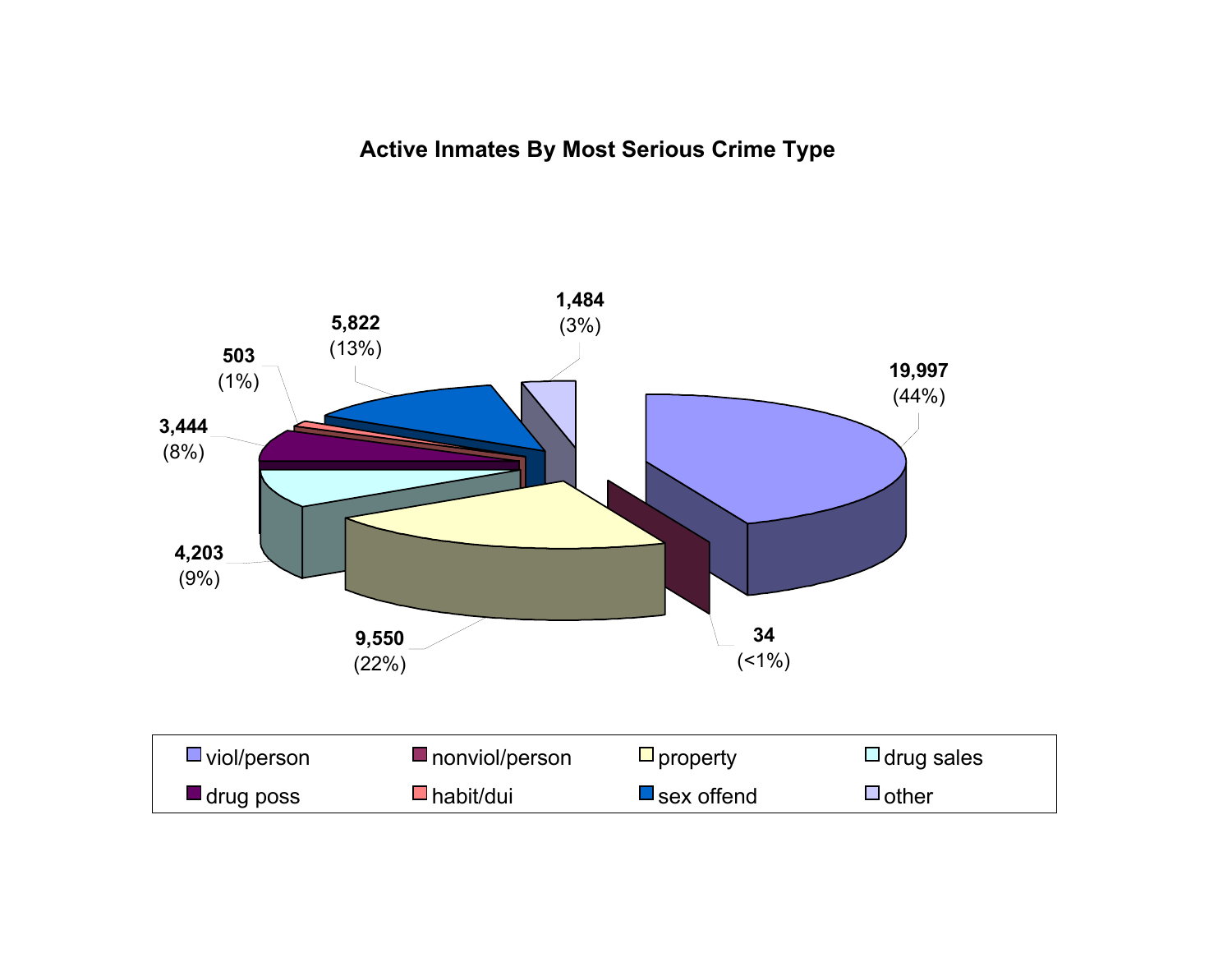Georgia Department of Corrections Page 1 Run 10/16/01 Office of Planning and Analysis

### Inmate statistical profile

TABLE OF CONTENTS FOR ACTIVE PRISONERS EXCLUDING JAIL

Title PAGE ----- ---- RACE AND SEX............................ 2 Culture Fair IQ Scores.................. 3 Self-Rpt Socioeconomic Class............ 4 Self-Rpt Environment To Age 16.......... 5 Self-Rpt Education Level................ 6 Functional Reading Level (WRAT Scores).. 7 Functional Math Level (WRAT Scores)..... 8 Functional Spelling Level (WRAT Scores). 9 Self-Rpt Guardian Status To Age 16......10 Self-Rpt Employment Status Before Prison11 Self-Rpt Marital Status At Admission....12 Self-Rpt Number Of Children At Admission13 Self-Rpt Religious Affiliation..........14 Self-Rpt Family Behavior Patterns \*.....15 Inmate Diagnostic Behavior Problem \*....16 Physical Profile (General Condition)....17 Security Status..........................18 Number Of Sentences.....................19 Number Of Disciplinaries................20 Number Of Escapes........................21 Number Of Prior Georgia Incarcerations \*22 Number Of Transfers.....................23 County Of Conviction....................24 Circ Of Conviction........................29 Home County...............................31 Prison Sentence In Years.................36 Probation To Follow Prison..............37 Admission Type............................38 Release Type..............................39 Inst By Group.............................40 Institution.............................41 Misdemeanors And Felonies...............44 Crimes By Group..........................45 Most Serious Offense....................46 Most Serious Crime Type..................52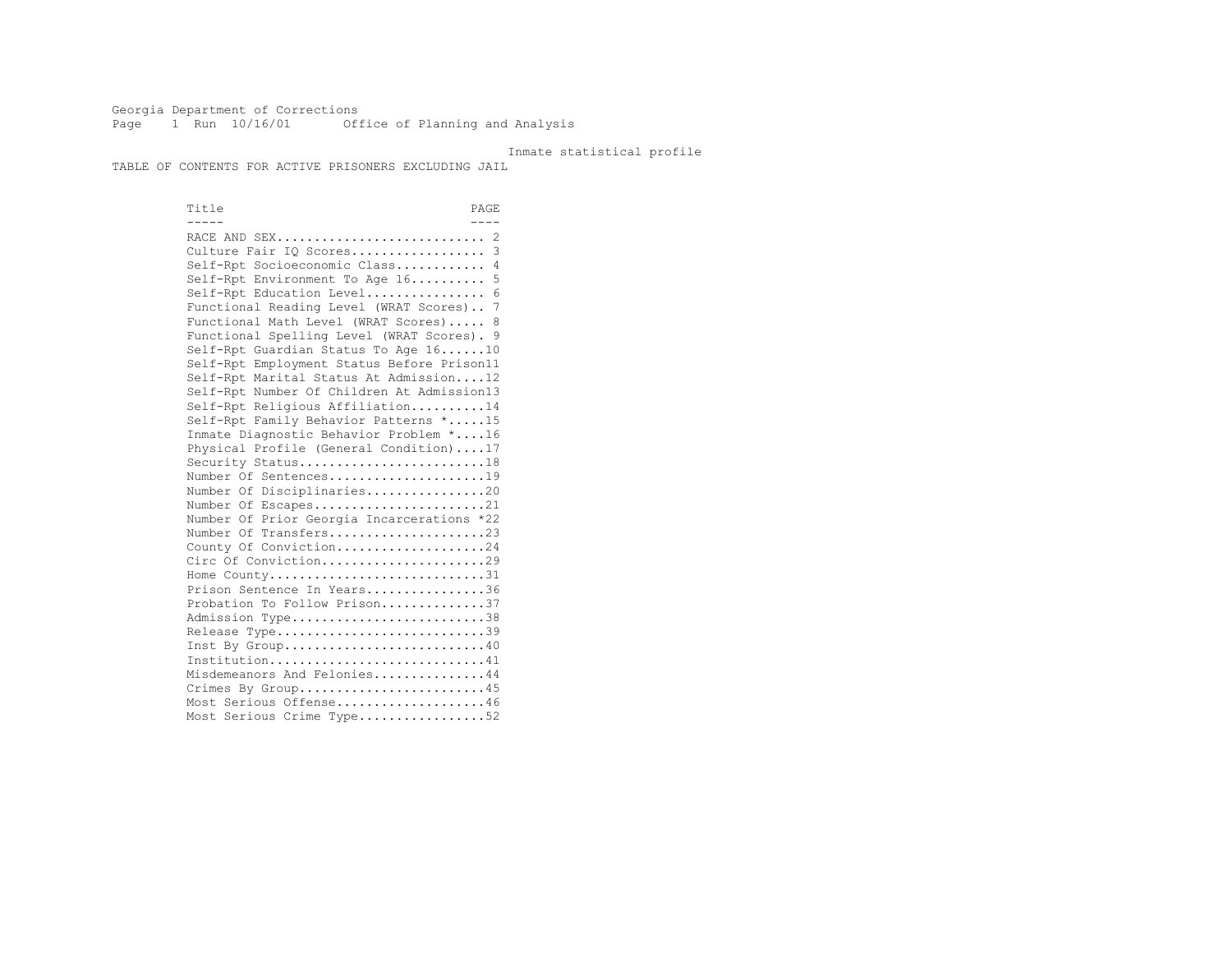Georgia Department of Corrections Page 2 Run 10/16/01 Office of Planning and Analysis

# Inmate statistical profile

Sample: ACTIVE PRISONERS EXCLUDING JAIL CONSERVERS REQUESTOR: Statistics Active inmates 10/16/2001

RACE AND SEX by current age & sex

|                                                                  |                         |                                           |                                   | M E N                           |                        |                                              |                          |                              |                      |                    |                | <b>WOMEN</b>                |                     |                    |                         |                  |          |                                       |                    |
|------------------------------------------------------------------|-------------------------|-------------------------------------------|-----------------------------------|---------------------------------|------------------------|----------------------------------------------|--------------------------|------------------------------|----------------------|--------------------|----------------|-----------------------------|---------------------|--------------------|-------------------------|------------------|----------|---------------------------------------|--------------------|
| RACE AND SEX                                                     | Age<br>$100 - 21$       | Age<br>$8122 - 39$                        | $8140 - 54$                       | Age                             | Age<br>$8155 - 99$     | Men<br>% Total                               |                          | Aqe<br>$8100 - 21$           |                      | Aqe<br>$8122 - 39$ |                | Age<br>$8140 - 54$          |                     | Age<br>$8155 - 99$ |                         | Women<br>% Total |          | Grand<br>%   Total                    | - 옹                |
| WHITE MALE<br>NON WHITE MALE<br>WHITE FEMALE<br>NON WHITE FEMALE | 971<br>2648<br>$\Omega$ | 7968<br>271<br>73118285<br>0 <sub>1</sub> | 301<br>701<br>0<br>0 <sub>1</sub> | 4379<br>391<br>6929<br>61<br>01 | 969<br>722<br>$\Omega$ | 57114287<br>43128584<br>01<br>0 <sub>1</sub> | 33<br>67<br>0<br>$\circ$ | $\left( \right)$<br>68<br>85 | 01<br>0<br>44<br>561 | 0<br>757<br>1000   | ΟI<br>43<br>57 | $\Omega$<br>0<br>314<br>428 | O<br>0<br>42<br>581 | 38<br>33           | 0 I<br>01<br>541<br>461 | 1546             | 43<br>57 | $0$   14287<br> 28584<br>1177<br>1546 | 31<br>63<br>3<br>3 |
| Total reported                                                   |                         | 3619 100 26253 100 11308                  |                                   | $100$                           |                        | 1691 100 42871 100                           |                          | 153 100                      |                      | 1757               | 1001           | 742 1001                    |                     |                    | 71 100                  | 2723 100         |          | 45594 100                             |                    |
| Percent reported                                                 |                         | 100.0                                     | 100.0                             | 100.0                           | 100.0                  |                                              | 100.0                    |                              | 100.0                |                    | 100.01         |                             | 100.0               |                    | 100.01                  |                  | $100.0$  |                                       | 100.0              |
| NOT REPORTED                                                     |                         |                                           |                                   |                                 |                        |                                              |                          |                              |                      | $\Omega$           |                | $\Omega$                    |                     |                    |                         |                  |          |                                       |                    |
| Total                                                            | 3619                    | 26253                                     |                                   | 11308                           | 1691                   | 42871                                        |                          | 153                          |                      | 1757               |                | 742                         |                     | 71                 |                         | 2723             |          | 45594                                 |                    |
| AVERAGE AGE                                                      | 19.95                   | 30.18                                     |                                   | 45.08                           | 60.61                  | 34.45                                        |                          | 20.13                        |                      | 31.22              |                | 44.64                       |                     | 59.59              |                         | 35.00            |          | 34.48                                 |                    |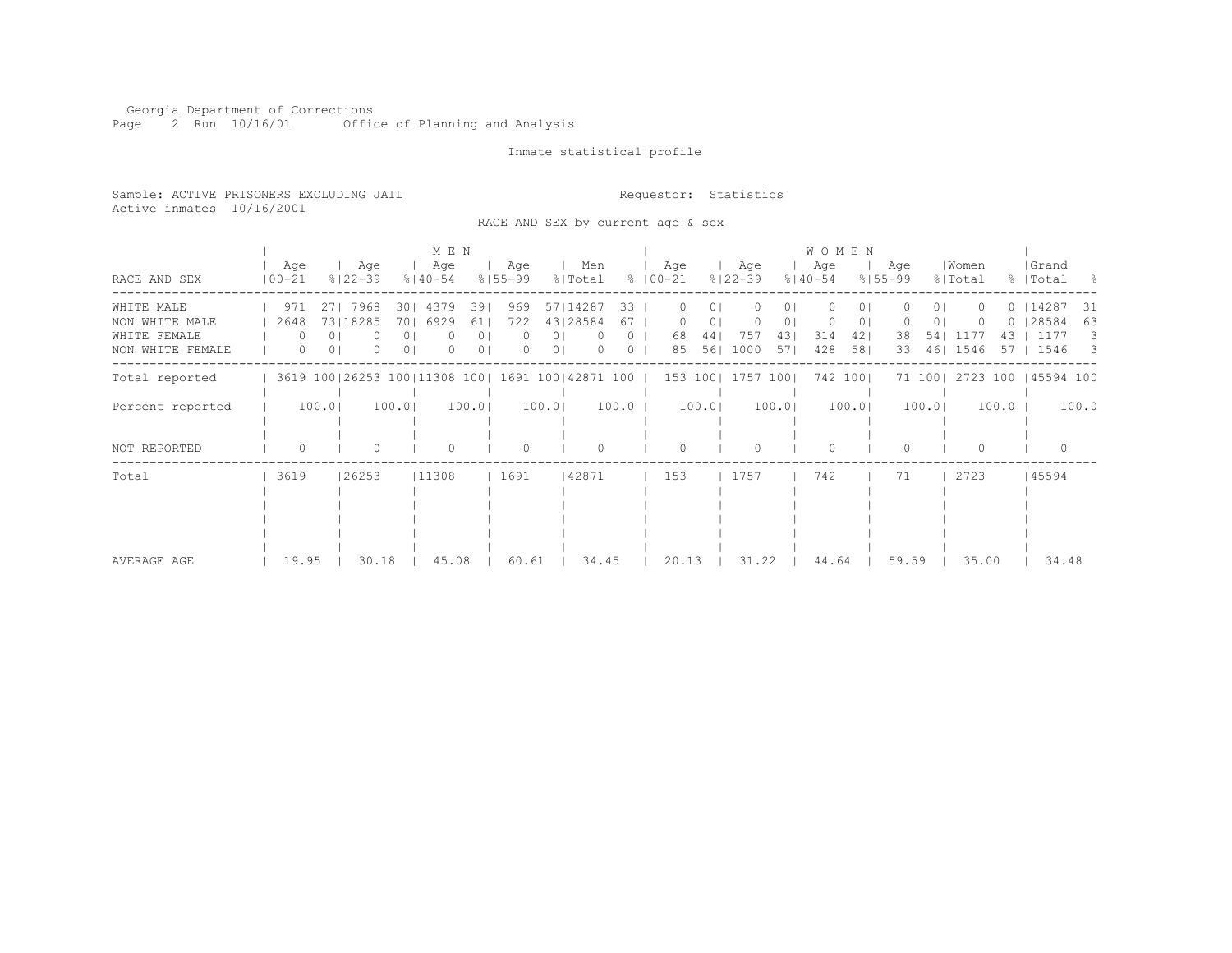# Georgia Department of Corrections Office of Planning and Analysis

# Inmate statistical profile

| Sample: ACTIVE PRISONERS EXCLUDING JAIL<br>Active inmates | 10/16/2001 |            |      |                    |           |                             |           |                    |      |                                                         |         | Requestor:         |           | Statistics                                  |            |                    |              |                    |            |                  |          |                    |                     |
|-----------------------------------------------------------|------------|------------|------|--------------------|-----------|-----------------------------|-----------|--------------------|------|---------------------------------------------------------|---------|--------------------|-----------|---------------------------------------------|------------|--------------------|--------------|--------------------|------------|------------------|----------|--------------------|---------------------|
|                                                           |            |            |      |                    |           |                             |           |                    |      |                                                         |         |                    |           | Culture Fair IQ Scores by current age & sex |            |                    |              |                    |            |                  |          |                    |                     |
| IO Score                                                  | $100 - 21$ | Age        |      | Aqe<br>$8122 - 39$ |           | M E N<br>Age<br>$8140 - 54$ |           | Aqe<br>$8155 - 99$ |      | Men<br>% Total                                          |         | Age<br>$8100 - 21$ |           | Age<br>$8122 - 39$                          |            | Age<br>$8140 - 54$ | <b>WOMEN</b> | Aqe<br>$8155 - 99$ |            | Women<br>% Total |          | Grand<br>%   Total | - 옹                 |
| LESS THAN 70<br>70 AND UP                                 |            | 89<br>3369 | 3 I  | 949<br>97124194    | 41<br>961 | 851<br>9819                 | 81<br>921 | 110<br>1413        |      | 7  1999<br>93138795                                     | 5<br>95 | 4<br>136           | 31<br>971 | 161<br>1503                                 | 101<br>901 | 168<br>538         | 241<br>761   | 26<br>39           | 401<br>601 | 359<br>2216      | 14<br>86 | 2358<br> 41011     | $\mathcal{D}$<br>95 |
| Total reported                                            |            |            |      |                    |           |                             |           |                    |      | 3458 100   25143 100   10670 100   1523 100   40794 100 |         |                    |           | 140 100  1664 100                           |            |                    | 706 1001     |                    | 65 1001    | 2575 100         |          | 143369 100         |                     |
| Percent reported                                          |            |            | 95.6 |                    | 95.81     |                             | 94.4      |                    | 90.1 |                                                         | $95.2$  |                    | 91.5      |                                             | 94.7       |                    | 95.1         |                    | 91.5       |                  | 94.6     |                    | 95.1                |
| NOT REPORTED                                              |            | 161        |      | 1110               |           | 638                         |           | 168                |      | 2077                                                    |         | 13                 |           | 93                                          |            | 36                 |              | 6                  |            | 148              |          | 2225               |                     |
| Total                                                     |            | 3619       |      | 26253              |           | 11308                       |           | 1691               |      | 42871                                                   |         | 153                |           | 1757                                        |            | 742                |              | 71                 |            | 2723             |          | 45594              |                     |

 | | | | | | | | | | | | | | | | | | | | | | | | | | | | | | | | | | | | | | | | | | | | | | | | | | | | | | | AVERAGE IQ | 100.15 | 100.04 | 96.23 | 94.06 | 98.83 | 98.44 | 94.70 | 85.47 | 76.86 | 91.93 | 98.42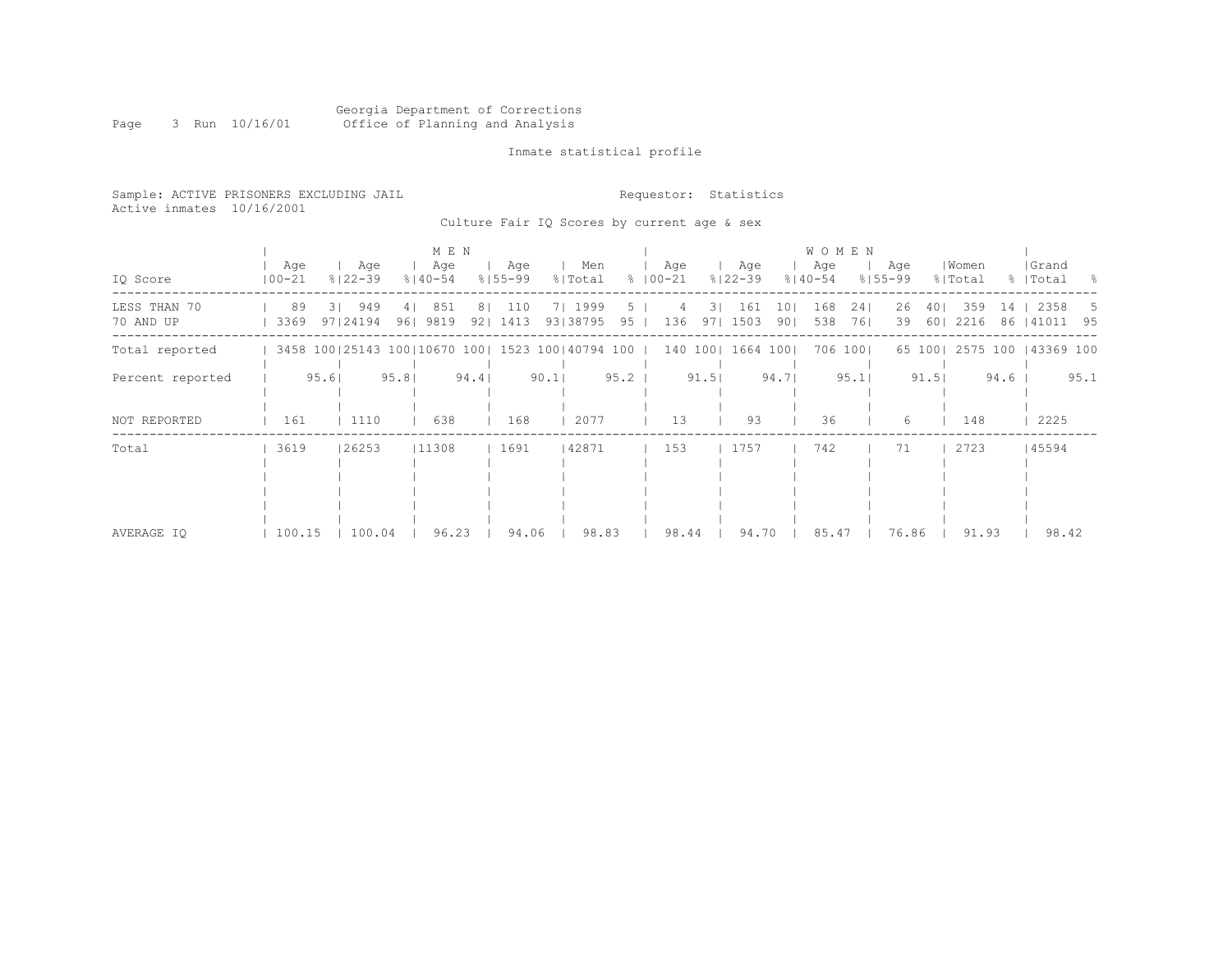### Georgia Department of Corrections Page 4 Run 10/16/01 Office of Planning and Analysis

# Inmate statistical profile

|  |                           | Sample: ACTIVE PRISONERS EXCLUDING JAIL |  |                                                   |  | Requestor: Statistics |  |  |
|--|---------------------------|-----------------------------------------|--|---------------------------------------------------|--|-----------------------|--|--|
|  | Active inmates 10/16/2001 |                                         |  |                                                   |  |                       |  |  |
|  |                           |                                         |  | Self-Rpt Socioeconomic Class by current age & sex |  |                       |  |  |

| Socioeconomic Class   00-21 | Age  |      | Age<br>$8122 - 39$ |                | M E N<br>Age<br>$8140 - 54$ |       | Age<br>$8155 - 99$ |          | Men<br>% Total                                          |      | Aqe<br>$8100 - 21$ |       | Age<br>$8122 - 39$ |                | <b>WOMEN</b><br>Age<br>$8140 - 54$ |                | Aqe<br>$8155 - 99$ |                | Women<br>% Total |      | Grand<br>%   Total | - 옹  |
|-----------------------------|------|------|--------------------|----------------|-----------------------------|-------|--------------------|----------|---------------------------------------------------------|------|--------------------|-------|--------------------|----------------|------------------------------------|----------------|--------------------|----------------|------------------|------|--------------------|------|
| WELFARE                     | 302  |      | 9   1933           | 8 <sub>1</sub> | 736                         |       | 88                 |          | 5 3059                                                  |      | 29                 | 201   | 280                | 16             | 75                                 | 10             |                    | 2 <sub>1</sub> | 385              | 14   | 3444               | - 8  |
| OCC EMPLOY                  | 270  |      | 8 2017             | 8 <sub>1</sub> | 516                         | 51    | 44                 |          | 3 2847                                                  |      |                    |       | 9                  |                |                                    |                |                    | 31             | 16               |      | 2863               |      |
| MINIMUM STD                 | 1534 |      | 46   10558         | 421            | 4671                        | 431   | 766                |          | 48   17529                                              | 43   | 39                 | 26    | 561                | 33             | 298                                | 41             | 40                 | 61             | 938              | 35.  | 18467              | 42   |
| MIDDLE                      | 1205 |      | 36   10555         | 421            | 4847                        | 451   | 694                |          | 43117301                                                | 42   | 74                 | 501   | 840                | 491            | 338                                | 46             | 22                 | 331            | 1274             | 48   | 18575              | -42  |
| <b>OTHER</b>                | 25   |      | 213                |                | 85                          |       | 18                 | $1 \mid$ | 341                                                     |      | 5.                 | 31    | 29                 | 2 <sub>1</sub> | 13                                 | $\overline{2}$ |                    | 21             | 48               | 2.   | 389                |      |
| Total reported              |      |      |                    |                |                             |       |                    |          | 3336 100   25276 100   10855 100   1610 100   41077 100 |      | 148 100            |       | 1719 1001          |                |                                    | 728 1001       |                    | 66 1001        | 2661 100         |      | 43738 100          |      |
| Percent reported            |      | 92.2 |                    | 96.31          |                             | 96.01 |                    | 95.21    |                                                         | 95.8 |                    | 96.71 |                    | 97.81          |                                    | 98.1           |                    | 93.01          |                  | 97.7 |                    | 95.9 |
|                             |      |      |                    |                |                             |       |                    |          |                                                         |      |                    |       |                    |                |                                    |                |                    |                |                  |      |                    |      |
| NOT RPTD                    | 283  |      | 977                |                | 453                         |       | 81                 |          | 1794                                                    |      | 5.                 |       | 38                 |                | 14                                 |                | 5.                 |                | 62               |      | 1856               |      |
| Total                       | 3619 |      | 26253              |                | 11308                       |       | 1691               |          | 42871                                                   |      | 153                |       | 1757               |                | 742                                |                | 71                 |                | 2723             |      | 45594              |      |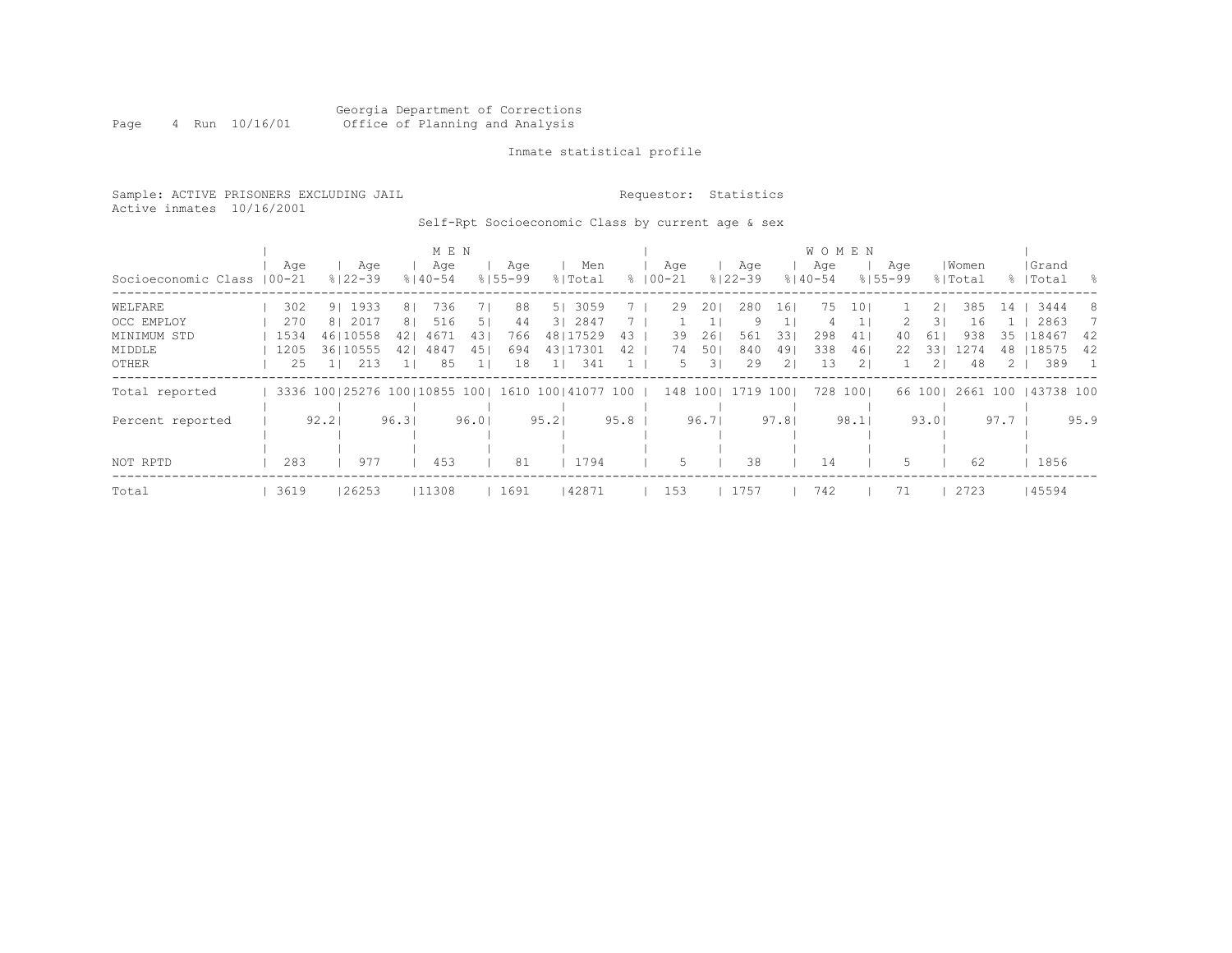### Georgia Department of Corrections Page 5 Run 10/16/01 Office of Planning and Analysis

# Inmate statistical profile

Sample: ACTIVE PRISONERS EXCLUDING JAIL **Requestor:** Statistics Active inmates 10/16/2001

Self-Rpt Environment To Age 16 by current age & sex

|                                                                      |                                        |                                                                                | M E N                                                                     |                                                                                  |                                                                                                                 |                          |                      |                                                             |                                      |                                                                 | <b>WOMEN</b>         |                    |                                         |                                |                             |                                                 |                           |
|----------------------------------------------------------------------|----------------------------------------|--------------------------------------------------------------------------------|---------------------------------------------------------------------------|----------------------------------------------------------------------------------|-----------------------------------------------------------------------------------------------------------------|--------------------------|----------------------|-------------------------------------------------------------|--------------------------------------|-----------------------------------------------------------------|----------------------|--------------------|-----------------------------------------|--------------------------------|-----------------------------|-------------------------------------------------|---------------------------|
| Environment                                                          | Age<br>$100 - 21$                      | Aqe<br>$8122 - 39$                                                             | Aqe<br>$8140 - 54$                                                        | Aqe<br>$8155 - 99$                                                               | Men<br>% Total                                                                                                  |                          | Age<br>$8100 - 21$   |                                                             | Age<br>$8122 - 39$                   | Age<br>$8140 - 54$                                              |                      | Age<br>$8155 - 99$ |                                         | Women<br>% Total               |                             | Grand<br>%   Total                              | - 옹                       |
| RURAL/FARM<br>RURAL/NFARM<br>S.M.S.A<br>URBAN<br>SMALL TOWN<br>OTHER | 36<br>100<br>1210<br>796<br>1321<br>15 | 586<br>3   1453<br>351<br>9116<br>231<br>4777<br>381<br>9557<br>142<br>$\circ$ | 687<br>21<br>745<br>61<br>3735<br>361<br>1878<br>191<br>3890<br>371<br>62 | 293<br>61<br>129<br>$\frac{1}{2}$<br>436<br>34<br>200<br>-17.<br>351<br>567<br>6 | 18 <sub>1</sub><br>1602<br>8 2427<br>27114497<br>7651<br>12 <sub>1</sub><br>35   15335<br>225<br>0 <sub>1</sub> | 4<br>6<br>35<br>18<br>37 | 25<br>22<br>57<br>42 | 0 <sup>1</sup><br>17<br>151<br>391<br>291<br>1 <sub>1</sub> | 58<br>215<br>276<br>575<br>586<br>13 | 31<br>48<br>121<br>61<br>134<br>161<br>268<br>331<br>341<br>214 | 8<br>18<br>37<br>291 | 12<br>16<br>21     | 61<br>181<br>25<br>32<br>2 <sub>1</sub> | 305<br>444<br>916<br>863<br>20 | ŦТ<br>$\perp$ /<br>34<br>32 | 1719<br>2732<br> 14941<br>8567<br> 16198<br>245 | 4<br>6<br>-34<br>19<br>36 |
| Total reported<br>Percent reported                                   |                                        | 96.1                                                                           | 3478 100 25631 100 10997 100   1631 100   41737 100<br>97.61              | 97.2                                                                             | 96.51                                                                                                           | 97.4                     |                      | 96.1                                                        | 147 100  1723<br>98.1                | 730<br>1001                                                     | 100<br>98.4          |                    | 65 100<br>91.5                          | 2665 100                       | 97.9                        | 144402 100                                      | 97.4                      |
| NOT RPTD                                                             | 141                                    | 622                                                                            | 311                                                                       | 60                                                                               | 1134                                                                                                            |                          | 6                    |                                                             | 34                                   | 12                                                              |                      | 6                  |                                         | 58                             |                             | 1192                                            |                           |
| Total                                                                | 3619                                   | 26253                                                                          | 11308                                                                     | 1691                                                                             | 42871                                                                                                           |                          | 153                  |                                                             | 1757                                 | 742                                                             |                      | 71                 |                                         | 2723                           |                             | 45594                                           |                           |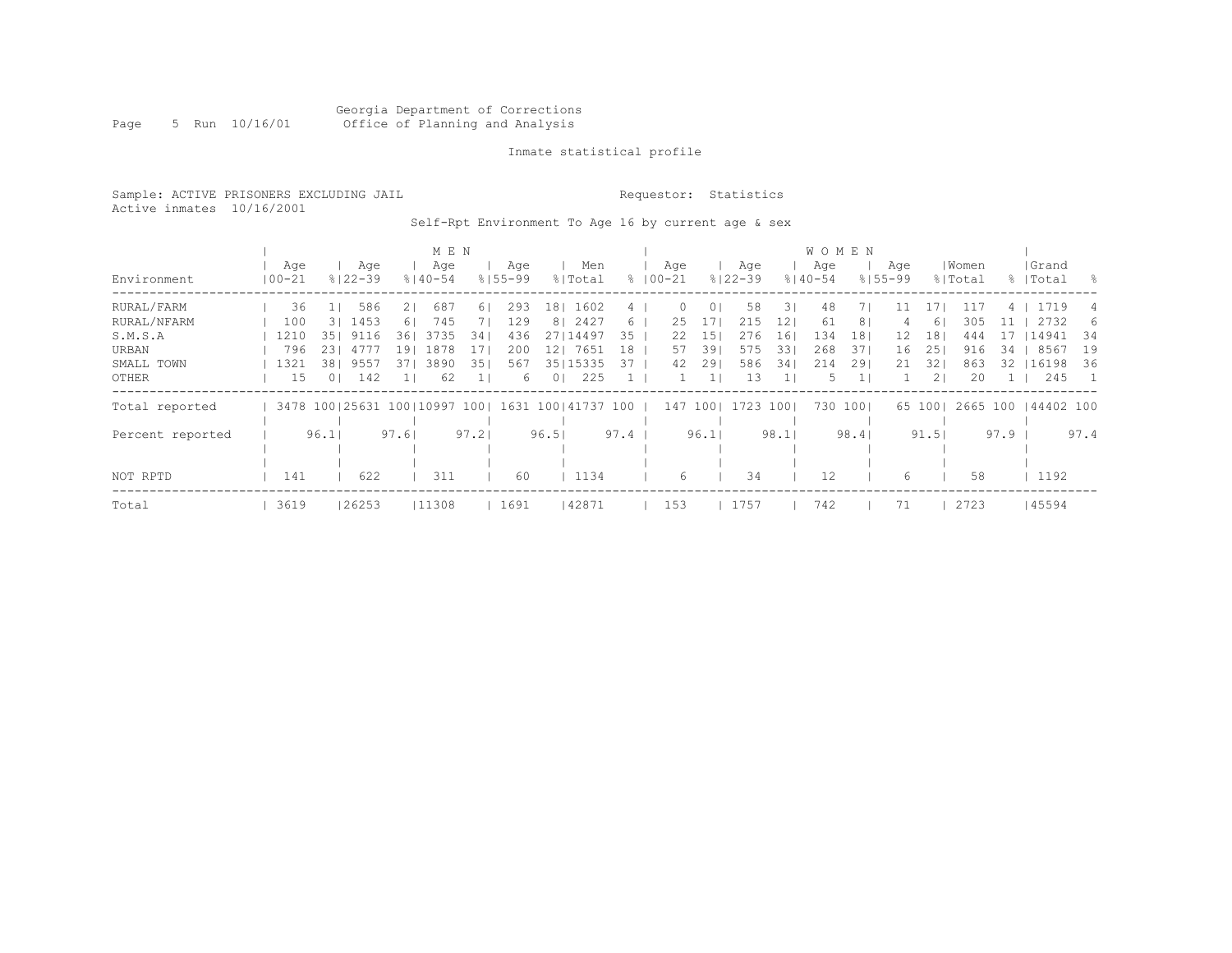#### Georgia Department of Corrections Page 6 Run 10/16/01 Office of Planning and Analysis

# Inmate statistical profile

Sample: ACTIVE PRISONERS EXCLUDING JAIL **Requestor:** Statistics Active inmates 10/16/2001

Self-Rpt Education Level by current age & sex

|                     |                                                  |                |                    |                | M E N              |                 |                    |                |                |    |                      |                |                    |                 | <b>WOMEN</b>       |                 |                    |       |                  |        |                               |      |
|---------------------|--------------------------------------------------|----------------|--------------------|----------------|--------------------|-----------------|--------------------|----------------|----------------|----|----------------------|----------------|--------------------|-----------------|--------------------|-----------------|--------------------|-------|------------------|--------|-------------------------------|------|
| Education Level     | Aqe<br>$ 00-21 $                                 |                | Age<br>$8122 - 39$ |                | Aqe<br>$8140 - 54$ |                 | Age<br>$8155 - 99$ |                | Men<br>% Total |    | Aqe<br>$8   00 - 21$ |                | Age<br>$8122 - 39$ |                 | Age<br>$8140 - 54$ |                 | Aqe<br>$8155 - 99$ |       | Women<br>% Total |        | Grand<br>%   Total            | - 옹  |
| LESS THAN GRADE     | 54                                               | 21             | 454                | 21             | 453                | 41              | 321                | 201            | 1282           | 3  |                      | 0 <sub>1</sub> | 22                 |                 | 19                 | 31              | 11                 | 161   | 52               | 2.     | 1334                          |      |
| GRADE 7             | 102                                              | $\overline{3}$ | 574                | 21             | 360                | 31              | 134                | 8 <sub>1</sub> | 1170           | 3. | 6                    | 41             | 40                 | 21              | 13                 | 21              |                    | 41    | 62               |        | 1232                          | 3.   |
| GRADE 8             | 479                                              |                | 14 2177            | 8 <sup>1</sup> | 963                | 9 <sub>1</sub>  | 177                | 11             | 3796           | 9  | 23                   | 161            | 142                | 8 <sub>1</sub>  | 54                 | 8 <sub>1</sub>  |                    | 101   | 226              | 9.     | 4022                          | 9    |
| GRADE 9             | 911                                              |                | 261 3995           | 161            | 1371               | 12 <sub>1</sub> | 155                | 91             | 6432           | 15 | 32                   | 22             | 246                | 14 <sub>1</sub> | 66                 | 9 <sub>1</sub>  |                    | 71    | 349              | 13     | 6781                          | -15  |
| GRADE 10            | 991                                              |                | 28   5671          | 221            | 1803               | 16              | 163                | 101            | 8628           | 21 | 34                   | 23             | 295                | 171             | 95                 | 131             | 9                  | 131   | 433              | 17     | 9061                          | 20   |
| GRADE 11            | 716                                              |                | 21   5254          | 201            | 1465               | 131             | 125                | 8 <sub>1</sub> | 7560           | 18 | 28                   | 191            | 274                | 161             | 97                 | 14 <sub>1</sub> |                    | 101   | 406              | 15     | 7966                          | 18   |
| GRADE 12            | 195                                              |                | 6 5090             | 201            | 2741               | 25              | 319                | 191            | 8345           | 20 | 14                   | 10             | 279                | 161             | 154                | 221             | 13                 | 191   | 460              | 18     | 8805                          | 20   |
| MORE THAN GRADE 12  | 35                                               |                | 1 2473             | 101            | 1869               | 171             | 248                | 151            | 4625           | 11 | 9                    | 61             | 400                | 241             | 214                | 301             | 13                 | 191   | 636              | 24     | 5261                          | 12   |
| Total reported      | 3483 100 25688 100 11025 100  1642 100 41838 100 |                |                    |                |                    |                 |                    |                |                |    |                      |                | 146 100  1698 100  |                 |                    | 712 1001        |                    |       |                  |        | 68 100   2624 100   44462 100 |      |
| Percent reported    | 96.2                                             |                |                    | 97.8           |                    | 97.5            |                    |                | $97.1$ 97.6    |    |                      | 95.4           |                    | $96.6$          |                    | 96.0            |                    | 95.81 |                  | $96.4$ |                               | 97.5 |
| NOT REPORTED        | 136                                              |                | 565                |                | 283                |                 | 49                 |                | 1033           |    |                      |                | 59                 |                 | 30                 |                 | 3                  |       | 99               |        | 1132                          |      |
| Total               | 3619                                             |                | 126253             |                | 11308              |                 | 1691               |                | 142871         |    | 153                  |                | 1757               |                 | 742                |                 | 71                 |       | 2723             |        | 145594                        |      |
|                     |                                                  |                |                    |                |                    |                 |                    |                |                |    |                      |                |                    |                 |                    |                 |                    |       |                  |        |                               |      |
|                     |                                                  |                |                    |                |                    |                 |                    |                |                |    |                      |                |                    |                 |                    |                 |                    |       |                  |        |                               |      |
|                     |                                                  |                |                    |                |                    |                 |                    |                |                |    |                      |                |                    |                 |                    |                 |                    |       |                  |        |                               |      |
| AVG EDUCATION LEVEL | 9.74                                             |                | 11.00              |                | 11.54              |                 | 9.98               |                | 11.00          |    | 10.64                |                | 13.11              |                 | 13.66              |                 | 11.09              |       | 13.07            |        | 11.12                         |      |

\* NOTE: THE FIELD LABLED "LESS THAN GRADE 7" WAS CORRECTED IN MARCH 1989: MISSING DATA FOR INMATES STILL IN DIAGNOSTICS NOW HAS BEEN REMOVED FROM THIS FIELD AND IDENTIFIED AS "NOT REPORTED" INFORMATION.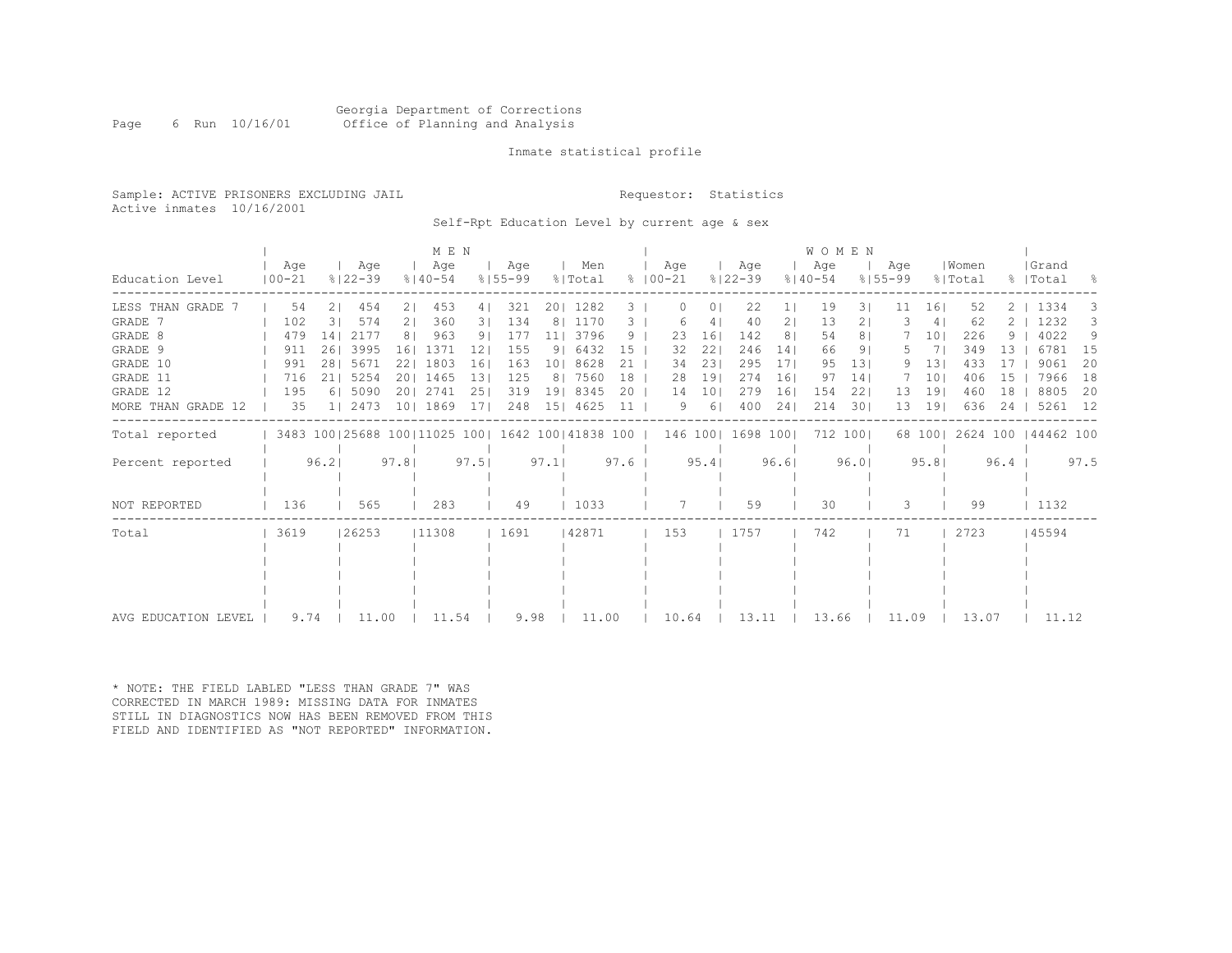### Georgia Department of Corrections Page 7 Run 10/16/01 Office of Planning and Analysis

# Inmate statistical profile

Sample: ACTIVE PRISONERS EXCLUDING JAIL **Requestor:** Statistics Active inmates 10/16/2001

Functional Reading Level (WRAT Scores) by current age & sex

|                                         |                   |             |                      |                     | M E N                                                   |          |                    |          |                       |          |                      |          |                    |            | WOMEN              |                   |                    |                     |                  |          |                    |          |
|-----------------------------------------|-------------------|-------------|----------------------|---------------------|---------------------------------------------------------|----------|--------------------|----------|-----------------------|----------|----------------------|----------|--------------------|------------|--------------------|-------------------|--------------------|---------------------|------------------|----------|--------------------|----------|
| WRAT Reading Score                      | Aqe<br>$100 - 21$ |             | Age<br>$8122 - 39$   |                     | Age<br>$8140 - 54$                                      |          | Aqe<br>$8155 - 99$ |          | Men<br>% Total        |          | Aqe<br>$8   00 - 21$ |          | Aqe<br>$8122 - 39$ |            | Age<br>$8140 - 54$ |                   | Age<br>$8155 - 99$ |                     | Women<br>% Total |          | Grand<br>%   Total | - 양      |
| LESS THAN GRADE 6<br>6TH THRU 8TH GRADE | 1370<br>792       | 401<br>231  | 9593<br>5661         | 381<br>22           | 4743<br>2307                                            | 45<br>22 | 723<br>274         |          | 48   16429<br>18 9034 | 40<br>22 | 32<br>22             | 23<br>16 | 440<br>310         | 261<br>191 | 224<br>132         | 32<br>191         | 29<br>14           | 44<br>21            | 725<br>478       | 28<br>19 | 117154<br>9512     | 40<br>22 |
| GRADE 9<br>GRADE 10                     | 292<br>153        |             | 8   2183<br>4   1071 | 9 <sub>1</sub><br>4 | 730<br>388                                              | 4        | 108<br>52          | 71       | 3313<br>3  1664       | 8<br>4   | 23                   | 16<br>5  | 150<br>63          | 91<br>4    | 45<br>22           | 61<br>31          |                    | 6<br>5 <sub>1</sub> | 222<br>95        | 9.       | 3535<br>1759       | 8        |
| GRADE 11<br>GRADE 12                    | 156<br>463        | .5 I<br>131 | 1017<br>3677         | 41<br>151           | 381<br>1611                                             | 4<br>1.5 | 42<br>263          | 31<br>17 | 1596<br>6014          | -5       | 17                   | 3.<br>12 | 53<br>138          | 31<br>81   | 33<br>39           | 5<br>6            | 2                  | 31<br>51            | 92<br>197        |          | 1688<br>6211       | 4<br>14  |
| MORE THAN GRADE 12                      | 238               | 7 L         | 2005                 | 8 <sub>1</sub>      | 482                                                     |          | 58                 | 41       | 2783                  |          | 35                   | 25       | 509                | 31         | 210                | 30                |                    |                     | 765              | 30       | 3548               | - 8      |
| Total reported<br>Percent reported      |                   | 95.71       |                      | 96.01               | 3464 100   25207 100   10642 100   1520 100   40833 100 | 94.1     |                    | 89.9     |                       | 95.2     |                      | 91.5     | 140 100 1663 100   | 94.61      |                    | 705 1001<br>95.01 |                    | 66 100  <br>93.01   | 2574 100         | 94.5     | 43407 100          | 95.2     |
| NOT REPORTED                            | 155               |             | 1046                 |                     | 666                                                     |          | 171                |          | 2038                  |          | 13                   |          | 94                 |            | 37                 |                   |                    |                     | 149              |          | 2187               |          |
| Total                                   | 3619              |             | 126253               |                     | 11308                                                   |          | 1691               |          | 42871                 |          | 153                  |          | 1757               |            | 742                |                   | 71                 |                     | 2723             |          | 45594              |          |
|                                         |                   |             |                      |                     |                                                         |          |                    |          |                       |          |                      |          |                    |            |                    |                   |                    |                     |                  |          |                    |          |
| AVG READING SCORE                       | 7.61              |             | 7.73                 |                     | 7.09                                                    |          | 6.87               |          | 7.52                  |          | 9.27                 |          | 9.08               |            | 8.61               |                   | 7.16               |                     | 8.91             |          | 7.60               |          |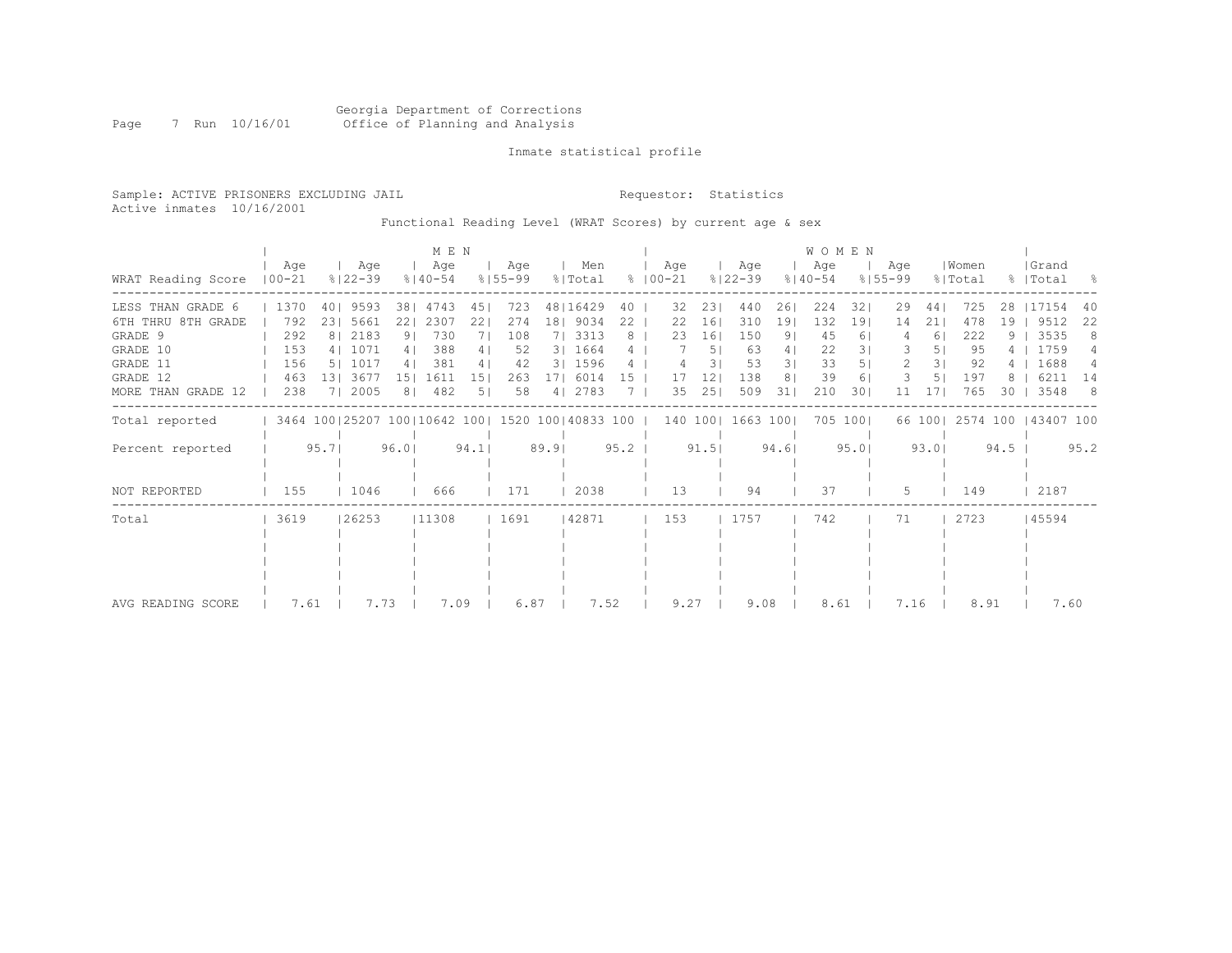### Georgia Department of Corrections Page 8 Run 10/16/01 Office of Planning and Analysis

# Inmate statistical profile

Sample: ACTIVE PRISONERS EXCLUDING JAIL **Requestor:** Statistics Active inmates 10/16/2001

Functional Math Level (WRAT Scores) by current age & sex

|                    |                   |      |                    |       | M E N                                               |      |                    |                |                |      |                      |                |                    |                | WOMEN              |          |                    |        |                  |      |                    |      |
|--------------------|-------------------|------|--------------------|-------|-----------------------------------------------------|------|--------------------|----------------|----------------|------|----------------------|----------------|--------------------|----------------|--------------------|----------|--------------------|--------|------------------|------|--------------------|------|
| WRAT Math Score    | Age<br>$100 - 21$ |      | Age<br>$8122 - 39$ |       | Age<br>$8140 - 54$                                  |      | Aqe<br>$8155 - 99$ |                | Men<br>% Total |      | Aqe<br>$8   00 - 21$ |                | Age<br>$8122 - 39$ |                | Age<br>$8140 - 54$ |          | Aqe<br>$8155 - 99$ |        | Women<br>% Total |      | Grand<br>%   Total | - 옹  |
| LESS THAN GRADE 6  | 1166              |      | 34   7661          | 301   | 4329                                                | 41   | 763                |                | 50113919       | 34   | 34                   | 24             | 401                | 241            | 271                | 381      | 38                 | 581    | 744              | 29   | 14663              | 34   |
| 6TH THRU 8TH GRADE | 1729              |      | 50   12418         | 491   | 4222                                                | 40   | 417                |                | 27 18786       | 46   | 73                   | 52             | 819                | 49             | 273                | 391      | 16                 | 2.41   | 1181             | 46   | 19967              | 46   |
| GRADE 9            | 287               |      | 8   2307           | 91    | 782                                                 |      | 110                |                | 7  3486        | 9    | 18                   | 131            | 186                | 11             | 44                 | 6        |                    | 61     | 252              | 10   | 3738               | 9    |
| GRADE 10           | 148               |      | 4   1324           | 51    | 581                                                 | 5    | 79                 | 5 <sub>1</sub> | 2132           | 5.   |                      | 5 <sub>1</sub> | 120                |                | 47                 |          | 6                  |        | 180              |      | 2312               | 5    |
| GRADE 11           | 67                |      | 843                | 31    | 362                                                 | 31   | 65                 | 41             | 1337           | 3.   | 6                    | 4 <sub>1</sub> | 84                 | 5 <sub>1</sub> | 25                 | 41       |                    | 31     | 117              |      | 1454               | 3    |
| GRADE 12           | 46                |      | 467                | 21    | 308                                                 | 31   | -67                | 41             | 888            |      | O                    | 01             | 21                 |                | 17                 | 21       | 0                  | 01     | 38               |      | 926                | 2    |
| MORE THAN GRADE 12 | 21                |      | 192                |       | 67                                                  |      | 19                 |                | 299            |      |                      |                | 32                 | 2 <sub>1</sub> | 29                 | 41       | 0                  | 01     | 63               |      | 362                |      |
| Total reported     |                   |      |                    |       | 3464 100 25212 100 10651 100   1520 100   40847 100 |      |                    |                |                |      |                      |                | 140 100 1663 100   |                |                    | 706 1001 |                    | 66 100 | 2575 100         |      | 43422 100          |      |
| Percent reported   |                   | 95.7 |                    | 96.01 |                                                     | 94.2 |                    | 89.9           |                | 95.3 |                      | 91.5           |                    | 94.61          |                    | 95.1     |                    | 93.01  |                  | 94.6 |                    | 95.2 |
| NOT REPORTED       | 155               |      | 1041               |       | 657                                                 |      | 171                |                | 2024           |      | 13                   |                | 94                 |                | 36                 |          | 5                  |        | 148              |      | 2172               |      |
| Total              | 3619              |      | 26253              |       | 11308                                               |      | 1691               |                | 42871          |      | 153                  |                | 1757               |                | 742                |          | 71                 |        | 2723             |      | 45594              |      |
|                    |                   |      |                    |       |                                                     |      |                    |                |                |      |                      |                |                    |                |                    |          |                    |        |                  |      |                    |      |
|                    |                   |      |                    |       |                                                     |      |                    |                |                |      |                      |                |                    |                |                    |          |                    |        |                  |      |                    |      |
|                    |                   |      |                    |       |                                                     |      |                    |                |                |      |                      |                |                    |                |                    |          |                    |        |                  |      |                    |      |
|                    |                   |      |                    |       |                                                     |      |                    |                |                |      |                      |                |                    |                |                    |          |                    |        |                  |      |                    |      |
| AVG MATH SCORE     | 6.83              |      | 7.07               |       | 6.68                                                |      | 6.30               |                |                | 6.92 | 7.32                 |                | 7.49               |                | 7.00               |          | 5.60               |        | 7.30             |      | 6.94               |      |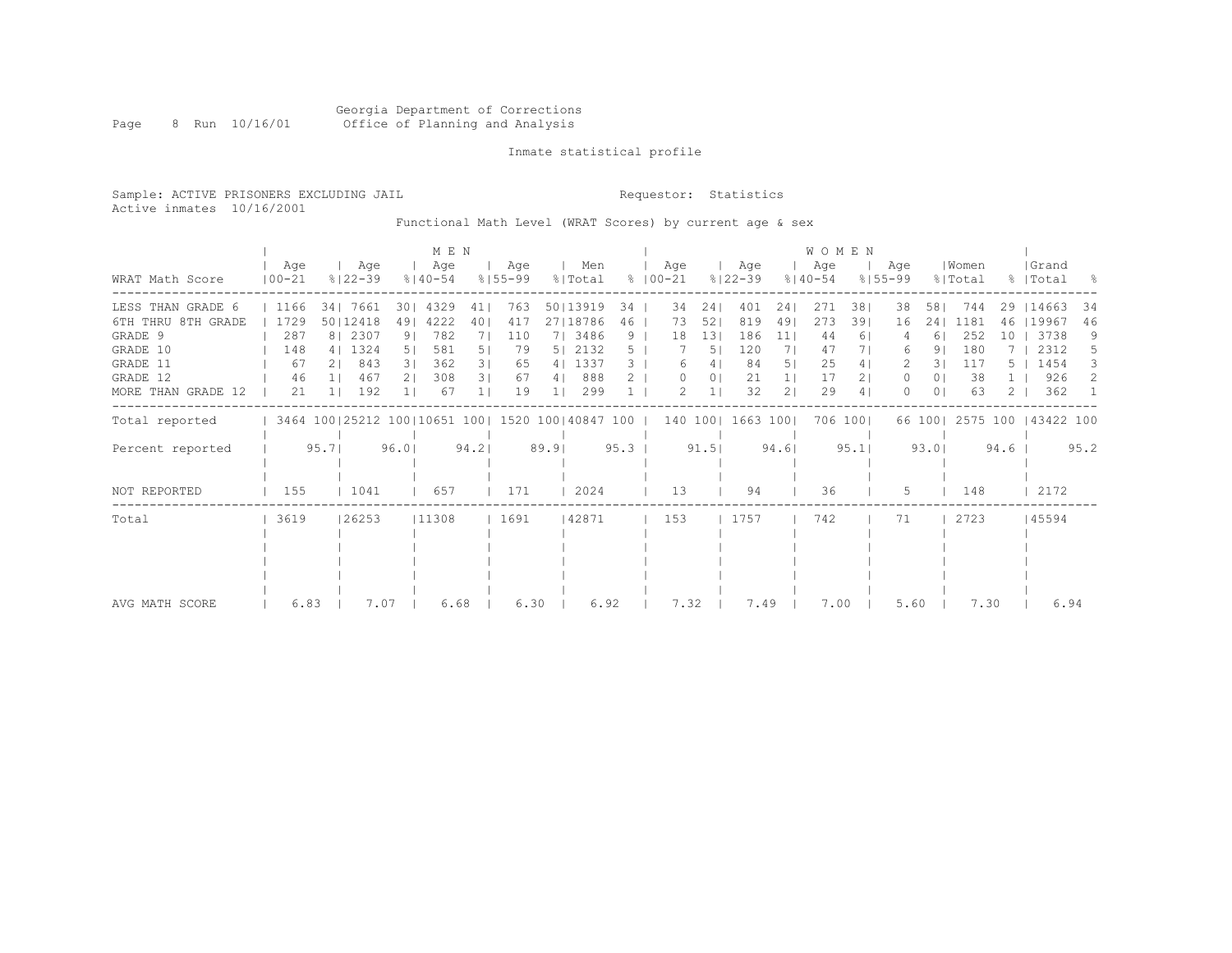# Inmate statistical profile

|  |                           | Sample: ACTIVE PRISONERS EXCLUDING JAIL |                                                              |  |  | Requestor: Statistics |  |  |
|--|---------------------------|-----------------------------------------|--------------------------------------------------------------|--|--|-----------------------|--|--|
|  | Active inmates 10/16/2001 |                                         |                                                              |  |  |                       |  |  |
|  |                           |                                         | Functional Spelling Level (WRAT Scores) by current age & sex |  |  |                       |  |  |
|  |                           |                                         |                                                              |  |  |                       |  |  |

|                             |      |      |                                                       |                | M F. N      |                |             |                |          |                |             |         |                 |             |                 | W O M E N   |          |             |          |          |      |           |                |
|-----------------------------|------|------|-------------------------------------------------------|----------------|-------------|----------------|-------------|----------------|----------|----------------|-------------|---------|-----------------|-------------|-----------------|-------------|----------|-------------|----------|----------|------|-----------|----------------|
|                             | Age  |      | Age                                                   |                | Age         |                | Aqe         |                | Men      |                |             | Age     |                 | Age         |                 | Aqe         |          | Age         |          | Women    |      | Grand     |                |
| WRAT Spelling Score   00-21 |      |      | $8122 - 39$                                           |                | $8140 - 54$ |                | $8155 - 99$ |                | % Total  |                | $8100 - 21$ |         |                 | $8122 - 39$ |                 | $8140 - 54$ |          | $8155 - 99$ |          | % Total  |      | %   Total | $\frac{6}{10}$ |
| LESS THAN GRADE 6           | 1435 |      | 41 10833                                              | 43             | 5849        | 551            | 909         |                | 60119026 | 47             |             | 26      | 191             | 395         | 241             | 231         | 331      | 30          | 451      | 682      | 26   | 19708     | 45             |
| 6TH THRU 8TH GRADE          | 1133 |      | 33   7387                                             | 291            | 2536        | 241            | 314         |                | 21 11370 | 28             |             | 53      | 38 <sup>1</sup> | 535         | 32              | 212         | 301      | 21          | 321      | 821      | 32   | 12191     | 28             |
| GRADE 9                     | 273  |      | 8   1906                                              | 8 <sup>1</sup> | 549         | 5 <sub>1</sub> | 68          |                | 4   2796 | 7 <sup>1</sup> |             | 18      | 131             | 166         | 101             | 48          | 71       |             | 31       | 234      | 9.   | 3030      | 7              |
| GRADE 10                    | 271  |      | 8   1759                                              | 71             | 481         | 5 <sub>1</sub> | 55          |                | 41 2566  | 6              |             | 21      | 15 <sub>1</sub> | 178         | 11 <sup>1</sup> | 53          | 81       |             |          | 253      | 10   | 2819      | 6              |
| GRADE 11                    | 119  | 31   | 924                                                   | 4              | 271         | 31             | 35          |                | 21 1349  | 3              |             | 6       | $\overline{4}$  | 94          | 61              | 27          | 4        | 3           | 51       | 130      |      | 1479      | 3              |
| GRADE 12                    | 158  | 51   | 1701                                                  | 7 <sub>1</sub> | 750         | 7 <sub>1</sub> | 118         | 8 <sup>1</sup> | 2727     |                |             |         | $\overline{2}$  | 77          | 51              | 30          | 4        | $\Omega$    | $\Omega$ | 110      |      | 2837      |                |
| MORE THAN GRADE 12          | 75   | 21   | 696                                                   | 31             | 208         | 21             | 20          |                | 999      |                |             | 13      | 91              | 218         | 131             | 105         | 151      | 9           | 14       | 345      | 13   | 1344      | 3              |
| Total reported              |      |      | 3464 100 25206 100   10644 100   1519 100   40833 100 |                |             |                |             |                |          |                |             | 140 100 |                 | 1663 1001   |                 |             | 706 1001 |             | 66 100   | 2575 100 |      | 43408 100 |                |
| Percent reported            |      | 95.7 |                                                       | 96.0           |             | 94.1           |             | 89.8           |          | 95.2           |             |         | 91.5            |             | 94.6            |             | 95.1     |             | 93.01    |          | 94.6 |           | 95.2           |
| NOT REPORTED                | 155  |      | 1047                                                  |                | 664         |                | 172         |                | 2038     |                |             | 13      |                 | 94          |                 | 36          |          | 5.          |          | 148      |      | 2186      |                |
| Total                       | 3619 |      | 26253                                                 |                | 11308       |                | 1691        |                | 42871    |                |             | 153     |                 | 1757        |                 | 742         |          | 71          |          | 2723     |      | 45594     |                |
|                             |      |      |                                                       |                |             |                |             |                |          |                |             |         |                 |             |                 |             |          |             |          |          |      |           |                |
|                             |      |      |                                                       |                |             |                |             |                |          |                |             |         |                 |             |                 |             |          |             |          |          |      |           |                |
|                             |      |      |                                                       |                |             |                |             |                |          |                |             |         |                 |             |                 |             |          |             |          |          |      |           |                |
|                             |      |      |                                                       |                |             |                |             |                |          |                |             |         |                 |             |                 |             |          |             |          |          |      |           |                |
| AVG SPELLING SCORE          |      | 6.87 | 6.86                                                  |                | 6.03        |                | 5.60        |                |          | 6.60           |             | 8.40    |                 | 8.36        |                 | 7.93        |          | 6.35        |          | 8.19     |      | 6.69      |                |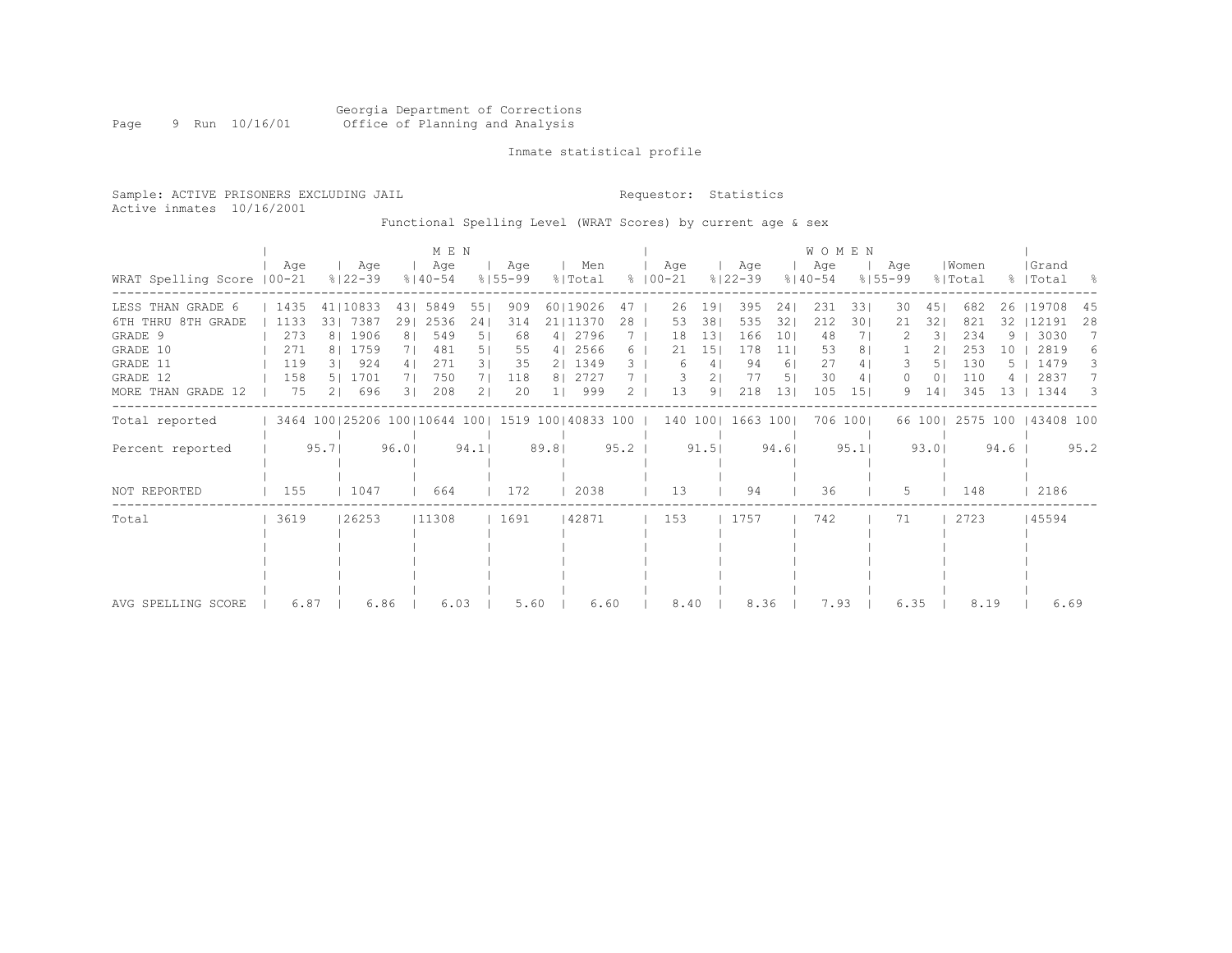#### Georgia Department of Corrections Page 10 Run 10/16/01 Office of Planning and Analysis

# Inmate statistical profile

Sample: ACTIVE PRISONERS EXCLUDING JAIL **Requestor:** Statistics Active inmates 10/16/2001

# Self-Rpt Guardian Status To Age 16 by current age & sex

|                  |            |             | M E N                    |                      |       |                    |      |             |                |             |                | WOMEN       |      |             |                |          |                  |           |               |
|------------------|------------|-------------|--------------------------|----------------------|-------|--------------------|------|-------------|----------------|-------------|----------------|-------------|------|-------------|----------------|----------|------------------|-----------|---------------|
|                  | Age        | Age         | Age                      | Age                  |       | Men                |      | Age         |                | Age         |                | Age         |      | Age         |                | Women    |                  | Grand     |               |
| Guardian Status  | $100 - 21$ | $8122 - 39$ | $8140 - 54$              | $8155 - 99$          |       | % Total            |      | $8100 - 21$ |                | $8122 - 39$ |                | $8140 - 54$ |      | $8155 - 99$ |                | % Total  |                  | %   Total | $\approx$     |
| ORPHANAGE        | 5          | 32<br>U     | 22<br>0 <sub>1</sub>     | 0 <sub>1</sub><br>11 |       | 70                 |      |             | 0              | 2           | 0.             | 2           |      |             | $\circ$        | 4        | $\left( \right)$ | 74        |               |
| FATHER ONLY      | 142        | 652<br>4    | 31<br>267                | 2 <sub>1</sub><br>29 | 2.    | 1090               | 3.   |             | 3              | 42          | 21             | 19          | 31   |             | 6 <sup>1</sup> | 70       | 3.               | 1160      | 3             |
| FTR MTR HD       | 221        | 6 1517      | 690<br>61                | 79<br>61             | 5     | 2507               | 6    | 6           | $\overline{4}$ | 84          | 51             | 40          | 5.   |             | 0 <sub>1</sub> | 130      |                  | 2637      | 6             |
| MOTHER ONLY      | 1834       | 52   11442  | 3589<br>45               | 357<br>33            |       | 22117222           |      | 69          | 47             | 675         | 39             | 220         | 30   | 20          | 29             | 984      | 37               | 18206     | 41            |
| MTR FTR HD       | 748        | 8003<br>211 | 4888<br>31               | 933<br>44            |       | 57114572           | 35   | 37          | 25             | 633         | 37             | 339         | 47   | 34          | 501            | 1043     | 39               | 15615     | 35            |
| OTH FEMALE       | 68         | 585         | 276                      | 31<br>45             | 31    | 974                |      |             | 31             | 45          | 31             | 22          | 3    |             | 41             |          |                  | 1049      | $\mathcal{L}$ |
| OTH MALE         | 28         | 86          | 49<br>0 <sub>1</sub>     | 0 <sub>1</sub>       | 0     | 170                |      |             | $\circ$        | 2           | 01             | 3           | 0    |             | 0 <sub>1</sub> |          |                  | 175       | $\Omega$      |
| STEP-PARNTS      | 39         | 445         | 152<br>2                 | 25                   | 2     | 661                |      |             | 0              | 3           | 0              |             | 0    |             | $\circ$        |          |                  | 667       |               |
| FOSTER HOME      | 44         | 244         | 129<br>1 <sup>1</sup>    | 19                   |       | 436                |      |             | 3              | 35          | $\overline{2}$ | 12          | 2    |             |                | 53       |                  | 489       |               |
| GRAND PRNTS      | 299        | 2164<br>91  | 717<br>81                | 108<br>61            |       | 3288               |      | 18          | 12             | 192         |                | 62          | 9    | 6           | 91             | 278      | 10               | 3566      |               |
| <b>OTHER</b>     | 68         | 537         | 256<br>21                | 27                   | 2     | 888                |      |             |                | 17          |                | 6           |      |             | 01             | 26       |                  | 914       | $\mathcal{L}$ |
| Total reported   |            |             | 3496 100 25707 100 11035 | 1001                 |       | 1640 100 41878 100 |      | 148 100     |                | 1730        | 1001           | 728         | 1001 |             | 68 1001        | 2674 100 |                  | 44552 100 |               |
| Percent reported |            | 96.61       | 97.91                    | 97.61                | 97.01 |                    | 97.7 |             | 96.71          |             | 98.51          |             | 98.1 |             | 95.8           |          | 98.2             |           | 97.7          |
|                  |            |             |                          |                      |       |                    |      |             |                |             |                |             |      |             |                |          |                  |           |               |
| NOT RPTD         | 123        | 546         | 273                      | 51                   |       | 993                |      | 5           |                | 27          |                | 14          |      | 3           |                | 49       |                  | 1042      |               |
| Total            | 3619       | 26253       | 11308                    | 1691                 |       | 42871              |      | 153         |                | 1757        |                | 742         |      | 71          |                | 2723     |                  | 45594     |               |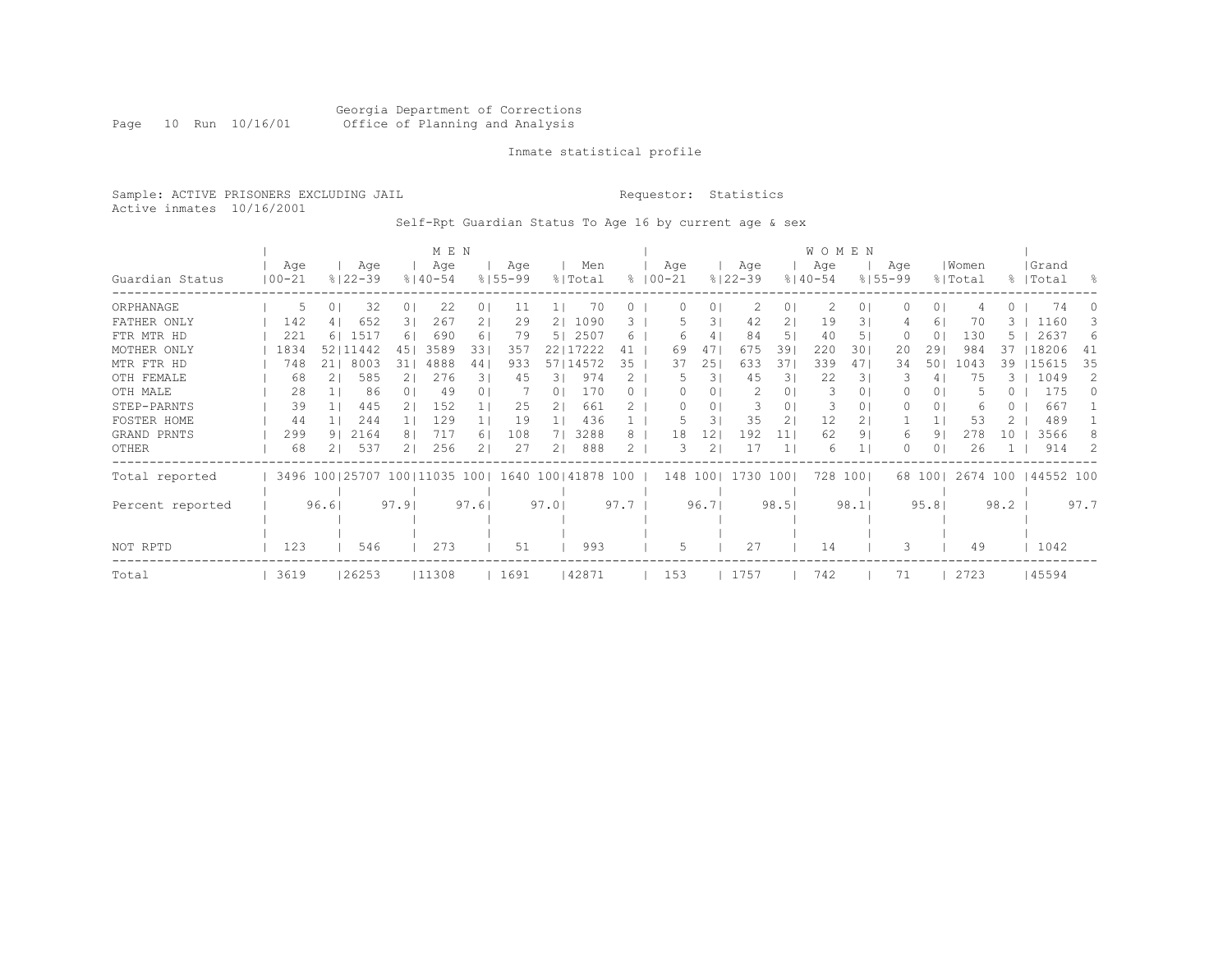# Georgia Department of Corrections Page 11 Run 10/16/01 Office of Planning and Analysis

# Inmate statistical profile

Sample: ACTIVE PRISONERS EXCLUDING JAIL **Requestor:** Statistics Active inmates 10/16/2001

# Self-Rpt Employment Status Before Prison by current age & sex

| Employment                                                                                  | Age<br>$100 - 21$                            |                              | Age<br>$8122 - 39$                                     |                                      | M E N<br>Age<br>$8140 - 54$                     |                | Age<br>$8155 - 99$                  |                  | Men<br>% Total                                            |               | $8100 - 21$ | Aqe                              |                      | Age<br>$8122 - 39$                          |                      | W O M E N<br>Age<br>$8140 - 54$ |                                                | Aqe<br>$8155 - 99$   |                        | Women<br>% Total                       |             | Grand<br>%   Total                                   | - 옹                       |
|---------------------------------------------------------------------------------------------|----------------------------------------------|------------------------------|--------------------------------------------------------|--------------------------------------|-------------------------------------------------|----------------|-------------------------------------|------------------|-----------------------------------------------------------|---------------|-------------|----------------------------------|----------------------|---------------------------------------------|----------------------|---------------------------------|------------------------------------------------|----------------------|------------------------|----------------------------------------|-------------|------------------------------------------------------|---------------------------|
| FULL TIME<br>PART TIME<br>UNEMPL < 6M<br>UNEMPL > 6M<br>NEVER WORKD<br>STUDENT<br>INCAPABLE | 969<br>396<br>390<br>362<br>929<br>176<br>20 | 121<br>12<br>11<br>291<br>51 | 30113050<br>2310<br>3066<br>3698<br>1547<br>152<br>475 | 541<br>101<br>3<br>. 5 I<br>61<br>21 | 5831<br>665<br>1169<br>1912<br>124<br>16<br>708 | 56<br>6.<br>18 | 669<br>90<br>153<br>321<br>h<br>264 | 61<br>LO.<br>181 | 44   20519<br>3461<br>4778<br>6293<br>2606<br>346<br>1467 | 52<br>9<br>-6 |             | 43<br>16<br>14<br>16<br>39<br>10 | 31<br>11<br>10<br>28 | 652<br>100<br>223<br>271<br>183<br>10<br>89 | 43<br>15<br>18<br>61 | 246<br>38<br>99<br>146<br>86    | 381<br>6<br>15 <sup>1</sup><br>231<br>4<br>131 | 16<br>ΤT<br>16<br>13 | 261<br>. 8<br>26<br>21 | 957<br>155<br>34'<br>449<br>253<br>190 | 40<br>19    | 21476<br>3616<br>5125<br>6742<br>2859<br>371<br>1657 | -51<br>9<br>12<br>16<br>4 |
| OTHER                                                                                       | 0                                            | 01                           |                                                        | 0 <sub>1</sub>                       | $\Omega$                                        |                |                                     | 0                | $\Omega$                                                  | 0             |             |                                  | 0 <sup>1</sup>       | $\Omega$                                    | 0 <sub>1</sub>       | 0                               | 0 <sub>1</sub>                                 |                      | 0 <sub>1</sub>         |                                        |             | $\Omega$                                             | - 0                       |
| Total reported<br>Percent reported                                                          |                                              | 89.61                        | 3242 100 24298                                         | 92.61                                | 100110425                                       | 1001<br>92.2   | 1505                                | 1001<br>89.01    | 39470 100                                                 | 92.1          |             | 140                              | 100<br>91.5          | 1528                                        | 1001<br>87.01        | 647                             | 1001<br>87.2                                   | 61                   | 1001<br>85.91          | 2376                                   | 100<br>87.3 | 41846 100                                            | 91.8                      |
| NOT RPTD                                                                                    | 377                                          |                              | 1955                                                   |                                      | 883                                             |                | 186                                 |                  | 3401                                                      |               |             | 13                               |                      | 229                                         |                      | 95                              |                                                | 10                   |                        | 347                                    |             | 3748                                                 |                           |
| Total                                                                                       | 3619                                         |                              | 26253                                                  |                                      | 11308                                           |                | 1691                                |                  | 42871                                                     |               |             | 153                              |                      | 1757                                        |                      | 742                             |                                                | 71                   |                        | 2723                                   |             | 45594                                                |                           |

\* NOTE: THE FIELD LABELD "OTHER" WAS CORRECTED IN APRIL 1989; INMATES CODED "PRE-OTIS NOT REPORTED" NOW HAVE BEEN REMOVED FROM THIS FIELD AND IDENTIFIED AS "NOT REPORTED".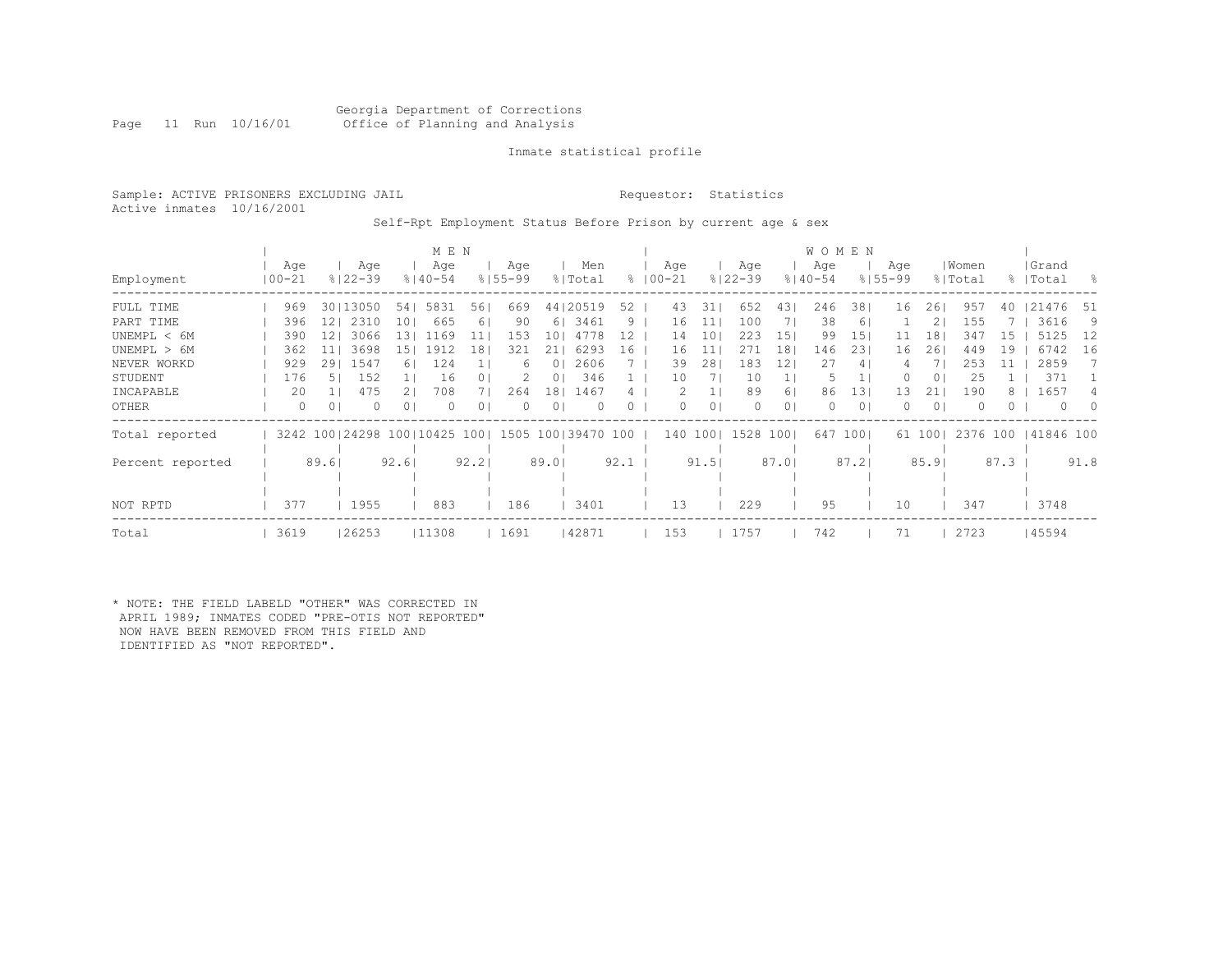### Georgia Department of Corrections Page 12 Run 10/16/01 Office of Planning and Analysis

# Inmate statistical profile

Sample: ACTIVE PRISONERS EXCLUDING JAIL **Requestor:** Statistics Active inmates 10/16/2001

# Self-Rpt Marital Status At Admission by current age & sex

|                  |            |             | M E N               |                 |                        |      |             |                |             | W O M E N   |                    |      |            |            |
|------------------|------------|-------------|---------------------|-----------------|------------------------|------|-------------|----------------|-------------|-------------|--------------------|------|------------|------------|
|                  | Age        | Age         | Aqe                 | Aqe             | Men                    |      | Age         | Age            | Age         | Age         | Women              |      | Grand      |            |
| Marital Status   | $100 - 21$ | $8122 - 39$ | $8140 - 54$         | $8155 - 99$     | % Total                |      | $8100 - 21$ | $8122 - 39$    | $8140 - 54$ | $8155 - 99$ | % Total            |      | %   Total  | - 8        |
| SINGLE           | 3293       | 94   17122  | 4051<br>66          | 269<br>-37.     | 24735<br>161           | 59   | 138         | 999<br>93      | 249<br>58   | 34          | 12<br>. 8 I<br>398 | 52   | 26133      | 59         |
| MARRIED          | 57         | 2   2893    | 2056                | 479<br>19       | 291<br>5485            | 3    |             | 230            | 126<br>131  | 17          | 364<br>91<br>6     | 14   | 5849       | 13         |
| SEPARATED        | 6          | 1021<br>0   | 1009<br>41          | 167<br>91       | 2203<br>101            | 5    |             | 192            | 100<br>11   | 14          | 302<br>9<br>6.     |      | 2505       | -6         |
| DIVORCED         | 6          | 1731<br>0   | 2405                | 458<br>221      | 281<br>4600            | 11   |             | 192            | 142<br>-114 | 191         | 16<br>352<br>24    | 13.  | 4952       | -11        |
| WIDOWED          |            | 103         | $22^{\degree}$<br>0 | 131             | 466<br>81              |      |             | 36<br>01       | 57<br>2.    | 81          | 26<br>381<br>119   |      | 585        |            |
| COMMON LAW       | 129        | 2884<br>41  | 1303                | 142             | 4458<br>9 <sub>1</sub> |      |             | 82             | 54<br>51    |             | 31<br>140          |      | 4598       | 10         |
| OTHER            |            | 10<br>0     | 3<br>0              | 3<br>0          | 01                     | 0    | U           | 0 <sub>1</sub> | 01          | 0           | 0 <sub>1</sub>     | ()   | 19         | $\bigcirc$ |
| Total reported   | 3497       | 100125764   | 100111054           | $100$  <br>1649 | 100141964              | 100  | 148         | 1001<br>1732   | 729<br>1001 | 1001        | 2677<br>68<br>1001 | 100  | 144641 100 |            |
| Percent reported |            | 96.61       | 98.1                | 97.81           | 97.5                   | 97.9 |             | 96.71          | 98.6        | 98.2        | 95.81              | 98.3 |            | 97.9       |
|                  |            |             |                     |                 |                        |      |             |                |             |             |                    |      |            |            |
|                  |            |             |                     |                 |                        |      |             |                |             |             |                    |      |            |            |
| NOT RPTD         | 122        | 489         | 254                 | 42              | 907                    |      | 5           | 25             | 13          |             |                    | 46   | 953        |            |
| Total            | 3619       | 26253       | 11308               | 1691            | 42871                  |      | 153         | 1757           | 742         | 71          | 2723               |      | 45594      |            |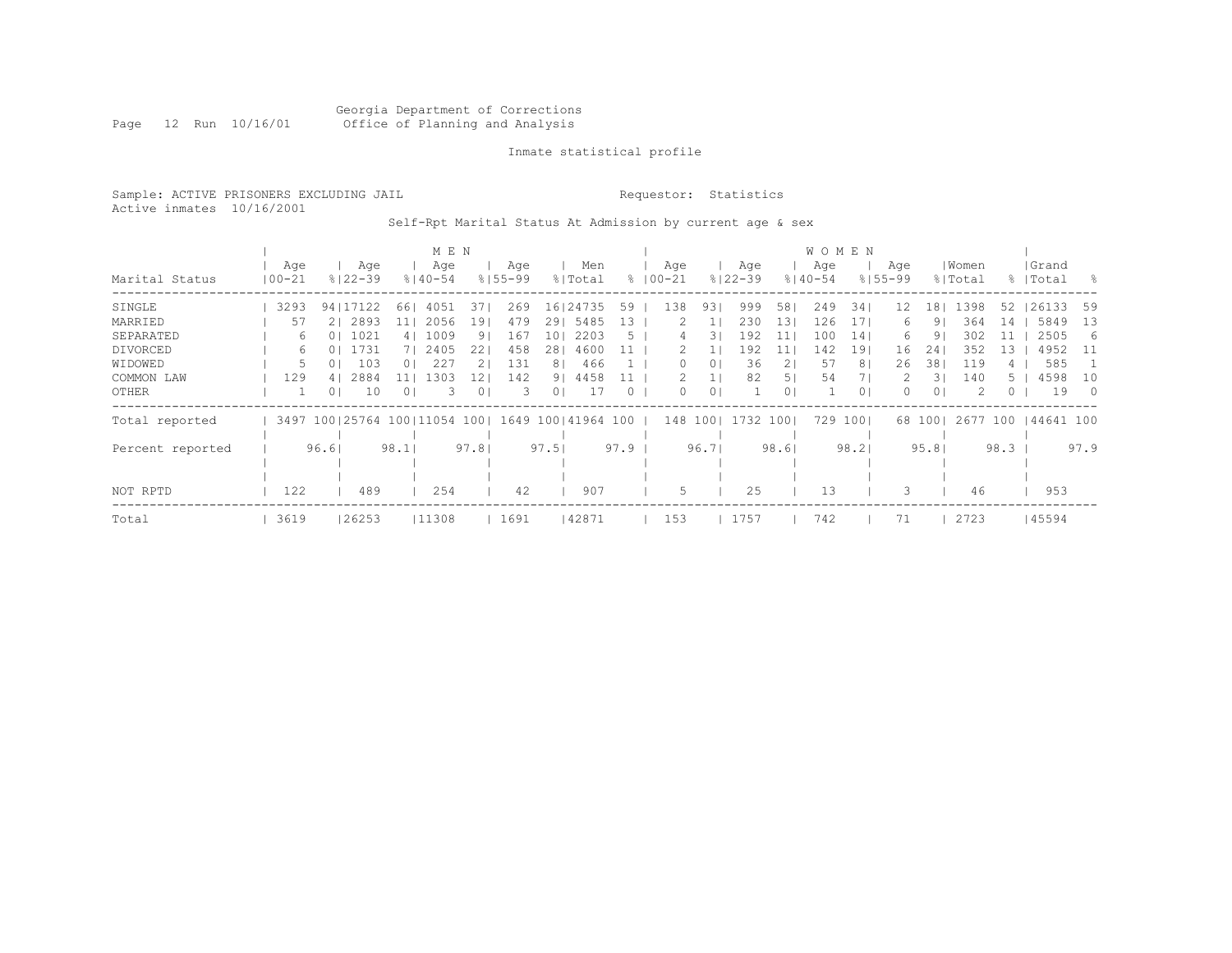Georgia Department of Corrections Page 13 Run 10/16/01 Office of Planning and Analysis

# Inmate statistical profile

Sample: ACTIVE PRISONERS EXCLUDING JAIL **Requestor:** Statistics Active inmates 10/16/2001

# Self-Rpt Number Of Children At Admission by current age & sex

|                            |          |                |                    |                |                                                       | M E N           |                    |       |                |        |                    |                |                    |                 | WOMEN                |          |                    |       |                  |      |                              |      |
|----------------------------|----------|----------------|--------------------|----------------|-------------------------------------------------------|-----------------|--------------------|-------|----------------|--------|--------------------|----------------|--------------------|-----------------|----------------------|----------|--------------------|-------|------------------|------|------------------------------|------|
| Number Of Children   00-21 | Age      |                | Age<br>$8122 - 39$ |                | Age<br>$8140 - 54$                                    |                 | Age<br>$8155 - 99$ |       | Men<br>% Total |        | Age<br>$8$   00-21 |                | Age<br>$8122 - 39$ |                 | Age<br>$8   40 - 54$ |          | Age<br>$8155 - 99$ |       | Women<br>% Total |      | Grand<br>%   Total           | - 8  |
| NO CHILDREN                | 0        | 0 <sup>1</sup> | 726                | 5 <sub>1</sub> | 452                                                   | 61              | -71                |       | 5   1249       | 5.     |                    | $\circ$        |                    | ()              | 6                    |          |                    | 21    | 14               |      | 1263                         |      |
| ONE CHILD                  | 635      | 761            | 6420               | 411            | 2457                                                  | 301             | 270                | 191   | 9782           | 38     | 42                 | 64             | 338                | 24              | 138                  | 21       |                    | 11    | 525              | 2.4  | 10307                        | 37   |
| TWO CHILDREN               | 159      | 191            | 4262               | 271            | 2261                                                  | 281             | 329                | 241   | 7011           | 27     | 17                 | 261            | 426                | 301             | 185                  | 291      | 18                 | 281   | 646              | 30   | 7657                         | 27   |
| THREE CHILDREN             | 36       | 4              | 2303               | 151            | 1493                                                  | 18 <sub>1</sub> | 283                | 201   | 4115           | 16     | 4                  | 61             | 338                | 241             | 164                  | 251      | 17                 | 271   | 523              | 24   | 4638                         | 16   |
| FOUR CHILDREN              |          |                | 1  1065            | 71             | 772                                                   | 9 <sub>1</sub>  | 161                | 121   | 2005           | 8      | 3                  | 51             | 168                | 12 <sub>1</sub> | 92                   | 14       | 11                 | 17    | 274              | 13   | 2279                         | 8    |
| FIVE CHILDREN              | 2        | 0 <sup>1</sup> | 452                | 31             | 417                                                   | 51              | 104                | 71    | 975            | 4      | $\Omega$           | 0 <sub>1</sub> | 73                 | 51              | 33                   | 51       |                    | 21    | 107              |      | 1082                         | 4    |
| MORE THAN 5 CHILDREN       | $\Omega$ | 0 <sup>1</sup> | 339                | 21             | 364                                                   | 41              | 178                | 131   | 881            | 3      | 0                  | 0 <sub>1</sub> | 52                 | 4               | 28                   | 4        | 9                  | 141   | 89               |      | 970                          | - 3  |
| Total reported             |          |                |                    |                | 839 100   15567 100   8216 100   1396 100   26018 100 |                 |                    |       |                |        |                    |                | 66 100  1402 100   |                 |                      | 646 1001 |                    |       |                  |      | 64 100  2178 100   28196 100 |      |
| Percent reported           |          | 23.2           |                    | 59.31          |                                                       | 72.71           |                    | 82.61 |                | $60.7$ |                    | 43.1           |                    | 79.81           |                      | 87.11    |                    | 90.11 |                  | 80.0 |                              | 61.8 |
| NOT REPORTED               | 2780     |                | 10686              |                | 3092                                                  |                 | 295                |       | 16853          |        | 87                 |                | 355                |                 | 96                   |          |                    |       | 545              |      | 17398                        |      |
| Total                      | 3619     |                | 26253              |                | 11308                                                 |                 | 1691               |       | 42871          |        | 153                |                | 1757               |                 | 742                  |          | 71                 |       | 2723             |      | 45594                        |      |
|                            |          |                |                    |                |                                                       |                 |                    |       |                |        |                    |                |                    |                 |                      |          |                    |       |                  |      |                              |      |
|                            |          |                |                    |                |                                                       |                 |                    |       |                |        |                    |                |                    |                 |                      |          |                    |       |                  |      |                              |      |
| AVG NUM CHILDREN           | 1.31     |                | 1.99               |                | 2.36                                                  |                 | 3.06               |       | 2.14           |        | 1.52               |                | 2.56               |                 | 2.67                 |          | 3.34               |       | 2.58             |      | 2.18                         |      |

\* NOTE: THE FIELD LABLED "NO CHILDREN" WAS CORRECTED IN MARCH 1989: MISSING DATA FOR INMATES STILL IN DIAGNOSTICS NOW HAS BEEN REMOVED FROM THIS FIELD AND IDENTIFIED AS "NOT REPORTED" INFORMATION.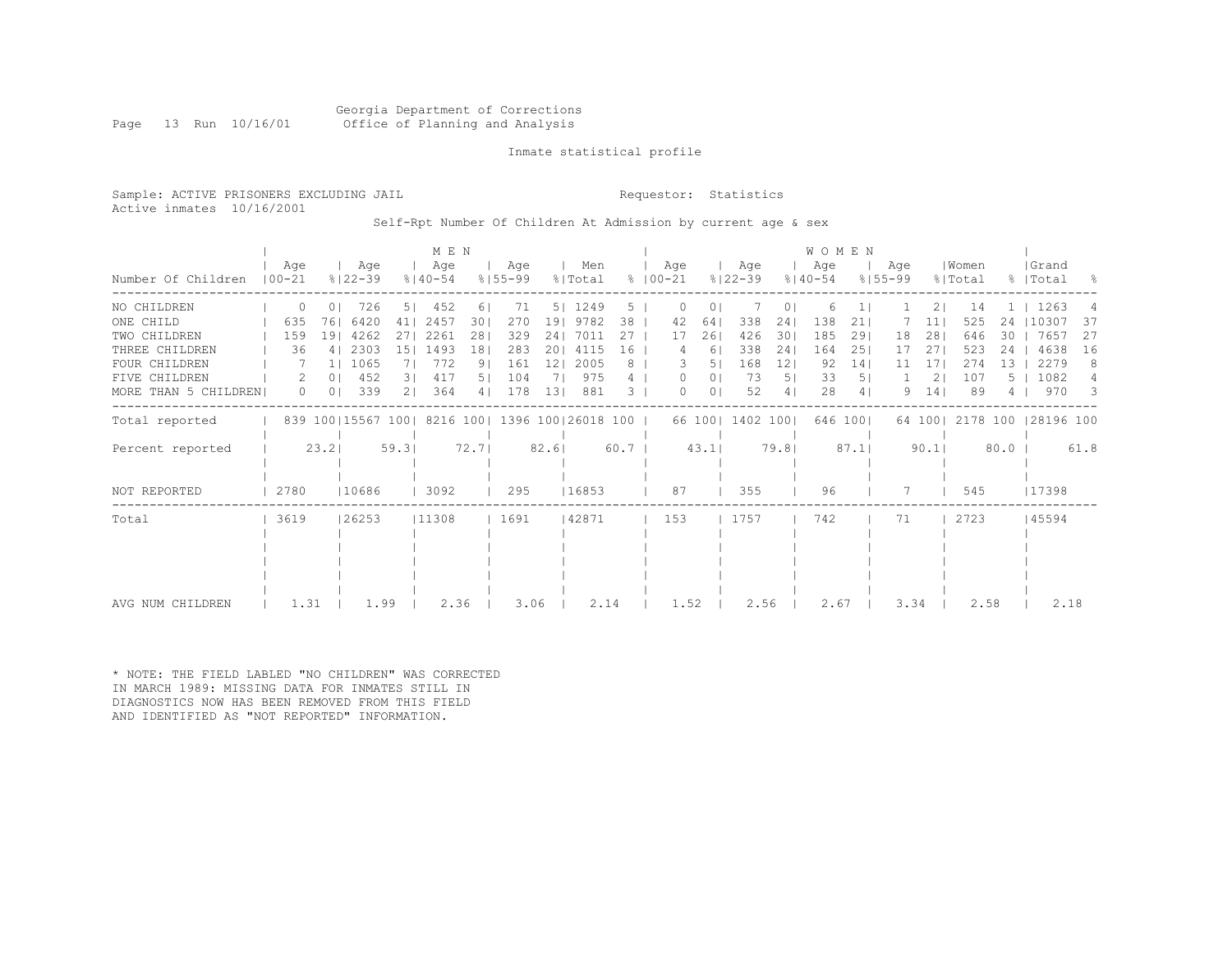#### Georgia Department of Corrections Page 14 Run 10/16/01 Office of Planning and Analysis

# Inmate statistical profile

Sample: ACTIVE PRISONERS EXCLUDING JAIL **Requestor:** Statistics Active inmates 10/16/2001

# Self-Rpt Religious Affiliation by current age & sex

| Age<br>Men<br>Age<br>Age<br>  Grand<br>Aqe<br>Age<br>Age<br>Age<br>  Women<br>Age<br>$8122 - 39$<br>$8100 - 21$<br>$8122 - 39$<br>$8155 - 99$<br>Religion<br>$100 - 21$<br>$8140 - 54$<br>$8155 - 99$<br>% Total<br>$8140 - 54$<br>% Total<br>%   Total<br>ISLAM<br>937<br>341<br>2   1377<br>3 <br>15<br>1400<br>70<br>2 <sub>1</sub><br>3 <br>29<br>3<br>$1\vert$<br>0 <sub>1</sub><br>23<br>4<br>11<br>0<br>$1-1$<br>4<br>4<br>121<br>962<br>381<br>4   1526<br>77<br>30<br>1639<br>CATHOLIC<br>62<br>5<br>3<br>$\overline{2}$<br>113<br>4 <sub>1</sub><br>4  <br>4<br>4<br>4<br>4<br>4<br>42   12429<br>6286<br>58<br>926<br>58   21082<br>531<br>1061<br>472<br>681<br>22738<br>BAPTIST<br>1441<br>491<br>51<br>78<br>62<br>65<br>45<br>1656<br>62<br>486<br>395<br>1028<br>2<br>3 <br>1139<br>1 <sub>1</sub><br>2 <sub>1</sub><br>101<br>5<br>59<br>3 <sub>1</sub><br>42<br>5<br>8 <sub>1</sub><br>46<br>61<br>6<br>111<br>METHODIST<br>4<br>4<br>76<br>24<br>5<br>1 <sup>1</sup><br>2 <sub>1</sub><br>86<br>EPISCOPLN<br>0 <sub>1</sub><br>40<br>0 <sub>1</sub><br>0 <sub>1</sub><br>0<br>0<br>0<br>$\circ$<br>0 <sub>1</sub><br>10<br>0<br>5<br>4<br>100<br>52<br>30<br>3<br>2<br>31<br>5<br>105<br>PRESBYTRN<br>3<br>0 <sub>1</sub><br>0 <sub>1</sub><br>0 <sub>1</sub><br>15<br>1 <sub>1</sub><br>0<br>$\circ$<br>0<br>0<br>0<br>O<br>01<br>497<br>543<br>CHC OF GOD<br>34<br>284<br>32<br>2<br>28<br>2 <sub>1</sub><br>13<br>2<br>3<br>51<br>46<br>2<br>1 <sup>1</sup><br>147<br>1 <sup>1</sup><br>11<br>11<br>$\mathbf{1}$<br>534<br>1604<br>277<br>1881<br>HOLINESS<br>59<br>2<br>918<br>5 <sub>1</sub><br>93<br>9<br>184<br>79<br>11<br>5<br>10<br>4<br>6<br>4<br>6<br>11<br>8 <sub>1</sub><br>37<br>39<br>JEWISH<br>21<br>12<br>0 <sub>1</sub><br>3<br>1 <sup>1</sup><br>0<br>$\Omega$<br>2<br>$\Omega$<br>0<br>0 <sub>1</sub><br>0<br>$\Omega$<br>$\Omega$<br>0 <sub>1</sub><br>-1<br>0 <sub>1</sub><br>ANGLICAN<br>3<br>$\Omega$<br>0<br>8<br>$\Omega$<br>0<br>0 <sub>1</sub><br>0 <sub>1</sub><br>$\Omega$<br>0<br>$\Omega$<br>O<br>01<br>$\Omega$<br>0<br>0 <sub>1</sub><br>$\Omega$<br>4<br>GRK ORTHDX<br>0<br>0 <sub>1</sub><br>0 <sub>1</sub><br>0<br>$\circ$<br>0<br>0<br>0<br>0 <sub>1</sub><br>0<br>0<br>0<br>O<br>01<br>0<br>4<br>4<br>2<br>2<br>2<br>HINDU<br>0<br>0 <sub>1</sub><br>$\Omega$<br>0 <sub>1</sub><br>0<br>$\Omega$<br>0<br>0<br>0<br>0 <sub>1</sub><br>O<br>0<br>O<br>C<br>0<br>O<br>0 <sub>1</sub><br>0<br>25<br>3<br>35<br>$\circ$<br>$\circ$<br>$\Omega$<br>0<br>35<br><b>BUDDHIST</b><br>0<br>0 <sub>1</sub><br>0 <sub>1</sub><br>01<br>0<br>O<br>0 <sub>1</sub><br>0<br>$\circ$<br>0 <sup>1</sup><br>0<br>0<br>2<br>TAOIST<br>2<br>0<br>0 <sub>1</sub><br>0<br>$\Omega$<br>O<br>$\Omega$<br>0<br>0<br>$\circ$<br>0 <sup>1</sup><br>O<br>0<br>O<br>01<br>O<br>4<br>0 <sub>1</sub><br>0<br>4<br>15<br>$\mathcal{D}$<br>SHINTOIST<br>0 <sup>1</sup><br>0<br>18<br>$\Omega$<br>$\Omega$<br>$\Omega$<br>18<br>$\Omega$<br>0 <sub>1</sub><br>$\Omega$<br>0<br>$\Omega$<br>0<br>$\Omega$<br>0 <sub>1</sub><br>$\Omega$<br>$\Omega$<br>01<br>52<br>105<br>SEVEN D AD<br>13<br>30<br>7<br>12<br>117<br>0 <sub>1</sub><br>$\Omega$<br>10<br>1 <sup>1</sup><br>1 <sup>1</sup><br>$\Omega$<br>1 <sub>1</sub><br>$\Omega$<br>$\Omega$<br>$\Omega$<br>0 <sub>1</sub><br>$\Omega$<br>4<br>328<br>JEHOVAH WT<br>29<br>1 <sup>1</sup><br>349<br>210<br>83<br>0<br>O<br>$\circ$<br>16<br>5<br>1 <sup>1</sup><br>0<br>0 <sub>1</sub><br>21<br>1.<br>11<br>1 <sub>1</sub><br>6<br>11<br>LATR DAY S<br>2<br>20<br>3<br>45<br>15<br>0<br>41<br>$\Omega$<br>1 <sup>1</sup><br>0<br>0<br>0<br>01<br>0 <sub>1</sub><br>4<br>0  <br>0<br>0 <sub>1</sub><br>4<br>0<br><b>OUAKER</b><br>0 <sub>1</sub><br>$\Omega$<br>$\circ$<br>0<br>$\Omega$<br>0 <sub>1</sub><br>$\Omega$<br>0<br>$\Omega$<br>0<br>0<br>0 <sub>1</sub><br>0<br>0<br>0<br>0 <sub>1</sub><br>$\Omega$<br>0<br>$\Omega$<br>O<br>0<br>OTHER PROD<br>2224<br>598<br>3335<br>26<br>18 <sup>1</sup><br>38<br>2<br>3538<br>121<br>9<br>97<br>8<br>137<br>8 <sup>1</sup><br>5<br>3 <sup>1</sup><br>203<br>8<br>416<br>6<br>6<br>834<br>241<br>4579<br>1245<br>123<br>6781<br>5<br>3<br>56<br>3 <sub>1</sub><br>3<br>6845<br><b>NONE</b><br>181<br>$12 \,$<br>8<br>16<br>0<br>0<br>0 <sub>1</sub><br>64<br>2<br>2028<br>3138<br>3245<br>OTHER<br>354<br>101<br>8<br>656<br>100<br>8<br>11<br>7<br>70<br>24<br>3<br>2<br>31<br>107<br>6<br>6.<br>4<br>3437 100 25291 100 10788 100<br>1609 100 41125 100<br>148 1001<br>1719 100<br>722 100<br>66 1001<br>2655 100<br> 43780 100<br>Total reported<br>95.9<br>97.81<br>97.31<br>97.5<br>96.31<br>95.4<br>95.2<br>96.7<br>93.01<br>95.0<br>Percent reported<br>182<br>82<br>1746<br>1814<br>962<br>520<br>5<br>38<br>20<br>68<br>NOT RPTD<br>5.<br> 26253<br>2723<br>145594<br>Total<br>3619<br> 11308<br>1691<br> 42871<br>153<br>1757<br>742<br>71 |  |  | M E N |  |  |  |  | WOMEN |  |  |  |          |
|-------------------------------------------------------------------------------------------------------------------------------------------------------------------------------------------------------------------------------------------------------------------------------------------------------------------------------------------------------------------------------------------------------------------------------------------------------------------------------------------------------------------------------------------------------------------------------------------------------------------------------------------------------------------------------------------------------------------------------------------------------------------------------------------------------------------------------------------------------------------------------------------------------------------------------------------------------------------------------------------------------------------------------------------------------------------------------------------------------------------------------------------------------------------------------------------------------------------------------------------------------------------------------------------------------------------------------------------------------------------------------------------------------------------------------------------------------------------------------------------------------------------------------------------------------------------------------------------------------------------------------------------------------------------------------------------------------------------------------------------------------------------------------------------------------------------------------------------------------------------------------------------------------------------------------------------------------------------------------------------------------------------------------------------------------------------------------------------------------------------------------------------------------------------------------------------------------------------------------------------------------------------------------------------------------------------------------------------------------------------------------------------------------------------------------------------------------------------------------------------------------------------------------------------------------------------------------------------------------------------------------------------------------------------------------------------------------------------------------------------------------------------------------------------------------------------------------------------------------------------------------------------------------------------------------------------------------------------------------------------------------------------------------------------------------------------------------------------------------------------------------------------------------------------------------------------------------------------------------------------------------------------------------------------------------------------------------------------------------------------------------------------------------------------------------------------------------------------------------------------------------------------------------------------------------------------------------------------------------------------------------------------------------------------------------------------------------------------------------------------------------------------------------------------------------------------------------------------------------------------------------------------------------------------------------------------------------------------------------------------------------------------------------------------------------------------------------------------------------------------------------------------------------------------------------------------------------------------------------------------------------------------------------------------------------------------------------------------------------------------------------------------------------------------------------------------------------------------------------------------------------------------------------------------------------------------------------------------------------------------------------------------------------------------------------------------------------------------------------------------------------------------------------------------------------------------------------------------------------------------------------|--|--|-------|--|--|--|--|-------|--|--|--|----------|
|                                                                                                                                                                                                                                                                                                                                                                                                                                                                                                                                                                                                                                                                                                                                                                                                                                                                                                                                                                                                                                                                                                                                                                                                                                                                                                                                                                                                                                                                                                                                                                                                                                                                                                                                                                                                                                                                                                                                                                                                                                                                                                                                                                                                                                                                                                                                                                                                                                                                                                                                                                                                                                                                                                                                                                                                                                                                                                                                                                                                                                                                                                                                                                                                                                                                                                                                                                                                                                                                                                                                                                                                                                                                                                                                                                                                                                                                                                                                                                                                                                                                                                                                                                                                                                                                                                                                                                                                                                                                                                                                                                                                                                                                                                                                                                                                                                                                               |  |  |       |  |  |  |  |       |  |  |  |          |
|                                                                                                                                                                                                                                                                                                                                                                                                                                                                                                                                                                                                                                                                                                                                                                                                                                                                                                                                                                                                                                                                                                                                                                                                                                                                                                                                                                                                                                                                                                                                                                                                                                                                                                                                                                                                                                                                                                                                                                                                                                                                                                                                                                                                                                                                                                                                                                                                                                                                                                                                                                                                                                                                                                                                                                                                                                                                                                                                                                                                                                                                                                                                                                                                                                                                                                                                                                                                                                                                                                                                                                                                                                                                                                                                                                                                                                                                                                                                                                                                                                                                                                                                                                                                                                                                                                                                                                                                                                                                                                                                                                                                                                                                                                                                                                                                                                                                               |  |  |       |  |  |  |  |       |  |  |  | 옹        |
|                                                                                                                                                                                                                                                                                                                                                                                                                                                                                                                                                                                                                                                                                                                                                                                                                                                                                                                                                                                                                                                                                                                                                                                                                                                                                                                                                                                                                                                                                                                                                                                                                                                                                                                                                                                                                                                                                                                                                                                                                                                                                                                                                                                                                                                                                                                                                                                                                                                                                                                                                                                                                                                                                                                                                                                                                                                                                                                                                                                                                                                                                                                                                                                                                                                                                                                                                                                                                                                                                                                                                                                                                                                                                                                                                                                                                                                                                                                                                                                                                                                                                                                                                                                                                                                                                                                                                                                                                                                                                                                                                                                                                                                                                                                                                                                                                                                                               |  |  |       |  |  |  |  |       |  |  |  | 3        |
|                                                                                                                                                                                                                                                                                                                                                                                                                                                                                                                                                                                                                                                                                                                                                                                                                                                                                                                                                                                                                                                                                                                                                                                                                                                                                                                                                                                                                                                                                                                                                                                                                                                                                                                                                                                                                                                                                                                                                                                                                                                                                                                                                                                                                                                                                                                                                                                                                                                                                                                                                                                                                                                                                                                                                                                                                                                                                                                                                                                                                                                                                                                                                                                                                                                                                                                                                                                                                                                                                                                                                                                                                                                                                                                                                                                                                                                                                                                                                                                                                                                                                                                                                                                                                                                                                                                                                                                                                                                                                                                                                                                                                                                                                                                                                                                                                                                                               |  |  |       |  |  |  |  |       |  |  |  | 4        |
|                                                                                                                                                                                                                                                                                                                                                                                                                                                                                                                                                                                                                                                                                                                                                                                                                                                                                                                                                                                                                                                                                                                                                                                                                                                                                                                                                                                                                                                                                                                                                                                                                                                                                                                                                                                                                                                                                                                                                                                                                                                                                                                                                                                                                                                                                                                                                                                                                                                                                                                                                                                                                                                                                                                                                                                                                                                                                                                                                                                                                                                                                                                                                                                                                                                                                                                                                                                                                                                                                                                                                                                                                                                                                                                                                                                                                                                                                                                                                                                                                                                                                                                                                                                                                                                                                                                                                                                                                                                                                                                                                                                                                                                                                                                                                                                                                                                                               |  |  |       |  |  |  |  |       |  |  |  | 52       |
|                                                                                                                                                                                                                                                                                                                                                                                                                                                                                                                                                                                                                                                                                                                                                                                                                                                                                                                                                                                                                                                                                                                                                                                                                                                                                                                                                                                                                                                                                                                                                                                                                                                                                                                                                                                                                                                                                                                                                                                                                                                                                                                                                                                                                                                                                                                                                                                                                                                                                                                                                                                                                                                                                                                                                                                                                                                                                                                                                                                                                                                                                                                                                                                                                                                                                                                                                                                                                                                                                                                                                                                                                                                                                                                                                                                                                                                                                                                                                                                                                                                                                                                                                                                                                                                                                                                                                                                                                                                                                                                                                                                                                                                                                                                                                                                                                                                                               |  |  |       |  |  |  |  |       |  |  |  | 3        |
|                                                                                                                                                                                                                                                                                                                                                                                                                                                                                                                                                                                                                                                                                                                                                                                                                                                                                                                                                                                                                                                                                                                                                                                                                                                                                                                                                                                                                                                                                                                                                                                                                                                                                                                                                                                                                                                                                                                                                                                                                                                                                                                                                                                                                                                                                                                                                                                                                                                                                                                                                                                                                                                                                                                                                                                                                                                                                                                                                                                                                                                                                                                                                                                                                                                                                                                                                                                                                                                                                                                                                                                                                                                                                                                                                                                                                                                                                                                                                                                                                                                                                                                                                                                                                                                                                                                                                                                                                                                                                                                                                                                                                                                                                                                                                                                                                                                                               |  |  |       |  |  |  |  |       |  |  |  | 0        |
|                                                                                                                                                                                                                                                                                                                                                                                                                                                                                                                                                                                                                                                                                                                                                                                                                                                                                                                                                                                                                                                                                                                                                                                                                                                                                                                                                                                                                                                                                                                                                                                                                                                                                                                                                                                                                                                                                                                                                                                                                                                                                                                                                                                                                                                                                                                                                                                                                                                                                                                                                                                                                                                                                                                                                                                                                                                                                                                                                                                                                                                                                                                                                                                                                                                                                                                                                                                                                                                                                                                                                                                                                                                                                                                                                                                                                                                                                                                                                                                                                                                                                                                                                                                                                                                                                                                                                                                                                                                                                                                                                                                                                                                                                                                                                                                                                                                                               |  |  |       |  |  |  |  |       |  |  |  | 0        |
|                                                                                                                                                                                                                                                                                                                                                                                                                                                                                                                                                                                                                                                                                                                                                                                                                                                                                                                                                                                                                                                                                                                                                                                                                                                                                                                                                                                                                                                                                                                                                                                                                                                                                                                                                                                                                                                                                                                                                                                                                                                                                                                                                                                                                                                                                                                                                                                                                                                                                                                                                                                                                                                                                                                                                                                                                                                                                                                                                                                                                                                                                                                                                                                                                                                                                                                                                                                                                                                                                                                                                                                                                                                                                                                                                                                                                                                                                                                                                                                                                                                                                                                                                                                                                                                                                                                                                                                                                                                                                                                                                                                                                                                                                                                                                                                                                                                                               |  |  |       |  |  |  |  |       |  |  |  |          |
|                                                                                                                                                                                                                                                                                                                                                                                                                                                                                                                                                                                                                                                                                                                                                                                                                                                                                                                                                                                                                                                                                                                                                                                                                                                                                                                                                                                                                                                                                                                                                                                                                                                                                                                                                                                                                                                                                                                                                                                                                                                                                                                                                                                                                                                                                                                                                                                                                                                                                                                                                                                                                                                                                                                                                                                                                                                                                                                                                                                                                                                                                                                                                                                                                                                                                                                                                                                                                                                                                                                                                                                                                                                                                                                                                                                                                                                                                                                                                                                                                                                                                                                                                                                                                                                                                                                                                                                                                                                                                                                                                                                                                                                                                                                                                                                                                                                                               |  |  |       |  |  |  |  |       |  |  |  | 4        |
|                                                                                                                                                                                                                                                                                                                                                                                                                                                                                                                                                                                                                                                                                                                                                                                                                                                                                                                                                                                                                                                                                                                                                                                                                                                                                                                                                                                                                                                                                                                                                                                                                                                                                                                                                                                                                                                                                                                                                                                                                                                                                                                                                                                                                                                                                                                                                                                                                                                                                                                                                                                                                                                                                                                                                                                                                                                                                                                                                                                                                                                                                                                                                                                                                                                                                                                                                                                                                                                                                                                                                                                                                                                                                                                                                                                                                                                                                                                                                                                                                                                                                                                                                                                                                                                                                                                                                                                                                                                                                                                                                                                                                                                                                                                                                                                                                                                                               |  |  |       |  |  |  |  |       |  |  |  | $\Omega$ |
|                                                                                                                                                                                                                                                                                                                                                                                                                                                                                                                                                                                                                                                                                                                                                                                                                                                                                                                                                                                                                                                                                                                                                                                                                                                                                                                                                                                                                                                                                                                                                                                                                                                                                                                                                                                                                                                                                                                                                                                                                                                                                                                                                                                                                                                                                                                                                                                                                                                                                                                                                                                                                                                                                                                                                                                                                                                                                                                                                                                                                                                                                                                                                                                                                                                                                                                                                                                                                                                                                                                                                                                                                                                                                                                                                                                                                                                                                                                                                                                                                                                                                                                                                                                                                                                                                                                                                                                                                                                                                                                                                                                                                                                                                                                                                                                                                                                                               |  |  |       |  |  |  |  |       |  |  |  | 0        |
|                                                                                                                                                                                                                                                                                                                                                                                                                                                                                                                                                                                                                                                                                                                                                                                                                                                                                                                                                                                                                                                                                                                                                                                                                                                                                                                                                                                                                                                                                                                                                                                                                                                                                                                                                                                                                                                                                                                                                                                                                                                                                                                                                                                                                                                                                                                                                                                                                                                                                                                                                                                                                                                                                                                                                                                                                                                                                                                                                                                                                                                                                                                                                                                                                                                                                                                                                                                                                                                                                                                                                                                                                                                                                                                                                                                                                                                                                                                                                                                                                                                                                                                                                                                                                                                                                                                                                                                                                                                                                                                                                                                                                                                                                                                                                                                                                                                                               |  |  |       |  |  |  |  |       |  |  |  | 0        |
|                                                                                                                                                                                                                                                                                                                                                                                                                                                                                                                                                                                                                                                                                                                                                                                                                                                                                                                                                                                                                                                                                                                                                                                                                                                                                                                                                                                                                                                                                                                                                                                                                                                                                                                                                                                                                                                                                                                                                                                                                                                                                                                                                                                                                                                                                                                                                                                                                                                                                                                                                                                                                                                                                                                                                                                                                                                                                                                                                                                                                                                                                                                                                                                                                                                                                                                                                                                                                                                                                                                                                                                                                                                                                                                                                                                                                                                                                                                                                                                                                                                                                                                                                                                                                                                                                                                                                                                                                                                                                                                                                                                                                                                                                                                                                                                                                                                                               |  |  |       |  |  |  |  |       |  |  |  | 0        |
|                                                                                                                                                                                                                                                                                                                                                                                                                                                                                                                                                                                                                                                                                                                                                                                                                                                                                                                                                                                                                                                                                                                                                                                                                                                                                                                                                                                                                                                                                                                                                                                                                                                                                                                                                                                                                                                                                                                                                                                                                                                                                                                                                                                                                                                                                                                                                                                                                                                                                                                                                                                                                                                                                                                                                                                                                                                                                                                                                                                                                                                                                                                                                                                                                                                                                                                                                                                                                                                                                                                                                                                                                                                                                                                                                                                                                                                                                                                                                                                                                                                                                                                                                                                                                                                                                                                                                                                                                                                                                                                                                                                                                                                                                                                                                                                                                                                                               |  |  |       |  |  |  |  |       |  |  |  | 0        |
|                                                                                                                                                                                                                                                                                                                                                                                                                                                                                                                                                                                                                                                                                                                                                                                                                                                                                                                                                                                                                                                                                                                                                                                                                                                                                                                                                                                                                                                                                                                                                                                                                                                                                                                                                                                                                                                                                                                                                                                                                                                                                                                                                                                                                                                                                                                                                                                                                                                                                                                                                                                                                                                                                                                                                                                                                                                                                                                                                                                                                                                                                                                                                                                                                                                                                                                                                                                                                                                                                                                                                                                                                                                                                                                                                                                                                                                                                                                                                                                                                                                                                                                                                                                                                                                                                                                                                                                                                                                                                                                                                                                                                                                                                                                                                                                                                                                                               |  |  |       |  |  |  |  |       |  |  |  | Λ        |
|                                                                                                                                                                                                                                                                                                                                                                                                                                                                                                                                                                                                                                                                                                                                                                                                                                                                                                                                                                                                                                                                                                                                                                                                                                                                                                                                                                                                                                                                                                                                                                                                                                                                                                                                                                                                                                                                                                                                                                                                                                                                                                                                                                                                                                                                                                                                                                                                                                                                                                                                                                                                                                                                                                                                                                                                                                                                                                                                                                                                                                                                                                                                                                                                                                                                                                                                                                                                                                                                                                                                                                                                                                                                                                                                                                                                                                                                                                                                                                                                                                                                                                                                                                                                                                                                                                                                                                                                                                                                                                                                                                                                                                                                                                                                                                                                                                                                               |  |  |       |  |  |  |  |       |  |  |  | 0        |
|                                                                                                                                                                                                                                                                                                                                                                                                                                                                                                                                                                                                                                                                                                                                                                                                                                                                                                                                                                                                                                                                                                                                                                                                                                                                                                                                                                                                                                                                                                                                                                                                                                                                                                                                                                                                                                                                                                                                                                                                                                                                                                                                                                                                                                                                                                                                                                                                                                                                                                                                                                                                                                                                                                                                                                                                                                                                                                                                                                                                                                                                                                                                                                                                                                                                                                                                                                                                                                                                                                                                                                                                                                                                                                                                                                                                                                                                                                                                                                                                                                                                                                                                                                                                                                                                                                                                                                                                                                                                                                                                                                                                                                                                                                                                                                                                                                                                               |  |  |       |  |  |  |  |       |  |  |  | 0        |
|                                                                                                                                                                                                                                                                                                                                                                                                                                                                                                                                                                                                                                                                                                                                                                                                                                                                                                                                                                                                                                                                                                                                                                                                                                                                                                                                                                                                                                                                                                                                                                                                                                                                                                                                                                                                                                                                                                                                                                                                                                                                                                                                                                                                                                                                                                                                                                                                                                                                                                                                                                                                                                                                                                                                                                                                                                                                                                                                                                                                                                                                                                                                                                                                                                                                                                                                                                                                                                                                                                                                                                                                                                                                                                                                                                                                                                                                                                                                                                                                                                                                                                                                                                                                                                                                                                                                                                                                                                                                                                                                                                                                                                                                                                                                                                                                                                                                               |  |  |       |  |  |  |  |       |  |  |  |          |
|                                                                                                                                                                                                                                                                                                                                                                                                                                                                                                                                                                                                                                                                                                                                                                                                                                                                                                                                                                                                                                                                                                                                                                                                                                                                                                                                                                                                                                                                                                                                                                                                                                                                                                                                                                                                                                                                                                                                                                                                                                                                                                                                                                                                                                                                                                                                                                                                                                                                                                                                                                                                                                                                                                                                                                                                                                                                                                                                                                                                                                                                                                                                                                                                                                                                                                                                                                                                                                                                                                                                                                                                                                                                                                                                                                                                                                                                                                                                                                                                                                                                                                                                                                                                                                                                                                                                                                                                                                                                                                                                                                                                                                                                                                                                                                                                                                                                               |  |  |       |  |  |  |  |       |  |  |  | 0        |
|                                                                                                                                                                                                                                                                                                                                                                                                                                                                                                                                                                                                                                                                                                                                                                                                                                                                                                                                                                                                                                                                                                                                                                                                                                                                                                                                                                                                                                                                                                                                                                                                                                                                                                                                                                                                                                                                                                                                                                                                                                                                                                                                                                                                                                                                                                                                                                                                                                                                                                                                                                                                                                                                                                                                                                                                                                                                                                                                                                                                                                                                                                                                                                                                                                                                                                                                                                                                                                                                                                                                                                                                                                                                                                                                                                                                                                                                                                                                                                                                                                                                                                                                                                                                                                                                                                                                                                                                                                                                                                                                                                                                                                                                                                                                                                                                                                                                               |  |  |       |  |  |  |  |       |  |  |  | $\Omega$ |
|                                                                                                                                                                                                                                                                                                                                                                                                                                                                                                                                                                                                                                                                                                                                                                                                                                                                                                                                                                                                                                                                                                                                                                                                                                                                                                                                                                                                                                                                                                                                                                                                                                                                                                                                                                                                                                                                                                                                                                                                                                                                                                                                                                                                                                                                                                                                                                                                                                                                                                                                                                                                                                                                                                                                                                                                                                                                                                                                                                                                                                                                                                                                                                                                                                                                                                                                                                                                                                                                                                                                                                                                                                                                                                                                                                                                                                                                                                                                                                                                                                                                                                                                                                                                                                                                                                                                                                                                                                                                                                                                                                                                                                                                                                                                                                                                                                                                               |  |  |       |  |  |  |  |       |  |  |  | 8        |
|                                                                                                                                                                                                                                                                                                                                                                                                                                                                                                                                                                                                                                                                                                                                                                                                                                                                                                                                                                                                                                                                                                                                                                                                                                                                                                                                                                                                                                                                                                                                                                                                                                                                                                                                                                                                                                                                                                                                                                                                                                                                                                                                                                                                                                                                                                                                                                                                                                                                                                                                                                                                                                                                                                                                                                                                                                                                                                                                                                                                                                                                                                                                                                                                                                                                                                                                                                                                                                                                                                                                                                                                                                                                                                                                                                                                                                                                                                                                                                                                                                                                                                                                                                                                                                                                                                                                                                                                                                                                                                                                                                                                                                                                                                                                                                                                                                                                               |  |  |       |  |  |  |  |       |  |  |  | 16       |
|                                                                                                                                                                                                                                                                                                                                                                                                                                                                                                                                                                                                                                                                                                                                                                                                                                                                                                                                                                                                                                                                                                                                                                                                                                                                                                                                                                                                                                                                                                                                                                                                                                                                                                                                                                                                                                                                                                                                                                                                                                                                                                                                                                                                                                                                                                                                                                                                                                                                                                                                                                                                                                                                                                                                                                                                                                                                                                                                                                                                                                                                                                                                                                                                                                                                                                                                                                                                                                                                                                                                                                                                                                                                                                                                                                                                                                                                                                                                                                                                                                                                                                                                                                                                                                                                                                                                                                                                                                                                                                                                                                                                                                                                                                                                                                                                                                                                               |  |  |       |  |  |  |  |       |  |  |  | 7        |
|                                                                                                                                                                                                                                                                                                                                                                                                                                                                                                                                                                                                                                                                                                                                                                                                                                                                                                                                                                                                                                                                                                                                                                                                                                                                                                                                                                                                                                                                                                                                                                                                                                                                                                                                                                                                                                                                                                                                                                                                                                                                                                                                                                                                                                                                                                                                                                                                                                                                                                                                                                                                                                                                                                                                                                                                                                                                                                                                                                                                                                                                                                                                                                                                                                                                                                                                                                                                                                                                                                                                                                                                                                                                                                                                                                                                                                                                                                                                                                                                                                                                                                                                                                                                                                                                                                                                                                                                                                                                                                                                                                                                                                                                                                                                                                                                                                                                               |  |  |       |  |  |  |  |       |  |  |  |          |
|                                                                                                                                                                                                                                                                                                                                                                                                                                                                                                                                                                                                                                                                                                                                                                                                                                                                                                                                                                                                                                                                                                                                                                                                                                                                                                                                                                                                                                                                                                                                                                                                                                                                                                                                                                                                                                                                                                                                                                                                                                                                                                                                                                                                                                                                                                                                                                                                                                                                                                                                                                                                                                                                                                                                                                                                                                                                                                                                                                                                                                                                                                                                                                                                                                                                                                                                                                                                                                                                                                                                                                                                                                                                                                                                                                                                                                                                                                                                                                                                                                                                                                                                                                                                                                                                                                                                                                                                                                                                                                                                                                                                                                                                                                                                                                                                                                                                               |  |  |       |  |  |  |  |       |  |  |  |          |
|                                                                                                                                                                                                                                                                                                                                                                                                                                                                                                                                                                                                                                                                                                                                                                                                                                                                                                                                                                                                                                                                                                                                                                                                                                                                                                                                                                                                                                                                                                                                                                                                                                                                                                                                                                                                                                                                                                                                                                                                                                                                                                                                                                                                                                                                                                                                                                                                                                                                                                                                                                                                                                                                                                                                                                                                                                                                                                                                                                                                                                                                                                                                                                                                                                                                                                                                                                                                                                                                                                                                                                                                                                                                                                                                                                                                                                                                                                                                                                                                                                                                                                                                                                                                                                                                                                                                                                                                                                                                                                                                                                                                                                                                                                                                                                                                                                                                               |  |  |       |  |  |  |  |       |  |  |  | 96.0     |
|                                                                                                                                                                                                                                                                                                                                                                                                                                                                                                                                                                                                                                                                                                                                                                                                                                                                                                                                                                                                                                                                                                                                                                                                                                                                                                                                                                                                                                                                                                                                                                                                                                                                                                                                                                                                                                                                                                                                                                                                                                                                                                                                                                                                                                                                                                                                                                                                                                                                                                                                                                                                                                                                                                                                                                                                                                                                                                                                                                                                                                                                                                                                                                                                                                                                                                                                                                                                                                                                                                                                                                                                                                                                                                                                                                                                                                                                                                                                                                                                                                                                                                                                                                                                                                                                                                                                                                                                                                                                                                                                                                                                                                                                                                                                                                                                                                                                               |  |  |       |  |  |  |  |       |  |  |  |          |
|                                                                                                                                                                                                                                                                                                                                                                                                                                                                                                                                                                                                                                                                                                                                                                                                                                                                                                                                                                                                                                                                                                                                                                                                                                                                                                                                                                                                                                                                                                                                                                                                                                                                                                                                                                                                                                                                                                                                                                                                                                                                                                                                                                                                                                                                                                                                                                                                                                                                                                                                                                                                                                                                                                                                                                                                                                                                                                                                                                                                                                                                                                                                                                                                                                                                                                                                                                                                                                                                                                                                                                                                                                                                                                                                                                                                                                                                                                                                                                                                                                                                                                                                                                                                                                                                                                                                                                                                                                                                                                                                                                                                                                                                                                                                                                                                                                                                               |  |  |       |  |  |  |  |       |  |  |  |          |
|                                                                                                                                                                                                                                                                                                                                                                                                                                                                                                                                                                                                                                                                                                                                                                                                                                                                                                                                                                                                                                                                                                                                                                                                                                                                                                                                                                                                                                                                                                                                                                                                                                                                                                                                                                                                                                                                                                                                                                                                                                                                                                                                                                                                                                                                                                                                                                                                                                                                                                                                                                                                                                                                                                                                                                                                                                                                                                                                                                                                                                                                                                                                                                                                                                                                                                                                                                                                                                                                                                                                                                                                                                                                                                                                                                                                                                                                                                                                                                                                                                                                                                                                                                                                                                                                                                                                                                                                                                                                                                                                                                                                                                                                                                                                                                                                                                                                               |  |  |       |  |  |  |  |       |  |  |  |          |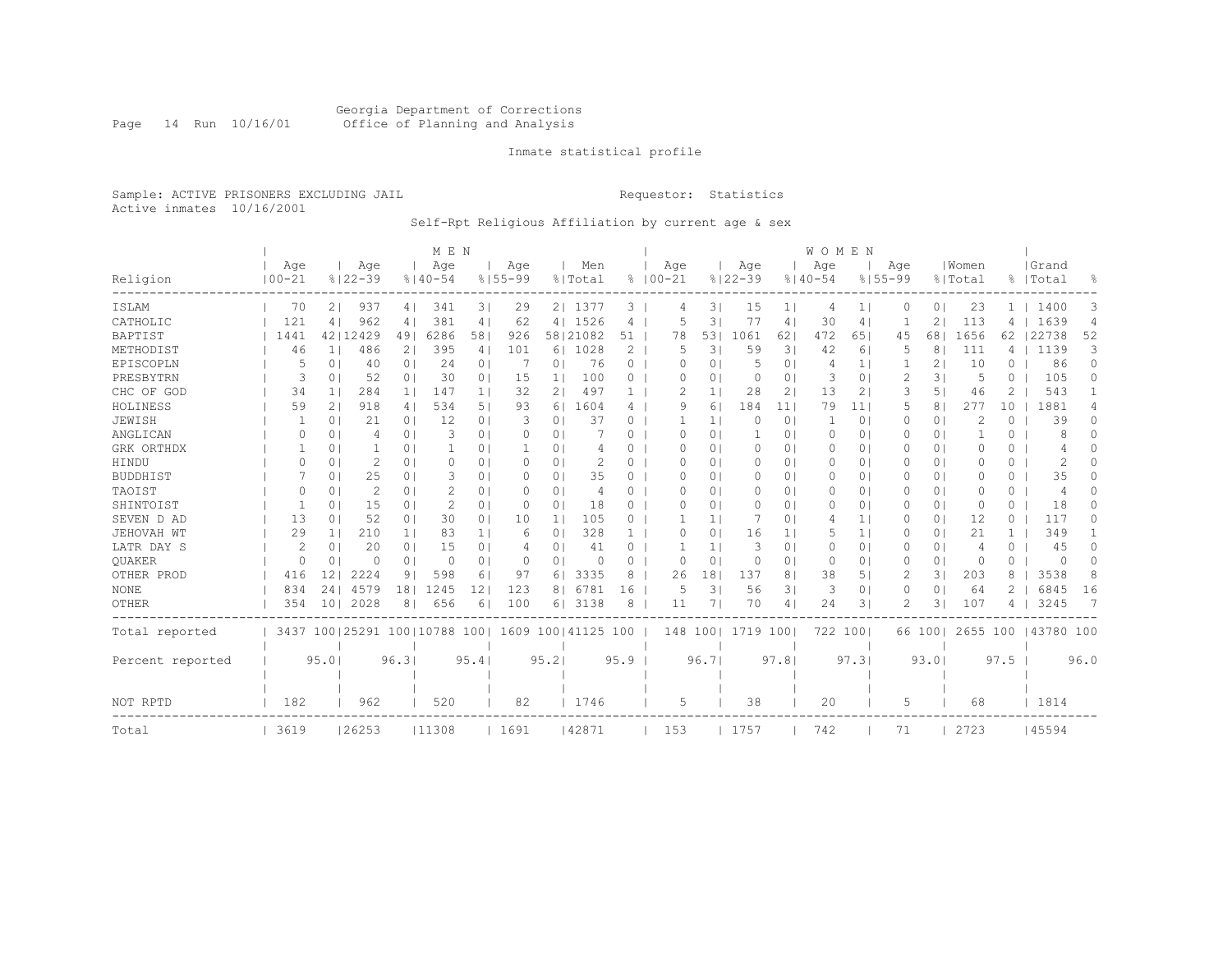# Georgia Department of Corrections Page 15 Run 10/16/01 Office of Planning and Analysis

# Inmate statistical profile

Sample: ACTIVE PRISONERS EXCLUDING JAIL **Requestor:** Statistics Active inmates 10/16/2001

Self-Rpt Family Behavior Patterns \* by current age & sex

|                                                                                                                       |                                                          | M E N                              |                                                                              |                                                             |                                                               |                                                   |                                                 |                                                           |                                                                     |                      |             |                                              |                                                        |                                                            |                                        | <b>WOMEN</b>                                            |                                                        |                           |                                                                   |                                                             |                                      |                                                                      |                           |
|-----------------------------------------------------------------------------------------------------------------------|----------------------------------------------------------|------------------------------------|------------------------------------------------------------------------------|-------------------------------------------------------------|---------------------------------------------------------------|---------------------------------------------------|-------------------------------------------------|-----------------------------------------------------------|---------------------------------------------------------------------|----------------------|-------------|----------------------------------------------|--------------------------------------------------------|------------------------------------------------------------|----------------------------------------|---------------------------------------------------------|--------------------------------------------------------|---------------------------|-------------------------------------------------------------------|-------------------------------------------------------------|--------------------------------------|----------------------------------------------------------------------|---------------------------|
| Family Behavior                                                                                                       | Age<br>$100 - 21$                                        |                                    | Age<br>$8122 - 39$                                                           |                                                             | Age<br>$%140-54$                                              |                                                   | Age<br>$8155 - 99$                              |                                                           | Men<br>% Total                                                      |                      | $8100 - 21$ | Aqe                                          |                                                        | Age<br>$8122 - 39$                                         |                                        | Age<br>$8140 - 54$                                      |                                                        | Age<br>$8155 - 99$        |                                                                   | Women<br>% Total                                            |                                      | Grand<br>%   Total                                                   | $\approx$                 |
| CRIMINLTY<br>ALCOHOLISM<br>DRUG ABUSE<br>DOMINERING<br>MIGRANT<br>INFL BTGS<br>PERMISSIVE<br>FATH ABSNT<br>MOTH ABSNT | 1107<br>443<br>387<br>13<br>25<br>82<br>9<br>2189<br>565 | 231<br>$\Omega$<br>21<br>01<br>121 | 7666<br>9   3872<br>8   2301<br>83<br>228<br>901<br>50<br>45   13631<br>3355 | 241<br>121<br>0 <sub>1</sub><br>31<br>0 <sub>1</sub><br>101 | 3195<br>2095<br>811<br>50<br>134<br>521<br>38<br>4321<br>1235 | 25<br>17<br>6<br>0<br>4  <br>$\Omega$<br>34<br>10 | 350<br>257<br>63<br>12<br>99<br>8<br>470<br>167 | 24 <sub>1</sub><br>18 <sub>1</sub><br>4<br>0<br>321<br>11 | 12318<br>6667<br>3562<br>153<br>399<br>1603<br>105<br>20611<br>5322 | 24<br>.3<br>40<br>10 |             | 58<br>32<br>36<br>29<br>15<br>29<br>86<br>33 | 17<br>91<br>9<br>0.<br>4<br>9<br>25<br>10 <sup>°</sup> | 644<br>446<br>340<br>406<br>10<br>266<br>223<br>790<br>220 | 181<br>12<br>9<br>11<br>6.<br>22<br>61 | 258<br>188<br>113<br>185<br>3<br>113<br>56<br>253<br>85 | 191<br>14<br>8<br>14<br>$\circ$<br>8<br>4<br>191<br>61 | 15<br>16<br>6<br>21<br>11 | 14<br>15<br>6<br>16<br>01<br>10 <sup>°</sup><br>41<br>2.01<br>101 | 975<br>682<br>495<br>637<br>14<br>405<br>312<br>1150<br>349 | 18<br>13<br>9.<br>12<br>6<br>21<br>6 | 13293<br>7349<br>4057<br>790<br>413<br>2008<br>417<br> 21761<br>5671 | 23<br>13<br>4<br>38<br>10 |
| <b>NONE</b>                                                                                                           | 42                                                       |                                    | 410                                                                          |                                                             | 196                                                           |                                                   | 28                                              | 2 <sub>1</sub>                                            | 676                                                                 |                      |             | 22                                           | 6                                                      | 290                                                        | 8 <sub>1</sub>                         | 95                                                      |                                                        |                           | 5 <sub>1</sub>                                                    | 412                                                         | 8                                    | 1088                                                                 | $\overline{2}$            |
| Total reported                                                                                                        |                                                          |                                    | 4862 100 32497 100 12596 100                                                 |                                                             |                                                               |                                                   | 1461 100 51416 100                              |                                                           |                                                                     |                      |             | 341 100                                      |                                                        | 3635                                                       | 1001                                   | 1349                                                    | 1001                                                   |                           | 106 100                                                           | 5431 100                                                    |                                      | 156847 100                                                           |                           |
| Percent reported                                                                                                      |                                                          | 76.91                              |                                                                              | 71.91                                                       |                                                               | 65.41                                             |                                                 | 54.7                                                      |                                                                     | 69.9                 |             |                                              | 87.6                                                   |                                                            | 82.2                                   |                                                         | 78.4                                                   |                           | 64.81                                                             |                                                             | 81.1                                 |                                                                      | 70.6                      |
| OTHER                                                                                                                 | 837                                                      |                                    | 7370                                                                         |                                                             | 3914                                                          |                                                   | 766                                             |                                                           | 12887                                                               |                      |             | 19                                           |                                                        | 312                                                        |                                        | 160                                                     |                                                        | 25                        |                                                                   | 516                                                         |                                      | 13403                                                                |                           |
| Total                                                                                                                 | 3619                                                     |                                    | 26253                                                                        |                                                             | 11308                                                         |                                                   | 1691                                            |                                                           | 42871                                                               |                      |             | 153                                          |                                                        | 1757                                                       |                                        | 742                                                     |                                                        | 71                        |                                                                   | 2723                                                        |                                      | 45594                                                                |                           |

\* NOTE: SINCE THERE CAN BE UP TO FIVE BEHAVIOR CODES PER INMATE, THE NUMBER OF CASES REPORTED IN THE DETAIL LINES AND THE TOTAL REPORTED LINE MAY EXCEED THE TOTAL NUMBER OF CASES. IN SHORT, THIS TABLE COUNTS THE NUMBER OF BEHAVIOR PROBLEMS, NOT INMATES.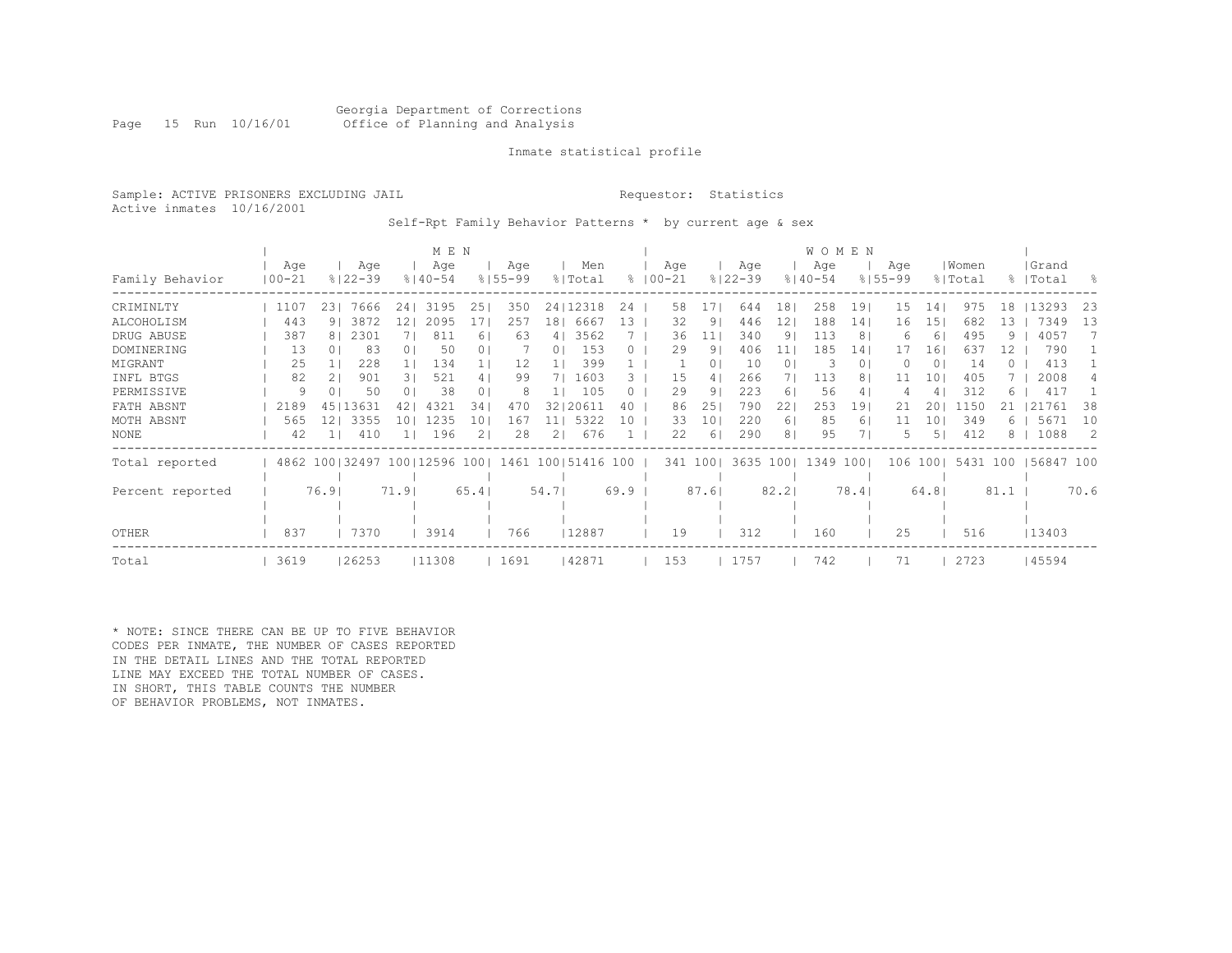# Georgia Department of Corrections Page 16 Run 10/16/01 Office of Planning and Analysis

# Inmate statistical profile

Sample: ACTIVE PRISONERS EXCLUDING JAIL **Requestor:** Statistics Active inmates 10/16/2001

Inmate Diagnostic Behavior Problem \* by current age & sex

|                    |                   | M E N          |                    |                |                    |                         |                    |                |                |               |                    |                       |                    |                | <b>WOMEN</b>       |                  |                    |                |                  |      |                    |                |
|--------------------|-------------------|----------------|--------------------|----------------|--------------------|-------------------------|--------------------|----------------|----------------|---------------|--------------------|-----------------------|--------------------|----------------|--------------------|------------------|--------------------|----------------|------------------|------|--------------------|----------------|
| Diagnostic Problem | Aqe<br>$100 - 21$ |                | Age<br>$8122 - 39$ |                | Age<br>$8140 - 54$ |                         | Aqe<br>$8155 - 99$ |                | Men<br>% Total |               | Age<br>$8100 - 21$ |                       | Aqe<br>$8122 - 39$ |                | Age<br>$8140 - 54$ |                  | Age<br>$8155 - 99$ |                | Women<br>% Total |      | Grand<br>%   Total | ႜ              |
| ALCOHOLIC          | 75                | $1 \mid$       | 1104               | 2 <sub>1</sub> | 951                | 4 <sub>1</sub>          | 167                | 6              | 2297           | 3             |                    | 5                     | 149<br>21          | 5 <sub>1</sub> | 93                 | 71               | 10                 | 101            | 257              | 5.   | 2554               | 3              |
| ALCOH ABSE         | 668               | 101            | 6370               | 131            | 3232               | 151                     | 422                |                | 16110692       | 14            |                    | 12                    | 260<br>5.          | 9 <sub>1</sub> | 123                | 91               | 11                 | 11             | 406              |      | 9 111098           | 13             |
| DRUG EXP           | 1260              | 201            | 8860               | 181            | 3258               | 151                     | 243                |                | 9   13621      |               |                    | 12 <sup>1</sup><br>29 | 223                |                | 96                 | 71               |                    | 51             | 353              |      | 113974             | 17             |
| DRUG ABSE          | 1170              | 181            | 9008               | 191            | 4011               | 191                     | 206                |                | 8   14395      | 18            |                    | 42<br>181             | 832                | 271            | 342                | 261              | 9                  | 9 <sub>1</sub> | 1225             | 26   | 15620              | 19             |
| NARC ADDCT         | 29                | 0 <sub>1</sub> | 609                | 1 <sup>1</sup> | 415                | 2 <sub>1</sub>          | 23                 |                | 1  1076        |               |                    |                       | $\Omega$<br>49     | $\overline{2}$ | 41                 | 31               |                    | 31             | 94               |      | 1170               |                |
| EPILEPTIC          | 22                | 01             | 282                | 1 <sub>1</sub> | 199                |                         | 32                 | 1              | 535            |               |                    | 2                     | 73                 | $\overline{2}$ | 40                 | 31               |                    | 31             | 118              |      | 653                |                |
| MANIPULTVE         | 943               | 151            | 5346               | 11             | 1674               | 81                      | 177                | 7              | 8140           | 10            |                    | 2                     | 45                 |                | 28                 | $\overline{2}$   |                    | 2              | 77               |      | 8217               | 10             |
| ASSAULTIVE         | 1464              |                | 23110334           | 21             | 4288               | 20                      | 657                |                | 25116743       | 21            |                    | 25<br>61              | 556                | 181            | 228                | 17               | 18                 | 18             | 863              | 18   | 17606              | 21             |
| ESCPE TEND         | 74                |                | 1  1092            | 2 <sup>1</sup> | 731                | $\overline{\mathbf{3}}$ | 113                | 4              | 2010           | 3             |                    | $\mathcal{D}$         | $\mathbf{1}$<br>84 | 31             | 39                 | 31               |                    | $\Omega$       | 125              |      | 2135               | 3              |
| SUICIDAL           | 129               | 2 <sup>1</sup> | 1038               | 21             | 471                | 21                      | 60                 | 21             | 1698           | $\mathcal{L}$ |                    | 13                    | 155<br>5           | 51             | 62                 | 51               |                    | .5             | 235              | 5    | 1933               | $\mathfrak{D}$ |
| WITHDRAWN          | 15                | 0 <sup>1</sup> | 170                | $\Omega$       | 98                 | 0 <sub>1</sub>          | 17                 | 11             | 300            | 0             |                    | 13                    | 88<br>51           | 31             | 27                 | $\overline{2}$ l | 4                  | 4              | 132              |      | 432                |                |
| PR RLTY CT         | 34                | 11             | 369                | 1 <sup>1</sup> | 241                | 11                      | 33                 | 1 <sub>1</sub> | 677            |               |                    | 13                    | 5.<br>98           | 31             | 33                 | 31               |                    | 41             | 148              | 3    | 825                |                |
| HOMOSEXUAL         | 15                | 0 <sup>1</sup> | 149                | 0 <sub>1</sub> | 75                 | 0 <sup>1</sup>          | 19                 | 11             | 258            | 0             |                    | 15                    | 108<br>6           | 41             | 25                 | 2 <sub>1</sub>   | $\bigcap$          | $\Omega$       | 148              |      | 406                | O.             |
| <b>NONE</b>        | 78                |                | 1092               | 21             | 634                | 3 <sub>1</sub>          | 186                | 71             | 1990           | 3             |                    | $\Omega$              | 24<br>$\Omega$     | 11             | 27                 | 2 <sub>1</sub>   | 12                 | 121            | 63               |      | 2053               | $\mathcal{L}$  |
| OTHER              | 40                |                | 481                | 1 <sup>1</sup> | 330                | 21                      | 82                 | 31             | 933            |               |                    |                       | 18<br>$\Omega$     |                | 12                 | 11               |                    | 51             | 36               |      | 969                |                |
| NOT RPTD           | 369               | 61             | 2099               | 4 <sub>1</sub> | 699                | 31                      | 184                |                | 3351           |               |                    | 28<br>12              | 285                | 9 <sub>1</sub> | 102                | 8.               | 11                 | 11             | 426              | q    | 3777               | 5              |
| Total reported     |                   |                | 6426 100 48598     |                | 100121337          | 1001                    | 2630               |                | 100178991 100  |               |                    | 240 1001              | 3047               | 1001           | 1319               | 1001             | 102                | 1001           | 4708             | 100  | 183699 100         |                |
|                    |                   |                |                    |                |                    |                         |                    |                |                |               |                    |                       |                    |                |                    |                  |                    |                |                  |      |                    |                |
| Percent reported   |                   | 98.91          |                    | 99.31          |                    | 99.71                   |                    | 99.51          |                | 99.4          |                    | 99.31                 |                    | 100.01         |                    | 99.91            |                    | 100.01         |                  | 99.9 |                    | 99.4           |
|                    |                   |                |                    |                |                    |                         |                    |                |                |               |                    |                       |                    |                |                    |                  |                    |                |                  |      |                    |                |
| UNKNOWN            | 41                |                | 195                |                | 30                 |                         | 9                  |                | 275            |               |                    |                       | $\Omega$           |                |                    |                  | ∩                  |                | $\mathfrak{D}$   |      | 277                |                |
| Total              | 3619              |                | 26253              |                | 11308              |                         | 1691               |                | 42871          |               | 153                |                       | 1757               |                | 742                |                  | 71                 |                | 2723             |      | 45594              |                |

\* NOTE: SINCE THERE CAN BE UP TO FIVE BEHAVIOR CODES PER INMATE, THE NUMBER OF CASES REPORTED IN THE DETAIL LINES AND THE TOTAL REPORTED LINE MAY EXCEED THE TOTAL NUMBER OF CASES. IN SHORT, THIS TABLE COUNTS THE NUMBER OF BEHAVIOR PROBLEMS, NOT INMATES.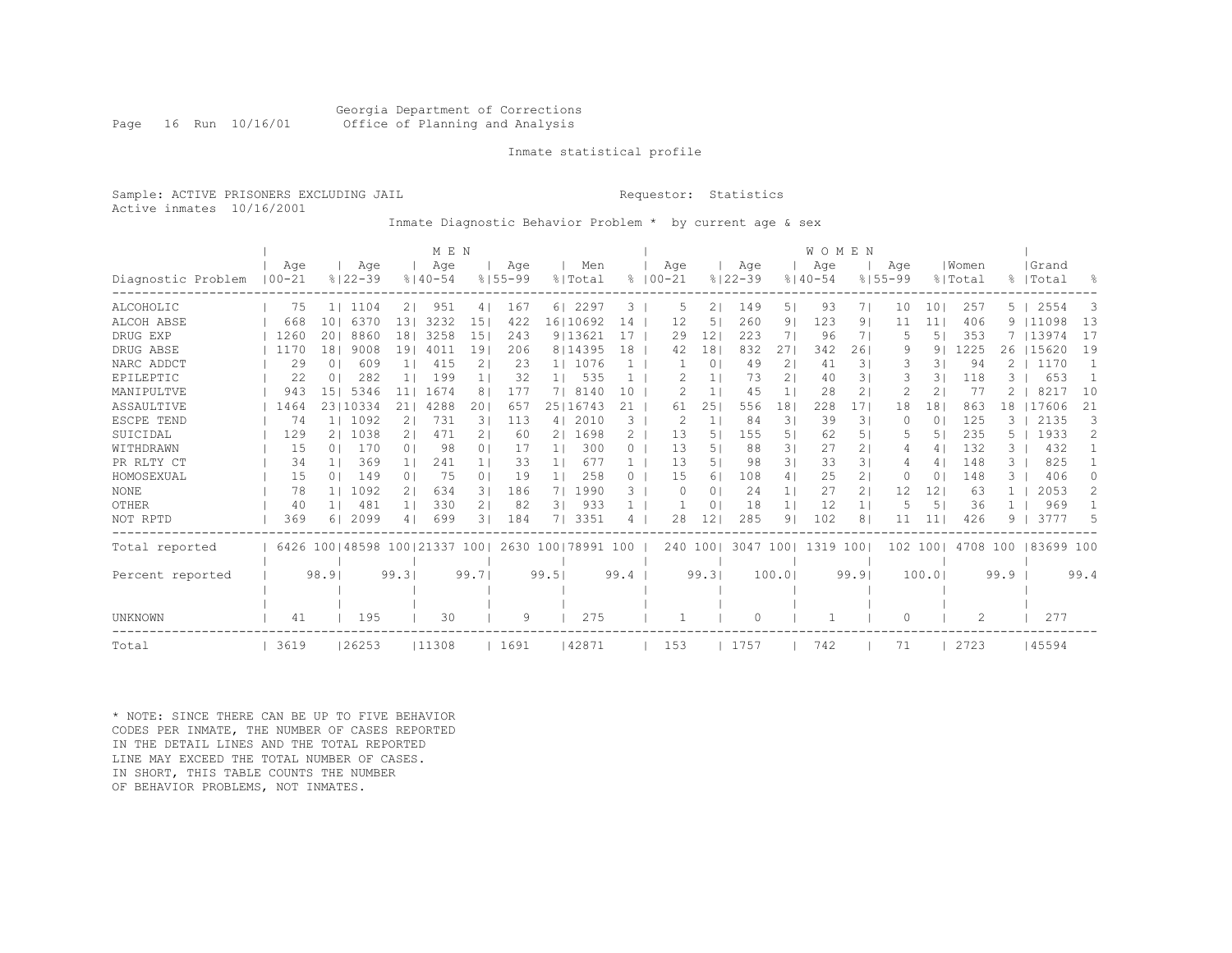Georgia Department of Corrections Page 17 Run 10/16/01 Office of Planning and Analysis

# Inmate statistical profile

Sample: ACTIVE PRISONERS EXCLUDING JAIL **Requestor:** Statistics Active inmates 10/16/2001 Physical Profile (General Condition) by current age & sex

|                      |                   |                                                     |                      | M E N |                    |                 |                |        |                    |                |                    |       | W O M E N          |       |                    |                 |                  |          |                    |      |
|----------------------|-------------------|-----------------------------------------------------|----------------------|-------|--------------------|-----------------|----------------|--------|--------------------|----------------|--------------------|-------|--------------------|-------|--------------------|-----------------|------------------|----------|--------------------|------|
| Physical Profile     | Age<br>$100 - 21$ | Age<br>$8122 - 39$                                  | $8140 - 54$          | Age   | Age<br>$8155 - 99$ |                 | Men<br>% Total |        | Age<br>$8100 - 21$ |                | Age<br>$8122 - 39$ |       | Age<br>$8140 - 54$ |       | Age<br>$8155 - 99$ |                 | Women<br>% Total |          | Grand<br>%   Total | - 옹  |
|                      |                   |                                                     |                      |       |                    |                 |                |        |                    |                |                    |       |                    |       |                    |                 |                  |          |                    |      |
| NO LIMITATION        | 3222              | 92119438                                            | 75   5401            | 491   | 304                |                 | 18   28365     | 68     | 130                | 921            | 1369               | 81    | 446                | 62    | 11                 | 16 <sub>1</sub> | 1956             |          | 75   30321         | 68   |
| DEFECT NO MAJOR LIMT | 109               | 3 2511                                              | 1891<br>101          | 171   | 301                | 18 <sub>1</sub> | 4812           | 11     |                    |                | 55                 | 31    | 66                 | 91    | 14                 | 21              | 136              | 5.       | 4948               | - 11 |
| DEFECT MAJOR LIMIT   | 179               | 51 3773                                             | 3668<br>151          | 331   | 955                |                 | 58 8575        | $20 -$ | 11                 | 81             | 266                | 161   | 200                | 281   | 39                 | 581             | 516              | 20       | 9091               | 20   |
| VERY MAJOR DEFECT    | 2                 | 0 <sup>1</sup>                                      | 44<br>0 <sup>1</sup> | 104   | 94                 | 61              | 244            |        | $\Omega$           | 0 <sub>1</sub> | 3                  | 01    | 5.                 |       | 3.                 | 4               |                  | $\Omega$ | 255                |      |
| Total reported       |                   | 3512 100 25766 100 11064 100   1654 100   41996 100 |                      |       |                    |                 |                |        |                    | 142 100        | 1693 1001          |       | 717                | 1001  |                    | 67 1001         | 2619 100         |          | 144615 100         |      |
|                      |                   |                                                     |                      |       |                    |                 |                |        |                    |                |                    |       |                    |       |                    |                 |                  |          |                    |      |
| Percent reported     |                   | 97.01                                               | 98.1                 | 97.81 |                    | 97.81           |                | 98.0   |                    | 92.81          |                    | 96.41 |                    | 96.61 |                    | 94.41           |                  | 96.2     |                    | 97.9 |
|                      |                   |                                                     |                      |       |                    |                 |                |        |                    |                |                    |       |                    |       |                    |                 |                  |          |                    |      |
|                      |                   |                                                     |                      |       |                    |                 |                |        |                    |                |                    |       |                    |       |                    |                 |                  |          |                    |      |
| NOT REPORTED         | 107               | 487                                                 |                      | 244   | 37                 |                 | 875            |        | 11                 |                | 64                 |       | 25                 |       | 4                  |                 | 104              |          | 979                |      |
| Total                | 3619              | 26253                                               | 11308                |       | 1691               |                 | 142871         |        | 153                |                | 1757               |       | 742                |       | 71                 |                 | 2723             |          | 145594             |      |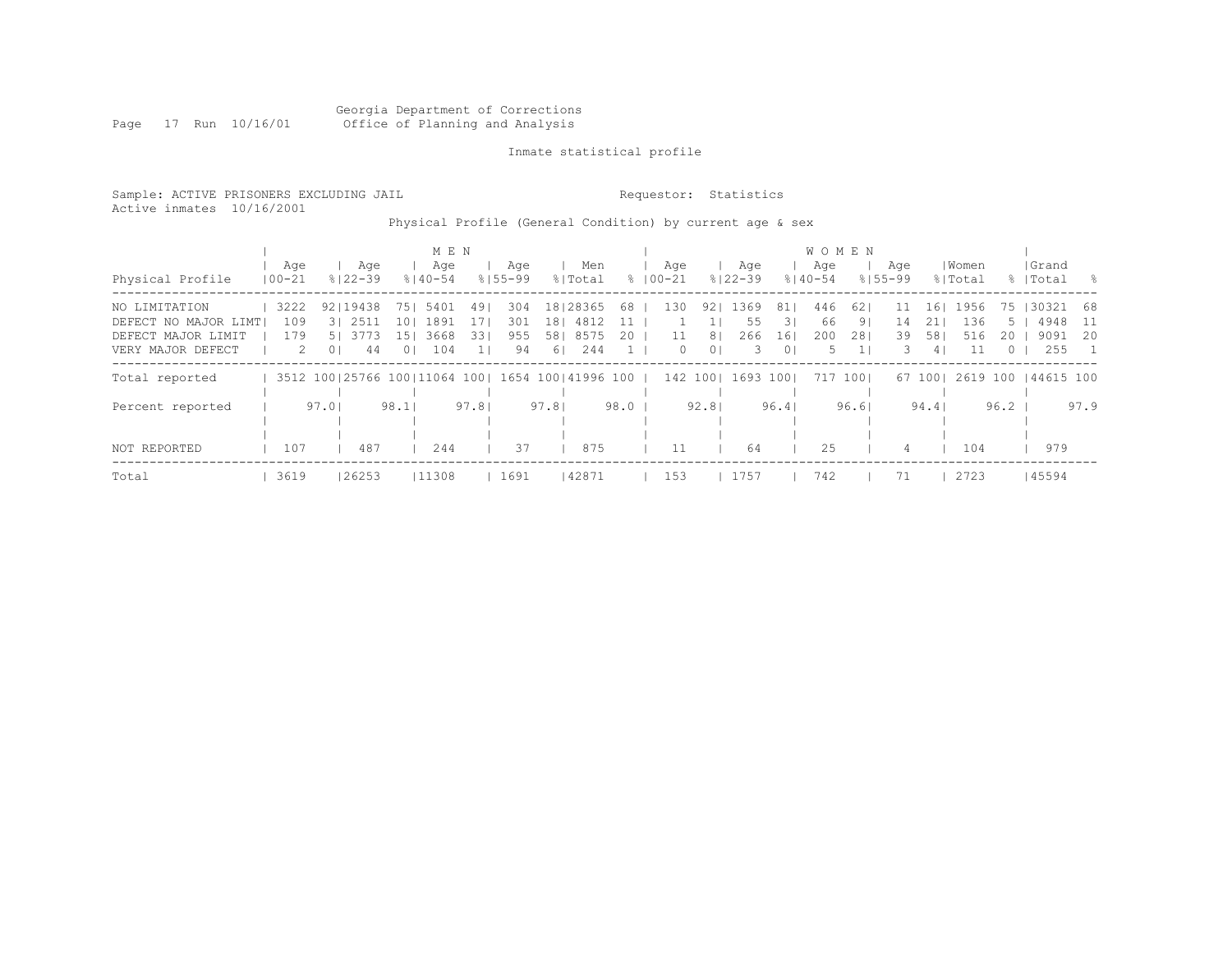#### Georgia Department of Corrections Page 18 Run 10/16/01 Office of Planning and Analysis

# Inmate statistical profile

Sample: ACTIVE PRISONERS EXCLUDING JAIL **Requestor:** Statistics Active inmates 10/16/2001

Security Status by current age & sex

|                  |                   |                |             |                |                              | M E N |                    |        |                    |       |                    |                |                    |        | W O M E N          |        |                    |                |          |       |           |                  |
|------------------|-------------------|----------------|-------------|----------------|------------------------------|-------|--------------------|--------|--------------------|-------|--------------------|----------------|--------------------|--------|--------------------|--------|--------------------|----------------|----------|-------|-----------|------------------|
|                  | Age<br>$100 - 21$ |                | Age         |                | Age<br>$8140 - 54$           |       | Age<br>$8155 - 99$ |        | Men                |       | Age<br>$8100 - 21$ |                | Age<br>$8122 - 39$ |        | Age<br>$8140 - 54$ |        | Age<br>$8155 - 99$ |                | Women    |       | Grand     |                  |
| Security         |                   |                | $8122 - 39$ |                |                              |       |                    |        | % Total            |       |                    |                |                    |        |                    |        |                    |                | % Total  |       | %   Total | - 옹              |
| DIAG INCOM       | 0                 | 0              | 10          | $\circ$        |                              | 01    |                    | 0      | 13                 |       |                    | 0 <sub>1</sub> |                    | 01     | 0                  | 0      |                    | 0 <sub>1</sub> |          | ()    | 13        | $\left( \right)$ |
| WRK RELEAS       | 0                 |                |             | 0              |                              | 0     |                    | O.     |                    |       |                    | 01             |                    | 01     | 0                  | 0      |                    | 0 <sub>1</sub> |          |       |           |                  |
| TRUSTY           | 54                |                | 1425        | 5 <sub>1</sub> | 809                          |       | 65                 | 41     | 2353               |       |                    | $\overline{2}$ | 96                 | 5.     | 51                 |        |                    | 6              | 154      | h     | 2507      | ۰.               |
| MINIMUM          | 983               | 27             | 8663        | 33             | 4013                         | 35    | 572                |        | 34   14231         | 33    | 56                 | 37             | 971                | 55     | 455                | 61     | 44                 |                | .526     | 56    | 15757     | 35               |
| MEDIUM           | 1512              |                | 42   10156  | 39             | 4498                         | 40    | 835                |        | 49117001           | 40    | 64                 | 42             | 485                | 28     | 169                | 231    | 19                 |                | 73'      |       | 17738     | 39               |
| CLOSE            | 722               | 201            | 4168        | L6.            | 1278                         | L 1   | 145                |        | 9 6313             | 15    | 23                 | 15             | 127                |        | 34                 | 5.     |                    | 31             | 186      |       | 6499      | 14               |
| MAXIMUM          | 19                |                | 525         | 21             | 185                          |       | 22                 | 1      | 751                |       |                    | 0 <sub>1</sub> | 5                  |        |                    | 0      |                    | 01             | 6        |       | 757       | 2                |
| DIAGNOSTIC       | 329               | 9 <sub>1</sub> | 1306        | 51             | 523                          | 51    | 51                 | 3 I    | 2209               |       |                    | 5              | 73                 | 41     | 32                 | 4      |                    | 31             | 114      |       | 2323      | 5.               |
| Total reported   |                   |                |             |                | 3619 100 26253 100 11308 100 |       |                    |        | 1691 100 42871 100 |       | 153 100            |                | 1757               | 1001   | 742                | 1001   |                    | 71 1001        | 2723 100 |       | 45594 100 |                  |
|                  |                   |                |             |                |                              |       |                    |        |                    |       |                    |                |                    |        |                    |        |                    |                |          |       |           |                  |
| Percent reported |                   | 100.01         |             | 100.0          |                              | 100.0 |                    | 100.01 |                    | 100.0 |                    | 100.0          |                    | 100.01 |                    | 100.01 |                    | 100.01         |          | 100.0 |           | 100.0            |
|                  |                   |                |             |                |                              |       |                    |        |                    |       |                    |                |                    |        |                    |        |                    |                |          |       |           |                  |
|                  |                   |                |             |                |                              |       |                    |        |                    |       |                    |                |                    |        |                    |        |                    |                |          |       |           |                  |
| NOT RPTD         | 0                 |                |             |                | 0                            |       |                    |        |                    |       |                    |                |                    |        |                    |        |                    |                |          |       | 0         |                  |
| Total            | 3619              |                | 26253       |                | 11308                        |       | 1691               |        | 42871              |       | 153                |                | 1757               |        | 742                |        | 71                 |                | 2723     |       | 45594     |                  |

\* NOTE: BEGINNING IN JULY 1987, THE FACILITIES DIVISION NO LONGER CODED INMATES AS BEING WORK RELEASE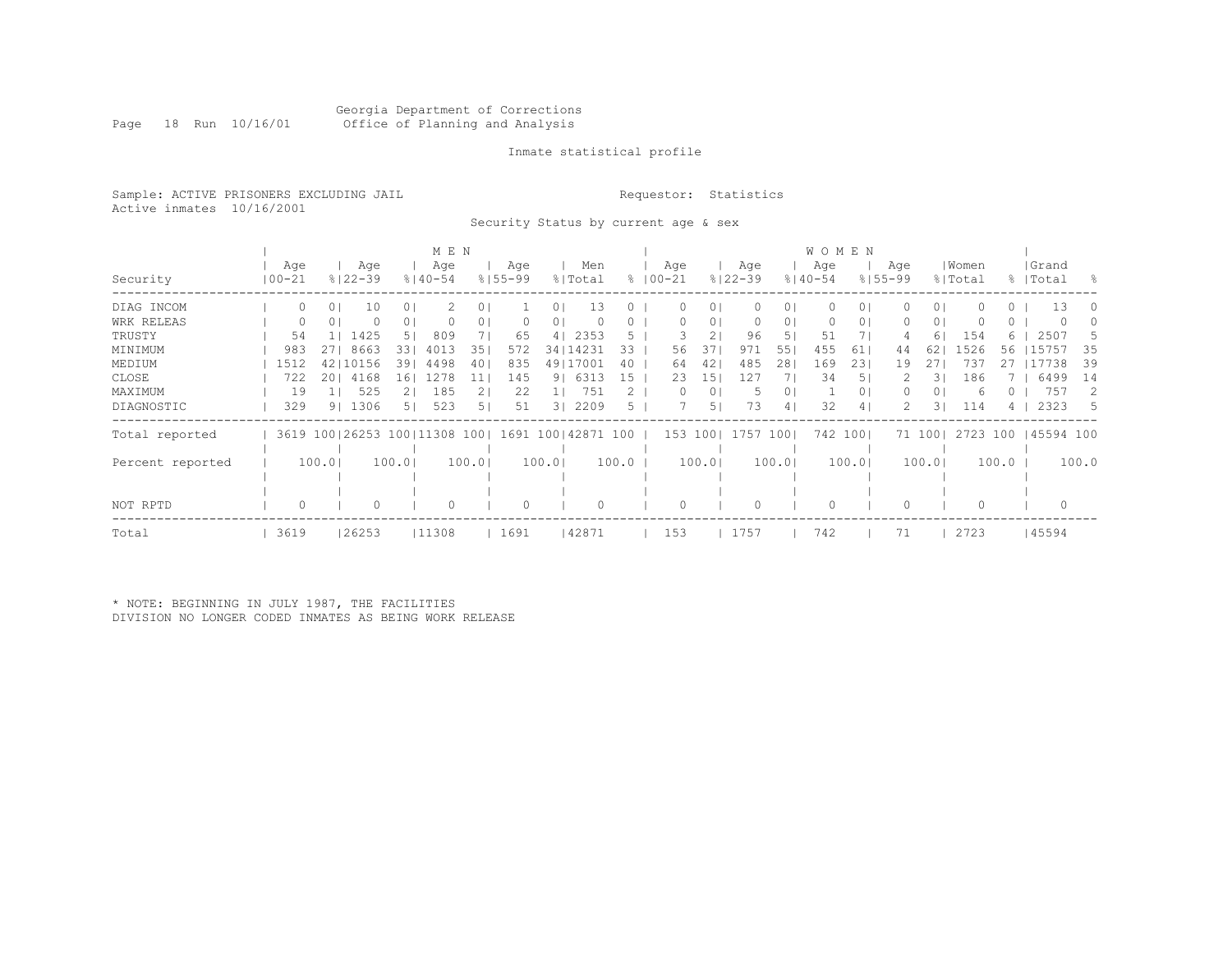### Georgia Department of Corrections Page 19 Run 10/16/01 Office of Planning and Analysis

# Inmate statistical profile

Sample: ACTIVE PRISONERS EXCLUDING JAIL **Requestor:** Statistics Active inmates 10/16/2001

Number Of Sentences by current age & sex

|                             |      |      |                              |       | M E N              |                 |                    |                 |                    |        |                      |       |                    |                | <b>WOMEN</b>       |          |                    |                |                  |      |                    |      |
|-----------------------------|------|------|------------------------------|-------|--------------------|-----------------|--------------------|-----------------|--------------------|--------|----------------------|-------|--------------------|----------------|--------------------|----------|--------------------|----------------|------------------|------|--------------------|------|
| Number Of Sentences   00-21 | Aqe  |      | Aqe<br>$8122 - 39$           |       | Age<br>$8140 - 54$ |                 | Aqe<br>$8155 - 99$ |                 | Men<br>% Total     |        | Age<br>$8   00 - 21$ |       | Age<br>$8122 - 39$ |                | Age<br>$8140 - 54$ |          | Aqe<br>$8155 - 99$ |                | Women<br>% Total |      | Grand<br>%   Total | - 옹  |
| ONE                         | 1521 | 421  | 8014                         | 311   | 3658               | 321             | 667                |                 | 40   13860         | 32     | 76                   | 50    | 644                | 37             | 283                | 381      | 40                 | 571            | 1043             | 38   | 14903              | 33   |
| TWO                         | 929  | 261  | 6131                         | 231   | 2673               | 24              | 417                |                 | 25   10150         | 24     | 35                   | 23    | 453                | 26             | 201                | 27       | 14                 | 20             | 703              | 26   | 10853              | 24   |
| THREE                       | 509  | 14   | 4224                         | 16    | 1737               | 15              | 230                | 14 <sub>1</sub> | 6700               | 16     | 20                   | 13    | 255                | 151            | 99                 | 131      |                    | 131            | 383              | 14   | 7083               | 16   |
| <b>FOUR</b>                 | 274  | 81   | 2684                         | 101   | 1058               | 91              | 134                | 81              | 4150               | 10     | 9.                   | 6     | 174                | 101            | 54                 |          |                    | 3 <sub>1</sub> | 239              | 9.   | 4389               | 10   |
| FIVE                        | 167  |      | 5   1751                     |       | 713                |                 | 73                 | 41              | 2704               | 6      |                      | 51    | 90                 | 5 <sub>1</sub> | 26                 | 4        |                    | 31             | 125              |      | 2829               | -6   |
| MORE THAN FIVE              | 196  |      | 5  3366                      | 131   | 1431               | 13 <sup>°</sup> | 163                | 101             | 5156               | 12     | 6                    |       | 136                | 81             | 79                 | 11       |                    | 41             | 224              |      | 5380               | 12   |
| Total reported              |      |      | 3596 100 26170 100 11270 100 |       |                    |                 |                    |                 | 1684 100 42720 100 |        | 153 1001             |       | 1752 1001          |                |                    | 742 1001 |                    | 70 1001        | 2717 100         |      | 145437 100         |      |
| Percent reported            |      | 99.4 |                              | 99.71 |                    | 99.71           |                    | 99.61           |                    | $99.6$ |                      | 100.0 |                    | 99.71          |                    | 100.0    |                    | 98.61          |                  | 99.8 |                    | 99.7 |
| NOT REPORTED                | 23   |      | 83                           |       | 38                 |                 |                    |                 | 151                |        |                      |       |                    |                | $\Omega$           |          |                    |                | 6                |      | 157                |      |
| Total                       | 3619 |      | 26253                        |       | 11308              |                 | 1691               |                 | 42871              |        | 153                  |       | 1757               |                | 742                |          | 71                 |                | 2723             |      | 45594              |      |
|                             |      |      |                              |       |                    |                 |                    |                 |                    |        |                      |       |                    |                |                    |          |                    |                |                  |      |                    |      |
|                             |      |      |                              |       |                    |                 |                    |                 |                    |        |                      |       |                    |                |                    |          |                    |                |                  |      |                    |      |
|                             |      |      |                              |       |                    |                 |                    |                 |                    |        |                      |       |                    |                |                    |          |                    |                |                  |      |                    |      |
|                             |      |      |                              |       |                    |                 |                    |                 |                    |        |                      |       |                    |                |                    |          |                    |                |                  |      |                    |      |
|                             |      |      |                              |       |                    |                 |                    |                 |                    |        |                      |       |                    |                |                    |          |                    |                |                  |      |                    |      |
| AVG NUM SENTENCES           | 2.32 |      | 3.05                         |       | 3.01               |                 | 2.65               |                 | 2.96               |        | 2.11                 |       | 2.58               |                | 2.66               |          | 2.07               |                | 2.56             |      | 2.94               |      |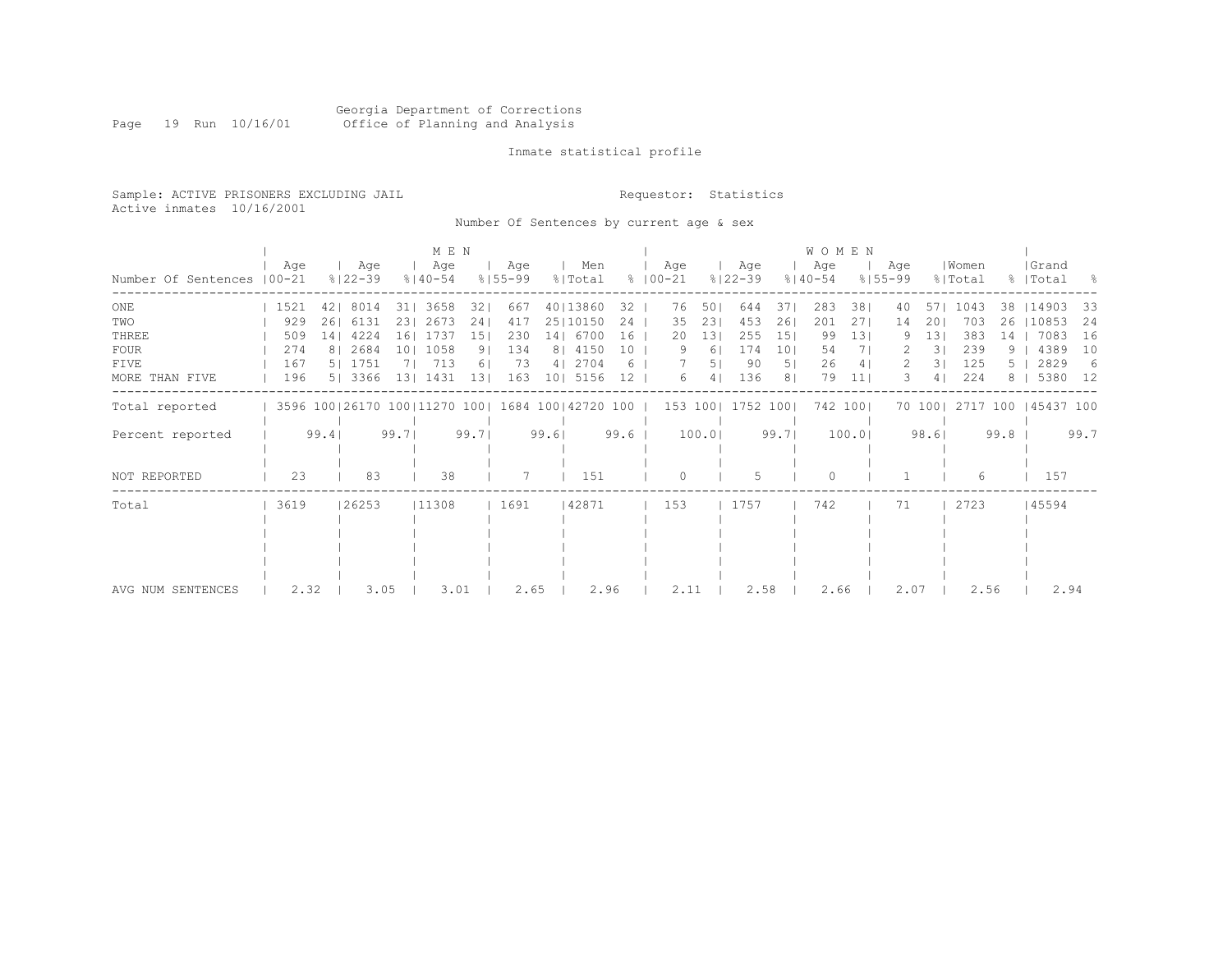### Georgia Department of Corrections Page 20 Run 10/16/01 Office of Planning and Analysis

# Inmate statistical profile

Sample: ACTIVE PRISONERS EXCLUDING JAIL **Requestor:** Statistics Active inmates 10/16/2001

Number Of Disciplinaries by current age & sex

|                  |                   |                 |                    |                 | MEN                |                |                    |                 |                                                         |       |             |      |                |                    |                | WOMEN              |          |                    |                |                  |       |                     |       |
|------------------|-------------------|-----------------|--------------------|-----------------|--------------------|----------------|--------------------|-----------------|---------------------------------------------------------|-------|-------------|------|----------------|--------------------|----------------|--------------------|----------|--------------------|----------------|------------------|-------|---------------------|-------|
| Disciplinaries   | Age<br>$100 - 21$ |                 | Age<br>$8122 - 39$ |                 | Age<br>$8140 - 54$ |                | Age<br>$8155 - 99$ |                 | Men<br>% Total                                          |       | $8100 - 21$ | Age  |                | Age<br>$8122 - 39$ |                | Age<br>$8140 - 54$ |          | Age<br>$8155 - 99$ |                | Women<br>% Total |       | Grand<br>%   Total  | - 8   |
| ZERO             | 1199              |                 | 33 8448            | 321             | 4831               | 431            | 845                |                 | 50   15323                                              | 36    |             | 63   | 41             | 820                | 471            | 408                | 551      | 45                 | 631            | 1336             | 49    | 16659               | 37    |
| ONE              | 522               | 14 <sub>1</sub> | 3687               | 14 <sub>1</sub> | 1695               | 151            | 304                | 18 <sub>1</sub> | 6208                                                    | 14    |             | 21   | 14             | 276                | 161            | 115                | 151      | 15                 | 21             | 427              | 16    | 6635                | 15    |
| TWO              | 293               |                 | 8   2331           | 91              | 1008               | 91             | 143                |                 | 8 3775                                                  | 9     |             | 12   | 8 <sup>1</sup> | 145                | 8 <sub>1</sub> | 56                 | 81       |                    | 31             | 215              | 8     | 3990                | 9     |
| THREE            | 239               |                 | 7  1666            | 61              | 679                | 6 <sup>1</sup> | 82                 | 5               | 2666                                                    | 6     |             | 9    | 61             | 113                | 61             | 32                 | 41       |                    | 6              | 158              | 6     | 2824                | 6     |
| <b>FOUR</b>      | 194               |                 | 5   1301           | 5 <sub>1</sub>  | 433                | 4              | 53                 |                 | 3   1981                                                | 5.    |             | 11   |                | 76                 | 4              | 28                 | 41       |                    |                | 116              |       | 2097                | 5     |
| FIVE             | 150               | 4               | 972                | 4 <sub>1</sub>  | 354                | 31             | 43                 |                 | 3   1519                                                |       |             |      | 31             | 43                 | 21             |                    |          |                    | 0 <sub>1</sub> | 54               |       | 1573                | 3     |
| MORE THAN FIVE   | 1022              | 281             | 7845               | 301             | 2307               | 201            | 221                |                 | 13   11395                                              | 27    |             | 33   | 22             | 284                | 161            | 96                 | 131      |                    | 61             | 417              | 15    | 11812               | 26    |
| Total reported   |                   |                 |                    |                 |                    |                |                    |                 | 3619 100   26250 100   11307 100   1691 100   42867 100 |       |             |      |                | 153 100  1757 100  |                |                    | 742 1001 |                    | 71 1001        |                  |       | 2723 100 145590 100 |       |
| Percent reported |                   | 100.0           |                    | 100.01          |                    | 100.0          |                    | 100.0           |                                                         | 100.0 |             |      | 100.0          |                    | 100.0          |                    | 100.0    |                    | 100.01         |                  | 100.0 |                     | 100.0 |
| NOT REPORTED     | $\Omega$          |                 | 3                  |                 |                    |                | $\Omega$           |                 |                                                         |       |             | Λ    |                |                    |                | $\bigcap$          |          |                    |                | $\Omega$         |       | 4                   |       |
| Total            | 3619              |                 | 26253              |                 | 11308              |                | 1691               |                 | 42871                                                   |       |             | 153  |                | 1757               |                | 742                |          | 71                 |                | 2723             |       | 45594               |       |
|                  |                   |                 |                    |                 |                    |                |                    |                 |                                                         |       |             |      |                |                    |                |                    |          |                    |                |                  |       |                     |       |
|                  |                   |                 |                    |                 |                    |                |                    |                 |                                                         |       |             |      |                |                    |                |                    |          |                    |                |                  |       |                     |       |
|                  |                   |                 |                    |                 |                    |                |                    |                 |                                                         |       |             |      |                |                    |                |                    |          |                    |                |                  |       |                     |       |
| AVG NUM DISCIP   | 5.41              |                 | 6.42               |                 | 4.49               |                | 2.94               |                 | 5.69                                                    |       |             | 3.88 |                | 3.33               |                | 2.55               |          | 1.14               |                | 3.09             |       | 5.54                |       |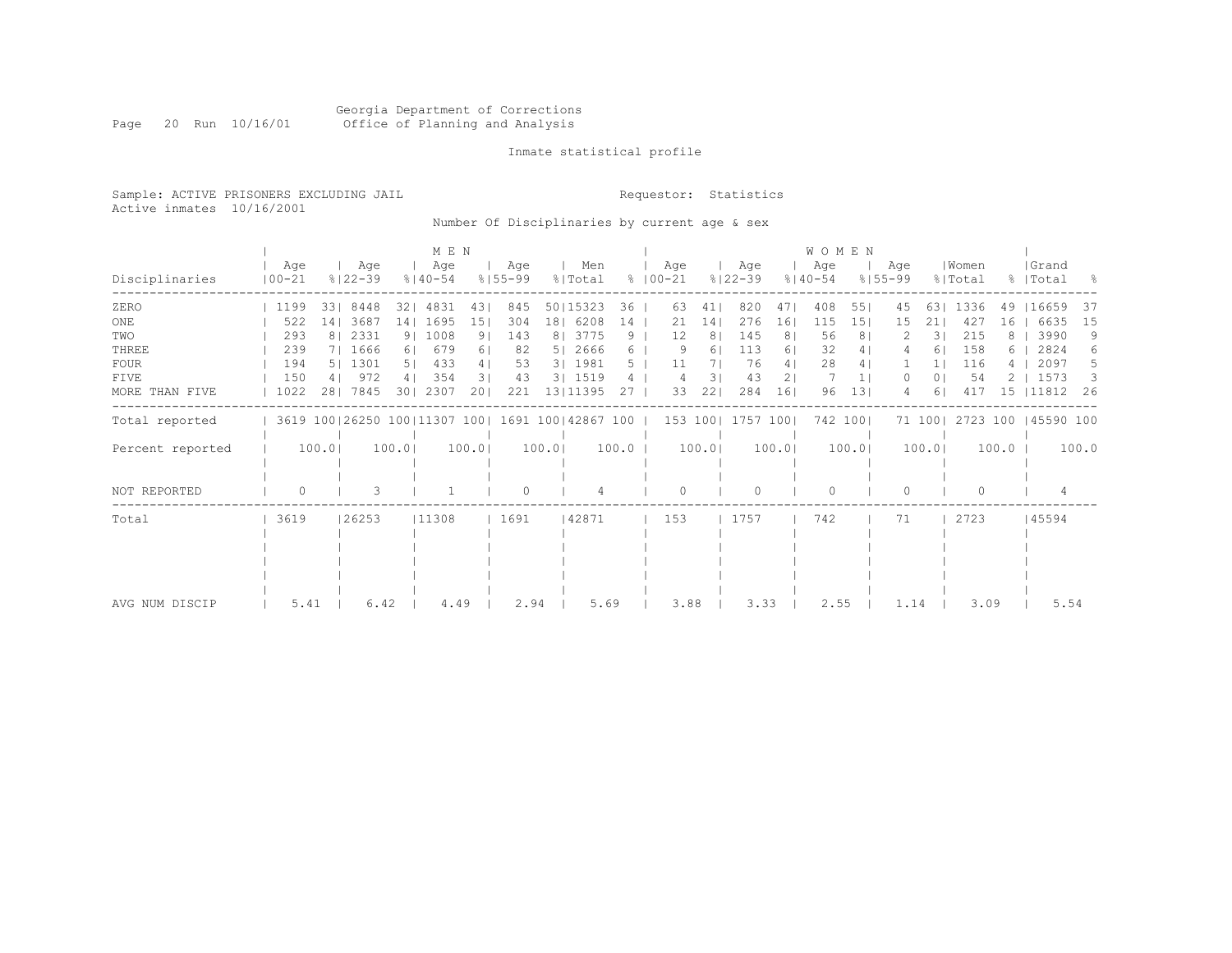### Georgia Department of Corrections Page 21 Run 10/16/01 Office of Planning and Analysis

# Inmate statistical profile

Sample: ACTIVE PRISONERS EXCLUDING JAIL **Requestor:** Statistics Active inmates 10/16/2001

Number Of Escapes by current age & sex

|                  |                   |                    | M E N                            |                            |                |                    |       |                    |                |                    |       | WOMEN              |          |                    |                |                  |                  |                    |       |
|------------------|-------------------|--------------------|----------------------------------|----------------------------|----------------|--------------------|-------|--------------------|----------------|--------------------|-------|--------------------|----------|--------------------|----------------|------------------|------------------|--------------------|-------|
| Escapes          | Age<br>$100 - 21$ | Age<br>$8122 - 39$ | Age<br>$8140 - 54$               | Age<br>$8155 - 99$         |                | Men<br>% Total     |       | Age<br>$8100 - 21$ |                | Age<br>$8122 - 39$ |       | Age<br>$8140 - 54$ |          | Age<br>$8155 - 99$ |                | Women<br>% Total |                  | Grand<br>%   Total | - 옹   |
| ZERO             | 3610 100 26068    |                    | 99 11167                         | 1663<br>991                |                | 98   42508         | 99    | 153                |                | 100  1747          | 991   |                    | 740 1001 |                    | 71 1001        | 2711             |                  | 100   45219        | 99    |
| $_{\rm ONE}$     |                   | 183<br>0           | 120<br>11                        | 21                         | 11             | 333                |       |                    | 01             | 10                 |       |                    | $\circ$  |                    | 01             | 12               | $\left( \right)$ | 345                |       |
| TWO              |                   |                    | 16<br>0 <sub>1</sub>             | 0 <sub>1</sub><br>5        | 01             | 23                 |       |                    | 0 <sub>1</sub> | n                  | 01    | 0                  | 01       |                    | 0 <sub>1</sub> |                  | 0                | 23                 |       |
| THREE            | $\Omega$          | 0<br>0             | 0 <sub>1</sub>                   | 2<br>01                    | 0 <sub>1</sub> | 6                  | 0     |                    | 0 <sub>1</sub> | 0                  | 01    | $\Omega$           | 01       |                    | 0 <sup>1</sup> |                  | 0                |                    |       |
| <b>FOUR</b>      | 0                 | 0<br>0             | 0 <sup>1</sup>                   | 0 <sub>1</sub><br>0        | 0 <sub>1</sub> |                    |       |                    | 0 <sub>1</sub> | 0                  | 0     | 0                  | 01       | 0                  | 0 <sub>1</sub> |                  | 0                |                    |       |
| FIVE             | 0                 | 0<br>0             | 0 <sub>1</sub><br>$\Omega$       | 0 <sub>1</sub><br>$\Omega$ | 0 <sub>1</sub> |                    |       | n                  | 0 <sub>1</sub> | $\Omega$           | 01    | 0                  | 01       |                    | 0 <sub>1</sub> |                  | 0                |                    |       |
| MORE THAN FIVE   | $\Omega$          | 0<br>0             | 0 <sup>1</sup><br>0              | 0 <sub>1</sub><br>$\Omega$ | 0 <sup>1</sup> | ∩                  | 0     | U                  | 0 <sub>1</sub> | $\Omega$           | 01    | $\Omega$           | $\circ$  |                    | 0 <sup>1</sup> | O                | $\Omega$         |                    |       |
| Total reported   |                   |                    | 3619 100   26253 100   11308 100 |                            |                | 1691 100 42871 100 |       |                    |                | 153 100  1757      | 100   |                    | 742 100  |                    | 71 100         | 2723 100         |                  | 145594 100         |       |
| Percent reported | 100.0             |                    | 100.0                            | 100.0                      | 100.0          |                    | 100.0 |                    | 100.0          |                    | 100.0 |                    | 100.0    |                    | 100.0          |                  | 100.0            |                    | 100.0 |
| NOT REPORTED     | $\Omega$          | U                  | $\Omega$                         | $\Omega$                   |                | $\cap$             |       |                    |                |                    |       | $\bigcap$          |          |                    |                | $\bigcap$        |                  | $\bigcap$          |       |
| Total            | 3619              | 126253             | 11308                            | 1691                       |                | 42871              |       | 153                |                | 1757               |       | 742                |          | 71                 |                | 2723             |                  | 45594              |       |
|                  |                   |                    |                                  |                            |                |                    |       |                    |                |                    |       |                    |          |                    |                |                  |                  |                    |       |
|                  |                   |                    |                                  |                            |                |                    |       |                    |                |                    |       |                    |          |                    |                |                  |                  |                    |       |
|                  |                   |                    |                                  |                            |                |                    |       |                    |                |                    |       |                    |          |                    |                |                  |                  |                    |       |
|                  |                   |                    |                                  |                            |                |                    |       |                    |                |                    |       |                    |          |                    |                |                  |                  |                    |       |
| AVG NUM ESCAPES  | .00               | .01                | .01                              |                            | .02            | .01                |       |                    | .00            | .01                |       | .00                |          | .00                |                | .00              |                  |                    | .01   |
|                  |                   |                    |                                  |                            |                |                    |       |                    |                |                    |       |                    |          |                    |                |                  |                  |                    |       |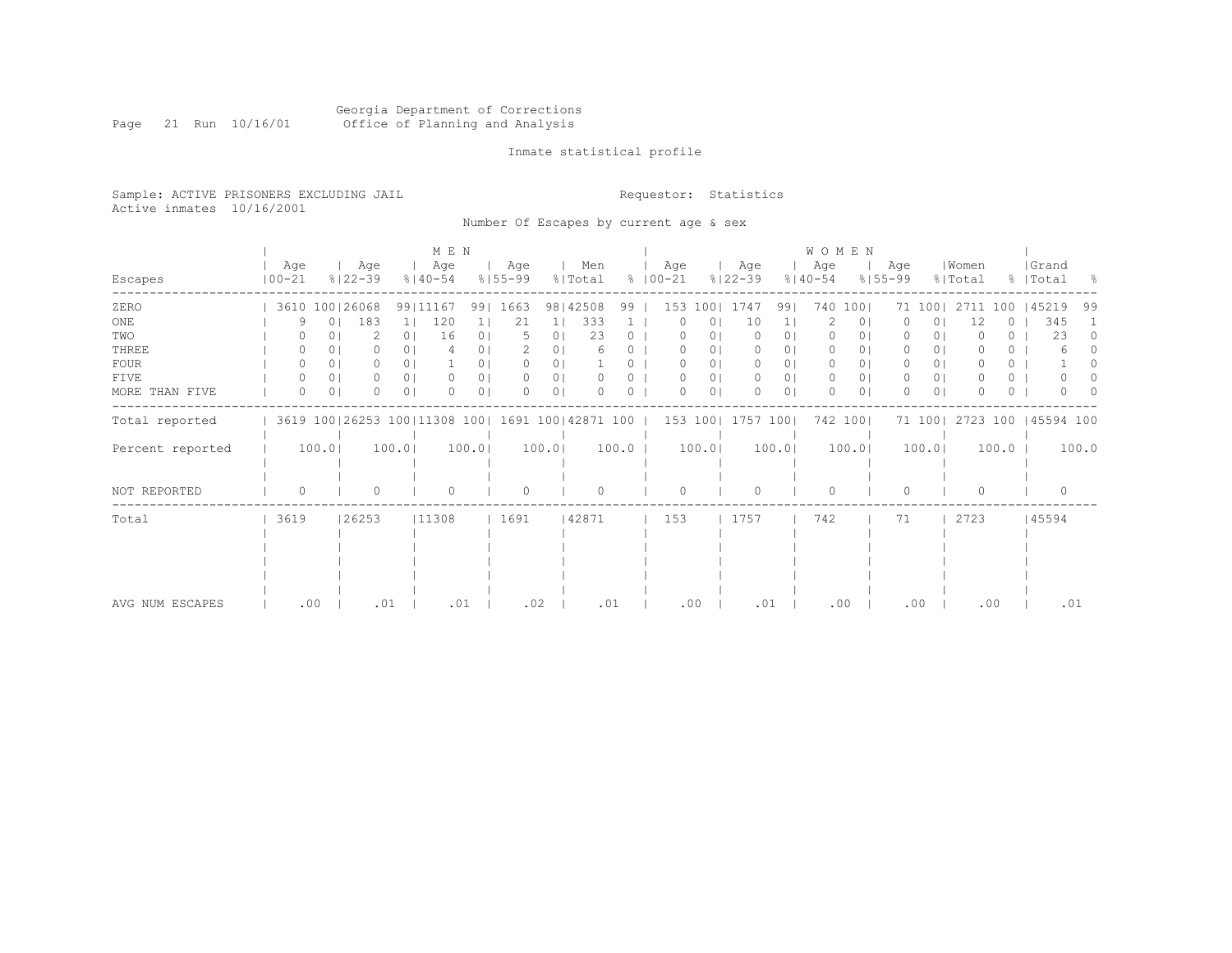# Georgia Department of Corrections Page 22 Run 10/16/01 Office of Planning and Analysis

### Inmate statistical profile

|  | Sample: ACTIVE PRISONERS EXCLUDING JAIL | Requestor: Statistics |  |
|--|-----------------------------------------|-----------------------|--|
|  | Active inmates 10/16/2001               |                       |  |

### Number Of Prior Georgia Incarcerations \* by current age & sex

|                              |          |                |                                                         |                | M E N              |                |                    |       |                |       |                      |                |                    |                | W O M E N          |                |                    |         |                  |       |                    |                |
|------------------------------|----------|----------------|---------------------------------------------------------|----------------|--------------------|----------------|--------------------|-------|----------------|-------|----------------------|----------------|--------------------|----------------|--------------------|----------------|--------------------|---------|------------------|-------|--------------------|----------------|
| Prior Incarcerations   00-21 | Aqe      |                | Age<br>$8122 - 39$                                      |                | Age<br>$8140 - 54$ |                | Age<br>$8155 - 99$ |       | Men<br>% Total |       | Age<br>$8   00 - 21$ |                | Age<br>$8122 - 39$ |                | Age<br>$8140 - 54$ |                | Aqe<br>$8155 - 99$ |         | Women<br>% Total |       | Grand<br>%   Total | $\frac{6}{10}$ |
| ZERO                         | 3245     |                | 90114054                                                |                | 54   4247          | 381            | 959                |       | 57122505       | 52    | 138                  | 90             | 1101               | 63             | 394                | 531            | 53                 | 751     | 1686             | 62    | 124191             | 53             |
| ONE                          | 342      |                | 9 5376                                                  | 201            | 2112               | 191            | 313                |       | 19  8143       | 19    | 15                   | 101            | 341                | 19             | 120                | 161            | 11                 | 151     | 487              | 18    | 8630               | 19             |
| TWO                          | 30       |                | 3151                                                    | 121            | 1560               | 141            | 158                |       | 9   489 9      |       |                      | 0 <sup>1</sup> | 153                | 91             | 81                 | 11             |                    |         | 235              | 9     | 5134               | 11             |
| THREE                        | 2        | 0 <sub>1</sub> | 1858                                                    | 7 <sub>1</sub> | 1118               | 101            | 116                |       | 7  3094        |       | 0                    | 0 <sub>1</sub> | 91                 | 5              | 59                 | 8 <sup>1</sup> |                    | 31      | 152              |       | 3246               |                |
| <b>FOUR</b>                  | 0        | 01             | 973                                                     | 4              | 864                | 8 <sub>1</sub> | 62                 |       | 4   1899       |       | $\Omega$             | 01             | 39                 | 2 <sub>1</sub> | 28                 | 4              | 2                  | 31      | 69               | 3.    | 1968               | 4              |
| <b>FIVE</b>                  | 0        | 01             | 490                                                     | 21             | 597                | 5 I            | 30                 |       | 2   1117       | 3.    | $\Omega$             | 0 <sub>1</sub> | 20                 | $1\vert$       | 25                 | 31             |                    |         | 46               |       | 1163               | 3              |
| MORE THAN FIVE               | $\Omega$ | 0 <sup>1</sup> | 351                                                     | 1 <sup>1</sup> | 810                | 71             | 53                 |       | 3   1214       | 3     | $\Omega$             | 0 <sup>1</sup> | 12                 |                | 35                 | 5.             |                    |         | 48               |       | 1262               | 3              |
| Total reported               |          |                | 3619 100   26253 100   11308 100   1691 100   42871 100 |                |                    |                |                    |       |                |       |                      | 153 100        | 1757 1001          |                |                    | 742 1001       |                    | 71 1001 | 2723 100         |       | 145594 100         |                |
| Percent reported             |          | 100.0          |                                                         | 100.0          |                    | 100.01         |                    | 100.0 |                | 100.0 |                      | 100.0          |                    | 100.01         |                    | 100.0          |                    | 100.0   |                  | 100.0 |                    | 100.0          |
| NOT REPORTED                 | $\Omega$ |                |                                                         |                | ∩                  |                | $\bigcap$          |       |                |       | ∩                    |                | $\bigcap$          |                | $\bigcap$          |                | 0                  |         | $\bigcap$        |       | $\bigcap$          |                |
| Total                        | 3619     |                | 26253                                                   |                | 11308              |                | 1691               |       | 42871          |       | 153                  |                | 1757               |                | 742                |                | 71                 |         | 2723             |       | 45594              |                |
|                              |          |                |                                                         |                |                    |                |                    |       |                |       |                      |                |                    |                |                    |                |                    |         |                  |       |                    |                |
|                              |          |                |                                                         |                |                    |                |                    |       |                |       |                      |                |                    |                |                    |                |                    |         |                  |       |                    |                |
|                              |          |                |                                                         |                |                    |                |                    |       |                |       |                      |                |                    |                |                    |                |                    |         |                  |       |                    |                |
|                              |          |                |                                                         |                |                    |                |                    |       |                |       |                      |                |                    |                |                    |                |                    |         |                  |       |                    |                |
| AVG # INCARCERATIONS         | .11      |                | .99                                                     |                | 1.83               |                | 1.03               |       | 1.14           |       |                      | .10            | .71                |                | 1.29               |                | .55                |         | .83              |       | 1.12               |                |

\* This data counts a parole revocation on an existing sentenCE AS A prior incarceration. Also, this data counts, for any cohort of inmates, the total number of Georgia incarcerations the inmate has had during his entire criminal career. For example, if an inmate was admitted to prison first in FY72, and then re-admitted in FY79 and FY85, he had two prior incarcerations before the FY85 admission. This inmate's records show two prior incarcerations in all three of his records since he has had two prior incarcerations in his criminal career. If the cohort of FY72 admissions is selected for analysis, two prior incarcerations will be listed for this inmate even though in FY72, he had no prior incarcerations.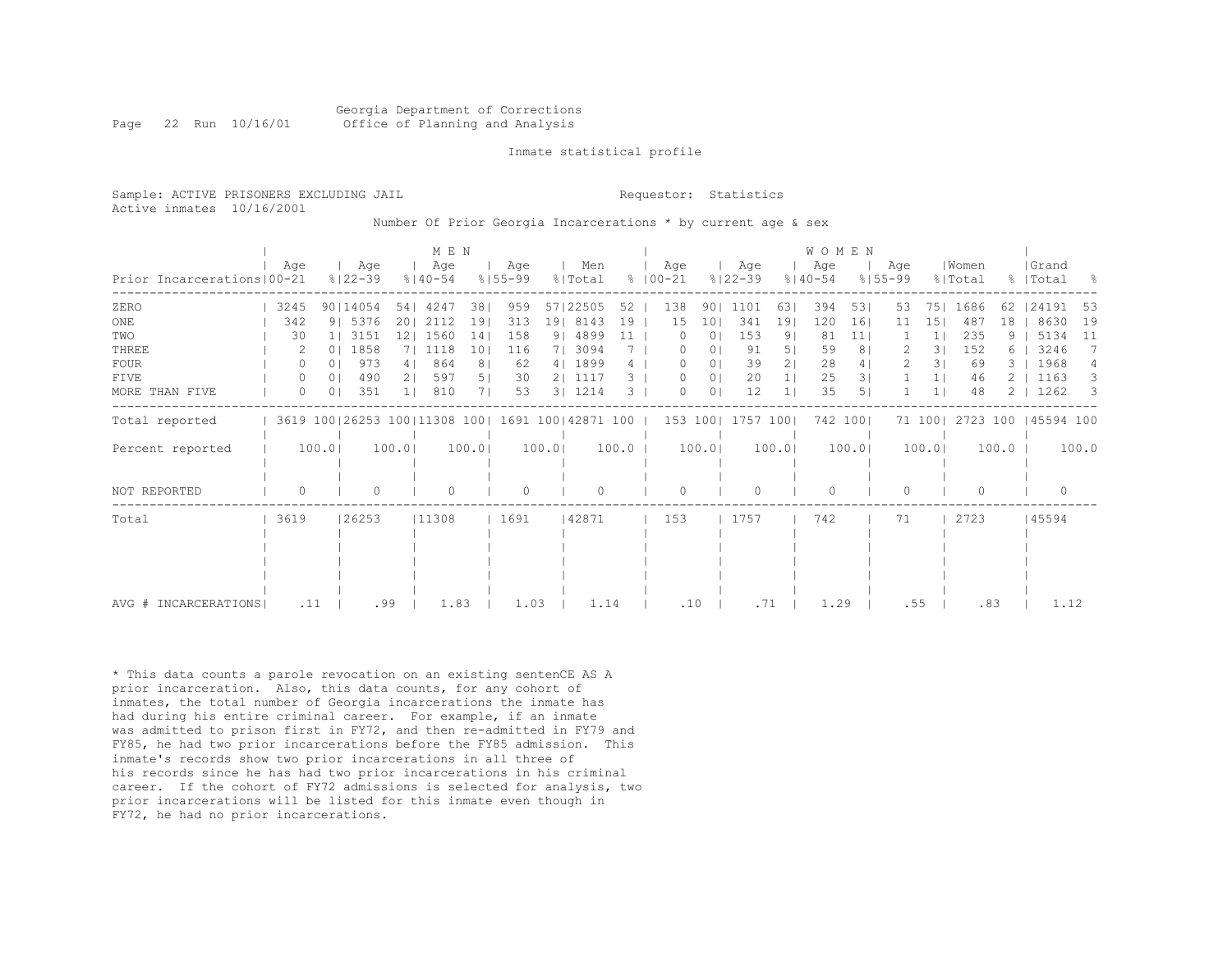#### Georgia Department of Corrections Page 23 Run 10/16/01 Office of Planning and Analysis

# Inmate statistical profile

Sample: ACTIVE PRISONERS EXCLUDING JAIL **Requestor:** Statistics Active inmates 10/16/2001

Number Of Transfers by current age & sex

|                   |                   |       |                    |                | M E N              |                |                    |                 |                                                         |       |               |      |                 |                    |                | <b>WOMEN</b>       |                 |                    |                 |                  |         |                     |       |
|-------------------|-------------------|-------|--------------------|----------------|--------------------|----------------|--------------------|-----------------|---------------------------------------------------------|-------|---------------|------|-----------------|--------------------|----------------|--------------------|-----------------|--------------------|-----------------|------------------|---------|---------------------|-------|
| Transfers         | Age<br>$100 - 21$ |       | Age<br>$8122 - 39$ |                | Age<br>$8140 - 54$ |                | Aqe<br>$8155 - 99$ |                 | Men<br>% Total                                          |       | $8   00 - 21$ | Age  |                 | Age<br>$8122 - 39$ |                | Age<br>$8140 - 54$ |                 | Aqe<br>$8155 - 99$ |                 | Women<br>% Total |         | Grand<br>%   Total  | - 옹   |
| ZERO              | 868               |       | 24   2354          |                | 9   1017           | 9 <sub>1</sub> | 119                |                 | 7  4358                                                 | 10    |               | 26   | 17 <sub>1</sub> | 314                | 181            | 120                | 161             | 10                 | 14 <sub>1</sub> | 470              | 17      | 4828                | -11   |
| ONE               | 1695              |       | 47110082           | 381            | 4184               | 371            | 662                |                 | 39   16623                                              | 39    |               | 103  | 67              | 948                | 541            | 380                | 511             | 24                 | 341             | 1455             | 53      | 18078               | 40    |
| TWO               | 668               |       | 18 6053            | 231            | 2159               | 191            | 300                | 18 <sub>1</sub> | 9180                                                    | 21    |               | 12   | 8 <sub>1</sub>  | 261                | 151            | 123                | 17 <sup>1</sup> |                    | 241             | 413              | 15      | 9593                | 21    |
| THREE             | 261               |       | 7  3206            | 121            | 1299               | 11             | 194                | 11              | 4960                                                    | 12    |               |      | 5               | 140                | 8 <sub>1</sub> | 54                 | 71              |                    | 131             | 210              |         | 5170                | -11   |
| <b>FOUR</b>       | 75                |       | 2   1780           | 71             | 815                |                | 132                | 8 <sub>1</sub>  | 2802                                                    |       |               |      | 31              | 53                 | 3              | 27                 | 4               |                    | 4               | 88               |         | 2890                | 6     |
| FIVE              | 30                |       | 1  1064            | 4              | 545                |                | -75                |                 | 4   1714                                                | 4     |               |      | 0 <sub>1</sub>  | 24                 | 11             | 14                 | 21              | 4                  | 61              | 42               |         | 1756                |       |
| MORE THAN FIVE    | 22                |       | 1  1714            | 7 <sub>1</sub> | 1289               | 11             | 209                | 12 <sub>1</sub> | 3234                                                    | 8     |               |      | 0 <sub>1</sub>  | 17                 |                | 24                 | 31              | 4                  | 61              | 45               |         | 3279                | -7    |
| Total reported    |                   |       |                    |                |                    |                |                    |                 | 3619 100   26253 100   11308 100   1691 100   42871 100 |       |               |      |                 | 153 100  1757 100  |                |                    | 742 100         |                    | 71 100          |                  |         | 2723 100 145594 100 |       |
| Percent reported  |                   | 100.0 |                    | 100.0          |                    | 100.0          |                    | 100.0           |                                                         | 100.0 |               |      | 100.0           |                    | 100.0          |                    | 100.0           |                    | 100.0           |                  | $100.0$ |                     | 100.0 |
| NOT REPORTED      | $\Omega$          |       | 0                  |                | $\Omega$           |                | $\Omega$           |                 | $\cap$                                                  |       |               |      |                 |                    |                | $\bigcap$          |                 |                    |                 | $\bigcap$        |         |                     |       |
| Total             | 3619              |       | 26253              |                | 11308              |                | 1691               |                 | 42871                                                   |       |               | 153  |                 | 1757               |                | 742                |                 | 71                 |                 | 2723             |         | 45594               |       |
|                   |                   |       |                    |                |                    |                |                    |                 |                                                         |       |               |      |                 |                    |                |                    |                 |                    |                 |                  |         |                     |       |
|                   |                   |       |                    |                |                    |                |                    |                 |                                                         |       |               |      |                 |                    |                |                    |                 |                    |                 |                  |         |                     |       |
|                   |                   |       |                    |                |                    |                |                    |                 |                                                         |       |               |      |                 |                    |                |                    |                 |                    |                 |                  |         |                     |       |
|                   |                   |       |                    |                |                    |                |                    |                 |                                                         |       |               |      |                 |                    |                |                    |                 |                    |                 |                  |         |                     |       |
| AVG NUM TRANSFERS | 1.22              |       | 2.20               |                | 2.61               |                | 2.70               |                 | 2.24                                                    |       |               | 1.10 |                 | 1.33               |                | 1.55               |                 | 2.08               |                 | 1.40             |         | 2.19                |       |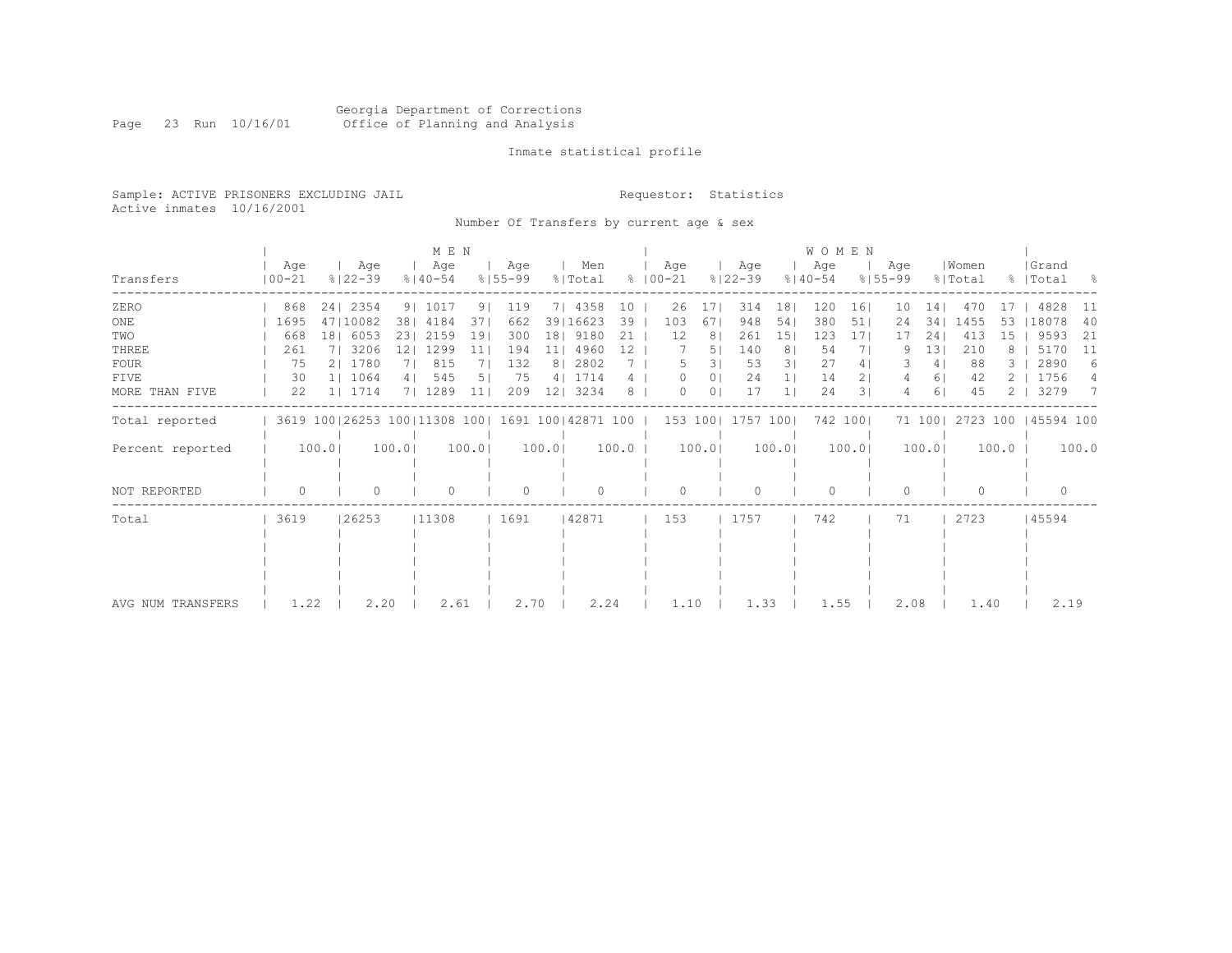#### Georgia Department of Corrections Page 24 Run 10/16/01 Office of Planning and Analysis

# Inmate statistical profile

Sample: ACTIVE PRISONERS EXCLUDING JAIL **Requestor:** Statistics Active inmates 10/16/2001

County Of Conviction by current age & sex

|                                                    |                |                |                    |                | M E N              |                |                    |                |                |                |                    |                |                    |                | WOMEN              |                |                |                  |                  |                       |                    |              |
|----------------------------------------------------|----------------|----------------|--------------------|----------------|--------------------|----------------|--------------------|----------------|----------------|----------------|--------------------|----------------|--------------------|----------------|--------------------|----------------|----------------|------------------|------------------|-----------------------|--------------------|--------------|
| County Of Conviction   00-21                       | Age            |                | Age<br>$8122 - 39$ |                | Age<br>$8140 - 54$ |                | Age<br>$8155 - 99$ |                | Men<br>% Total |                | Age<br>$8100 - 21$ |                | Age<br>$8122 - 39$ |                | Age<br>$8140 - 54$ | $8155 - 99$    | Age            |                  | Women<br>% Total |                       | Grand<br>%   Total | 욲            |
| Appling                                            | 2              | 0 <sub>1</sub> | 54                 | 0 <sub>1</sub> | 30                 | 0 <sub>1</sub> | 5                  | 0 <sub>1</sub> | 91             | $\overline{0}$ | 0                  | 0 <sub>1</sub> | 3                  | 0 <sub>1</sub> | 1                  | 0 <sub>1</sub> | 0              | 0 <sub>1</sub>   | 4                | 0                     | 95                 | 0            |
| Atkinson                                           | 3              | 0 <sub>1</sub> | 29                 | 0 <sub>1</sub> | 12                 | 0 <sub>1</sub> | 3                  | 0 <sub>1</sub> | 47             | 0              | $\Omega$           | 0 <sub>1</sub> | $\overline{c}$     | 0 <sup>1</sup> | $\overline{c}$     | 0 <sub>1</sub> | $\Omega$       | 0 <sub>1</sub>   | 4                | $\circ$               | 51                 | $\circ$      |
| Bacon                                              | 3              | 0 <sub>1</sub> | 37                 | 0 <sub>1</sub> | 18                 | 0 <sup>1</sup> | $\Omega$           | 0 <sub>1</sub> | 58             | 0              | $\Omega$           | 0 <sub>1</sub> | $\overline{c}$     | 01             | 0                  | 0 <sub>1</sub> | 0              | 0 <sub>1</sub>   | $\overline{c}$   | 0                     | 60                 | $\circ$      |
| Baker                                              | 0              | 0 <sub>1</sub> | 14                 | 0 <sub>1</sub> | 6                  | 0 <sub>1</sub> |                    | 0              | 21             | $\circ$        | $\Omega$           | 0 <sub>1</sub> | 3                  | 0 <sub>1</sub> | $\Omega$           | 0 <sub>1</sub> | 0              | 0 <sub>1</sub>   | 3                | $\circ$               | 24                 | 0            |
| Baldwin                                            | 35             | 1 <sup>1</sup> | 227                | 1 <sup>1</sup> | 92                 | 1              | 9                  | 1 <sup>1</sup> | 363            | $\mathbf{1}$   | $\Omega$           | $\Omega$       | 14                 | 1 <sub>1</sub> | 7                  | 1 <sub>1</sub> | $\Omega$       | 0 <sub>1</sub>   | 21               | $\mathbf{1}$          | 384                | $\mathbf{1}$ |
| Banks                                              | 12             | 0 <sub>1</sub> | 23                 | 0 <sub>1</sub> | 19                 | 0 <sub>1</sub> | 5                  | 0 <sub>1</sub> | 59             | 0 <sub>1</sub> | 1                  | 1 <sup>1</sup> | 3                  | 0 <sub>1</sub> | 1                  | 0 <sub>1</sub> | $\Omega$       | 0 <sub>1</sub>   | 5                | 0                     | 64                 | 0            |
| Barrow                                             | 12             | 0 <sub>1</sub> | 92                 | 0 <sub>1</sub> | 54                 | 0 <sub>1</sub> | 13                 | 1 <sub>1</sub> | 171            | $\overline{0}$ | $\circ$            | 0 <sub>1</sub> | 12                 | 1 <sub>1</sub> | 4                  | 1 <sub>1</sub> | $\Omega$       | 0 <sub>1</sub>   | 16               | $\mathbf{1}$          | 187                | 0            |
| Bartow                                             | 21             | 1              | 221                | 1 <sub>1</sub> | 104                | 1 <sub>1</sub> | 25                 | 1 <sub>1</sub> | 371            | $\mathbf{1}$   | $\overline{4}$     | 31             | 17                 | 1 <sub>1</sub> | 8                  | 1 <sub>1</sub> | 0              | 0 <sub>1</sub>   | 29               | 1                     | 400                | $\mathbf{1}$ |
| Ben Hill                                           | 20             | 1 <sup>1</sup> | 118                | 0 <sub>1</sub> | 49                 | 0 <sub>1</sub> | 10                 | 1 <sub>1</sub> | 197            | $\overline{0}$ | 1                  | 1 <sup>1</sup> | 15                 | 1 <sub>1</sub> | 4                  | 1 <sub>1</sub> | 0              | 0 <sub>1</sub>   | 20               | $\mathbf{1}$          | 217                | $\circ$      |
| Berrien                                            | 5              | 0 <sub>1</sub> | 49                 | 0 <sub>1</sub> | 14                 | 0 <sub>1</sub> | 3                  | 0 <sub>1</sub> | 71             | $\mathbf{0}$   | $\Omega$           | 0 <sub>1</sub> | $\mathbf{1}$       | 0 <sub>1</sub> | $\Omega$           | 0 <sub>1</sub> | $\Omega$       | 0 <sub>1</sub>   | 1                | $\circ$               | 72                 | 0            |
| Bibb                                               | 76             | 2 <sub>1</sub> | 640                | 2 <sub>1</sub> | 315                | 3 <sup>1</sup> | 40                 | 21             | 1071           | 3 <sup>1</sup> | 5                  | 31             | 33                 | 21             | 26                 | 4 <sub>1</sub> | 3              | 4 <sub>1</sub>   | 67               | $\mathbf{2}^{\prime}$ | 1138               | 3            |
| Bleckley                                           | 10             | 0 <sub>1</sub> | 78                 | 0 <sub>1</sub> | 28                 | 0 <sub>1</sub> | $\overline{c}$     | 0 <sub>1</sub> | 118            | 0              | $\Omega$           | 0 <sub>1</sub> | 5                  | 0 <sup>1</sup> | 4                  | 1 <sub>1</sub> | $\Omega$       | 0 <sub>1</sub>   | 9                | $\circ$               | 127                | 0            |
| Brantley                                           | 1              | 0 <sub>1</sub> | 23                 | 0 <sub>1</sub> | 13                 | 0 <sub>1</sub> | 2                  | 0 <sub>1</sub> | 39             | $\circ$        | 0                  | 0 <sub>1</sub> | $\circ$            | 0 <sub>1</sub> | 2                  | 0 <sub>1</sub> | 0              | 0 <sub>1</sub>   | $\overline{c}$   | 0                     | 41                 | 0            |
| Brooks                                             | 5              | 0 <sub>1</sub> | 60                 | 0 <sub>1</sub> | 14                 | 0 <sub>1</sub> | 6                  | 0 <sub>1</sub> | 85             | 0              | $\Omega$           | 0 <sub>1</sub> | $\overline{c}$     | 0 <sup>1</sup> | 1                  | 0 <sub>1</sub> | 0              | 0 <sub>1</sub>   | 3                | 0                     | 88                 | $\circ$      |
| Bryan                                              | 6              | 0 <sub>1</sub> | 49                 | 0 <sub>1</sub> | 24                 | 0 <sub>1</sub> | 3                  | 0 <sub>1</sub> | 82             | 0 <sub>1</sub> | $\circ$            | 0 <sub>1</sub> | $\mathbf{1}$       | 0 <sup>1</sup> | 0                  | 0 <sub>1</sub> | 1              | 11               | $\overline{c}$   | 0                     | 84                 | $\circ$      |
| Bulloch                                            | 49             | 1 <sub>1</sub> | 226                | 1 <sub>1</sub> | 79                 | 1 <sub>1</sub> | 10                 | 1 <sub>1</sub> | 364            | 1              | $\overline{c}$     | 1 <sup>1</sup> | 13                 | 1 <sub>1</sub> | 6                  | 1 <sub>1</sub> | $\overline{c}$ | 31               | 23               | $\mathbf{1}$          | 387                | $\mathbf{1}$ |
| Burke                                              | 12             | 0 <sub>1</sub> | 141                | 1 <sup>1</sup> | 55                 | 0 <sup>1</sup> | 7                  | 0              | 215            | $\mathbf{1}$   | 1                  | 1 <sup>1</sup> | 3                  | 0 <sup>1</sup> | 3                  | 0 <sup>1</sup> | $\Omega$       | 0 <sub>1</sub>   | $\overline{7}$   | $\Omega$              | 222                | 0            |
| <b>Butts</b>                                       | 18             | 1 <sub>1</sub> | 77                 | 0 <sub>1</sub> | 33                 | 0 <sub>1</sub> | 8                  | 0              | 136            | 0              | $\Omega$           | 0 <sub>1</sub> | 7                  | 0 <sup>1</sup> | $\mathbf{2}$       | 0 <sub>1</sub> | $\Omega$       | 0 <sub>1</sub>   | 9                | 0                     | 145                | 0            |
| Calhoun                                            | 6              | 0 <sub>1</sub> | 23                 | 0 <sub>1</sub> | 15                 | 0 <sub>1</sub> | 3                  | 0 <sub>1</sub> | 47             | $\overline{0}$ | 0                  | 0 <sub>1</sub> | 1                  | 0 <sub>1</sub> | 0                  | 0 <sub>1</sub> | $\Omega$       | 0 <sub>1</sub>   | $\mathbf{1}$     | 0                     | 48                 | 0            |
| Camden                                             | 4              | 0 <sup>1</sup> | 63                 | 0 <sub>1</sub> | 25                 | 0 <sub>1</sub> | 4                  | 0 <sub>1</sub> | 96             | 0              | 1                  | 1 <sup>1</sup> | $\overline{c}$     | 0 <sup>1</sup> | $\mathbf{1}$       | 0 <sub>1</sub> | 1              | 11               | 5                | $\circ$               | 101                | 0            |
| Candler                                            | 7              | 0 <sub>1</sub> | 65                 | 0 <sub>1</sub> | 15                 | 0 <sub>1</sub> | $\Omega$           | 0 <sub>1</sub> | 87             | $0-1$          | $\Omega$           | $\Omega$       | 2                  | $\Omega$       | $\mathbf{1}$       | 0 <sub>1</sub> | $\Omega$       | 0 <sub>1</sub>   | 3                | $\Omega$              | 90                 | $\circ$      |
| Carroll                                            | 35             | $1\vert$       | 249                | 1 <sub>1</sub> | 107                | 1 <sub>1</sub> | 30                 | 21             | 421            | $\mathbf{1}$   | $\overline{4}$     | 31             | 34                 | 2 <sub>1</sub> | 8                  | 1 <sub>1</sub> | 0              | 0 <sub>1</sub>   | 46               | 2                     | 467                | $\mathbf{1}$ |
| Catoosa                                            | 11             | 0 <sub>1</sub> | 95                 | 0 <sup>1</sup> | 54                 | 0 <sub>1</sub> | 12                 | 1 <sub>1</sub> | 172            | 0              | 1                  | 1 <sub>1</sub> | 13                 | 1 <sub>1</sub> | $\overline{c}$     | 0 <sub>1</sub> |                | 1                | 17               | $\mathbf{1}$          | 189                | 0            |
| Charlton                                           | 3              | 0 <sub>1</sub> | 25                 | 0 <sub>1</sub> | 15                 | 0 <sub>1</sub> | $\overline{2}$     | 0 <sup>1</sup> | 45             | $\mathbf{0}$   | $\circ$            | 0 <sup>1</sup> | 3                  | 0 <sup>1</sup> | $\circ$            | 0 <sub>1</sub> | 0              | 0 <sub>1</sub>   | 3                | 0                     | 48                 | 0            |
| Chatham                                            | 228            | 61             | 461                | 61             | 496                | 4 <sub>1</sub> | 60                 | 4 <sub>1</sub> | 2245           | $5-1$          | 11                 | 71             | 102                | 61             | 33                 | 4              | 1              | 1 <sup>1</sup>   | 147              | 5                     | 2392               | 5            |
| Chattahoochee                                      | $\overline{4}$ | 0 <sub>1</sub> | 13                 | 0 <sup>1</sup> | 8                  | 0 <sup>1</sup> | $\mathbf 0$        | 0 <sub>1</sub> | 25             | $\overline{0}$ | $\mathbf{1}$       | 1 <sup>1</sup> | $\circ$            | 0 <sup>1</sup> | $\circ$            | 0 <sub>1</sub> | $\Omega$       | 0 <sub>1</sub>   | $\mathbf{1}$     | $\circ$               | 26                 | $\Omega$     |
| Chatooga                                           | 5              | 0 <sub>1</sub> | 96                 | 0 <sub>1</sub> | 58                 | 1 <sub>1</sub> | 10                 | 1 <sub>1</sub> | 169            | $\mathbf{0}$   | $\overline{c}$     | 1 <sup>1</sup> | 7                  | 0 <sup>1</sup> | $\overline{c}$     | 0 <sub>1</sub> | 1              | 1 <sub>1</sub>   | 12               | $\circ$               | 181                | 0            |
| Cherokee                                           | 25             | 1 <sub>1</sub> | 189                | 1 <sub>1</sub> | 140                | 1 <sub>1</sub> | 24                 | 1 <sub>1</sub> | 378            | $\mathbf{1}$   | 3                  | 2 <sub>1</sub> | 33                 | 2 <sub>1</sub> | 9                  | 1 <sub>1</sub> | 1              | 1                | 46               | 2                     | 424                | $\mathbf 1$  |
| Clarke                                             | 35             | 1 <sub>1</sub> | 318                | 1 <sup>1</sup> | 112                | 1 <sub>1</sub> | 20                 | 1 <sub>1</sub> | 485            | $\mathbf{1}$   | $\Omega$           | 0 <sup>1</sup> | 22                 | 1 <sub>1</sub> | 7                  | 1 <sub>1</sub> | 3              | 4                | 32               | 1                     | 517                | $\mathbf{1}$ |
| Clay                                               | 3              | 0 <sub>1</sub> | 14                 | 0 <sub>1</sub> | 8                  | 0 <sub>1</sub> | 1                  | 0              | 26             | $0-1$          | $\circ$            | 0 <sup>1</sup> | $\circ$            | 0 <sup>1</sup> | $\circ$            | 0 <sub>1</sub> | $\Omega$       | 0 <sub>1</sub>   | $\circ$          | 0                     | 26                 | 0            |
| Clayton                                            | 198            | 61             | 999                | 4              | 377                | 3 <sup>1</sup> | 48                 | 31             | 1622           | $4 \mid$       | 10                 | 7 <sub>1</sub> | 98                 | 61             | 35                 | 51             | 4              | $6 \overline{6}$ | 147              | 5                     | 1769               | 4            |
| Clinch                                             | 7              | 0 <sub>1</sub> | 29                 | 0 <sub>1</sub> | 9                  | 0 <sub>1</sub> | $\circ$            | 0              | 45             | $\circ$        | $\mathbf{0}$       | 0 <sup>1</sup> | $\overline{c}$     | 0 <sup>1</sup> | $\circ$            | 0 <sub>1</sub> | $\Omega$       | 0 <sub>1</sub>   | $\overline{2}$   | $\circ$               | 47                 | 0            |
| Cobb                                               | 171            | 5 I            | 1187               | 51             | 522                | 5 <sub>1</sub> | 83                 | 5 <sub>1</sub> | 1963           | $5-1$          | 5                  | 31             | 87                 | 5 <sub>1</sub> | 37                 | 5 <sub>1</sub> | 1              | 1 <sup>1</sup>   | 130              | 5                     | 2093               | 5            |
| Coffee                                             | 19             | 1 <sub>1</sub> | 144                | 1 <sub>1</sub> | 52                 | 0 <sub>1</sub> | 5                  | 0 <sub>1</sub> | 220            | 1 <sup>1</sup> |                    | 1 <sub>1</sub> | 4                  | 0 <sub>1</sub> | $\overline{c}$     | 0 <sub>1</sub> | 1              | 1 <sub>1</sub>   | 8                | 0                     | 228                | $\mathbf{1}$ |
| Colquit                                            | 28             | 1 <sub>1</sub> | 181                | 1 <sub>1</sub> | 82                 | 1 <sub>1</sub> | 23                 | 1 <sub>1</sub> | 314            | $\mathbf{1}$   | $\Omega$           | $\circ$        | 11                 | 1 <sub>1</sub> | 3                  | $\circ$        |                | 1 <sub>1</sub>   | 15               | $\mathbf{1}$          | 329                | 1            |
| Columbia<br>-------------------------------------- | 26             | 1 <sub>1</sub> | 141                | 1 <sup>1</sup> | 55                 | 0 <sub>1</sub> | $\overline{4}$     | 0 <sup>1</sup> | 226            | 1 <sup>1</sup> | 1                  | $\mathbf{1}$   | 12                 | 1 <sub>1</sub> | 4                  | 1 <sub>1</sub> | $\Omega$       | 0 <sub>1</sub>   | 17<br>---------  | $\mathbf{1}$          | 243<br>----------  | $\mathbf{1}$ |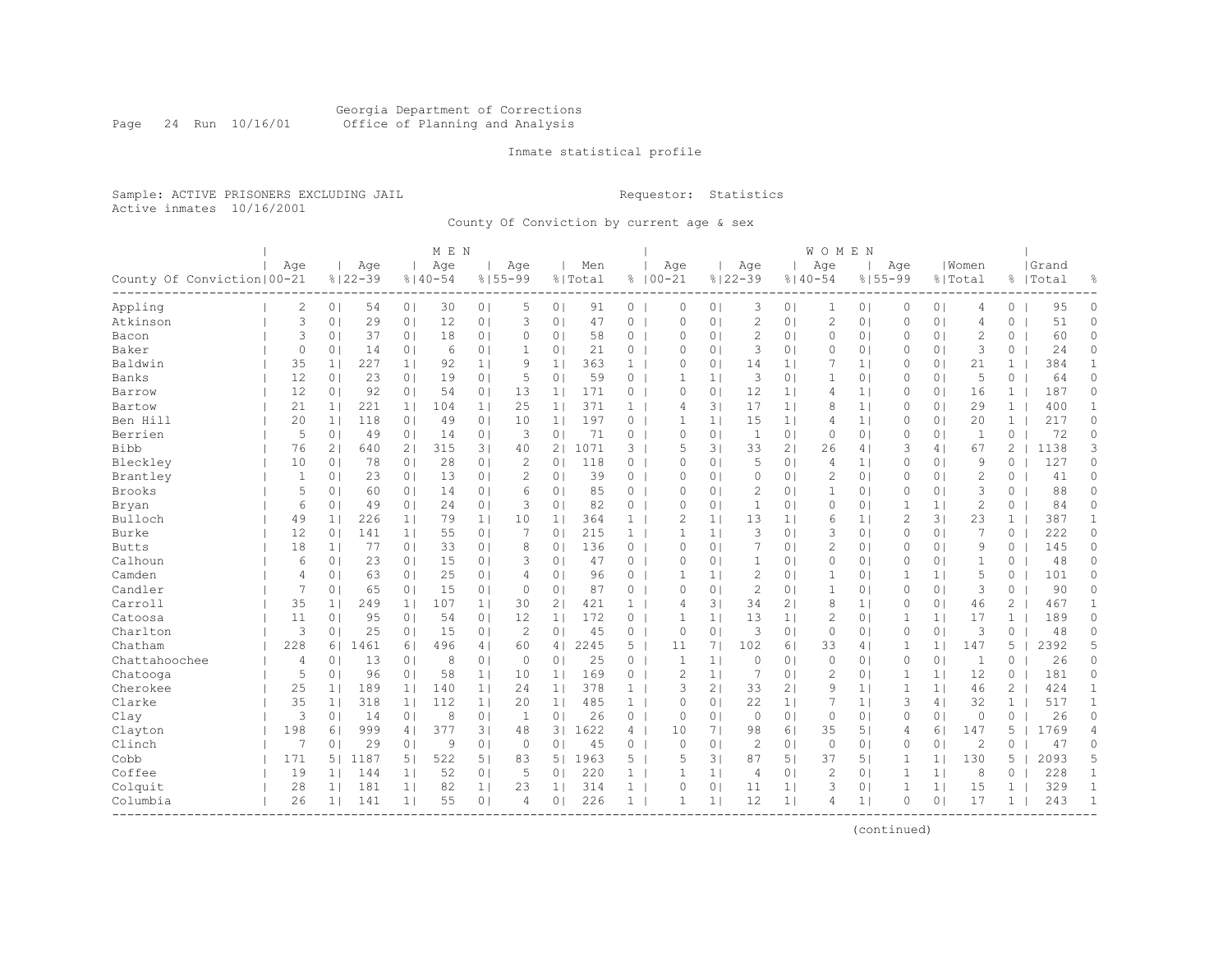#### Georgia Department of Corrections Page 25 Run 10/16/01 Office of Planning and Analysis

# Inmate statistical profile

Sample: ACTIVE PRISONERS EXCLUDING JAIL **Requestor:** Statistics Active inmates 10/16/2001

County Of Conviction by current age & sex (continued)

|                                   |                |                |             |                | M E N          |                |                |                |         |                |                |                |                |                | WOMEN          |                |              |                |                |                       |           |              |
|-----------------------------------|----------------|----------------|-------------|----------------|----------------|----------------|----------------|----------------|---------|----------------|----------------|----------------|----------------|----------------|----------------|----------------|--------------|----------------|----------------|-----------------------|-----------|--------------|
|                                   | Aqe            |                | Age         |                | Age            |                | Age            |                | Men     |                | Age            |                | Age            |                | Age            |                | Age          |                | Women          |                       | Grand     |              |
| County Of Conviction   00-21      |                |                | $8122 - 39$ |                | $8140 - 54$    |                | $8155 - 99$    |                | % Total |                | $8100 - 21$    |                | $8122 - 39$    |                | $8140 - 54$    | $8155 - 99$    |              |                | % Total        |                       | %   Total | ⊱            |
| Cook                              | 7              | 0 <sub>1</sub> | 94          | 0 <sub>1</sub> | 46             | 0              | 3              | 0 <sub>1</sub> | 150     | $\circ$        | $\circ$        | $\circ$        | 6              | 0 <sub>1</sub> | 5              | 1 <sub>1</sub> | 0            | 0 <sub>1</sub> | 11             | 0                     | 161       | 0            |
| Coweta                            | 35             | 1 <sub>1</sub> | 304         | 1 <sub>1</sub> | 99             | 1 <sub>1</sub> | 10             | 1              | 448     | $\mathbf{1}$   | 1              | $\mathbf{1}$   | 18             | 1 <sub>1</sub> | 6              | 1 <sub>1</sub> | 0            | 0 <sub>1</sub> | 25             | $\mathbf{1}$          | 473       | $\mathbf{1}$ |
| Crawford                          | $\circ$        | 0 <sub>1</sub> | 19          | 0 <sub>1</sub> | $\overline{c}$ | 0 <sub>1</sub> | $\circ$        | 0 <sup>1</sup> | 21      | 0              | $\Omega$       | 0 <sub>1</sub> | $\circ$        | 0 <sub>1</sub> | 0              | 0 <sub>1</sub> | 0            | 0 <sub>1</sub> | $\circ$        | 0                     | 21        | 0            |
| Crisp                             | 29             | 1 <sub>1</sub> | 177         | 1 <sub>1</sub> | 72             | 1 <sub>1</sub> | 9              | 1              | 287     | $\mathbf{1}$   |                | 1 <sup>1</sup> | 9              | 1 <sub>1</sub> | 1              | 0 <sub>1</sub> | 1            | 1 <sub>1</sub> | 12             | $\circ$               | 299       | $\mathbf{1}$ |
| Dade                              | 6              | 0              | 38          | 0 <sub>1</sub> | 31             | 0 <sub>1</sub> | 9              | $1\vert$       | 84      | 0              | $\Omega$       | 0 <sub>1</sub> | $\mathbf{1}$   | 0 <sub>1</sub> | $\Omega$       | 0 <sub>1</sub> | $\Omega$     | 0 <sub>1</sub> | $\mathbf{1}$   | 0                     | 85        | 0            |
| Dawson                            | 4              | 0 <sup>1</sup> | 35          | 0 <sub>1</sub> | 23             | 0 <sub>1</sub> | 5              | $\circ$        | 67      | 0              | $\Omega$       | $\circ$        | $\overline{4}$ | 0 <sub>1</sub> | $\mathbf{1}$   | 0 <sub>1</sub> | $\Omega$     | 0 <sub>1</sub> | 5              | 0                     | 72        | 0            |
| Decatur                           | 23             | 1 <sup>1</sup> | 187         | 1 <sub>1</sub> | 71             | 1 <sub>1</sub> | 9              | 1 <sub>1</sub> | 290     | $\mathbf{1}$   | $\overline{2}$ | $\mathbf{1}$   | 13             | 1 <sup>1</sup> | 3              | 0 <sub>1</sub> | $\Omega$     | 0 <sub>1</sub> | 18             | $\mathbf{1}$          | 308       | $\mathbf{1}$ |
| DeKalb                            | 271            | 8 <sup>1</sup> | 1720        | 7 <sub>1</sub> | 663            | 6              | 89             | 5 <sub>1</sub> | 2743    | 6              | 13             | 8              | 67             | 4              | 29             | 4              | 5            | 71             | 114            | 4                     | 2857      | 6            |
| Dodge                             | 13             | 0 <sub>1</sub> | 118         | 0 <sub>1</sub> | 62             | 1 <sub>1</sub> | 6              | 0              | 199     | $\circ$        | $\bigcap$      | $\circ$        | 12             | 1 <sub>1</sub> | 4              | 1 <sub>1</sub> | 0            | 0 <sub>1</sub> | 16             | 1                     | 215       | 0            |
| Dooly                             | 7              | 0              | 72          | 0 <sub>1</sub> | 29             | 0 <sub>1</sub> | $\overline{2}$ | 0              | 110     | 0              | $\Omega$       | $\Omega$       | $\overline{c}$ | 0 <sub>1</sub> | $\overline{c}$ | 0 <sub>1</sub> | $\Omega$     | 0 <sub>1</sub> | 4              | $\Omega$              | 114       | 0            |
| Dougherty                         | 76             | $\overline{2}$ | 651         | 21             | 254            | 2 <sub>1</sub> | 27             | 2              | 1008    | $\overline{2}$ | $\Omega$       | $\circ$        | 32             | 2 <sub>1</sub> | 17             | $\overline{2}$ | 3            | 4              | 52             | $\overline{c}$        | 1060      | 2            |
| Douglas                           | 68             | 2 <sub>1</sub> | 395         | 21             | 179            | 2 <sub>1</sub> | 27             | $\overline{c}$ | 669     | $\overline{c}$ | 3              | $\overline{2}$ | 36             | 2 <sub>1</sub> | 22             | 3              | 1            | 1 <sub>1</sub> | 62             | $\mathbf{2}^{\prime}$ | 731       | 2            |
| Early                             | 3              | 0 <sub>1</sub> | 65          | 0 <sub>1</sub> | 14             | 0              | 5              | 0 <sup>1</sup> | 87      | 0              | $\Omega$       | 0 <sup>1</sup> | 5              | 0 <sub>1</sub> | $\overline{c}$ | 0 <sub>1</sub> | $\mathbf 0$  | 0 <sub>1</sub> | 7              | 0                     | 94        | 0            |
| Echols                            | $\mathbf{1}$   | 0 <sub>1</sub> | 6           | 0 <sub>1</sub> | 3              | 0 <sub>1</sub> | $\circ$        | 0 <sub>1</sub> | 10      | 0              | $\Omega$       | 0 <sup>1</sup> | $\circ$        | 0 <sub>1</sub> | $\mathbf 0$    | 0 <sub>1</sub> | $\mathbf 0$  | 0 <sub>1</sub> | $\mathbf{0}$   | $\Omega$              | 10        | $\circ$      |
| Effingham                         | 24             | 1 <sub>1</sub> | 84          | 0 <sub>1</sub> | 39             | 0 <sub>1</sub> | 3              | 0 <sub>1</sub> | 150     | $\circ$        | $\Omega$       | 0 <sup>1</sup> | 8              | 0 <sub>1</sub> | 3              | 0 <sub>1</sub> | 1            | 1 <sub>1</sub> | 12             | 0                     | 162       | 0            |
| Elbert                            | 12             | 0 <sub>1</sub> | 94          | 0 <sub>1</sub> | 50             | 0 <sub>1</sub> | 7              | 0 <sub>1</sub> | 163     | $\circ$        | $\Omega$       | $\circ$        | 10             | 1 <sub>1</sub> | 4              | 1 <sub>1</sub> | $\mathbf 0$  | 0 <sub>1</sub> | 14             | $\mathbf{1}$          | 177       | 0            |
| Emanuel                           | 15             | 0 <sub>1</sub> | 128         | 0 <sub>1</sub> | 39             | 0 <sub>1</sub> | 8              | 0              | 190     | $\circ$        | $\Omega$       | $\circ$        | 5              | 0 <sub>1</sub> | 1              | 0 <sub>1</sub> | 0            | 0 <sub>1</sub> | 6              | 0                     | 196       | 0            |
| Evans                             | 6              | 0              | 50          | 0 <sub>1</sub> | 14             | 0 <sub>1</sub> | 4              | 0              | 74      | 0              | $\Omega$       | $\circ$        | $\circ$        | 0 <sup>1</sup> | $\mathbf{1}$   | 0 <sub>1</sub> | $\Omega$     | 0 <sub>1</sub> | $\mathbf{1}$   | $\circ$               | 75        | 0            |
| Fannin                            | 3              | 0              | 64          | 0 <sub>1</sub> | 36             | 0 <sub>1</sub> | 8              | 0              | 111     | $\circ$        | $\Omega$       | $\circ$        | 5              | 0 <sub>1</sub> | $\overline{c}$ | 0 <sub>1</sub> | 1            | 1 <sup>1</sup> | 8              | 0                     | 119       | 0            |
| Fayette                           | 19             | 1 <sup>1</sup> | 123         | 0 <sub>1</sub> | 54             | 01             | 14             | 1 <sup>1</sup> | 210     | 0              |                | $\mathbf{1}$   | 11             | 1 <sub>1</sub> | 4              | 1 <sub>1</sub> | $\mathbf{0}$ | 0 <sub>1</sub> | 16             | $\mathbf{1}$          | 226       | 0            |
| Floyd                             | 42             | 1 <sub>1</sub> | 461         | 2 <sub>1</sub> | 211            | 2 <sub>1</sub> | 32             | $\overline{c}$ | 746     | $\overline{2}$ | 3              | $\overline{2}$ | 54             | 3 <sub>1</sub> | 27             | 4              | 2            | 3 <sub>1</sub> | 86             | 3                     | 832       | 2            |
| Forsyth                           | 6              | 0 <sub>1</sub> | 90          | 0 <sub>1</sub> | 55             | 0              | 14             | 1              | 165     | 0              | $\circ$        | 0 <sup>1</sup> | 13             | 1 <sub>1</sub> | 8              | 1 <sub>1</sub> | $\mathbf 0$  | 0 <sub>1</sub> | 21             | $\mathbf{1}$          | 186       | 0            |
| Franklin                          | 17             | 0              | 64          | 0 <sub>1</sub> | 33             | 0 <sub>1</sub> | 6              | 0 <sup>1</sup> | 120     | 0              | $\Omega$       | $\circ$        | $\overline{4}$ | 0 <sub>1</sub> | 3              | 0 <sub>1</sub> | $\mathbf{1}$ | 1              | 8              | $\Omega$              | 128       | $\circ$      |
| Fulton                            | 204            | 61             | 2096        | 8 <sub>1</sub> | 1011           | 9 <sub>1</sub> | 161            | 101            | 3472    | 8              | 5              | 3 <sub>1</sub> | 68             | 4              | 38             | 5 <sub>1</sub> | 7            | 101            | 118            | 4                     | 3590      | 8            |
| Gilmer                            | 10             | 0              | 71          | 0 <sub>1</sub> | 47             | 01             | 18             | 1 <sup>1</sup> | 146     | 0              | $\Omega$       | $\circ$        | 3              | 0 <sub>1</sub> | 4              | 1 <sup>1</sup> | 1            | 1              | 8              | 0                     | 154       | 0            |
| Glascock                          | $\overline{c}$ | 0              | 3           | 0 <sub>1</sub> | $\overline{2}$ | 0 <sub>1</sub> | $\circ$        | $\circ$        | 7       | 0              | $\Omega$       | $\circ$        | $\circ$        | 0 <sub>1</sub> | $\Omega$       | 0 <sub>1</sub> | 0            | 0 <sub>1</sub> | $\mathbf{0}$   | $\circ$               | 7         | 0            |
| Glynn                             | 39             | 1 <sup>1</sup> | 303         | 1 <sup>1</sup> | 148            | 1 <sub>1</sub> | 22             | $\mathbf{1}$   | 512     | $\mathbf{1}$   | 3              | $\overline{2}$ | 18             | 1 <sup>1</sup> | 5              | 1 <sub>1</sub> |              | 1 <sup>1</sup> | 27             | $\mathbf{1}$          | 539       | $\mathbf{1}$ |
| Gordon                            | 22             | 1 <sup>1</sup> | 169         | 1 <sub>1</sub> | 66             | 1 <sub>1</sub> | 14             | 1 <sup>1</sup> | 271     | $\mathbf{1}$   | 3              | $\overline{2}$ | 18             | 1 <sup>1</sup> | 6              | 1 <sub>1</sub> | $\mathbf{1}$ | 1 <sup>1</sup> | 28             | $\mathbf{1}$          | 299       | $\mathbf{1}$ |
| Grady                             | 33             | 11             | 130         | 0 <sub>1</sub> | 48             | 0 <sub>1</sub> | 7              | 0 <sub>1</sub> | 218     | 1              | $\circ$        | 0 <sup>1</sup> | 12             | 1              | $\overline{c}$ | 0 <sub>1</sub> | $\mathbf 0$  | 0 <sub>1</sub> | 14             | $\mathbf{1}$          | 232       | $\mathbf{1}$ |
| Greene                            | 20             | 1              | 66          | 0 <sub>1</sub> | 18             | 0 <sub>1</sub> | $\mathbf{1}$   | 0 <sub>1</sub> | 105     | $\circ$        | $\mathbf 0$    | 0 <sup>1</sup> | $\circ$        | 0 <sub>1</sub> | $\mathbf{1}$   | 0 <sub>1</sub> | 1            | 1              | $\overline{2}$ | $\circ$               | 107       | 0            |
| Gwinnett                          | 98             | 31             | 701         | 31             | 332            | 31             | 47             | 3 <sub>1</sub> | 1178    | 3 <sup>1</sup> | 5              | 31             | 61             | 31             | 33             | 4              | $\mathbf{1}$ | 1              | 100            | 4                     | 1278      | 3            |
| Habersham                         | 3              | $\circ$        | 51          | 0 <sub>1</sub> | 27             | 0 <sup>1</sup> | $\overline{2}$ | 0 <sup>1</sup> | 83      | $\circ$        | $\mathbf{1}$   | 1 <sup>1</sup> | 7              | 0 <sub>1</sub> | $\mathbf{1}$   | 0 <sub>1</sub> | $\mathbf 0$  | 0 <sub>1</sub> | 9              | $\circ$               | 92        | $\circ$      |
| Hall                              | 45             | 1 <sup>1</sup> | 349         | 1 <sup>1</sup> | 215            | 21             | 36             | 2 <sub>1</sub> | 645     | $\overline{2}$ | 3              | 21             | 32             | 21             | 12             | 21             | $\mathbf{1}$ | 11             | 48             | 2                     | 693       | $\mathbf{2}$ |
| Hancock                           | $\overline{2}$ | 0 <sub>1</sub> | 21          | 0 <sub>1</sub> | 12             | 0 <sub>1</sub> | $\mathbf{1}$   | $\circ$        | 36      | $\circ$        | $\Omega$       | $\circ$        | $\circ$        | 0 <sub>1</sub> | 1              | 0 <sub>1</sub> | 0            | 0 <sub>1</sub> | $\mathbf 1$    | $\circ$               | 37        | $\circ$      |
| Haralson<br>--------------------- | 12             | 01             | 53          | 0 <sub>1</sub> | 32             | 0 <sub>1</sub> | 5              | 0 <sup>1</sup> | 102     | $\mathbf{0}$   | $\bigcap$      | 0 <sub>1</sub> | 4              | 0 <sub>1</sub> | 3              | 0 <sub>1</sub> | 0            | 0 <sub>1</sub> | 7              | 0                     | 109       | $\circ$      |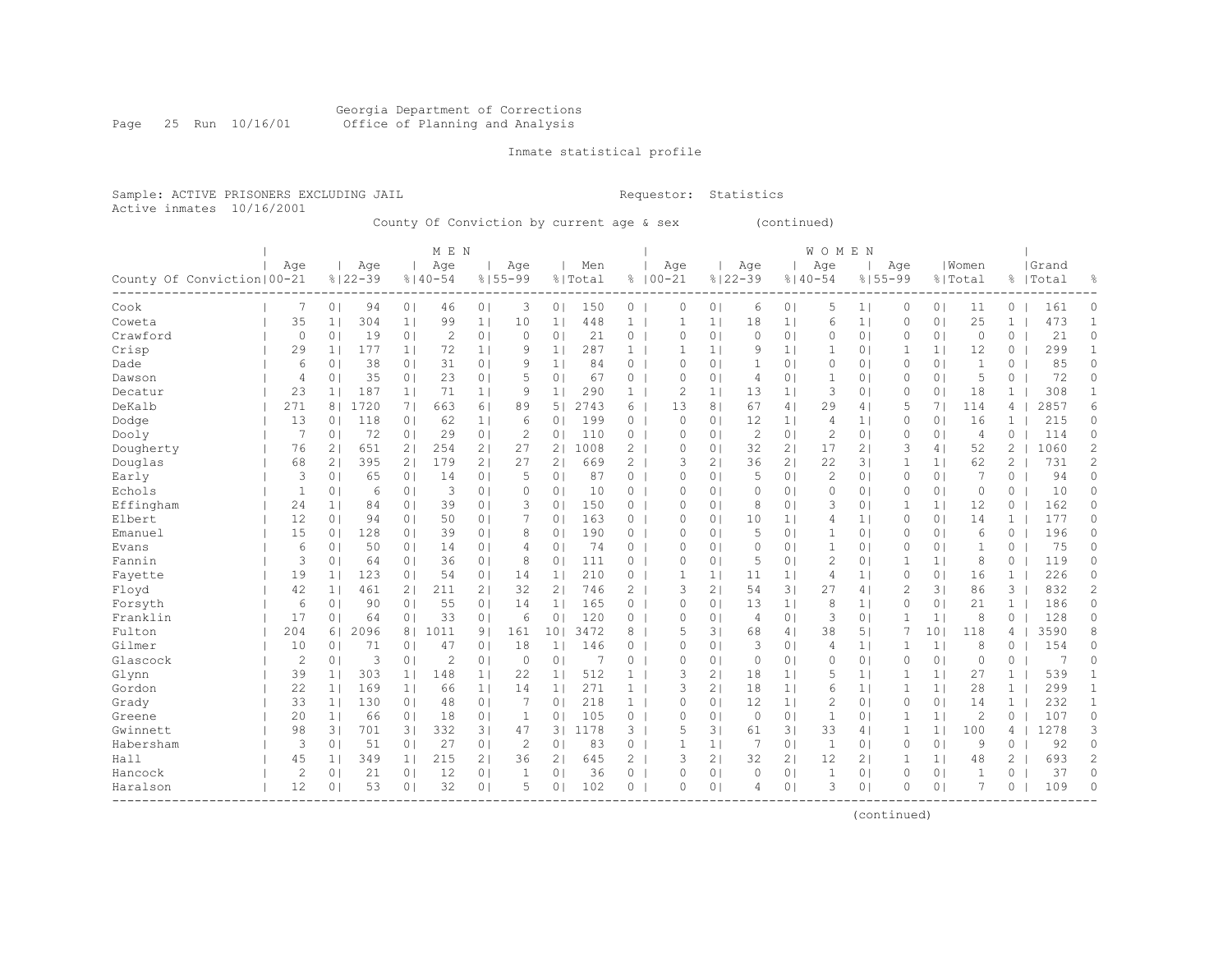#### Georgia Department of Corrections Page 26 Run 10/16/01 Office of Planning and Analysis

# Inmate statistical profile

|  | Sample: ACTIVE PRISONERS EXCLUDING JAI |  |
|--|----------------------------------------|--|
|  | Active inmates 10/16/2001              |  |

IL Requestor: Statistics

County Of Conviction by current age & sex (continued)

|                                |                |                |             |                | M E N       |                |                |                |         |                |                |                |                |                | WOMEN          |                |                |                |                |              |           |              |
|--------------------------------|----------------|----------------|-------------|----------------|-------------|----------------|----------------|----------------|---------|----------------|----------------|----------------|----------------|----------------|----------------|----------------|----------------|----------------|----------------|--------------|-----------|--------------|
|                                | Age            |                | Age         |                | Age         |                | Age            |                | Men     |                | Age            |                | Age            |                | Age            |                | Age            |                | Women          |              | Grand     |              |
| County Of Conviction   00-21   |                |                | $8122 - 39$ |                | $8140 - 54$ |                | $8155 - 99$    |                | % Total |                | $8100 - 21$    |                | $8122 - 39$    |                | $8140 - 54$    | $8155 - 99$    |                |                | % Total        |              | %   Total | g.           |
| Harris                         | 8              | 0 <sup>1</sup> | 63          | 0 <sub>1</sub> | 29          | 0 <sub>1</sub> | 2              | 0 <sub>1</sub> | 102     | 0              |                | 1 <sup>1</sup> | 3              | 0 <sub>1</sub> | $\Omega$       | $\circ$        | $\Omega$       | 0 <sub>1</sub> | 4              | $\Omega$     | 106       | 0            |
| Hart                           | 9              | 0 <sub>1</sub> | 75          | 0 <sub>1</sub> | 18          | 0 <sup>1</sup> | 2              | 0              | 104     | 0              | $\bigcap$      | 0 <sup>1</sup> | 4              | $\circ$        | 3              | $\circ$        | $\Omega$       | 0 <sub>1</sub> | 7              | 0            | 111       | 0            |
| Heard                          | $\overline{4}$ | 0 <sub>1</sub> | 28          | 0 <sub>1</sub> | 13          | 0 <sup>1</sup> | 11             | 1 <sub>1</sub> | 56      | 0              |                | $\mathbf{1}$   | $\circ$        | 0 <sub>1</sub> | 1              | 0 <sub>1</sub> | $\Omega$       | 0 <sub>1</sub> | $\overline{2}$ | 0            | 58        | $\circ$      |
| Henry                          | 30             | 1 <sub>1</sub> | 191         | 1 <sub>1</sub> | 94          | 1 <sub>1</sub> | 13             | 1 <sub>1</sub> | 328     | $\mathbf{1}$   |                | $\mathbf{1}$   | 17             | 1 <sub>1</sub> | 8              | 1 <sub>1</sub> | 1              | 1 <sub>1</sub> | 27             | 1            | 355       | $\mathbf{1}$ |
| Houston                        | 44             | 1              | 289         | 1 <sub>1</sub> | 131         | 1 <sub>1</sub> | 11             | 1 <sub>1</sub> | 475     | $\mathbf{1}$   | $\mathbf 0$    | $\circ$        | 21             | 1 <sub>1</sub> | 8              | 1 <sub>1</sub> | 1              | 1 <sub>1</sub> | 30             | $\mathbf{1}$ | 505       | $\mathbf{1}$ |
| Irwin                          | 8              | 0 <sub>1</sub> | 50          | 0 <sub>1</sub> | 27          | 0 <sub>1</sub> | 6              | 0 <sub>1</sub> | 91      | 0              | 1              | 1 <sup>1</sup> | $\mathbf{1}$   | 0 <sup>1</sup> | $\Omega$       | 0 <sub>1</sub> | 0              | 0 <sub>1</sub> | $\overline{c}$ | $\Omega$     | 93        | $\circ$      |
| Jackson                        | 7              | 0 <sub>1</sub> | 108         | 0 <sub>1</sub> | 66          | 1 <sub>1</sub> | 10             | 1 <sub>1</sub> | 191     | 0              | $\Omega$       | 0 <sub>1</sub> | 12             | 1 <sub>1</sub> | 4              | 1 <sub>1</sub> | $\Omega$       | 0 <sub>1</sub> | 16             | $\mathbf{1}$ | 207       | 0            |
| Jasper                         | 4              | 0 <sup>1</sup> | 39          | 0 <sub>1</sub> | 15          | 0 <sub>1</sub> | $\overline{c}$ | 0 <sub>1</sub> | 60      | 0              | $\Omega$       | 0 <sub>1</sub> | $\mathbf{1}$   | 0 <sub>1</sub> | 1              | 0 <sub>1</sub> | $\Omega$       | 0 <sub>1</sub> | $\overline{2}$ | 0            | 62        | 0            |
| Jeff Davis                     | 6              | 0 <sub>1</sub> | 33          | 0 <sub>1</sub> | 25          | 0 <sup>1</sup> | 3              | 0              | 67      | 0              | $\Omega$       | 0 <sup>1</sup> | 1              | 0 <sup>1</sup> | $\overline{2}$ | 0 <sub>1</sub> | 0              | 0 <sub>1</sub> | 3              | 0            | 70        | 0            |
| Jefferson                      | 9              | 0 <sup>1</sup> | 78          | 0 <sub>1</sub> | 23          | 0 <sup>1</sup> |                | 0              | 117     | 0              | $\Omega$       | 0 <sup>1</sup> | $\overline{4}$ | $\circ$        | 1              | $\circ$        | 0              | 0 <sub>1</sub> | 5              | 0            | 122       | 0            |
| Jenkins                        | 9              | 0 <sub>1</sub> | 59          | 0 <sub>1</sub> | 17          | 0 <sup>1</sup> | 1              | 0              | 86      | 0              | $\Omega$       | 0 <sup>1</sup> | 3              | 0 <sup>1</sup> | 1              | $\circ$        | $\Omega$       | 0 <sub>1</sub> | 4              | 0            | 90        | $\Omega$     |
| Johnson                        | 3              | 0 <sub>1</sub> | 36          | 0 <sub>1</sub> | 12          | 0 <sub>1</sub> | 2              | 0 <sub>1</sub> | 53      | 0              | $\Omega$       | 0 <sub>1</sub> | 3              | 0 <sub>1</sub> | 0              | 0 <sub>1</sub> | $\Omega$       | 0 <sub>1</sub> | 3              | 0            | 56        | 0            |
| Jones                          | 9              | 0 <sub>1</sub> | 55          | 0 <sub>1</sub> | 29          | 0 <sub>1</sub> | 3              | 0 <sub>1</sub> | 96      | $\mathbf{0}$   | $\Omega$       | 0 <sub>1</sub> | $\circ$        | 0 <sub>1</sub> | 1              | 0 <sub>1</sub> | 0              | 0 <sub>1</sub> | 1              | 0            | 97        | 0            |
| Lamar                          | 5              | 0 <sub>1</sub> | 62          | 0 <sub>1</sub> | 28          | 0 <sub>1</sub> | 5              | 0 <sub>1</sub> | 100     | 0              | $\Omega$       | 0 <sub>1</sub> | $\circ$        | 0 <sup>1</sup> | 3              | 0 <sub>1</sub> | $\Omega$       | 0 <sub>1</sub> | 3              | 0            | 103       | 0            |
| Lanier                         | $\mathbf{2}$   | 0 <sub>1</sub> | 38          | 0 <sub>1</sub> | 7           | 0 <sup>1</sup> | 5              | 0              | 52      | 0              | $\Omega$       | 0 <sub>1</sub> | 3              | 0 <sup>1</sup> | $\mathbf{1}$   | 0 <sub>1</sub> | $\Omega$       | 0 <sub>1</sub> | 4              | $\Omega$     | 56        | 0            |
| Laurens                        | 21             | 1 <sub>1</sub> | 157         | 1 <sub>1</sub> | 63          | 1 <sub>1</sub> | 5              | 0 <sub>1</sub> | 246     | $\mathbf{1}$   | 1              | 1 <sup>1</sup> | 5              | 0 <sup>1</sup> | 7              | 1 <sub>1</sub> | 1              | 1 <sub>1</sub> | 14             | $\mathbf{1}$ | 260       | $\mathbf{1}$ |
| Lee                            | 4              | 0              | 41          | 0 <sub>1</sub> | 12          | 0 <sub>1</sub> | 3              | 0              | 60      | 0              |                | 1 <sub>1</sub> | 2              | 01             | 1              | 0 <sub>1</sub> | 0              | 0 <sub>1</sub> | 4              | 0            | 64        | 0            |
| Liberty                        | 27             | 1 <sub>1</sub> | 162         | 1 <sub>1</sub> | 47          | 0 <sup>1</sup> |                | 0              | 243     | $\mathbf{1}$   | -1             | 1 <sup>1</sup> | 7              | $\circ$        | $\overline{2}$ | $\circ$        | 0              | 0 <sub>1</sub> | 10             | 0            | 253       | $\mathbf{1}$ |
| Lincoln                        | $\mathbf{1}$   | 0 <sub>1</sub> | 19          | 0 <sub>1</sub> | 13          | 0 <sup>1</sup> | $\overline{c}$ | $\Omega$       | 35      | 0              | $\Omega$       | $\Omega$       | $\circ$        | $\Omega$       | $\Omega$       | $\circ$        | $\Omega$       | 0 <sub>1</sub> | $\Omega$       | 0            | 35        | $\Omega$     |
| Long                           | 7              | 0 <sub>1</sub> | 30          | 0 <sub>1</sub> | 15          | 0 <sub>1</sub> | $\overline{4}$ | 0              | 56      | 0              | $\Omega$       | 0 <sup>1</sup> | $\mathbf{2}$   | 0 <sup>1</sup> | $\circ$        | $\circ$        | $\Omega$       | 0 <sub>1</sub> | $\overline{2}$ | $\Omega$     | 58        | $\Omega$     |
| Lowndes                        | 38             | 1 <sub>1</sub> | 360         | 1 <sub>1</sub> | 153         | 1 <sub>1</sub> | 10             | 1 <sub>1</sub> | 561     | $\mathbf{1}$   |                | $1\,$          | 20             | 1 <sub>1</sub> | 14             | 2 <sub>1</sub> | 1              | 1 <sub>1</sub> | 36             | $\mathbf{1}$ | 597       | 1            |
| Lumpkins                       | 1              | 0 <sub>1</sub> | 43          | 0 <sub>1</sub> | 23          | 0 <sub>1</sub> | 7              | 0 <sub>1</sub> | 74      | 0              | $\Omega$       | 0 <sub>1</sub> | $\overline{4}$ | 0 <sup>1</sup> | $\overline{c}$ | 0 <sub>1</sub> | $\Omega$       | 0 <sub>1</sub> | 6              | 0            | 80        | 0            |
| Macon                          | 10             | 0 <sub>1</sub> | 41          | 0 <sup>1</sup> | 15          | 0 <sub>1</sub> | 3              | 0 <sup>1</sup> | 69      | 0              | $\Omega$       | $\Omega$       | $\circ$        | 0 <sup>1</sup> | 3              | 0 <sub>1</sub> | $\Omega$       | 0 <sub>1</sub> | 3              | $\Omega$     | 72        | 0            |
| Madison                        | $\overline{4}$ | 0 <sub>1</sub> | 66          | 0 <sub>1</sub> | 27          | 0 <sub>1</sub> | 8              | 0 <sub>1</sub> | 105     | 0              | $\Omega$       | $\Omega$       | 9              | 1 <sup>1</sup> | $\mathbf{1}$   | 0 <sub>1</sub> | 0              | 0 <sub>1</sub> | 10             | $\Omega$     | 115       | 0            |
| Marion                         | 3              | 0 <sub>1</sub> | 24          | 0 <sub>1</sub> | 14          | 0 <sub>1</sub> | 3              | 0 <sub>1</sub> | 44      | 0              | $\Omega$       | 0 <sub>1</sub> | $\circ$        | 0 <sup>1</sup> | 1              | 0 <sub>1</sub> | 1              | 1 <sub>1</sub> | $\overline{2}$ | 0            | 46        | 0            |
| McDuffie                       | 5              | 0 <sub>1</sub> | 116         | 0 <sub>1</sub> | 40          | 0 <sub>1</sub> | 14             | 1 <sub>1</sub> | 175     | 0              | $\overline{c}$ | 1 <sub>1</sub> | 1              | 01             | $\Omega$       | 0 <sub>1</sub> | $\Omega$       | 0 <sub>1</sub> | 3              | 0            | 178       | 0            |
| McIntosh                       | $\overline{4}$ | 0              | 53          | 0 <sub>1</sub> | 21          | 0 <sup>1</sup> | $\mathcal{D}$  | 0              | 80      | 0              | $\Omega$       | 0 <sup>1</sup> | $\mathbf{1}$   | $\circ$        | $\Omega$       | $\circ$        | 0              | 0 <sub>1</sub> | 1              | 0            | 81        | 0            |
| Meriwether                     | 19             | 1 <sub>1</sub> | 110         | $\Omega$       | 55          | 0 <sup>1</sup> | 9              | 1 <sup>1</sup> | 193     | 0              | 1              | $\mathbf{1}$   | 10             | 1 <sub>1</sub> | 3              | $\Omega$       | $\overline{c}$ | 31             | 16             | $\mathbf{1}$ | 209       | $\Omega$     |
| Miller                         | 3              | 0 <sub>1</sub> | 17          | 0 <sub>1</sub> | 12          | 0 <sub>1</sub> | 1              | 0              | 33      | 0              | $\circ$        | 0 <sup>1</sup> | 3              | 0 <sup>1</sup> | 0              | 0 <sub>1</sub> | 0              | 0 <sub>1</sub> | 3              | 0            | 36        | 0            |
| Mitchell                       | 14             | 0 <sub>1</sub> | 143         | 1 <sub>1</sub> | 61          | 1 <sub>1</sub> | 4              | 0 <sub>1</sub> | 222     | $\mathbf{1}$   | 3              | 2 <sub>1</sub> | 9              | 1 <sub>1</sub> | 3              | 0 <sub>1</sub> | 0              | 0 <sub>1</sub> | 15             | $\mathbf{1}$ | 237       | 1            |
| Monroe                         | 13             | 0 <sup>1</sup> | 64          | 0 <sub>1</sub> | 48          | 0 <sub>1</sub> | 6              | 0 <sub>1</sub> | 131     | $\overline{0}$ | $\Omega$       | 0 <sub>1</sub> | $\overline{c}$ | 0 <sub>1</sub> | $\Omega$       | 0 <sub>1</sub> | $\Omega$       | 0 <sub>1</sub> | $\overline{c}$ | 0            | 133       | 0            |
| Montgomery                     | $\mathbf{1}$   | 0 <sub>1</sub> | 22          | 0 <sub>1</sub> | 11          | 0 <sub>1</sub> | $\Omega$       | 0 <sup>1</sup> | 34      | 0              | $\Omega$       | $\Omega$       | $\mathbf{1}$   | $\Omega$       | $\overline{2}$ | 0 <sub>1</sub> | $\Omega$       | 0 <sub>1</sub> | 3              | $\Omega$     | 37        | $\Omega$     |
| Morgan                         | 9              | 0 <sub>1</sub> | 73          | 0 <sub>1</sub> | 22          | 0 <sub>1</sub> | 6              | 0              | 110     | $\circ$        | $\Omega$       | 0 <sub>1</sub> | 7              | 0 <sup>1</sup> | 0              | 0 <sub>1</sub> | 0              | 0 <sub>1</sub> | 7              | 0            | 117       | 0            |
| Murray                         | 11             | 0 <sub>1</sub> | 83          | 0 <sub>1</sub> | 45          | 0 <sub>1</sub> | 9              | 1 <sub>1</sub> | 148     | 0              | $\Omega$       | 0 <sub>1</sub> | 5              | 01             | 0              | 0 <sub>1</sub> | 0              | 0 <sub>1</sub> | 5              | 0            | 153       | 0            |
| Muscogee<br>------------------ | 168            | 5              | 916         | 4 <sup>1</sup> | 403         | 4 <sup>1</sup> | 49             | 3 <sup>1</sup> | 1536    | 4              | 6              | 4              | 72             | 4 <sub>1</sub> | 34             | 5 <sub>1</sub> | $\overline{c}$ | 31             | 114            | 4            | 1650      | 4            |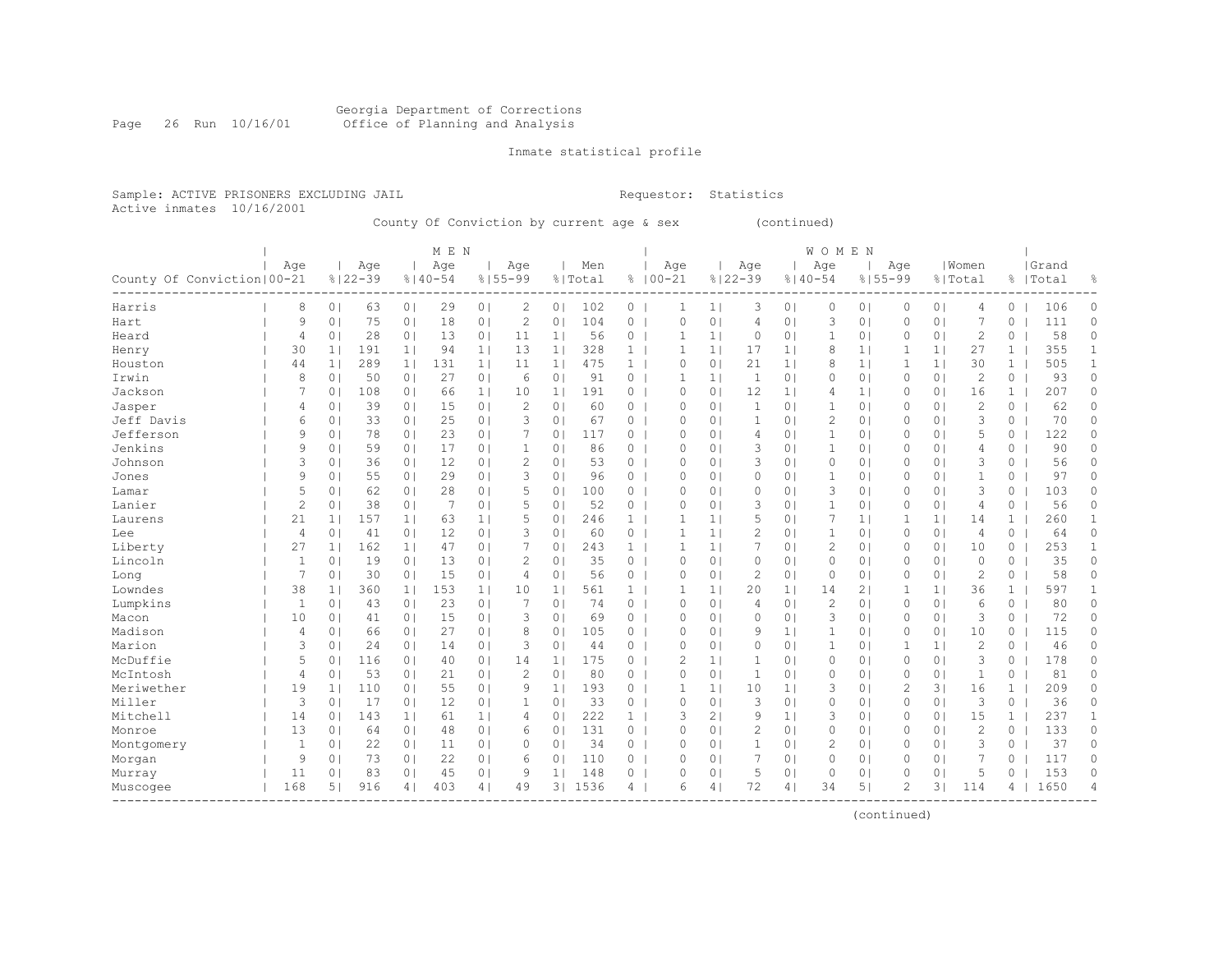#### Georgia Department of Corrections Page 27 Run 10/16/01 Office of Planning and Analysis

# Inmate statistical profile

|                | Sample. ACIIVE FRISONERS EACHODIN |  |
|----------------|-----------------------------------|--|
| Active inmates | 10/16/2001                        |  |

Sample: ACTIVE PRISONERS EXCLUDING JAIL **Requestor:** Statistics

County Of Conviction by current age & sex (continued)

|                              |                |                |             | M E N          |             |                |                |                |         |                |                |                | <b>WOMEN</b>   |                |                |                |              |                |                |                |           |              |
|------------------------------|----------------|----------------|-------------|----------------|-------------|----------------|----------------|----------------|---------|----------------|----------------|----------------|----------------|----------------|----------------|----------------|--------------|----------------|----------------|----------------|-----------|--------------|
|                              | Age            |                | Age         |                | Age         |                | Age            |                | Men     |                | Age            |                | Age            |                | Age            |                | Age          |                | Women          |                | Grand     |              |
| County Of Conviction   00-21 |                |                | $8122 - 39$ |                | $8140 - 54$ |                | $8155 - 99$    |                | % Total |                | $8100 - 21$    |                | $8122 - 39$    |                | $8140 - 54$    | $8155 - 99$    |              |                | % Total        |                | %   Total | 욲            |
| Newton                       | 23             | 11             | 235         | 1 <sub>1</sub> | 90          | $1\vert$       | 15             | 1 <sub>1</sub> | 363     | 1              |                | 1 <sup>1</sup> | 17             | 1 <sub>1</sub> | 4              | 1 <sub>1</sub> | 2            | 3 <sub>1</sub> | 24             | 1              | 387       | 1            |
| Oconee                       | 5              | 0 <sup>1</sup> | 32          | 0 <sub>1</sub> | 13          | 0 <sub>1</sub> | $\mathbf{1}$   | 0 <sub>1</sub> | 51      | $\circ$        | 1              | $\mathbf{1}$   | -1             | 0 <sup>1</sup> | 1              | 0 <sub>1</sub> | 0            | 0 <sub>1</sub> | 3              | $\Omega$       | 54        | $\Omega$     |
| Oqlethrope                   | 3              | 0 <sub>1</sub> | 36          | 0 <sub>1</sub> | 15          | 0 <sup>1</sup> | $\mathbf{1}$   | 0 <sub>1</sub> | 55      | $\circ$        |                | 1 <sup>1</sup> | $\mathbf{1}$   | 0 <sub>1</sub> | $\Omega$       | 0 <sub>1</sub> | $\Omega$     | 0 <sub>1</sub> | $\mathbf{2}$   | $\Omega$       | 57        | 0            |
| Paulding                     | 14             | 0 <sub>1</sub> | 70          | 0 <sub>1</sub> | 61          | 1 <sub>1</sub> |                | 0 <sub>1</sub> | 152     | 0              | $\Omega$       | 0 <sub>1</sub> | 6              | 0 <sub>1</sub> | $\overline{c}$ | 0 <sub>1</sub> | $\Omega$     | 0 <sub>1</sub> | 8              | 0              | 160       | $\Omega$     |
| Peach                        | 3              | 0 <sub>1</sub> | 56          | 0 <sub>1</sub> | 36          | 0 <sup>1</sup> | $\circ$        | 0 <sup>1</sup> | 95      | $\circ$        | 1              | 1 <sup>1</sup> | $\mathbf{1}$   | 01             | $\mathbf{1}$   | 0 <sub>1</sub> | 0            | 0 <sub>1</sub> | 3              | 0              | 98        | 0            |
| Pickens                      | 4              | 0 <sub>1</sub> | 43          | 0 <sub>1</sub> | 26          | 0 <sup>1</sup> | 6              | 0 <sub>1</sub> | 79      | $0-1$          | $\circ$        | 0 <sub>1</sub> | $\overline{c}$ | 01             | 4              | 1 <sub>1</sub> | 0            | 0 <sub>1</sub> | 6              | 0              | 85        | 0            |
| Pierce                       | 7              | 0 <sub>1</sub> | 27          | 0 <sub>1</sub> | 20          | 0 <sup>1</sup> | $\overline{2}$ | 0 <sub>1</sub> | 56      | $\mathbf{0}$   | -1             | 1 <sup>1</sup> | $\circ$        | 0 <sub>1</sub> | $\Omega$       | 0 <sub>1</sub> | $\Omega$     | 0 <sub>1</sub> | 1              | 0              | 57        | 0            |
| Pike                         | 3              | 01             | 15          | 0 <sub>1</sub> | 11          | 0 <sub>1</sub> | 3              | 0              | 32      | $\circ$        | $\Omega$       | $\circ$        | $\circ$        | 01             | 1              | 0 <sub>1</sub> | 0            | 0 <sub>1</sub> | 1              | 0              | 33        | 0            |
| Polk                         | 7              | 0 <sub>1</sub> | 112         | 0 <sub>1</sub> | 42          | 0 <sub>1</sub> | 7              | 0 <sub>1</sub> | 168     | $\circ$        | $\Omega$       | $\circ$        | 5              | 0 <sup>1</sup> | 3              | 0 <sub>1</sub> | 0            | 0 <sup>1</sup> | 8              | 0              | 176       | 0            |
| Pulaski                      | 13             | 0 <sub>1</sub> | 64          | 0 <sub>1</sub> | 23          | 0 <sub>1</sub> | 4              | 0 <sub>1</sub> | 104     | $0-1$          | $\circ$        | $\circ$        | 7              | 0 <sub>1</sub> | $\circ$        | 0 <sub>1</sub> | 0            | 0 <sub>1</sub> | 7              | 0              | 111       | 0            |
| Putnam                       | 11             | 0 <sub>1</sub> | 95          | 0 <sub>1</sub> | 45          | 0 <sub>1</sub> | 5              | 0 <sub>1</sub> | 156     | $0-1$          | 0              | 0 <sub>1</sub> | 5              | 0 <sub>1</sub> | $\overline{c}$ | 0 <sub>1</sub> | 1            | 1 <sup>1</sup> | 8              | 0              | 164       | 0            |
| Ouitman                      | 2              | 0 <sub>1</sub> | 12          | 0 <sub>1</sub> | $\circ$     | 0 <sub>1</sub> | $\circ$        | 0 <sup>1</sup> | 14      | $0-1$          | $\Omega$       | $\circ$        | $\circ$        | 0 <sub>1</sub> | 0              | 0 <sub>1</sub> | $\mathbf{1}$ | 1 <sub>1</sub> | $\mathbf{1}$   | 0              | 15        | 0            |
| Rabun                        | 5              | 0 <sub>1</sub> | 35          | 0 <sub>1</sub> | 13          | 0 <sub>1</sub> | $\overline{2}$ | 0 <sup>1</sup> | 55      | 0              | $\Omega$       | $\circ$        | $\overline{c}$ | 0 <sub>1</sub> | $\mathbf{1}$   | 0 <sub>1</sub> | 0            | 0 <sub>1</sub> | 3              | 0              | 58        | $\circ$      |
| Randolph                     | 8              | 0 <sub>1</sub> | 56          | 0 <sub>1</sub> | 12          | 0 <sub>1</sub> | $\overline{4}$ | 0 <sub>1</sub> | 80      | $0-1$          | $\circ$        | $\circ$        | $\circ$        | 0 <sub>1</sub> | $\overline{c}$ | 0 <sub>1</sub> | $\circ$      | 0 <sub>1</sub> | $\overline{c}$ | 0              | 82        | $\circ$      |
| Richmond                     | 165            | 51             | 1086        | 4 <sub>1</sub> | 450         | 4 <sub>1</sub> | 60             | 4              | 1761    | 4              | $\overline{4}$ | 31             | 84             | 51             | 43             | 61             | 3            | 4 <sub>1</sub> | 134            | 5              | 1895      | 4            |
| Rockdale                     | 31             | 1 <sup>1</sup> | 176         | 1 <sub>1</sub> | 84          | 1 <sub>1</sub> | 15             | 1 <sub>1</sub> | 306     | $\mathbf{1}$   | 3              | 2 <sub>1</sub> | 11             | 1 <sub>1</sub> | 10             | 1 <sup>1</sup> | $\mathbf{0}$ | 0 <sub>1</sub> | 24             | $\mathbf{1}$   | 330       | $\mathbf{1}$ |
| Schely                       | $\overline{c}$ | 0              | 19          | 0 <sub>1</sub> | 3           | 0 <sub>1</sub> | $\circ$        | 0              | 24      | 0              | $\Omega$       | $\circ$        | $\circ$        | 0 <sub>1</sub> | $\mathbf 0$    | 0 <sub>1</sub> | $\Omega$     | 0 <sub>1</sub> | $\Omega$       | 0              | 24        | 0            |
| Screven                      | 8              | 0 <sub>1</sub> | 78          | 0 <sub>1</sub> | 26          | 0 <sub>1</sub> | 5              | 0              | 117     | $\circ$        | $\overline{c}$ | $\mathbf{1}$   | $\overline{4}$ | 0 <sub>1</sub> | $\circ$        | 0 <sub>1</sub> | $\Omega$     | 0 <sub>1</sub> | 6              | 0              | 123       | $\Omega$     |
| Seminole                     | 8              | 0 <sub>1</sub> | 48          | 0 <sub>1</sub> | 25          | 0 <sub>1</sub> | 4              | $\circ$        | 85      | $\circ$        | $\circ$        | 0 <sub>1</sub> | $\mathbf{2}$   | 0 <sub>1</sub> | 1              | 0 <sub>1</sub> | $\Omega$     | 0 <sub>1</sub> | 3              | 0              | 88        | 0            |
| Spalding                     | 42             | 1 <sup>1</sup> | 381         | 1 <sub>1</sub> | 151         | 1 <sub>1</sub> | 22             | 1 <sub>1</sub> | 596     | 1 <sup>1</sup> | 4              | 31             | 29             | 21             | 13             | 21             | 1            | 1 <sub>1</sub> | 47             | $\overline{2}$ | 643       | $\mathbf{1}$ |
| Stephens                     | 10             | 0 <sub>1</sub> | 72          | 0 <sub>1</sub> | 30          | 0 <sub>1</sub> | 5              | 0 <sub>1</sub> | 117     | $\circ$        | $\Omega$       | 0 <sup>1</sup> | 6              | 0 <sub>1</sub> | $\overline{2}$ | 0 <sub>1</sub> | $\mathbf 0$  | 0 <sub>1</sub> | 8              | $\circ$        | 125       | $\circ$      |
| Stewart                      | 3              | 0 <sub>1</sub> | 23          | 0 <sub>1</sub> | 7           | 0 <sub>1</sub> | $\overline{2}$ | 0 <sup>1</sup> | 35      | $\circ$        | $\circ$        | 0 <sup>1</sup> | $\circ$        | 0 <sub>1</sub> | $\overline{c}$ | 0 <sub>1</sub> | $\Omega$     | 0 <sub>1</sub> | $\overline{2}$ | $\circ$        | 37        | $\circ$      |
| Sumter                       | 20             | 1 <sup>1</sup> | 148         | 1 <sub>1</sub> | 56          | 0 <sub>1</sub> | 5              | 0 <sub>1</sub> | 229     | $\mathbf{1}$   | $\Omega$       | $\circ$        | 13             | 1 <sub>1</sub> | 3              | 0 <sub>1</sub> | 0            | 0 <sub>1</sub> | 16             | $\mathbf{1}$   | 245       | $\mathbf{1}$ |
| Talbot                       | 6              | 0 <sub>1</sub> | 19          | 0 <sub>1</sub> | 7           | 0 <sub>1</sub> | $\Omega$       | 0 <sub>1</sub> | 32      | $\circ$        | $\Omega$       | $\circ$        | $\circ$        | 0 <sub>1</sub> | $\overline{c}$ | 0 <sub>1</sub> | 0            | 0 <sub>1</sub> | $\overline{2}$ | 0              | 34        | $\circ$      |
| Taliaferro                   | 0              | 0 <sub>1</sub> | 5           | 0 <sub>1</sub> | 5           | 0 <sub>1</sub> | $\circ$        | $\circ$        | 10      | $\mathbf{0}$   | $\Omega$       | $\circ$        | $\circ$        | 0 <sub>1</sub> | 1              | 0 <sub>1</sub> | $\Omega$     | 0 <sub>1</sub> | $\mathbf{1}$   | 0              | 11        | 0            |
| Tattnall                     | 6              | 0 <sub>1</sub> | 85          | 0 <sub>1</sub> | 33          | 0 <sub>1</sub> | 6              | 0              | 130     | 0              | $\bigcap$      | $\circ$        | 3              | 0 <sup>1</sup> | 4              | 1 <sub>1</sub> | 0            | 0 <sub>1</sub> | 7              | 0              | 137       | 0            |
| Taylor                       | 12             | 0 <sub>1</sub> | 53          | 0 <sub>1</sub> | 20          | 0 <sub>1</sub> | $\overline{2}$ | 0              | 87      | $\circ$        | 1              | $\mathbf{1}$   | $\mathbf{2}$   | 0 <sub>1</sub> | $\circ$        | 0 <sub>1</sub> | $\Omega$     | 0 <sub>1</sub> | 3              | 0              | 90        | $\Omega$     |
| Telfair                      | 8              | 0 <sub>1</sub> | 87          | 0 <sub>1</sub> | 35          | 0 <sub>1</sub> | $\overline{2}$ | 0 <sub>1</sub> | 132     | 0              | $\overline{2}$ | 1 <sup>1</sup> | 6              | 0 <sub>1</sub> | 5              | 1 <sub>1</sub> | $\Omega$     | 0 <sub>1</sub> | 13             | 0              | 145       | 0            |
| Terrell                      | 5              | 0 <sub>1</sub> | 68          | 0 <sub>1</sub> | 23          | 0 <sub>1</sub> | 3              | $\circ$        | 99      | $\overline{0}$ | 0              | $\circ$        | 3              | 0 <sub>1</sub> | $\Omega$       | 0 <sub>1</sub> | $\Omega$     | 0 <sub>1</sub> | 3              | 0              | 102       | 0            |
| Thomas                       | 26             | 1 <sub>1</sub> | 198         | 1 <sub>1</sub> | 86          | 1 <sub>1</sub> | 10             | 1 <sub>1</sub> | 320     | 1              | 1              | 1 <sup>1</sup> | 11             | 1 <sub>1</sub> | 5              | 1 <sub>1</sub> | $\Omega$     | 0 <sub>1</sub> | 17             | $\mathbf{1}$   | 337       | $\mathbf{1}$ |
| Tift                         | 36             | 1              | 204         | 1 <sub>1</sub> | 94          | 1 <sub>1</sub> | 9              | 1 <sub>1</sub> | 343     | 1              | $\overline{2}$ | 1 <sup>1</sup> | 10             | 1              | 4              | 1 <sub>1</sub> | 1            | 1 <sub>1</sub> | 17             | $\mathbf{1}$   | 360       | $\mathbf{1}$ |
| Toombs                       | 31             | 1 <sup>1</sup> | 178         | 1 <sub>1</sub> | 63          | 1 <sub>1</sub> | 7              | 0 <sub>1</sub> | 279     | $\mathbf{1}$   | $\overline{c}$ | 1              | 17             | 1 <sub>1</sub> | $\mathbf{1}$   | 0 <sub>1</sub> | $\circ$      | 0 <sub>1</sub> | 20             | $\mathbf{1}$   | 299       | $\mathbf{1}$ |
| Towns                        | $\circ$        | 0 <sub>1</sub> | 14          | 0 <sub>1</sub> | 8           | 0 <sub>1</sub> | $\mathbf{1}$   | 0 <sub>1</sub> | 23      | 0              |                | 1 <sub>1</sub> | $\overline{c}$ | 0 <sub>1</sub> | $\circ$        | 0 <sub>1</sub> | 0            | 0 <sub>1</sub> | 3              | 0              | 26        | 0            |
| Treutlen                     | 5              | 0              | 26          | 0 <sub>1</sub> | 14          | 0 <sub>1</sub> | $\circ$        | 0              | 45      | 0              | $\Omega$       | 0 <sub>1</sub> | 2              | 0 <sub>1</sub> | 1              | 0 <sub>1</sub> | 0            | 0 <sup>1</sup> | 3              | $\circ$        | 48        | 0            |
| Troup                        | 68             | 21             | 453         | 21             | 147         | 1 <sub>1</sub> | 22             | 1 <sub>1</sub> | 690     | $\overline{2}$ | $\mathfrak{D}$ | 1 <sup>1</sup> | 33             | 21             | 8              | 1 <sup>1</sup> | O            | 0 <sub>1</sub> | 43             | $\overline{2}$ | 733       | 2            |
|                              |                |                |             |                |             |                |                |                |         |                |                |                |                |                |                |                |              |                |                |                |           |              |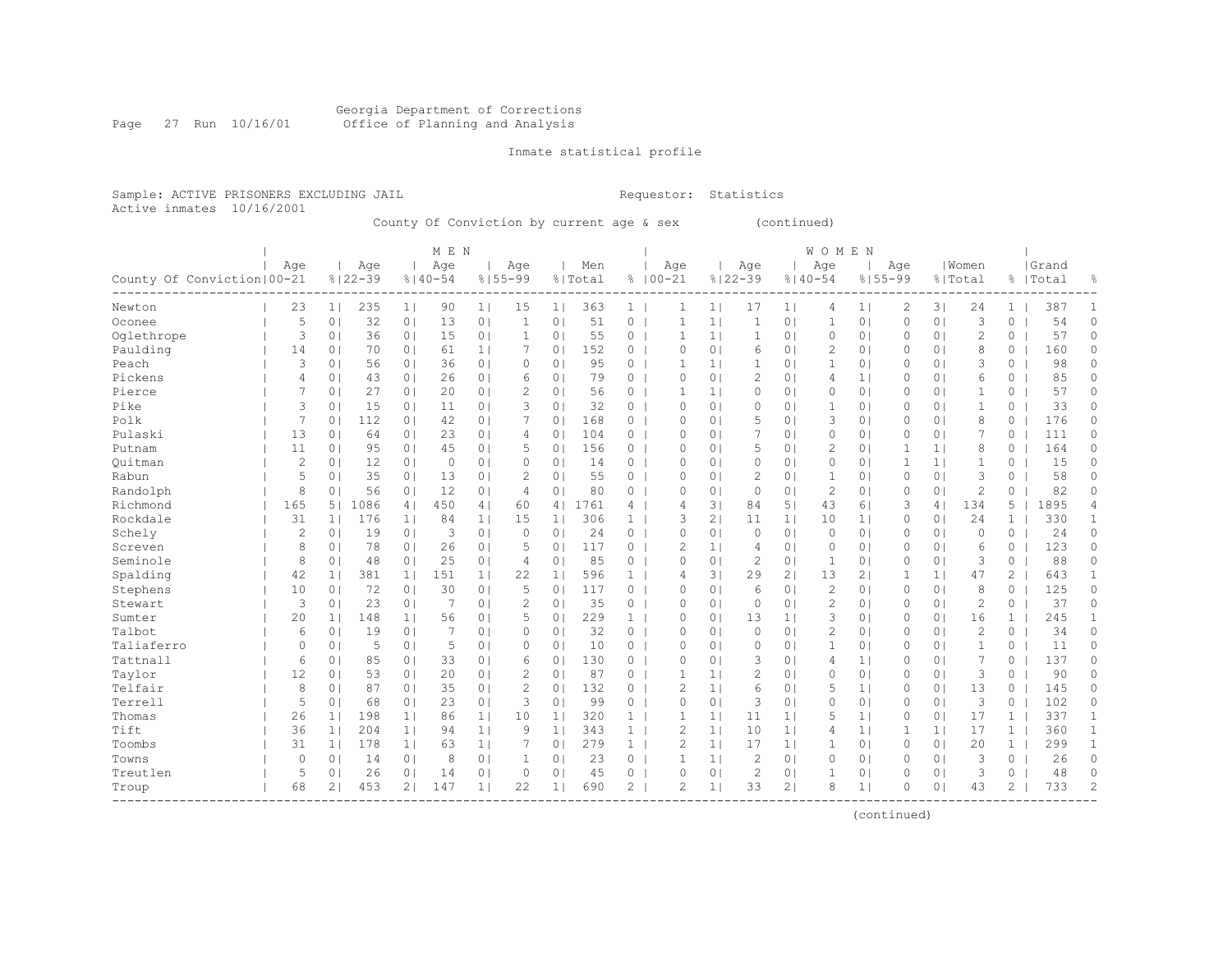#### Georgia Department of Corrections Page 28 Run 10/16/01 Office of Planning and Analysis

# Inmate statistical profile

|                | Sample. ACIIVE FRISONERS EACHODI. |  |
|----------------|-----------------------------------|--|
| Active inmates | 10/16/2001                        |  |

Sample: ACTIVE PRISONERS EXCLUDING JAIL **Requestor: Statistics** 

County Of Conviction by current age & sex (continued)

|                              |      |                |                                |                | M E N       |                |             |                |                      |              |             |                |             |                | WOMEN       |              |             |                |          |                |           |          |
|------------------------------|------|----------------|--------------------------------|----------------|-------------|----------------|-------------|----------------|----------------------|--------------|-------------|----------------|-------------|----------------|-------------|--------------|-------------|----------------|----------|----------------|-----------|----------|
|                              | Age  |                | Age                            |                | Aqe         |                | Age         |                | Men                  |              | Age         |                | Age         |                | Age         |              | Age         |                | Women    |                | Grand     |          |
| County Of Conviction   00-21 |      |                | $8122 - 39$                    |                | $8140 - 54$ |                | $8155 - 99$ |                | % Total              |              | $8100 - 21$ |                | $8122 - 39$ |                | $8140 - 54$ |              | $8155 - 99$ |                | % Total  |                | %   Total | 옹        |
| Turner                       | 5    | 0 <sup>1</sup> | 55                             | 0 <sup>1</sup> | 26          | 0 <sub>1</sub> | 2           | 0              | 88                   | $\circ$      | 0           | 0 <sup>1</sup> | 2           | 0 <sub>1</sub> | 1           | 0            | $\Omega$    | 0 <sub>1</sub> | 3        | $\Omega$       | 91        | 0        |
| Twiggs                       |      | 0              | 21                             | 0 <sup>1</sup> | 9           | 0              |             | 0              | 36                   | 0            | O           | 01             | 0           | 01             | $\Omega$    | 0            |             | 0              | O        | 0              | 36        | 0        |
| Union                        | 6    | 0 <sup>1</sup> | 29                             | 0 <sub>1</sub> | 6           | 0 <sub>1</sub> | 4           | 0              | 45                   | $\circ$      | ∩           | 0 <sub>1</sub> | 2           | 01             | $\Omega$    | 0            | 0           | 0 <sup>1</sup> | 2        | $\circ$        | 47        | 0        |
| Upson                        | 26   | 1 <sub>1</sub> | 119                            | 0 <sub>1</sub> | 41          | 0 <sub>1</sub> | 10          | 1 <sub>1</sub> | 196                  | 0            |             | 0 <sub>1</sub> | 6           | 01             | 2           | 0            | Ω           | 0 <sup>1</sup> | 8        | 0              | 204       | 0        |
| Walker                       | 12   | 0 <sup>1</sup> | 184                            | 1 <sup>1</sup> | 86          | 1              | 17          | 1 <sub>1</sub> | 299                  | $\mathbf{1}$ |             | 1 <sup>1</sup> | 10          | 1              | 6           | $\mathbf{1}$ | $\Omega$    | 0 <sup>1</sup> | 17       | $\mathbf{1}$   | 316       |          |
| Walton                       | 23   | $\perp$        | 174                            | 1 <sup>1</sup> | 82          | 1              | 17          | 1 <sub>1</sub> | 296                  | 1.           |             | 1 <sup>1</sup> | 9           | 1              | 3           | 0            | $\Omega$    | 0 <sup>1</sup> | 13       | $\Omega$       | 309       |          |
| Ware                         | 2.7  | 1 <sup>1</sup> | 249                            | 1 <sub>1</sub> | 111         | 1 <sub>1</sub> | 14          | $\mathbf{1}$   | 401                  | $\mathbf{1}$ |             | 1 <sup>1</sup> | 21          | 1              | 9           | $\mathbf{1}$ | $\Omega$    | 0 <sup>1</sup> | 32       | $\mathbf{1}$   | 433       |          |
| Warren                       | 3    | $\circ$        | 24                             | 0 <sub>1</sub> | 16          | 0 <sub>1</sub> | -1          | $\Omega$       | 44                   | $\Omega$     | $\Omega$    | 0 <sub>1</sub> | 0           | 01             | 1           | 0            | 0           | 0 <sup>1</sup> |          | $\circ$        | 45        | 0        |
| Washington                   |      | 0 <sup>1</sup> | 74                             | 0 <sub>1</sub> | 27          | 0 <sub>1</sub> | 3           | $\Omega$       | 111                  | 0            | O           | 0 <sub>1</sub> |             | 01             | 2           | $\circ$      | 0           | $\circ$        | 9        | $\Omega$       | 120       | 0        |
| Wayne                        | 8    | 0 <sup>1</sup> | 76                             | 0 <sub>1</sub> | 28          | 0 <sub>1</sub> | 3           | 0 <sup>1</sup> | 115                  | 0            | $\Omega$    | 0 <sub>1</sub> | 3           | 01             | 1           | 0            |             | 1 <sup>1</sup> | 5        | $\circ$        | 120       | 0        |
| Webster                      | O    | 0 <sup>1</sup> | 10                             | 0 <sub>1</sub> | 3           | 0 <sub>1</sub> | $\Omega$    | 0              | 13                   | $\circ$      | O           | 0 <sub>1</sub> | 0           | 01             | $\circ$     | 0            | 0           | 0 <sup>1</sup> | 0        | 0              | 13        | 0        |
| Wheeler                      |      | 0 <sup>1</sup> | 29                             | $\Omega$       | 15          | 0 <sub>1</sub> | 3           | 0              | 48                   | $\Omega$     |             | 1              | $\Omega$    | 01             | $\Omega$    | 0            |             | 1 <sup>1</sup> | 2        | $\Omega$       | 50        | 0        |
| White                        |      | $\circ$        | 38                             | 0 <sub>1</sub> | 16          | 0 <sub>1</sub> | 2           | $\Omega$       | 63                   | $\Omega$     | O           | $\Omega$       | 3           | 01             | 3           | 0            | 0           | 0 <sup>1</sup> | 6        | $\Omega$       | 69        | 0        |
| Whitfield                    | 43   |                | 338                            | 1 <sub>1</sub> | 167         | 1 <sub>1</sub> | 28          | 2              | 576                  | $\mathbf{1}$ |             | 1 <sup>1</sup> | 47          | 31             | 13          | 2            |             | 1 <sub>1</sub> | 62       | $\overline{2}$ | 638       |          |
| Wilcox                       | 2    | $\circ$        | 27                             | 0 <sub>1</sub> | 16          | 0 <sub>1</sub> | 5           | 0              | 50                   | 0            | $\Omega$    | 0 <sub>1</sub> | 3           | 01             | $\Omega$    | 0            | 0           | 0 <sup>1</sup> | 3        | $\Omega$       | 53        | 0        |
| Wilkes                       | 9    | 0 <sup>1</sup> | 47                             | 0 <sub>1</sub> | 20          | 0 <sub>1</sub> | 2           | 0 <sup>1</sup> | 78                   | 0            | $\Omega$    | 0 <sub>1</sub> |             | 01             | $\mathbf 1$ | $\circ$      | $\Omega$    | 0 <sup>1</sup> | 8        | 0              | 86        | 0        |
| Wilkinson                    | 4    | $\circ$        | 30                             | $\Omega$       | 10          | 0 <sub>1</sub> | -1          | $\Omega$       | 45                   | $\Omega$     | $\Omega$    | 0 <sub>1</sub> | 2           | 01             | $\Omega$    | 0            | $\Omega$    | $\circ$        | 2        | $\Omega$       | 47        | 0        |
| Worth                        | 7    | 0              | 87                             | 0              | 37          | 0 <sub>1</sub> | 6           | 0              | 137                  | 0            | $\Omega$    | 0 <sub>1</sub> | 5           | 0              | 1           | 0            | Ω           | $\circ$        | 6        | 0              | 143       | $\Omega$ |
| Total reported               |      |                | 3596 100 26166 100   11270 100 |                |             |                |             |                | 1684 100   42716 100 |              | 153         | 1001           | 1752 100    |                | 742 1001    |              |             | 70 1001        | 2717 100 |                | 45433 100 |          |
| Percent reported             |      | 99.41          |                                | 99.7           |             | 99.71          |             | 99.61          |                      | 99.6         |             | 100.01         |             | 99.71          |             | 100.01       |             | 98.61          |          | 99.8           |           | 99.6     |
|                              |      |                |                                |                |             |                |             |                |                      |              |             |                |             |                |             |              |             |                |          |                |           |          |
| Not reported                 | 23   |                | 87                             |                | 38          |                | 7           |                | 155                  |              | $\Omega$    |                | 5           |                | $\Omega$    |              |             |                | 6        |                | 161       |          |
| Total                        | 3619 |                | 26253                          |                | 11308       |                | 1691        |                | 42871                |              | 153         |                | 1757        |                | 742         |              | 71          |                | 2723     |                | 45594     |          |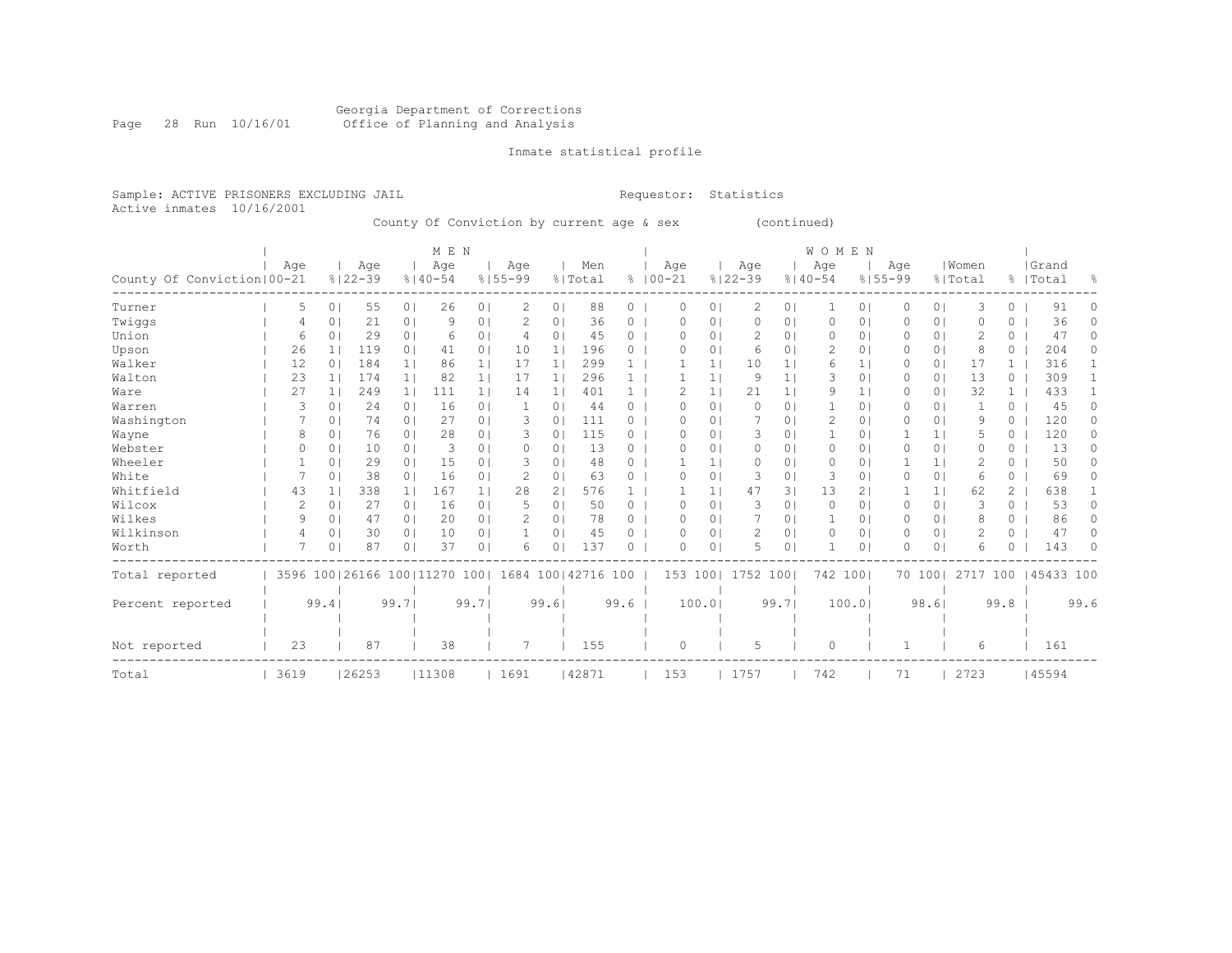#### Georgia Department of Corrections Page 29 Run 10/16/01 Office of Planning and Analysis

# Inmate statistical profile

Sample: ACTIVE PRISONERS EXCLUDING JAIL **Requestor:** Statistics Active inmates 10/16/2001

Circ Of Conviction by current age & sex

| Aqe<br>Age<br>  Grand<br>Age<br>Age<br>Age<br>Men<br>Age<br>Age<br>Age<br>Women<br>$100 - 21$<br>$8122 - 39$<br>$8140 - 54$<br>$8100 - 21$<br>$8122 - 39$<br>$8155 - 99$<br>Circ Of Conviction<br>$8155 - 99$<br>% Total<br>$8140 - 54$<br>% Total<br>%   Total<br>昙<br>239<br>88<br>22<br>387<br>Alapaha<br>24<br>1 <br>365<br>1 <sup>1</sup><br>0<br>0 <sub>1</sub><br>14<br>1 <br>8<br>0<br>0 <sub>1</sub><br>$\mathbf{1}$<br>1 <sub>1</sub><br>1 <sub>1</sub><br>14<br>1 <br>1  <br>1<br>2 <sub>1</sub><br>32<br>2 <sub>1</sub><br>2<br>$\overline{c}$<br>26<br>37<br>$\overline{c}$<br>46<br>1 <sub>1</sub><br>409<br>21<br>172<br>659<br>1 <sub>1</sub><br>1 <br>7<br>1 <br>2<br>31<br>$\mathbf{1}$<br>696<br>Alcovy<br>2096<br>1011<br>5<br>31<br>38<br>3590<br>8<br>Atlanta<br>204<br>8 <sup>1</sup><br>91<br>161<br>101<br>3472<br>8<br>68<br>4 <sub>1</sub><br>51<br>7<br>101<br>118<br>61<br>4<br>7<br>2<br>Atlantic<br>56<br>429<br>21<br>26<br>$\mathbf{2}^{\prime}$<br>665<br>$\overline{2}$<br>1 <sup>1</sup><br>23<br>688<br>21<br>154<br>1 <sub>1</sub><br>1<br>1 <sub>1</sub><br>14<br>1 <sub>1</sub><br>1<br>1 <sub>1</sub><br>1.<br>5<br>203<br>1368<br>560<br>2202<br>$\epsilon$<br>61<br>50<br>71<br>3<br>2360<br>Augusta<br>5 <sub>1</sub><br>5  <br>71<br>5.<br>4 <sub>1</sub><br>99<br>4 <sup>1</sup><br>158<br>61<br>4<br>6<br>33<br>25<br>378<br>3<br>21<br>2 <sub>1</sub><br>424<br>$\mathbf{1}$<br>Blue Ridge<br>189<br>1 <sub>1</sub><br>140<br>1 <br>24<br>1 <sub>1</sub><br>1 <sup>1</sup><br>9<br>1 <sub>1</sub><br>1<br>46<br>2<br>1 <sub>1</sub><br>11<br>$\overline{c}$<br>529<br>2 <sub>1</sub><br>2 <sub>1</sub><br>2 <sub>1</sub><br>881<br>$\mathbf{2}^{\prime}$<br>$\overline{4}$<br>3 <sup>1</sup><br>27<br>21<br>3<br>2<br>925<br>Brunswick<br>59<br>2 <sub>1</sub><br>256<br>37<br>10<br>1 <sub>1</sub><br>4 <br>44<br>61<br>77<br>51<br>3<br>1952<br>Chattahoochee<br>201<br>1088<br>4 <sub>1</sub><br>481<br>4 <sub>1</sub><br>56<br>31<br>1826<br>$\overline{4}$<br>9<br>4 <br>37<br>4 <sub>1</sub><br>126<br>5<br>4<br>61<br>35<br>699<br>$\overline{c}$<br>Cherokee<br>43<br>390<br>170<br>2 <sub>1</sub><br>39<br>2 <sub>1</sub><br>642<br>$2-1$<br>7<br>51<br>21<br>2 <sub>1</sub><br>$\mathbf{1}$<br>57<br>2<br>1 <sup>1</sup><br>14<br>1 <sup>1</sup><br>1 <sup>1</sup><br>999<br>377<br>3 <sub>1</sub><br>1622<br>147<br>1769<br>4<br>Clayton<br>198<br>4 <sub>1</sub><br>48<br>3 <sub>1</sub><br>10<br>71<br>98<br>61<br>35<br>5 <sub>1</sub><br>$\overline{4}$<br>6 <br>61<br>4<br>5<br>5<br>2093<br>Cobb<br>171<br>1187<br>5 <sub>1</sub><br>522<br>51<br>83<br>5 <sub>1</sub><br>1963<br>5.<br>5<br>31<br>87<br>51<br>37<br>51<br>$\mathbf 1$<br>1 <sup>1</sup><br>130<br>5<br>5 <sub>1</sub><br>2<br>421<br>2 <sub>1</sub><br>212<br>2 <sub>1</sub><br>37<br>$\mathbf{2}^{\prime}$<br>724<br>$\overline{2}$<br>52<br>31<br>13<br>2 <sub>1</sub><br>791<br>Conasauga<br>54<br>21<br>1<br>1 <sup>1</sup><br>1<br>1 <sup>1</sup><br>67<br>2<br>$\overline{c}$<br>Cordele<br>58<br>394<br>2 <sub>1</sub><br>$\mathbf{2}^{\prime}$<br>$\overline{2}$<br>$\overline{c}$<br>29<br>21<br>7<br>1 <sub>1</sub><br>1 <sup>1</sup><br>39<br>683<br>21<br>166<br>1 <sub>1</sub><br>26<br>644<br>1 <sub>1</sub><br>1<br>1<br>$\overline{4}$<br>4 <br>82<br>5 <sub>1</sub><br>1808<br>9<br>6 <sub>1</sub><br>95<br>5 <sub>1</sub><br>26<br>4 <br>2<br>31<br>132<br>1940<br>Coweta<br>161<br>1144<br>4 <sup>1</sup><br>421<br>4<br>5<br>4 <sub>1</sub><br>Dougherty<br>76<br>254<br>27<br>1008<br>32<br>17<br>$\overline{2}$<br>3<br>52<br>2<br>651<br>21<br>21<br>2 <sub>1</sub><br>2<br>$\Omega$<br>0 <sub>1</sub><br>21<br>4 <sub>1</sub><br>2<br>1060<br>21<br>Dublin<br>33<br>240<br>9<br>380<br>1<br>1 <sup>1</sup><br>10<br>8<br>20<br>400<br>$\mathbf{1}$<br>1 <sup>1</sup><br>98<br>1 <br>1 <sub>1</sub><br>$\mathbf{1}$<br>1 <sub>1</sub><br>1 <sub>1</sub><br>1<br>1 <br>1 <sub>1</sub><br>1<br>5<br>228<br>2245<br>102<br>61<br>33<br>1 <sup>1</sup><br>2392<br>Eastern<br>1461<br>61<br>496<br>4 <br>60<br>5.<br>11<br>71<br>$\overline{4}$<br>1<br>147<br>5<br>61<br>4<br>328<br>27<br>355<br>Flint<br>30<br>191<br>94<br>1 <sub>1</sub><br>13<br>1 <sup>1</sup><br>$\mathbf{1}$<br>8<br>1 <sub>1</sub><br>1<br>1 <sup>1</sup><br>$\mathbf{1}$<br>1 <sup>1</sup><br>1 <sub>1</sub><br>1 <sup>1</sup><br>1 <sup>1</sup><br>17<br>1 <sub>1</sub><br>1.<br>$\overline{c}$<br>Griffin<br>21<br>257<br>2 <sub>1</sub><br>1034<br>$\overline{2}$<br>5<br>3 <sub>1</sub><br>3 <sub>1</sub><br>3 <sup>1</sup><br>72<br>1106<br>90<br>3 <br>638<br>49<br>3 <sub>1</sub><br>46<br>20<br>1<br>1 <br>3<br>31<br>1 <br>1278<br>3<br>98<br>3 <sub>1</sub><br>701<br>3 <sup>1</sup><br>332<br>3 <sub>1</sub><br>3 <sub>1</sub><br>1178<br>3<br>5<br>31<br>61<br>33<br>4 <br>$\mathbf{1}$<br>100<br>Gwinnett<br>47<br>4<br>44<br>289<br>11<br>131<br>11<br>1 <sub>1</sub><br>475<br>$\bigcap$<br>0 <sub>1</sub><br>21<br>1 <sub>1</sub><br>8<br>1 <sub>1</sub><br>$\mathbf{1}$<br>1 <sub>1</sub><br>30<br>505<br>$\mathbf{1}$<br>Houston<br>1 <sub>1</sub><br>1 <br>1 <sup>1</sup><br>$\mathbf{1}$<br>$\overline{c}$<br>21<br>229<br>2 <sub>1</sub><br>724<br>31<br>21<br>2<br>31<br>771<br>Lookout Mountain<br>34<br>413<br>48<br>3 <sub>1</sub><br>2 <sup>1</sup><br>4<br>31<br>10<br>1 <br>47<br>2<br>1 <sub>1</sub><br>3<br>3 <sub>1</sub><br>$\epsilon$<br>34<br>21<br>27<br>3<br>1257<br>79<br>2 <sub>1</sub><br>715<br>3 <sup>1</sup><br>353<br>40<br>2 <sub>1</sub><br>1187<br>3<br>4 <br>$\overline{4}$<br>70<br>3<br>4<br>Macon<br>$\overline{2}$<br>Middle<br>523<br>784<br>35<br>21<br>43<br>827<br>69<br>2 <sup>1</sup><br>2 <sub>1</sub><br>167<br>25<br>1 <sup>1</sup><br>$\overline{2}$<br>2<br>0<br>0 <sup>1</sup><br>$\overline{2}$<br>1 <sub>1</sub><br>1 <sup>1</sup><br>6<br>1 <sub>1</sub><br>18<br>158<br>70<br>9<br>1 <sup>1</sup><br>255<br>15<br>1 <sub>1</sub><br>20<br>275<br>$\mathbf{1}$<br>Mountain<br>1 <sup>1</sup><br>1 <br>1 <sup>1</sup><br>1<br>1 <sup>1</sup><br>1 <sub>1</sub><br>$\circ$<br>0 <sup>1</sup><br>$\mathbf{1}$<br>1 <sub>1</sub><br>4<br>$\overline{c}$<br>49<br>384<br>1 <sub>1</sub><br>238<br>2 <sub>1</sub><br>$\mathbf{2}^{\prime}$<br>712<br>$\mathbf{2}^{\prime}$<br>3<br>21<br>36<br>21<br>2 <sub>1</sub><br>53<br>$\overline{c}$<br>765<br>Northeastern<br>1 <sub>1</sub><br>41<br>13<br>$\mathbf 1$<br>1 <br>1 <sup>1</sup><br>28<br>21<br>2<br>588<br>$\mathbf{1}$<br>Northern<br>45<br>335<br>1 <sup>1</sup><br>143<br>1 <sub>1</sub><br>24<br>547<br>1 <sup>1</sup><br>$\mathbf{1}$<br>1 <sub>1</sub><br>11<br>1 <sub>1</sub><br>$\mathbf{1}$<br>1 <sup>1</sup><br>41<br>1 <sub>1</sub><br>$\overline{c}$<br>Ocmulgee<br>21<br>243<br>2 <sub>1</sub><br>971<br>29<br>21<br>$\mathfrak{D}$<br>31<br>94<br>31<br>606<br>28<br>2 <sub>1</sub><br>$\overline{2}$<br>$\Omega$<br>0 <sub>1</sub><br>13<br>2 <sub>1</sub><br>2<br>1015<br>44<br>31<br>2<br>46<br>398<br>2 <sub>1</sub><br>2 <sub>1</sub><br>17<br>635<br>3<br>21<br>21<br>15<br>2 <sub>1</sub><br>$\mathbf{1}$<br>1 <sup>1</sup><br>50<br>$\overline{c}$<br>685<br>Oconee<br>1 <sup>1</sup><br>174<br>1 <sup>1</sup><br>$\mathbf{1}$<br>$\overline{c}$<br>90<br>2 <sub>1</sub><br>161<br>717<br>$\overline{2}$<br>31<br>28<br>21<br>3<br>45<br>$\mathbf{2}^{\prime}$<br>762<br>Oqeechee<br>31<br>447<br>1 <br>19<br>1 <sup>1</sup><br>$\overline{4}$<br>10<br>1 <sub>1</sub><br>4 <br>280<br>Pataula<br>32<br>1 <sup>1</sup><br>94<br>1 <sub>1</sub><br>18<br>1 <sup>1</sup><br>424<br>1 <sup>1</sup><br>0 <sub>1</sub><br>13<br>1 <sup>1</sup><br>5<br>1 <sub>1</sub><br>19<br>443<br>$\mathbf{1}$<br>1 <sub>1</sub><br>$\Omega$<br>1<br>1 <sup>1</sup><br>$\mathbf{1}$<br>28<br>2 <sub>1</sub><br>27<br>21<br>$\Omega$<br>0 <sub>1</sub><br>Piedmont<br>31<br>223<br>11<br>139<br>1 <sub>1</sub><br>421<br>1 <sup>1</sup><br>1<br>1 <sub>1</sub><br>9<br>1 <sub>1</sub><br>37<br>$\mathbf{1}$<br>458<br>$\mathbf{1}$<br>1 <sub>1</sub><br>$\overline{c}$<br>42<br>2 <sub>1</sub><br>2 <sub>1</sub><br>2 <sub>1</sub><br>$\overline{c}$<br>$\mathcal{R}$<br>21<br>54<br>31<br>27<br>$\overline{c}$<br>31<br>3<br>832<br>461<br>211<br>32<br>746<br>86<br>1 <sub>1</sub><br>4 <br>Rome<br>$\overline{c}$<br>76<br>497<br>21<br>201<br>2 <sub>1</sub><br>798<br>$\mathbf{2}^{\prime}$<br>5<br>3 <sup>1</sup><br>38<br>2 <sub>1</sub><br>8<br>$\mathbf{0}$<br>51<br>$\overline{c}$<br>849<br>South Georgia<br>2 <sub>1</sub><br>24<br>1 <sub>1</sub><br>1 <sub>1</sub><br>0 <sup>1</sup><br>Southern<br>98<br>3 <sub>1</sub><br>1290<br>$\overline{c}$<br>23<br>$\overline{c}$<br>31<br>1361<br>3<br>805<br>3 <sup>1</sup><br>338<br>49<br>3 <sub>1</sub><br>3<br>1 <sub>1</sub><br>31<br>3 <sub>1</sub><br>71<br>3<br>31<br>44<br>282<br>15<br>25<br>$\mathbf{1}$<br>39<br>1 <sup>1</sup><br>96<br>1 <sub>1</sub><br>13<br>430<br>1<br>1 <sub>1</sub><br>9<br>1 <sub>1</sub><br>$\Omega$<br>0 <sup>1</sup><br>455<br>Southwestern<br>1 <sup>1</sup><br>1 <sup>1</sup><br>1 <sup>1</sup><br>1 <sub>1</sub><br>1. |  | M E N |  |  |  |  |  |  |  |  |  |  | WOMEN |  |  |  |  |
|-----------------------------------------------------------------------------------------------------------------------------------------------------------------------------------------------------------------------------------------------------------------------------------------------------------------------------------------------------------------------------------------------------------------------------------------------------------------------------------------------------------------------------------------------------------------------------------------------------------------------------------------------------------------------------------------------------------------------------------------------------------------------------------------------------------------------------------------------------------------------------------------------------------------------------------------------------------------------------------------------------------------------------------------------------------------------------------------------------------------------------------------------------------------------------------------------------------------------------------------------------------------------------------------------------------------------------------------------------------------------------------------------------------------------------------------------------------------------------------------------------------------------------------------------------------------------------------------------------------------------------------------------------------------------------------------------------------------------------------------------------------------------------------------------------------------------------------------------------------------------------------------------------------------------------------------------------------------------------------------------------------------------------------------------------------------------------------------------------------------------------------------------------------------------------------------------------------------------------------------------------------------------------------------------------------------------------------------------------------------------------------------------------------------------------------------------------------------------------------------------------------------------------------------------------------------------------------------------------------------------------------------------------------------------------------------------------------------------------------------------------------------------------------------------------------------------------------------------------------------------------------------------------------------------------------------------------------------------------------------------------------------------------------------------------------------------------------------------------------------------------------------------------------------------------------------------------------------------------------------------------------------------------------------------------------------------------------------------------------------------------------------------------------------------------------------------------------------------------------------------------------------------------------------------------------------------------------------------------------------------------------------------------------------------------------------------------------------------------------------------------------------------------------------------------------------------------------------------------------------------------------------------------------------------------------------------------------------------------------------------------------------------------------------------------------------------------------------------------------------------------------------------------------------------------------------------------------------------------------------------------------------------------------------------------------------------------------------------------------------------------------------------------------------------------------------------------------------------------------------------------------------------------------------------------------------------------------------------------------------------------------------------------------------------------------------------------------------------------------------------------------------------------------------------------------------------------------------------------------------------------------------------------------------------------------------------------------------------------------------------------------------------------------------------------------------------------------------------------------------------------------------------------------------------------------------------------------------------------------------------------------------------------------------------------------------------------------------------------------------------------------------------------------------------------------------------------------------------------------------------------------------------------------------------------------------------------------------------------------------------------------------------------------------------------------------------------------------------------------------------------------------------------------------------------------------------------------------------------------------------------------------------------------------------------------------------------------------------------------------------------------------------------------------------------------------------------------------------------------------------------------------------------------------------------------------------------------------------------------------------------------------------------------------------------------------------------------------------------------------------------------------------------------------------------------------------------------------------------------------------------------------------------------------------------------------------------------------------------------------------------------------------------------------------------------------------------------------------------------------------------------------------------------------------------------------------------------------------------------------------------------------------------------------------------------------------------------------------------------------------------------------------------------------------------------------------------------------------------------------------------------------------------------------------------------------------------------------------------------------------------------------------------------------------------------------------------------------------------------------------------------------------------------------------------------------------------------------------------------------------------------------------------------------------------------------------------------------------------------------------------------------------------------------------------------------------------------------------------------------------------------------------------------------------------------------------------------------------------------------------------------------------------------------------------------------------------------------------------------------------------------------------------------------------------------------------------------------------------------------------------------------------------------------------------------------------------------------------------------------------------------------------------------------------------------------------------------------------------------------------------------------------------------------------------------------------------------------------------------------------------------------------------------------------------------------------------------------------------------------------------------------------------------------------------------------------------------------------------------------------------------------------------------------------------------------------------------------------------------------------------------------------------------------------------------------------------------------------------------------------------------------------------------------------------------------------------------|--|-------|--|--|--|--|--|--|--|--|--|--|-------|--|--|--|--|
|                                                                                                                                                                                                                                                                                                                                                                                                                                                                                                                                                                                                                                                                                                                                                                                                                                                                                                                                                                                                                                                                                                                                                                                                                                                                                                                                                                                                                                                                                                                                                                                                                                                                                                                                                                                                                                                                                                                                                                                                                                                                                                                                                                                                                                                                                                                                                                                                                                                                                                                                                                                                                                                                                                                                                                                                                                                                                                                                                                                                                                                                                                                                                                                                                                                                                                                                                                                                                                                                                                                                                                                                                                                                                                                                                                                                                                                                                                                                                                                                                                                                                                                                                                                                                                                                                                                                                                                                                                                                                                                                                                                                                                                                                                                                                                                                                                                                                                                                                                                                                                                                                                                                                                                                                                                                                                                                                                                                                                                                                                                                                                                                                                                                                                                                                                                                                                                                                                                                                                                                                                                                                                                                                                                                                                                                                                                                                                                                                                                                                                                                                                                                                                                                                                                                                                                                                                                                                                                                                                                                                                                                                                                                                                                                                                                                                                                                                                                                                                                                                                                                                                                                                                                                                                                                                                                                                                                                                                                                                                                                                                                                                                                                                                                                                                                                                                                                                                                                                                                                                                                                                                                                                                                                                                                                                                                                                                                                                                                                                                                                                                                                                   |  |       |  |  |  |  |  |  |  |  |  |  |       |  |  |  |  |
|                                                                                                                                                                                                                                                                                                                                                                                                                                                                                                                                                                                                                                                                                                                                                                                                                                                                                                                                                                                                                                                                                                                                                                                                                                                                                                                                                                                                                                                                                                                                                                                                                                                                                                                                                                                                                                                                                                                                                                                                                                                                                                                                                                                                                                                                                                                                                                                                                                                                                                                                                                                                                                                                                                                                                                                                                                                                                                                                                                                                                                                                                                                                                                                                                                                                                                                                                                                                                                                                                                                                                                                                                                                                                                                                                                                                                                                                                                                                                                                                                                                                                                                                                                                                                                                                                                                                                                                                                                                                                                                                                                                                                                                                                                                                                                                                                                                                                                                                                                                                                                                                                                                                                                                                                                                                                                                                                                                                                                                                                                                                                                                                                                                                                                                                                                                                                                                                                                                                                                                                                                                                                                                                                                                                                                                                                                                                                                                                                                                                                                                                                                                                                                                                                                                                                                                                                                                                                                                                                                                                                                                                                                                                                                                                                                                                                                                                                                                                                                                                                                                                                                                                                                                                                                                                                                                                                                                                                                                                                                                                                                                                                                                                                                                                                                                                                                                                                                                                                                                                                                                                                                                                                                                                                                                                                                                                                                                                                                                                                                                                                                                                                   |  |       |  |  |  |  |  |  |  |  |  |  |       |  |  |  |  |
|                                                                                                                                                                                                                                                                                                                                                                                                                                                                                                                                                                                                                                                                                                                                                                                                                                                                                                                                                                                                                                                                                                                                                                                                                                                                                                                                                                                                                                                                                                                                                                                                                                                                                                                                                                                                                                                                                                                                                                                                                                                                                                                                                                                                                                                                                                                                                                                                                                                                                                                                                                                                                                                                                                                                                                                                                                                                                                                                                                                                                                                                                                                                                                                                                                                                                                                                                                                                                                                                                                                                                                                                                                                                                                                                                                                                                                                                                                                                                                                                                                                                                                                                                                                                                                                                                                                                                                                                                                                                                                                                                                                                                                                                                                                                                                                                                                                                                                                                                                                                                                                                                                                                                                                                                                                                                                                                                                                                                                                                                                                                                                                                                                                                                                                                                                                                                                                                                                                                                                                                                                                                                                                                                                                                                                                                                                                                                                                                                                                                                                                                                                                                                                                                                                                                                                                                                                                                                                                                                                                                                                                                                                                                                                                                                                                                                                                                                                                                                                                                                                                                                                                                                                                                                                                                                                                                                                                                                                                                                                                                                                                                                                                                                                                                                                                                                                                                                                                                                                                                                                                                                                                                                                                                                                                                                                                                                                                                                                                                                                                                                                                                                   |  |       |  |  |  |  |  |  |  |  |  |  |       |  |  |  |  |
|                                                                                                                                                                                                                                                                                                                                                                                                                                                                                                                                                                                                                                                                                                                                                                                                                                                                                                                                                                                                                                                                                                                                                                                                                                                                                                                                                                                                                                                                                                                                                                                                                                                                                                                                                                                                                                                                                                                                                                                                                                                                                                                                                                                                                                                                                                                                                                                                                                                                                                                                                                                                                                                                                                                                                                                                                                                                                                                                                                                                                                                                                                                                                                                                                                                                                                                                                                                                                                                                                                                                                                                                                                                                                                                                                                                                                                                                                                                                                                                                                                                                                                                                                                                                                                                                                                                                                                                                                                                                                                                                                                                                                                                                                                                                                                                                                                                                                                                                                                                                                                                                                                                                                                                                                                                                                                                                                                                                                                                                                                                                                                                                                                                                                                                                                                                                                                                                                                                                                                                                                                                                                                                                                                                                                                                                                                                                                                                                                                                                                                                                                                                                                                                                                                                                                                                                                                                                                                                                                                                                                                                                                                                                                                                                                                                                                                                                                                                                                                                                                                                                                                                                                                                                                                                                                                                                                                                                                                                                                                                                                                                                                                                                                                                                                                                                                                                                                                                                                                                                                                                                                                                                                                                                                                                                                                                                                                                                                                                                                                                                                                                                                   |  |       |  |  |  |  |  |  |  |  |  |  |       |  |  |  |  |
|                                                                                                                                                                                                                                                                                                                                                                                                                                                                                                                                                                                                                                                                                                                                                                                                                                                                                                                                                                                                                                                                                                                                                                                                                                                                                                                                                                                                                                                                                                                                                                                                                                                                                                                                                                                                                                                                                                                                                                                                                                                                                                                                                                                                                                                                                                                                                                                                                                                                                                                                                                                                                                                                                                                                                                                                                                                                                                                                                                                                                                                                                                                                                                                                                                                                                                                                                                                                                                                                                                                                                                                                                                                                                                                                                                                                                                                                                                                                                                                                                                                                                                                                                                                                                                                                                                                                                                                                                                                                                                                                                                                                                                                                                                                                                                                                                                                                                                                                                                                                                                                                                                                                                                                                                                                                                                                                                                                                                                                                                                                                                                                                                                                                                                                                                                                                                                                                                                                                                                                                                                                                                                                                                                                                                                                                                                                                                                                                                                                                                                                                                                                                                                                                                                                                                                                                                                                                                                                                                                                                                                                                                                                                                                                                                                                                                                                                                                                                                                                                                                                                                                                                                                                                                                                                                                                                                                                                                                                                                                                                                                                                                                                                                                                                                                                                                                                                                                                                                                                                                                                                                                                                                                                                                                                                                                                                                                                                                                                                                                                                                                                                                   |  |       |  |  |  |  |  |  |  |  |  |  |       |  |  |  |  |
|                                                                                                                                                                                                                                                                                                                                                                                                                                                                                                                                                                                                                                                                                                                                                                                                                                                                                                                                                                                                                                                                                                                                                                                                                                                                                                                                                                                                                                                                                                                                                                                                                                                                                                                                                                                                                                                                                                                                                                                                                                                                                                                                                                                                                                                                                                                                                                                                                                                                                                                                                                                                                                                                                                                                                                                                                                                                                                                                                                                                                                                                                                                                                                                                                                                                                                                                                                                                                                                                                                                                                                                                                                                                                                                                                                                                                                                                                                                                                                                                                                                                                                                                                                                                                                                                                                                                                                                                                                                                                                                                                                                                                                                                                                                                                                                                                                                                                                                                                                                                                                                                                                                                                                                                                                                                                                                                                                                                                                                                                                                                                                                                                                                                                                                                                                                                                                                                                                                                                                                                                                                                                                                                                                                                                                                                                                                                                                                                                                                                                                                                                                                                                                                                                                                                                                                                                                                                                                                                                                                                                                                                                                                                                                                                                                                                                                                                                                                                                                                                                                                                                                                                                                                                                                                                                                                                                                                                                                                                                                                                                                                                                                                                                                                                                                                                                                                                                                                                                                                                                                                                                                                                                                                                                                                                                                                                                                                                                                                                                                                                                                                                                   |  |       |  |  |  |  |  |  |  |  |  |  |       |  |  |  |  |
|                                                                                                                                                                                                                                                                                                                                                                                                                                                                                                                                                                                                                                                                                                                                                                                                                                                                                                                                                                                                                                                                                                                                                                                                                                                                                                                                                                                                                                                                                                                                                                                                                                                                                                                                                                                                                                                                                                                                                                                                                                                                                                                                                                                                                                                                                                                                                                                                                                                                                                                                                                                                                                                                                                                                                                                                                                                                                                                                                                                                                                                                                                                                                                                                                                                                                                                                                                                                                                                                                                                                                                                                                                                                                                                                                                                                                                                                                                                                                                                                                                                                                                                                                                                                                                                                                                                                                                                                                                                                                                                                                                                                                                                                                                                                                                                                                                                                                                                                                                                                                                                                                                                                                                                                                                                                                                                                                                                                                                                                                                                                                                                                                                                                                                                                                                                                                                                                                                                                                                                                                                                                                                                                                                                                                                                                                                                                                                                                                                                                                                                                                                                                                                                                                                                                                                                                                                                                                                                                                                                                                                                                                                                                                                                                                                                                                                                                                                                                                                                                                                                                                                                                                                                                                                                                                                                                                                                                                                                                                                                                                                                                                                                                                                                                                                                                                                                                                                                                                                                                                                                                                                                                                                                                                                                                                                                                                                                                                                                                                                                                                                                                                   |  |       |  |  |  |  |  |  |  |  |  |  |       |  |  |  |  |
|                                                                                                                                                                                                                                                                                                                                                                                                                                                                                                                                                                                                                                                                                                                                                                                                                                                                                                                                                                                                                                                                                                                                                                                                                                                                                                                                                                                                                                                                                                                                                                                                                                                                                                                                                                                                                                                                                                                                                                                                                                                                                                                                                                                                                                                                                                                                                                                                                                                                                                                                                                                                                                                                                                                                                                                                                                                                                                                                                                                                                                                                                                                                                                                                                                                                                                                                                                                                                                                                                                                                                                                                                                                                                                                                                                                                                                                                                                                                                                                                                                                                                                                                                                                                                                                                                                                                                                                                                                                                                                                                                                                                                                                                                                                                                                                                                                                                                                                                                                                                                                                                                                                                                                                                                                                                                                                                                                                                                                                                                                                                                                                                                                                                                                                                                                                                                                                                                                                                                                                                                                                                                                                                                                                                                                                                                                                                                                                                                                                                                                                                                                                                                                                                                                                                                                                                                                                                                                                                                                                                                                                                                                                                                                                                                                                                                                                                                                                                                                                                                                                                                                                                                                                                                                                                                                                                                                                                                                                                                                                                                                                                                                                                                                                                                                                                                                                                                                                                                                                                                                                                                                                                                                                                                                                                                                                                                                                                                                                                                                                                                                                                                   |  |       |  |  |  |  |  |  |  |  |  |  |       |  |  |  |  |
|                                                                                                                                                                                                                                                                                                                                                                                                                                                                                                                                                                                                                                                                                                                                                                                                                                                                                                                                                                                                                                                                                                                                                                                                                                                                                                                                                                                                                                                                                                                                                                                                                                                                                                                                                                                                                                                                                                                                                                                                                                                                                                                                                                                                                                                                                                                                                                                                                                                                                                                                                                                                                                                                                                                                                                                                                                                                                                                                                                                                                                                                                                                                                                                                                                                                                                                                                                                                                                                                                                                                                                                                                                                                                                                                                                                                                                                                                                                                                                                                                                                                                                                                                                                                                                                                                                                                                                                                                                                                                                                                                                                                                                                                                                                                                                                                                                                                                                                                                                                                                                                                                                                                                                                                                                                                                                                                                                                                                                                                                                                                                                                                                                                                                                                                                                                                                                                                                                                                                                                                                                                                                                                                                                                                                                                                                                                                                                                                                                                                                                                                                                                                                                                                                                                                                                                                                                                                                                                                                                                                                                                                                                                                                                                                                                                                                                                                                                                                                                                                                                                                                                                                                                                                                                                                                                                                                                                                                                                                                                                                                                                                                                                                                                                                                                                                                                                                                                                                                                                                                                                                                                                                                                                                                                                                                                                                                                                                                                                                                                                                                                                                                   |  |       |  |  |  |  |  |  |  |  |  |  |       |  |  |  |  |
|                                                                                                                                                                                                                                                                                                                                                                                                                                                                                                                                                                                                                                                                                                                                                                                                                                                                                                                                                                                                                                                                                                                                                                                                                                                                                                                                                                                                                                                                                                                                                                                                                                                                                                                                                                                                                                                                                                                                                                                                                                                                                                                                                                                                                                                                                                                                                                                                                                                                                                                                                                                                                                                                                                                                                                                                                                                                                                                                                                                                                                                                                                                                                                                                                                                                                                                                                                                                                                                                                                                                                                                                                                                                                                                                                                                                                                                                                                                                                                                                                                                                                                                                                                                                                                                                                                                                                                                                                                                                                                                                                                                                                                                                                                                                                                                                                                                                                                                                                                                                                                                                                                                                                                                                                                                                                                                                                                                                                                                                                                                                                                                                                                                                                                                                                                                                                                                                                                                                                                                                                                                                                                                                                                                                                                                                                                                                                                                                                                                                                                                                                                                                                                                                                                                                                                                                                                                                                                                                                                                                                                                                                                                                                                                                                                                                                                                                                                                                                                                                                                                                                                                                                                                                                                                                                                                                                                                                                                                                                                                                                                                                                                                                                                                                                                                                                                                                                                                                                                                                                                                                                                                                                                                                                                                                                                                                                                                                                                                                                                                                                                                                                   |  |       |  |  |  |  |  |  |  |  |  |  |       |  |  |  |  |
|                                                                                                                                                                                                                                                                                                                                                                                                                                                                                                                                                                                                                                                                                                                                                                                                                                                                                                                                                                                                                                                                                                                                                                                                                                                                                                                                                                                                                                                                                                                                                                                                                                                                                                                                                                                                                                                                                                                                                                                                                                                                                                                                                                                                                                                                                                                                                                                                                                                                                                                                                                                                                                                                                                                                                                                                                                                                                                                                                                                                                                                                                                                                                                                                                                                                                                                                                                                                                                                                                                                                                                                                                                                                                                                                                                                                                                                                                                                                                                                                                                                                                                                                                                                                                                                                                                                                                                                                                                                                                                                                                                                                                                                                                                                                                                                                                                                                                                                                                                                                                                                                                                                                                                                                                                                                                                                                                                                                                                                                                                                                                                                                                                                                                                                                                                                                                                                                                                                                                                                                                                                                                                                                                                                                                                                                                                                                                                                                                                                                                                                                                                                                                                                                                                                                                                                                                                                                                                                                                                                                                                                                                                                                                                                                                                                                                                                                                                                                                                                                                                                                                                                                                                                                                                                                                                                                                                                                                                                                                                                                                                                                                                                                                                                                                                                                                                                                                                                                                                                                                                                                                                                                                                                                                                                                                                                                                                                                                                                                                                                                                                                                                   |  |       |  |  |  |  |  |  |  |  |  |  |       |  |  |  |  |
|                                                                                                                                                                                                                                                                                                                                                                                                                                                                                                                                                                                                                                                                                                                                                                                                                                                                                                                                                                                                                                                                                                                                                                                                                                                                                                                                                                                                                                                                                                                                                                                                                                                                                                                                                                                                                                                                                                                                                                                                                                                                                                                                                                                                                                                                                                                                                                                                                                                                                                                                                                                                                                                                                                                                                                                                                                                                                                                                                                                                                                                                                                                                                                                                                                                                                                                                                                                                                                                                                                                                                                                                                                                                                                                                                                                                                                                                                                                                                                                                                                                                                                                                                                                                                                                                                                                                                                                                                                                                                                                                                                                                                                                                                                                                                                                                                                                                                                                                                                                                                                                                                                                                                                                                                                                                                                                                                                                                                                                                                                                                                                                                                                                                                                                                                                                                                                                                                                                                                                                                                                                                                                                                                                                                                                                                                                                                                                                                                                                                                                                                                                                                                                                                                                                                                                                                                                                                                                                                                                                                                                                                                                                                                                                                                                                                                                                                                                                                                                                                                                                                                                                                                                                                                                                                                                                                                                                                                                                                                                                                                                                                                                                                                                                                                                                                                                                                                                                                                                                                                                                                                                                                                                                                                                                                                                                                                                                                                                                                                                                                                                                                                   |  |       |  |  |  |  |  |  |  |  |  |  |       |  |  |  |  |
|                                                                                                                                                                                                                                                                                                                                                                                                                                                                                                                                                                                                                                                                                                                                                                                                                                                                                                                                                                                                                                                                                                                                                                                                                                                                                                                                                                                                                                                                                                                                                                                                                                                                                                                                                                                                                                                                                                                                                                                                                                                                                                                                                                                                                                                                                                                                                                                                                                                                                                                                                                                                                                                                                                                                                                                                                                                                                                                                                                                                                                                                                                                                                                                                                                                                                                                                                                                                                                                                                                                                                                                                                                                                                                                                                                                                                                                                                                                                                                                                                                                                                                                                                                                                                                                                                                                                                                                                                                                                                                                                                                                                                                                                                                                                                                                                                                                                                                                                                                                                                                                                                                                                                                                                                                                                                                                                                                                                                                                                                                                                                                                                                                                                                                                                                                                                                                                                                                                                                                                                                                                                                                                                                                                                                                                                                                                                                                                                                                                                                                                                                                                                                                                                                                                                                                                                                                                                                                                                                                                                                                                                                                                                                                                                                                                                                                                                                                                                                                                                                                                                                                                                                                                                                                                                                                                                                                                                                                                                                                                                                                                                                                                                                                                                                                                                                                                                                                                                                                                                                                                                                                                                                                                                                                                                                                                                                                                                                                                                                                                                                                                                                   |  |       |  |  |  |  |  |  |  |  |  |  |       |  |  |  |  |
|                                                                                                                                                                                                                                                                                                                                                                                                                                                                                                                                                                                                                                                                                                                                                                                                                                                                                                                                                                                                                                                                                                                                                                                                                                                                                                                                                                                                                                                                                                                                                                                                                                                                                                                                                                                                                                                                                                                                                                                                                                                                                                                                                                                                                                                                                                                                                                                                                                                                                                                                                                                                                                                                                                                                                                                                                                                                                                                                                                                                                                                                                                                                                                                                                                                                                                                                                                                                                                                                                                                                                                                                                                                                                                                                                                                                                                                                                                                                                                                                                                                                                                                                                                                                                                                                                                                                                                                                                                                                                                                                                                                                                                                                                                                                                                                                                                                                                                                                                                                                                                                                                                                                                                                                                                                                                                                                                                                                                                                                                                                                                                                                                                                                                                                                                                                                                                                                                                                                                                                                                                                                                                                                                                                                                                                                                                                                                                                                                                                                                                                                                                                                                                                                                                                                                                                                                                                                                                                                                                                                                                                                                                                                                                                                                                                                                                                                                                                                                                                                                                                                                                                                                                                                                                                                                                                                                                                                                                                                                                                                                                                                                                                                                                                                                                                                                                                                                                                                                                                                                                                                                                                                                                                                                                                                                                                                                                                                                                                                                                                                                                                                                   |  |       |  |  |  |  |  |  |  |  |  |  |       |  |  |  |  |
|                                                                                                                                                                                                                                                                                                                                                                                                                                                                                                                                                                                                                                                                                                                                                                                                                                                                                                                                                                                                                                                                                                                                                                                                                                                                                                                                                                                                                                                                                                                                                                                                                                                                                                                                                                                                                                                                                                                                                                                                                                                                                                                                                                                                                                                                                                                                                                                                                                                                                                                                                                                                                                                                                                                                                                                                                                                                                                                                                                                                                                                                                                                                                                                                                                                                                                                                                                                                                                                                                                                                                                                                                                                                                                                                                                                                                                                                                                                                                                                                                                                                                                                                                                                                                                                                                                                                                                                                                                                                                                                                                                                                                                                                                                                                                                                                                                                                                                                                                                                                                                                                                                                                                                                                                                                                                                                                                                                                                                                                                                                                                                                                                                                                                                                                                                                                                                                                                                                                                                                                                                                                                                                                                                                                                                                                                                                                                                                                                                                                                                                                                                                                                                                                                                                                                                                                                                                                                                                                                                                                                                                                                                                                                                                                                                                                                                                                                                                                                                                                                                                                                                                                                                                                                                                                                                                                                                                                                                                                                                                                                                                                                                                                                                                                                                                                                                                                                                                                                                                                                                                                                                                                                                                                                                                                                                                                                                                                                                                                                                                                                                                                                   |  |       |  |  |  |  |  |  |  |  |  |  |       |  |  |  |  |
|                                                                                                                                                                                                                                                                                                                                                                                                                                                                                                                                                                                                                                                                                                                                                                                                                                                                                                                                                                                                                                                                                                                                                                                                                                                                                                                                                                                                                                                                                                                                                                                                                                                                                                                                                                                                                                                                                                                                                                                                                                                                                                                                                                                                                                                                                                                                                                                                                                                                                                                                                                                                                                                                                                                                                                                                                                                                                                                                                                                                                                                                                                                                                                                                                                                                                                                                                                                                                                                                                                                                                                                                                                                                                                                                                                                                                                                                                                                                                                                                                                                                                                                                                                                                                                                                                                                                                                                                                                                                                                                                                                                                                                                                                                                                                                                                                                                                                                                                                                                                                                                                                                                                                                                                                                                                                                                                                                                                                                                                                                                                                                                                                                                                                                                                                                                                                                                                                                                                                                                                                                                                                                                                                                                                                                                                                                                                                                                                                                                                                                                                                                                                                                                                                                                                                                                                                                                                                                                                                                                                                                                                                                                                                                                                                                                                                                                                                                                                                                                                                                                                                                                                                                                                                                                                                                                                                                                                                                                                                                                                                                                                                                                                                                                                                                                                                                                                                                                                                                                                                                                                                                                                                                                                                                                                                                                                                                                                                                                                                                                                                                                                                   |  |       |  |  |  |  |  |  |  |  |  |  |       |  |  |  |  |
|                                                                                                                                                                                                                                                                                                                                                                                                                                                                                                                                                                                                                                                                                                                                                                                                                                                                                                                                                                                                                                                                                                                                                                                                                                                                                                                                                                                                                                                                                                                                                                                                                                                                                                                                                                                                                                                                                                                                                                                                                                                                                                                                                                                                                                                                                                                                                                                                                                                                                                                                                                                                                                                                                                                                                                                                                                                                                                                                                                                                                                                                                                                                                                                                                                                                                                                                                                                                                                                                                                                                                                                                                                                                                                                                                                                                                                                                                                                                                                                                                                                                                                                                                                                                                                                                                                                                                                                                                                                                                                                                                                                                                                                                                                                                                                                                                                                                                                                                                                                                                                                                                                                                                                                                                                                                                                                                                                                                                                                                                                                                                                                                                                                                                                                                                                                                                                                                                                                                                                                                                                                                                                                                                                                                                                                                                                                                                                                                                                                                                                                                                                                                                                                                                                                                                                                                                                                                                                                                                                                                                                                                                                                                                                                                                                                                                                                                                                                                                                                                                                                                                                                                                                                                                                                                                                                                                                                                                                                                                                                                                                                                                                                                                                                                                                                                                                                                                                                                                                                                                                                                                                                                                                                                                                                                                                                                                                                                                                                                                                                                                                                                                   |  |       |  |  |  |  |  |  |  |  |  |  |       |  |  |  |  |
|                                                                                                                                                                                                                                                                                                                                                                                                                                                                                                                                                                                                                                                                                                                                                                                                                                                                                                                                                                                                                                                                                                                                                                                                                                                                                                                                                                                                                                                                                                                                                                                                                                                                                                                                                                                                                                                                                                                                                                                                                                                                                                                                                                                                                                                                                                                                                                                                                                                                                                                                                                                                                                                                                                                                                                                                                                                                                                                                                                                                                                                                                                                                                                                                                                                                                                                                                                                                                                                                                                                                                                                                                                                                                                                                                                                                                                                                                                                                                                                                                                                                                                                                                                                                                                                                                                                                                                                                                                                                                                                                                                                                                                                                                                                                                                                                                                                                                                                                                                                                                                                                                                                                                                                                                                                                                                                                                                                                                                                                                                                                                                                                                                                                                                                                                                                                                                                                                                                                                                                                                                                                                                                                                                                                                                                                                                                                                                                                                                                                                                                                                                                                                                                                                                                                                                                                                                                                                                                                                                                                                                                                                                                                                                                                                                                                                                                                                                                                                                                                                                                                                                                                                                                                                                                                                                                                                                                                                                                                                                                                                                                                                                                                                                                                                                                                                                                                                                                                                                                                                                                                                                                                                                                                                                                                                                                                                                                                                                                                                                                                                                                                                   |  |       |  |  |  |  |  |  |  |  |  |  |       |  |  |  |  |
|                                                                                                                                                                                                                                                                                                                                                                                                                                                                                                                                                                                                                                                                                                                                                                                                                                                                                                                                                                                                                                                                                                                                                                                                                                                                                                                                                                                                                                                                                                                                                                                                                                                                                                                                                                                                                                                                                                                                                                                                                                                                                                                                                                                                                                                                                                                                                                                                                                                                                                                                                                                                                                                                                                                                                                                                                                                                                                                                                                                                                                                                                                                                                                                                                                                                                                                                                                                                                                                                                                                                                                                                                                                                                                                                                                                                                                                                                                                                                                                                                                                                                                                                                                                                                                                                                                                                                                                                                                                                                                                                                                                                                                                                                                                                                                                                                                                                                                                                                                                                                                                                                                                                                                                                                                                                                                                                                                                                                                                                                                                                                                                                                                                                                                                                                                                                                                                                                                                                                                                                                                                                                                                                                                                                                                                                                                                                                                                                                                                                                                                                                                                                                                                                                                                                                                                                                                                                                                                                                                                                                                                                                                                                                                                                                                                                                                                                                                                                                                                                                                                                                                                                                                                                                                                                                                                                                                                                                                                                                                                                                                                                                                                                                                                                                                                                                                                                                                                                                                                                                                                                                                                                                                                                                                                                                                                                                                                                                                                                                                                                                                                                                   |  |       |  |  |  |  |  |  |  |  |  |  |       |  |  |  |  |
|                                                                                                                                                                                                                                                                                                                                                                                                                                                                                                                                                                                                                                                                                                                                                                                                                                                                                                                                                                                                                                                                                                                                                                                                                                                                                                                                                                                                                                                                                                                                                                                                                                                                                                                                                                                                                                                                                                                                                                                                                                                                                                                                                                                                                                                                                                                                                                                                                                                                                                                                                                                                                                                                                                                                                                                                                                                                                                                                                                                                                                                                                                                                                                                                                                                                                                                                                                                                                                                                                                                                                                                                                                                                                                                                                                                                                                                                                                                                                                                                                                                                                                                                                                                                                                                                                                                                                                                                                                                                                                                                                                                                                                                                                                                                                                                                                                                                                                                                                                                                                                                                                                                                                                                                                                                                                                                                                                                                                                                                                                                                                                                                                                                                                                                                                                                                                                                                                                                                                                                                                                                                                                                                                                                                                                                                                                                                                                                                                                                                                                                                                                                                                                                                                                                                                                                                                                                                                                                                                                                                                                                                                                                                                                                                                                                                                                                                                                                                                                                                                                                                                                                                                                                                                                                                                                                                                                                                                                                                                                                                                                                                                                                                                                                                                                                                                                                                                                                                                                                                                                                                                                                                                                                                                                                                                                                                                                                                                                                                                                                                                                                                                   |  |       |  |  |  |  |  |  |  |  |  |  |       |  |  |  |  |
|                                                                                                                                                                                                                                                                                                                                                                                                                                                                                                                                                                                                                                                                                                                                                                                                                                                                                                                                                                                                                                                                                                                                                                                                                                                                                                                                                                                                                                                                                                                                                                                                                                                                                                                                                                                                                                                                                                                                                                                                                                                                                                                                                                                                                                                                                                                                                                                                                                                                                                                                                                                                                                                                                                                                                                                                                                                                                                                                                                                                                                                                                                                                                                                                                                                                                                                                                                                                                                                                                                                                                                                                                                                                                                                                                                                                                                                                                                                                                                                                                                                                                                                                                                                                                                                                                                                                                                                                                                                                                                                                                                                                                                                                                                                                                                                                                                                                                                                                                                                                                                                                                                                                                                                                                                                                                                                                                                                                                                                                                                                                                                                                                                                                                                                                                                                                                                                                                                                                                                                                                                                                                                                                                                                                                                                                                                                                                                                                                                                                                                                                                                                                                                                                                                                                                                                                                                                                                                                                                                                                                                                                                                                                                                                                                                                                                                                                                                                                                                                                                                                                                                                                                                                                                                                                                                                                                                                                                                                                                                                                                                                                                                                                                                                                                                                                                                                                                                                                                                                                                                                                                                                                                                                                                                                                                                                                                                                                                                                                                                                                                                                                                   |  |       |  |  |  |  |  |  |  |  |  |  |       |  |  |  |  |
|                                                                                                                                                                                                                                                                                                                                                                                                                                                                                                                                                                                                                                                                                                                                                                                                                                                                                                                                                                                                                                                                                                                                                                                                                                                                                                                                                                                                                                                                                                                                                                                                                                                                                                                                                                                                                                                                                                                                                                                                                                                                                                                                                                                                                                                                                                                                                                                                                                                                                                                                                                                                                                                                                                                                                                                                                                                                                                                                                                                                                                                                                                                                                                                                                                                                                                                                                                                                                                                                                                                                                                                                                                                                                                                                                                                                                                                                                                                                                                                                                                                                                                                                                                                                                                                                                                                                                                                                                                                                                                                                                                                                                                                                                                                                                                                                                                                                                                                                                                                                                                                                                                                                                                                                                                                                                                                                                                                                                                                                                                                                                                                                                                                                                                                                                                                                                                                                                                                                                                                                                                                                                                                                                                                                                                                                                                                                                                                                                                                                                                                                                                                                                                                                                                                                                                                                                                                                                                                                                                                                                                                                                                                                                                                                                                                                                                                                                                                                                                                                                                                                                                                                                                                                                                                                                                                                                                                                                                                                                                                                                                                                                                                                                                                                                                                                                                                                                                                                                                                                                                                                                                                                                                                                                                                                                                                                                                                                                                                                                                                                                                                                                   |  |       |  |  |  |  |  |  |  |  |  |  |       |  |  |  |  |
|                                                                                                                                                                                                                                                                                                                                                                                                                                                                                                                                                                                                                                                                                                                                                                                                                                                                                                                                                                                                                                                                                                                                                                                                                                                                                                                                                                                                                                                                                                                                                                                                                                                                                                                                                                                                                                                                                                                                                                                                                                                                                                                                                                                                                                                                                                                                                                                                                                                                                                                                                                                                                                                                                                                                                                                                                                                                                                                                                                                                                                                                                                                                                                                                                                                                                                                                                                                                                                                                                                                                                                                                                                                                                                                                                                                                                                                                                                                                                                                                                                                                                                                                                                                                                                                                                                                                                                                                                                                                                                                                                                                                                                                                                                                                                                                                                                                                                                                                                                                                                                                                                                                                                                                                                                                                                                                                                                                                                                                                                                                                                                                                                                                                                                                                                                                                                                                                                                                                                                                                                                                                                                                                                                                                                                                                                                                                                                                                                                                                                                                                                                                                                                                                                                                                                                                                                                                                                                                                                                                                                                                                                                                                                                                                                                                                                                                                                                                                                                                                                                                                                                                                                                                                                                                                                                                                                                                                                                                                                                                                                                                                                                                                                                                                                                                                                                                                                                                                                                                                                                                                                                                                                                                                                                                                                                                                                                                                                                                                                                                                                                                                                   |  |       |  |  |  |  |  |  |  |  |  |  |       |  |  |  |  |
|                                                                                                                                                                                                                                                                                                                                                                                                                                                                                                                                                                                                                                                                                                                                                                                                                                                                                                                                                                                                                                                                                                                                                                                                                                                                                                                                                                                                                                                                                                                                                                                                                                                                                                                                                                                                                                                                                                                                                                                                                                                                                                                                                                                                                                                                                                                                                                                                                                                                                                                                                                                                                                                                                                                                                                                                                                                                                                                                                                                                                                                                                                                                                                                                                                                                                                                                                                                                                                                                                                                                                                                                                                                                                                                                                                                                                                                                                                                                                                                                                                                                                                                                                                                                                                                                                                                                                                                                                                                                                                                                                                                                                                                                                                                                                                                                                                                                                                                                                                                                                                                                                                                                                                                                                                                                                                                                                                                                                                                                                                                                                                                                                                                                                                                                                                                                                                                                                                                                                                                                                                                                                                                                                                                                                                                                                                                                                                                                                                                                                                                                                                                                                                                                                                                                                                                                                                                                                                                                                                                                                                                                                                                                                                                                                                                                                                                                                                                                                                                                                                                                                                                                                                                                                                                                                                                                                                                                                                                                                                                                                                                                                                                                                                                                                                                                                                                                                                                                                                                                                                                                                                                                                                                                                                                                                                                                                                                                                                                                                                                                                                                                                   |  |       |  |  |  |  |  |  |  |  |  |  |       |  |  |  |  |
|                                                                                                                                                                                                                                                                                                                                                                                                                                                                                                                                                                                                                                                                                                                                                                                                                                                                                                                                                                                                                                                                                                                                                                                                                                                                                                                                                                                                                                                                                                                                                                                                                                                                                                                                                                                                                                                                                                                                                                                                                                                                                                                                                                                                                                                                                                                                                                                                                                                                                                                                                                                                                                                                                                                                                                                                                                                                                                                                                                                                                                                                                                                                                                                                                                                                                                                                                                                                                                                                                                                                                                                                                                                                                                                                                                                                                                                                                                                                                                                                                                                                                                                                                                                                                                                                                                                                                                                                                                                                                                                                                                                                                                                                                                                                                                                                                                                                                                                                                                                                                                                                                                                                                                                                                                                                                                                                                                                                                                                                                                                                                                                                                                                                                                                                                                                                                                                                                                                                                                                                                                                                                                                                                                                                                                                                                                                                                                                                                                                                                                                                                                                                                                                                                                                                                                                                                                                                                                                                                                                                                                                                                                                                                                                                                                                                                                                                                                                                                                                                                                                                                                                                                                                                                                                                                                                                                                                                                                                                                                                                                                                                                                                                                                                                                                                                                                                                                                                                                                                                                                                                                                                                                                                                                                                                                                                                                                                                                                                                                                                                                                                                                   |  |       |  |  |  |  |  |  |  |  |  |  |       |  |  |  |  |
|                                                                                                                                                                                                                                                                                                                                                                                                                                                                                                                                                                                                                                                                                                                                                                                                                                                                                                                                                                                                                                                                                                                                                                                                                                                                                                                                                                                                                                                                                                                                                                                                                                                                                                                                                                                                                                                                                                                                                                                                                                                                                                                                                                                                                                                                                                                                                                                                                                                                                                                                                                                                                                                                                                                                                                                                                                                                                                                                                                                                                                                                                                                                                                                                                                                                                                                                                                                                                                                                                                                                                                                                                                                                                                                                                                                                                                                                                                                                                                                                                                                                                                                                                                                                                                                                                                                                                                                                                                                                                                                                                                                                                                                                                                                                                                                                                                                                                                                                                                                                                                                                                                                                                                                                                                                                                                                                                                                                                                                                                                                                                                                                                                                                                                                                                                                                                                                                                                                                                                                                                                                                                                                                                                                                                                                                                                                                                                                                                                                                                                                                                                                                                                                                                                                                                                                                                                                                                                                                                                                                                                                                                                                                                                                                                                                                                                                                                                                                                                                                                                                                                                                                                                                                                                                                                                                                                                                                                                                                                                                                                                                                                                                                                                                                                                                                                                                                                                                                                                                                                                                                                                                                                                                                                                                                                                                                                                                                                                                                                                                                                                                                                   |  |       |  |  |  |  |  |  |  |  |  |  |       |  |  |  |  |
|                                                                                                                                                                                                                                                                                                                                                                                                                                                                                                                                                                                                                                                                                                                                                                                                                                                                                                                                                                                                                                                                                                                                                                                                                                                                                                                                                                                                                                                                                                                                                                                                                                                                                                                                                                                                                                                                                                                                                                                                                                                                                                                                                                                                                                                                                                                                                                                                                                                                                                                                                                                                                                                                                                                                                                                                                                                                                                                                                                                                                                                                                                                                                                                                                                                                                                                                                                                                                                                                                                                                                                                                                                                                                                                                                                                                                                                                                                                                                                                                                                                                                                                                                                                                                                                                                                                                                                                                                                                                                                                                                                                                                                                                                                                                                                                                                                                                                                                                                                                                                                                                                                                                                                                                                                                                                                                                                                                                                                                                                                                                                                                                                                                                                                                                                                                                                                                                                                                                                                                                                                                                                                                                                                                                                                                                                                                                                                                                                                                                                                                                                                                                                                                                                                                                                                                                                                                                                                                                                                                                                                                                                                                                                                                                                                                                                                                                                                                                                                                                                                                                                                                                                                                                                                                                                                                                                                                                                                                                                                                                                                                                                                                                                                                                                                                                                                                                                                                                                                                                                                                                                                                                                                                                                                                                                                                                                                                                                                                                                                                                                                                                                   |  |       |  |  |  |  |  |  |  |  |  |  |       |  |  |  |  |
|                                                                                                                                                                                                                                                                                                                                                                                                                                                                                                                                                                                                                                                                                                                                                                                                                                                                                                                                                                                                                                                                                                                                                                                                                                                                                                                                                                                                                                                                                                                                                                                                                                                                                                                                                                                                                                                                                                                                                                                                                                                                                                                                                                                                                                                                                                                                                                                                                                                                                                                                                                                                                                                                                                                                                                                                                                                                                                                                                                                                                                                                                                                                                                                                                                                                                                                                                                                                                                                                                                                                                                                                                                                                                                                                                                                                                                                                                                                                                                                                                                                                                                                                                                                                                                                                                                                                                                                                                                                                                                                                                                                                                                                                                                                                                                                                                                                                                                                                                                                                                                                                                                                                                                                                                                                                                                                                                                                                                                                                                                                                                                                                                                                                                                                                                                                                                                                                                                                                                                                                                                                                                                                                                                                                                                                                                                                                                                                                                                                                                                                                                                                                                                                                                                                                                                                                                                                                                                                                                                                                                                                                                                                                                                                                                                                                                                                                                                                                                                                                                                                                                                                                                                                                                                                                                                                                                                                                                                                                                                                                                                                                                                                                                                                                                                                                                                                                                                                                                                                                                                                                                                                                                                                                                                                                                                                                                                                                                                                                                                                                                                                                                   |  |       |  |  |  |  |  |  |  |  |  |  |       |  |  |  |  |
|                                                                                                                                                                                                                                                                                                                                                                                                                                                                                                                                                                                                                                                                                                                                                                                                                                                                                                                                                                                                                                                                                                                                                                                                                                                                                                                                                                                                                                                                                                                                                                                                                                                                                                                                                                                                                                                                                                                                                                                                                                                                                                                                                                                                                                                                                                                                                                                                                                                                                                                                                                                                                                                                                                                                                                                                                                                                                                                                                                                                                                                                                                                                                                                                                                                                                                                                                                                                                                                                                                                                                                                                                                                                                                                                                                                                                                                                                                                                                                                                                                                                                                                                                                                                                                                                                                                                                                                                                                                                                                                                                                                                                                                                                                                                                                                                                                                                                                                                                                                                                                                                                                                                                                                                                                                                                                                                                                                                                                                                                                                                                                                                                                                                                                                                                                                                                                                                                                                                                                                                                                                                                                                                                                                                                                                                                                                                                                                                                                                                                                                                                                                                                                                                                                                                                                                                                                                                                                                                                                                                                                                                                                                                                                                                                                                                                                                                                                                                                                                                                                                                                                                                                                                                                                                                                                                                                                                                                                                                                                                                                                                                                                                                                                                                                                                                                                                                                                                                                                                                                                                                                                                                                                                                                                                                                                                                                                                                                                                                                                                                                                                                                   |  |       |  |  |  |  |  |  |  |  |  |  |       |  |  |  |  |
|                                                                                                                                                                                                                                                                                                                                                                                                                                                                                                                                                                                                                                                                                                                                                                                                                                                                                                                                                                                                                                                                                                                                                                                                                                                                                                                                                                                                                                                                                                                                                                                                                                                                                                                                                                                                                                                                                                                                                                                                                                                                                                                                                                                                                                                                                                                                                                                                                                                                                                                                                                                                                                                                                                                                                                                                                                                                                                                                                                                                                                                                                                                                                                                                                                                                                                                                                                                                                                                                                                                                                                                                                                                                                                                                                                                                                                                                                                                                                                                                                                                                                                                                                                                                                                                                                                                                                                                                                                                                                                                                                                                                                                                                                                                                                                                                                                                                                                                                                                                                                                                                                                                                                                                                                                                                                                                                                                                                                                                                                                                                                                                                                                                                                                                                                                                                                                                                                                                                                                                                                                                                                                                                                                                                                                                                                                                                                                                                                                                                                                                                                                                                                                                                                                                                                                                                                                                                                                                                                                                                                                                                                                                                                                                                                                                                                                                                                                                                                                                                                                                                                                                                                                                                                                                                                                                                                                                                                                                                                                                                                                                                                                                                                                                                                                                                                                                                                                                                                                                                                                                                                                                                                                                                                                                                                                                                                                                                                                                                                                                                                                                                                   |  |       |  |  |  |  |  |  |  |  |  |  |       |  |  |  |  |
|                                                                                                                                                                                                                                                                                                                                                                                                                                                                                                                                                                                                                                                                                                                                                                                                                                                                                                                                                                                                                                                                                                                                                                                                                                                                                                                                                                                                                                                                                                                                                                                                                                                                                                                                                                                                                                                                                                                                                                                                                                                                                                                                                                                                                                                                                                                                                                                                                                                                                                                                                                                                                                                                                                                                                                                                                                                                                                                                                                                                                                                                                                                                                                                                                                                                                                                                                                                                                                                                                                                                                                                                                                                                                                                                                                                                                                                                                                                                                                                                                                                                                                                                                                                                                                                                                                                                                                                                                                                                                                                                                                                                                                                                                                                                                                                                                                                                                                                                                                                                                                                                                                                                                                                                                                                                                                                                                                                                                                                                                                                                                                                                                                                                                                                                                                                                                                                                                                                                                                                                                                                                                                                                                                                                                                                                                                                                                                                                                                                                                                                                                                                                                                                                                                                                                                                                                                                                                                                                                                                                                                                                                                                                                                                                                                                                                                                                                                                                                                                                                                                                                                                                                                                                                                                                                                                                                                                                                                                                                                                                                                                                                                                                                                                                                                                                                                                                                                                                                                                                                                                                                                                                                                                                                                                                                                                                                                                                                                                                                                                                                                                                                   |  |       |  |  |  |  |  |  |  |  |  |  |       |  |  |  |  |
|                                                                                                                                                                                                                                                                                                                                                                                                                                                                                                                                                                                                                                                                                                                                                                                                                                                                                                                                                                                                                                                                                                                                                                                                                                                                                                                                                                                                                                                                                                                                                                                                                                                                                                                                                                                                                                                                                                                                                                                                                                                                                                                                                                                                                                                                                                                                                                                                                                                                                                                                                                                                                                                                                                                                                                                                                                                                                                                                                                                                                                                                                                                                                                                                                                                                                                                                                                                                                                                                                                                                                                                                                                                                                                                                                                                                                                                                                                                                                                                                                                                                                                                                                                                                                                                                                                                                                                                                                                                                                                                                                                                                                                                                                                                                                                                                                                                                                                                                                                                                                                                                                                                                                                                                                                                                                                                                                                                                                                                                                                                                                                                                                                                                                                                                                                                                                                                                                                                                                                                                                                                                                                                                                                                                                                                                                                                                                                                                                                                                                                                                                                                                                                                                                                                                                                                                                                                                                                                                                                                                                                                                                                                                                                                                                                                                                                                                                                                                                                                                                                                                                                                                                                                                                                                                                                                                                                                                                                                                                                                                                                                                                                                                                                                                                                                                                                                                                                                                                                                                                                                                                                                                                                                                                                                                                                                                                                                                                                                                                                                                                                                                                   |  |       |  |  |  |  |  |  |  |  |  |  |       |  |  |  |  |
|                                                                                                                                                                                                                                                                                                                                                                                                                                                                                                                                                                                                                                                                                                                                                                                                                                                                                                                                                                                                                                                                                                                                                                                                                                                                                                                                                                                                                                                                                                                                                                                                                                                                                                                                                                                                                                                                                                                                                                                                                                                                                                                                                                                                                                                                                                                                                                                                                                                                                                                                                                                                                                                                                                                                                                                                                                                                                                                                                                                                                                                                                                                                                                                                                                                                                                                                                                                                                                                                                                                                                                                                                                                                                                                                                                                                                                                                                                                                                                                                                                                                                                                                                                                                                                                                                                                                                                                                                                                                                                                                                                                                                                                                                                                                                                                                                                                                                                                                                                                                                                                                                                                                                                                                                                                                                                                                                                                                                                                                                                                                                                                                                                                                                                                                                                                                                                                                                                                                                                                                                                                                                                                                                                                                                                                                                                                                                                                                                                                                                                                                                                                                                                                                                                                                                                                                                                                                                                                                                                                                                                                                                                                                                                                                                                                                                                                                                                                                                                                                                                                                                                                                                                                                                                                                                                                                                                                                                                                                                                                                                                                                                                                                                                                                                                                                                                                                                                                                                                                                                                                                                                                                                                                                                                                                                                                                                                                                                                                                                                                                                                                                                   |  |       |  |  |  |  |  |  |  |  |  |  |       |  |  |  |  |
|                                                                                                                                                                                                                                                                                                                                                                                                                                                                                                                                                                                                                                                                                                                                                                                                                                                                                                                                                                                                                                                                                                                                                                                                                                                                                                                                                                                                                                                                                                                                                                                                                                                                                                                                                                                                                                                                                                                                                                                                                                                                                                                                                                                                                                                                                                                                                                                                                                                                                                                                                                                                                                                                                                                                                                                                                                                                                                                                                                                                                                                                                                                                                                                                                                                                                                                                                                                                                                                                                                                                                                                                                                                                                                                                                                                                                                                                                                                                                                                                                                                                                                                                                                                                                                                                                                                                                                                                                                                                                                                                                                                                                                                                                                                                                                                                                                                                                                                                                                                                                                                                                                                                                                                                                                                                                                                                                                                                                                                                                                                                                                                                                                                                                                                                                                                                                                                                                                                                                                                                                                                                                                                                                                                                                                                                                                                                                                                                                                                                                                                                                                                                                                                                                                                                                                                                                                                                                                                                                                                                                                                                                                                                                                                                                                                                                                                                                                                                                                                                                                                                                                                                                                                                                                                                                                                                                                                                                                                                                                                                                                                                                                                                                                                                                                                                                                                                                                                                                                                                                                                                                                                                                                                                                                                                                                                                                                                                                                                                                                                                                                                                                   |  |       |  |  |  |  |  |  |  |  |  |  |       |  |  |  |  |
|                                                                                                                                                                                                                                                                                                                                                                                                                                                                                                                                                                                                                                                                                                                                                                                                                                                                                                                                                                                                                                                                                                                                                                                                                                                                                                                                                                                                                                                                                                                                                                                                                                                                                                                                                                                                                                                                                                                                                                                                                                                                                                                                                                                                                                                                                                                                                                                                                                                                                                                                                                                                                                                                                                                                                                                                                                                                                                                                                                                                                                                                                                                                                                                                                                                                                                                                                                                                                                                                                                                                                                                                                                                                                                                                                                                                                                                                                                                                                                                                                                                                                                                                                                                                                                                                                                                                                                                                                                                                                                                                                                                                                                                                                                                                                                                                                                                                                                                                                                                                                                                                                                                                                                                                                                                                                                                                                                                                                                                                                                                                                                                                                                                                                                                                                                                                                                                                                                                                                                                                                                                                                                                                                                                                                                                                                                                                                                                                                                                                                                                                                                                                                                                                                                                                                                                                                                                                                                                                                                                                                                                                                                                                                                                                                                                                                                                                                                                                                                                                                                                                                                                                                                                                                                                                                                                                                                                                                                                                                                                                                                                                                                                                                                                                                                                                                                                                                                                                                                                                                                                                                                                                                                                                                                                                                                                                                                                                                                                                                                                                                                                                                   |  |       |  |  |  |  |  |  |  |  |  |  |       |  |  |  |  |
|                                                                                                                                                                                                                                                                                                                                                                                                                                                                                                                                                                                                                                                                                                                                                                                                                                                                                                                                                                                                                                                                                                                                                                                                                                                                                                                                                                                                                                                                                                                                                                                                                                                                                                                                                                                                                                                                                                                                                                                                                                                                                                                                                                                                                                                                                                                                                                                                                                                                                                                                                                                                                                                                                                                                                                                                                                                                                                                                                                                                                                                                                                                                                                                                                                                                                                                                                                                                                                                                                                                                                                                                                                                                                                                                                                                                                                                                                                                                                                                                                                                                                                                                                                                                                                                                                                                                                                                                                                                                                                                                                                                                                                                                                                                                                                                                                                                                                                                                                                                                                                                                                                                                                                                                                                                                                                                                                                                                                                                                                                                                                                                                                                                                                                                                                                                                                                                                                                                                                                                                                                                                                                                                                                                                                                                                                                                                                                                                                                                                                                                                                                                                                                                                                                                                                                                                                                                                                                                                                                                                                                                                                                                                                                                                                                                                                                                                                                                                                                                                                                                                                                                                                                                                                                                                                                                                                                                                                                                                                                                                                                                                                                                                                                                                                                                                                                                                                                                                                                                                                                                                                                                                                                                                                                                                                                                                                                                                                                                                                                                                                                                                                   |  |       |  |  |  |  |  |  |  |  |  |  |       |  |  |  |  |
|                                                                                                                                                                                                                                                                                                                                                                                                                                                                                                                                                                                                                                                                                                                                                                                                                                                                                                                                                                                                                                                                                                                                                                                                                                                                                                                                                                                                                                                                                                                                                                                                                                                                                                                                                                                                                                                                                                                                                                                                                                                                                                                                                                                                                                                                                                                                                                                                                                                                                                                                                                                                                                                                                                                                                                                                                                                                                                                                                                                                                                                                                                                                                                                                                                                                                                                                                                                                                                                                                                                                                                                                                                                                                                                                                                                                                                                                                                                                                                                                                                                                                                                                                                                                                                                                                                                                                                                                                                                                                                                                                                                                                                                                                                                                                                                                                                                                                                                                                                                                                                                                                                                                                                                                                                                                                                                                                                                                                                                                                                                                                                                                                                                                                                                                                                                                                                                                                                                                                                                                                                                                                                                                                                                                                                                                                                                                                                                                                                                                                                                                                                                                                                                                                                                                                                                                                                                                                                                                                                                                                                                                                                                                                                                                                                                                                                                                                                                                                                                                                                                                                                                                                                                                                                                                                                                                                                                                                                                                                                                                                                                                                                                                                                                                                                                                                                                                                                                                                                                                                                                                                                                                                                                                                                                                                                                                                                                                                                                                                                                                                                                                                   |  |       |  |  |  |  |  |  |  |  |  |  |       |  |  |  |  |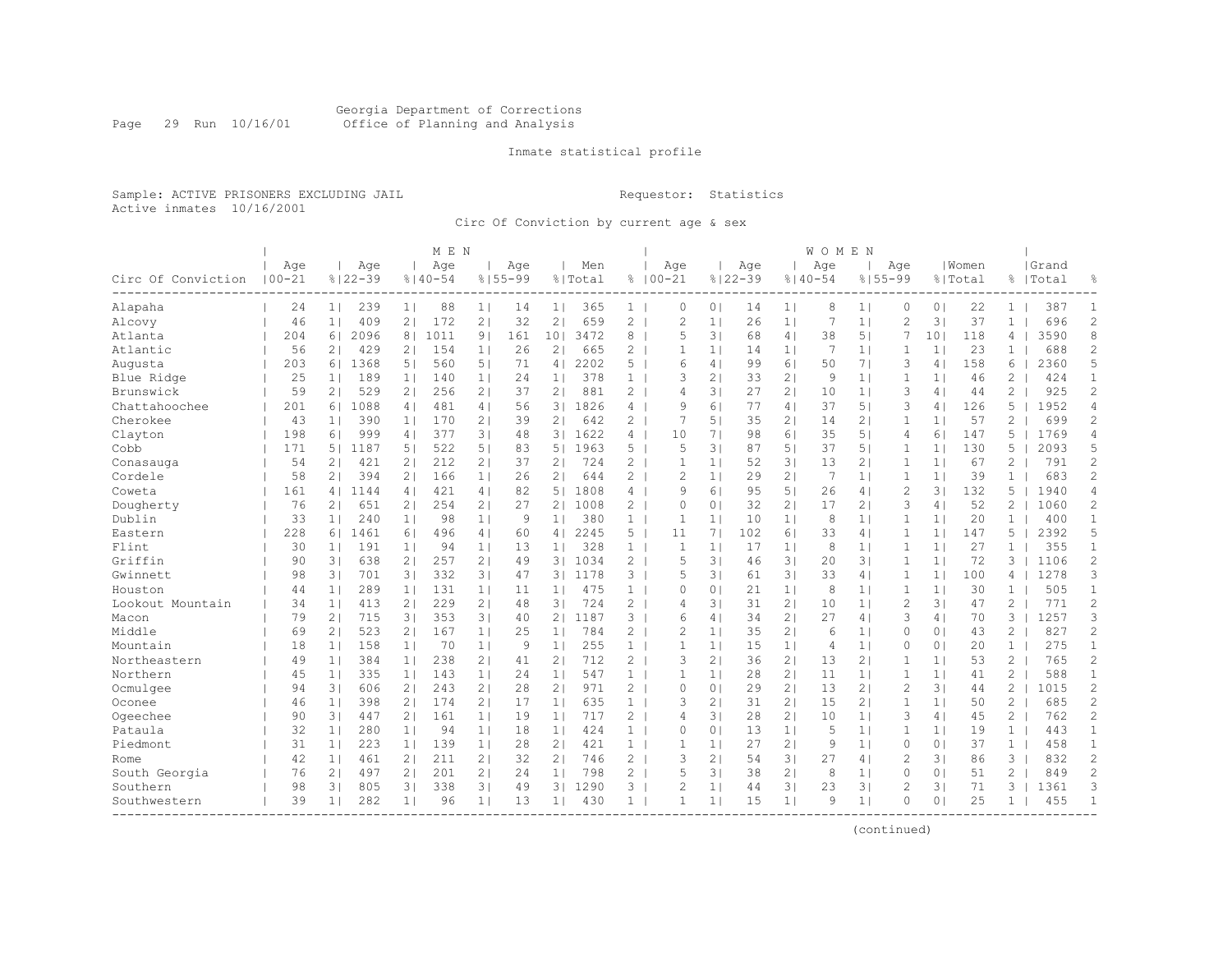#### Georgia Department of Corrections Page 30 Run 10/16/01 Office of Planning and Analysis

# Inmate statistical profile

|  | Sample: ACTIVE PRISONERS EXCLUDING JAI |  |
|--|----------------------------------------|--|
|  | Active inmates 10/16/2001              |  |

NIL Requestor: Statistics

Circ Of Conviction by current age & sex (continued)

|                    |                          |                |                    |                | M E N              |                |                    |       |                |      |             |     |                |                    |                | WOMEN              |        |                    |                |                  |                |                 |      |
|--------------------|--------------------------|----------------|--------------------|----------------|--------------------|----------------|--------------------|-------|----------------|------|-------------|-----|----------------|--------------------|----------------|--------------------|--------|--------------------|----------------|------------------|----------------|-----------------|------|
| Circ Of Conviction | Age<br>$100 - 21$        |                | Age<br>$8122 - 39$ |                | Age<br>$8140 - 54$ |                | Age<br>$8155 - 99$ |       | Men<br>% Total |      | $8100 - 21$ | Age |                | Age<br>$8122 - 39$ |                | Age<br>$8140 - 54$ |        | Age<br>$8155 - 99$ |                | Women<br>% Total | ⊱              | Grand<br> Total | ွေ   |
| Stone Mountain     | 271                      | 8 <sub>1</sub> | 1720               |                | 663                | 61             | 89                 | 5     | 2743           | 6    |             | 13  | 8              | 67                 | 41             | 29                 | 4      |                    |                | 114              |                | 2857            | 6    |
| Tallapoosa         | 33                       |                | 235                | 1 <sub>1</sub> | 135                | 11             | 19                 |       | 422            |      |             | 0   | $\circ$        | 15                 | ı.             | 8                  |        |                    | $\circ$        | 23               |                | 445             |      |
| Tifton             | 56                       | 2              | 396                | 21             | 184                | 2 <sub>1</sub> | 23                 | 1.    | 659            |      |             | 3   | $\overline{2}$ | 18                 | 1              | 6                  |        |                    | $1\vert$       | 28               |                | 687             |      |
| Toombs             | 20                       |                | 214                | 1 <sub>1</sub> | 96                 | 1              | 19                 |       | 349            |      |             |     |                | 8                  | 0              | 3                  | 0      |                    | 0 <sub>1</sub> | 13               | 0              | 362             |      |
| Waycross           | 60                       |                | 505                | $\overline{2}$ | 229                | $\overline{2}$ | 25                 |       | 819            |      |             |     | 3              | 30                 | 2 <sub>1</sub> | 13                 | 2      |                    | 1 <sub>1</sub> | 48               |                | 867             |      |
| Western            | 40                       |                | 350                |                | 125                |                | 21                 |       | 536            |      |             |     |                | 23                 |                | 8                  |        | 3                  | 4              | 35               |                | 571             |      |
| Rockdale           | 31                       |                | 176                |                | 84                 |                | 1.5                |       | 306            |      |             |     | $\overline{2}$ | 11                 |                | 10                 |        |                    | $\circ$        | 2.4              |                | 330             |      |
| Douglas            | 68                       |                | 395                | $\overline{2}$ | 179                | 21             | 27                 | 2     | 669            |      |             |     | $\overline{2}$ | 36                 | 2 <sub>1</sub> | 22                 | 3      |                    | 1 <sub>1</sub> | 62               | $\overline{2}$ | 731             |      |
| Appalachian        | 17                       |                | 178                |                | 109                |                | 32                 | 2     | 336            |      |             |     | $\circ$        | 10                 |                | 10                 |        |                    | 3 <sup>1</sup> | 22               |                | 358             |      |
| Enotah             | 14                       |                | 124                | 0 <sub>1</sub> | 53                 | 0 <sub>1</sub> | 14                 |       | 205            | 0    |             |     |                | 11                 |                | 5                  |        |                    | 0 <sub>1</sub> | 17               |                | 222             |      |
| Forsyth-Bell       | 6                        |                | 90                 | 0 <sup>1</sup> | 55                 | 0 <sub>1</sub> | 14                 |       | 165            |      |             |     | $\circ$        | 13                 |                | 8                  |        |                    | 0 <sub>1</sub> | 21               |                | 186             |      |
| Towaliga           | 36                       |                | 203                |                | 109                |                | 19                 |       | 367            |      |             |     | $\circ$        | 9                  |                | 5                  |        | 0                  | 0 <sub>1</sub> | 14               |                | 381             |      |
| Total reported     | 3596 100 26166 100 11270 |                |                    |                |                    | 1001           |                    |       | 1684 100 42716 | 100  |             | 153 | 1001           | 1752               | 1001           | 742 1001           |        |                    | 70 1001        | 2717             | 100            | 45433 100       |      |
| Percent reported   |                          | 99.4           |                    | 99.71          |                    | 99.7           |                    | 99.61 |                | 99.6 |             |     | 100.0          |                    | 99.71          |                    | 100.01 |                    | 98.61          |                  | 99.8           |                 | 99.6 |
|                    |                          |                |                    |                |                    |                |                    |       |                |      |             |     |                |                    |                |                    |        |                    |                |                  |                |                 |      |
|                    |                          |                |                    |                |                    |                |                    |       |                |      |             |     |                |                    |                |                    |        |                    |                |                  |                |                 |      |
| Not reported       | 23                       |                | 87                 |                | 38                 |                |                    |       | 155            |      |             | O   |                | .5                 |                | 0                  |        |                    |                | 6                |                | 161             |      |
| Total              | 3619                     |                | 26253              |                | 11308              |                | 1691               |       | 42871          |      |             | 153 |                | 1757               |                | 742                |        | 71                 |                | 2723             |                | 45594           |      |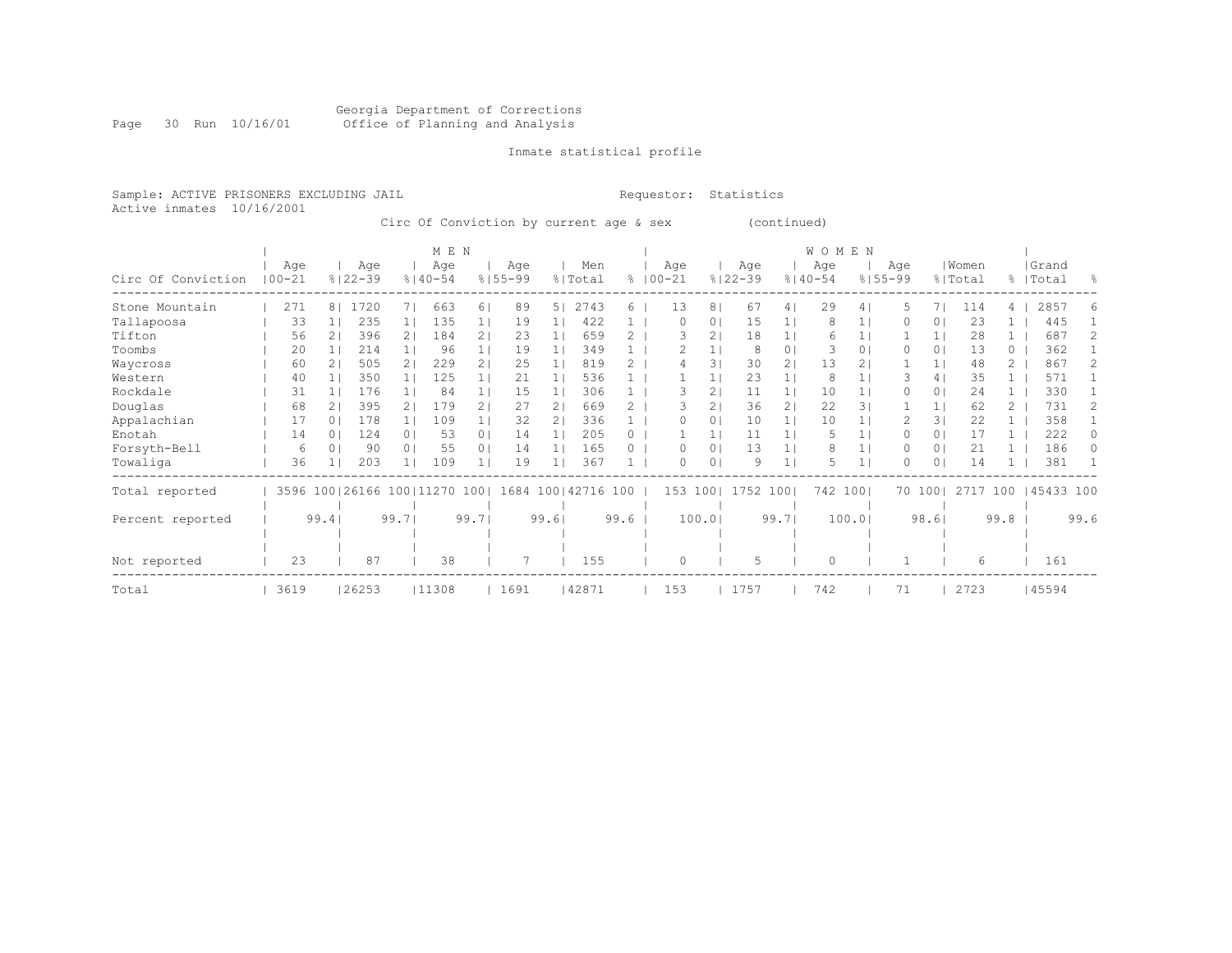#### Georgia Department of Corrections Page 31 Run 10/16/01 Office of Planning and Analysis

# Inmate statistical profile

Sample: ACTIVE PRISONERS EXCLUDING JAIL **Requestor:** Statistics Active inmates 10/16/2001

Home County by current age & sex

| $100 - 21$<br>Home County<br>Appling<br>Atkinson<br>Bacon<br>Baker | Age<br>2<br>$\overline{c}$<br>$\overline{c}$ | 0 <sub>1</sub><br>0 <sub>1</sub> | Age<br>$8122 - 39$<br>58 | 0 <sub>1</sub> | Age<br>$8140 - 54$ |                | Age<br>$8155 - 99$ |                | Men<br>% Total |                | Age<br>$8100 - 21$ |                       | Age<br>$8122 - 39$ | $8140 - 54$    | Age            | $8155 - 99$    | Age            |                | Women             |              | Grand<br>%   Total |              |
|--------------------------------------------------------------------|----------------------------------------------|----------------------------------|--------------------------|----------------|--------------------|----------------|--------------------|----------------|----------------|----------------|--------------------|-----------------------|--------------------|----------------|----------------|----------------|----------------|----------------|-------------------|--------------|--------------------|--------------|
|                                                                    |                                              |                                  |                          |                |                    |                |                    |                |                |                |                    |                       |                    |                |                |                |                |                | % Total           |              |                    | 욲            |
|                                                                    |                                              |                                  |                          |                | 33                 | 0 <sub>1</sub> | 5                  | 0 <sub>1</sub> | 98             | $\circ$        | $\circ$            | 0 <sub>1</sub>        | 1                  | 0 <sub>1</sub> | 1              | 0 <sub>1</sub> | 0              | 0 <sub>1</sub> | $\overline{c}$    | $\Omega$     | 100                | $\Omega$     |
|                                                                    |                                              |                                  | 28                       | 0 <sub>1</sub> | 12                 | 0 <sup>1</sup> | 5                  | 0 <sup>1</sup> | 47             | $\circ$        | $\Omega$           | 0 <sub>1</sub>        | $\mathbf{1}$       | 0 <sup>1</sup> | 1              | 0 <sub>1</sub> | $\mathbf{0}$   | 0 <sub>1</sub> | $\overline{c}$    | $\circ$      | 49                 | $\circ$      |
|                                                                    |                                              | 0 <sub>1</sub>                   | 33                       | 0 <sub>1</sub> | 19                 | 0 <sup>1</sup> | 2                  | 0 <sub>1</sub> | 56             | $\circ$        | $\Omega$           | 0 <sub>1</sub>        | 1                  | 0              | $\Omega$       | 0 <sub>1</sub> | 0              | 0 <sub>1</sub> | 1                 | 0            | 57                 | 0            |
|                                                                    | 1                                            | 0 <sub>1</sub>                   | 20                       | 0 <sup>1</sup> | 8                  | 0 <sup>1</sup> | 1                  | 0              | 30             | 0              | $\Omega$           | 0 <sup>1</sup>        | $\overline{c}$     | 0 <sup>1</sup> | 0              | $\circ$        | 0              | 0 <sub>1</sub> | $\overline{2}$    | $\circ$      | 32                 | 0            |
| Baldwin                                                            | 32                                           | 1 <sup>1</sup>                   | 190                      | 1 <sup>1</sup> | 78                 | 1 <sub>1</sub> | 8                  | 1 <sub>1</sub> | 308            | 1 <sup>1</sup> | $\Omega$           | 0 <sup>1</sup>        | 13                 | 1 <sub>1</sub> | 7              | 1 <sub>1</sub> | 1              | 21             | 21                | $\mathbf{1}$ | 329                | 1            |
| Banks                                                              | 3                                            | 0 <sub>1</sub>                   | 22                       | 0 <sub>1</sub> | 13                 | 0 <sub>1</sub> | 5                  | 0 <sub>1</sub> | 43             | $\overline{0}$ | $\Omega$           | 0 <sub>1</sub>        | 3                  | 0 <sub>1</sub> | $\overline{c}$ | 0 <sub>1</sub> | $\Omega$       | 0 <sub>1</sub> | 5                 | 0            | 48                 | 0            |
| Barrow                                                             | 9                                            | 0 <sub>1</sub>                   | 107                      | 0 <sub>1</sub> | 56                 | 1 <sub>1</sub> | 11                 | 1 <sub>1</sub> | 183            | 0              | $\circ$            | 0 <sub>1</sub>        | 14                 | 1 <sub>1</sub> | 4              | 1 <sub>1</sub> | 0              | 0 <sub>1</sub> | 18                | $\mathbf{1}$ | 201                | 0            |
| Bartow                                                             | 15                                           | 0 <sub>1</sub>                   | 216                      | 11             | 97                 | 1              | 25                 | 2 <sub>1</sub> | 353            | 1 <sup>1</sup> | $\overline{4}$     | 31                    | 22                 | 1 <sub>1</sub> | 7              | 1              | 1              | 21             | 34                | 1            | 387                | $\mathbf{1}$ |
| Ben Hill                                                           | 19                                           | 1 <sub>1</sub>                   | 98                       | 0 <sub>1</sub> | 33                 | 0 <sub>1</sub> | 9                  | 1 <sub>1</sub> | 159            | $\circ$        | $\overline{2}$     | 1 <sub>1</sub>        | 10                 | 1 <sub>1</sub> | 5              | 1 <sub>1</sub> | 0              | 0 <sub>1</sub> | 17                | $\mathbf{1}$ | 176                | $\circ$      |
| Berrien                                                            | 4                                            | 0 <sub>1</sub>                   | 44                       | 0 <sub>1</sub> | 11                 | 0 <sub>1</sub> | 5                  | 0              | 64             | 0              | $\bigcap$          | 0 <sup>1</sup>        | -1                 | 0 <sup>1</sup> | 1              | 0 <sub>1</sub> | $\Omega$       | 0 <sub>1</sub> | $\overline{2}$    | $\circ$      | 66                 | 0            |
| Bibb                                                               | 77                                           | 21                               | 652                      | 31             | 334                | 31             | 41                 | 31             | 1104           | $3-1$          | 4                  | 31                    | 40                 | 21             | 26             | 4 <sub>1</sub> | $\overline{c}$ | 31             | 72                | 3            | 1176               | 3            |
| Bleckley                                                           | 7                                            | 0 <sub>1</sub>                   | 76                       | 0 <sub>1</sub> | 27                 | 0 <sub>1</sub> | $\mathbf{1}$       | 0 <sub>1</sub> | 111            | $\circ$        | $\Omega$           | 0 <sub>1</sub>        | 5                  | 0 <sub>1</sub> | 3              | 0 <sub>1</sub> | $\Omega$       | 0 <sub>1</sub> | 8                 | $\circ$      | 119                | 0            |
| Brantley                                                           | $\mathbf 1$                                  | 0 <sub>1</sub>                   | 21                       | 0 <sub>1</sub> | 9                  | 0 <sub>1</sub> | 1                  | 0 <sub>1</sub> | 32             | 0              | $\Omega$           | 0 <sub>1</sub>        | $\circ$            | 0 <sup>1</sup> | $\overline{c}$ | 0 <sub>1</sub> | 0              | 0 <sub>1</sub> | $\mathbf{2}$      | 0            | 34                 | 0            |
| <b>Brooks</b>                                                      | 4                                            | 0 <sub>1</sub>                   | 53                       | 0 <sub>1</sub> | 10                 | 0 <sub>1</sub> | $\overline{4}$     | 0 <sub>1</sub> | 71             | 0 <sub>1</sub> | $\circ$            | 0 <sub>1</sub>        | $\overline{c}$     | 01             | 1              | 0 <sub>1</sub> | 0              | 0 <sub>1</sub> | 3                 | 0            | 74                 | $\circ$      |
| Bryan                                                              | 7                                            | 0 <sub>1</sub>                   | 48                       | 0 <sub>1</sub> | 22                 | 0 <sub>1</sub> | 3                  | 0 <sub>1</sub> | 80             | $\overline{0}$ | $\Omega$           | $\Omega$              | $\overline{2}$     | 0 <sub>1</sub> | 1              | 0 <sub>1</sub> | $\Omega$       | 0 <sub>1</sub> | 3                 | $\Omega$     | 83                 | 0            |
| Bulloch                                                            | 34                                           | 1 <sup>1</sup>                   | 183                      | 1 <sub>1</sub> | 78                 | 1 <sub>1</sub> | 9                  | 1 <sup>1</sup> | 304            | 1              | 1                  | 1 <sup>1</sup>        | 15                 | 1 <sub>1</sub> | 5              | 1 <sub>1</sub> | 1              | 21             | 22                | $\mathbf{1}$ | 326                | $\mathbf{1}$ |
| Burke                                                              | 11                                           | 0 <sub>1</sub>                   | 127                      | 1 <sub>1</sub> | 46                 | 0 <sub>1</sub> | 9                  | 11             | 193            | $\circ$        | $\Omega$           | 0 <sup>1</sup>        | $\overline{c}$     | 0 <sup>1</sup> | 3              | 0 <sub>1</sub> | $\Omega$       | 0 <sub>1</sub> | 5                 | 0            | 198                | 0            |
| <b>Butts</b>                                                       | 16                                           | 0 <sub>1</sub>                   | 72                       | 0 <sub>1</sub> | 27                 | 0 <sub>1</sub> | 5                  | 0 <sub>1</sub> | 120            | $\overline{0}$ | 0                  | 0 <sub>1</sub>        | $\overline{7}$     | 0 <sub>1</sub> | 1              | 0 <sub>1</sub> | 0              | 0 <sub>1</sub> | 8                 | 0            | 128                | 0            |
| Calhoun                                                            | 7                                            | 0 <sub>1</sub>                   | 27                       | 0 <sub>1</sub> | 11                 | 0 <sub>1</sub> | 1                  | 0 <sub>1</sub> | 46             | $\overline{0}$ | $\mathbf 0$        | 0 <sub>1</sub>        | $\mathbf{1}$       | 0 <sup>1</sup> | 0              | 0 <sub>1</sub> | 0              | 0 <sub>1</sub> | 1                 | 0            | 47                 | 0            |
| Camden                                                             | 5                                            | 0 <sup>1</sup>                   | 54                       | 0 <sub>1</sub> | 23                 | 0 <sub>1</sub> | $\overline{4}$     | 0 <sub>1</sub> | 86             | 0              | 1                  | 1 <sup>1</sup>        | $\mathbf{2}$       | 0 <sub>1</sub> | $\mathbf{1}$   | 0 <sub>1</sub> | $\Omega$       | 0 <sub>1</sub> | $\overline{4}$    | $\Omega$     | 90                 | $\circ$      |
| Candler                                                            | 7                                            | 0 <sub>1</sub>                   | 55                       | 0 <sub>1</sub> | 16                 | 0 <sub>1</sub> | $\Omega$           | 0 <sub>1</sub> | 78             | 0              | $\circ$            | 0 <sub>1</sub>        | 1                  | 0 <sub>1</sub> | 0              | 0 <sub>1</sub> | 0              | 0 <sub>1</sub> | 1                 | 0            | 79                 | $\circ$      |
| Carroll                                                            | 28                                           | 1 <sub>1</sub>                   | 221                      | 1 <sub>1</sub> | 109                | 1 <sub>1</sub> | 35                 | 2 <sub>1</sub> | 393            | $\mathbf{1}$   | 5                  | 4                     | 27                 | 2 <sub>1</sub> | 8              | 1 <sub>1</sub> | 0              | 0 <sub>1</sub> | 40                | 2            | 433                | 1            |
| Catoosa                                                            | 7                                            | 0 <sub>1</sub>                   | 57                       | 0 <sub>1</sub> | 36                 | 0 <sub>1</sub> | 7                  | $\Omega$       | 107            | $\circ$        | $\Omega$           | 0 <sup>1</sup>        | 5                  | $\Omega$       | $\mathbf{1}$   | $\circ$        | $\Omega$       | 0 <sub>1</sub> | 6                 | $\Omega$     | 113                | $\Omega$     |
| Charlton                                                           | $\mathbf{1}$                                 | 0 <sub>1</sub>                   | 22                       | 0 <sub>1</sub> | 10                 | 0 <sub>1</sub> | 1                  | 0 <sub>1</sub> | 34             | $0-1$          | $\circ$            | 0 <sub>1</sub>        | 1                  | 0 <sup>1</sup> | $\circ$        | 0 <sub>1</sub> | 0              | 0 <sub>1</sub> | 1                 | $\circ$      | 35                 | 0            |
| Chatham                                                            | 219                                          | 71                               | 1373                     | 61             | 464                | 5 <sub>1</sub> | 56                 | 4              | 2112           | 5              | 10                 | 71                    | 91                 | 61             | 26             | 4              | 3              | 5 <sub>1</sub> | 130               | 5            | 2242               | 5            |
| Chattahoochee                                                      | 4                                            | 0 <sub>1</sub>                   | 8                        | 0 <sup>1</sup> | 6                  | 0 <sup>1</sup> | $\circ$            | 0 <sup>1</sup> | 18             | $\circ$        | $\mathbf{1}$       | 1 <sup>1</sup>        | $\overline{c}$     | 0 <sup>1</sup> | $\circ$        | 0 <sub>1</sub> | $\mathbf{0}$   | 0 <sub>1</sub> | 3                 | $\Omega$     | 21                 | $\Omega$     |
| Chatooga                                                           | 6                                            | 0 <sub>1</sub>                   | 98                       | 0 <sub>1</sub> | 47                 | 0 <sub>1</sub> | 11                 | 1 <sub>1</sub> | 162            | 0              | $\overline{c}$     | 1 <sup>1</sup>        | 9                  | 1 <sub>1</sub> | $\mathbf{1}$   | 0 <sub>1</sub> | 1              | 21             | 13                | $\mathbf{1}$ | 175                | $\circ$      |
| Cherokee                                                           | 16                                           | 0 <sub>1</sub>                   | 157                      | 1 <sub>1</sub> | 99                 | 1              | 16                 | 1              | 288            | $\mathbf{1}$   | $\overline{2}$     | 1 <sub>1</sub>        | 26                 | 2 <sub>1</sub> | 10             | $\frac{1}{2}$  | 1              | 21             | 39                | 2            | 327                | 1            |
| Clarke                                                             | 48                                           | 1 <sub>1</sub>                   | 327                      | 1 <sub>1</sub> | 121                | 1 <sub>1</sub> | 19                 | 1 <sub>1</sub> | 515            | $\mathbf{1}$   | 1                  | 1 <sub>1</sub>        | 22                 | 1 <sub>1</sub> | 9              | 1 <sub>1</sub> | 4              | 6              | 36                | 1            | 551                | $\mathbf{1}$ |
| Clay                                                               | 2                                            | 0 <sub>1</sub>                   | 10                       | 0 <sub>1</sub> | 8                  | 0 <sub>1</sub> | $\mathbf{1}$       | 0 <sub>1</sub> | 21             | 0              | $\Omega$           | 0 <sub>1</sub>        | $\overline{c}$     | 0 <sub>1</sub> | $\circ$        | 0 <sub>1</sub> | $\Omega$       | 0 <sub>1</sub> | $\overline{2}$    | $\Omega$     | 23                 | 0            |
| Clayton                                                            | 145                                          | 4                                | 689                      | 3              | 250                | 2 <sub>1</sub> | 36                 | 2 <sub>1</sub> | 1120           | 3 <sup>1</sup> | 3                  | $\mathbf{2}^{\prime}$ | 52                 | 3 <sub>1</sub> | 22             | 3              | 3              | 5 <sub>1</sub> | 80                | 3            | 1200               | 3            |
| Clinch                                                             | 5                                            | 0 <sub>1</sub>                   | 28                       | 0 <sub>1</sub> | 9                  | 0 <sub>1</sub> | $\circ$            | 0              | 42             | 0              | $\mathbf{0}$       | 0 <sup>1</sup>        | $\overline{c}$     | 0 <sup>1</sup> | $\circ$        | 0 <sub>1</sub> | $\mathbf 0$    | 0 <sub>1</sub> | $\overline{2}$    | $\circ$      | 44                 | 0            |
| Cobb                                                               | 133                                          | 4                                | 887                      | 4 <sub>1</sub> | 422                | 4 <sub>1</sub> | 61                 | 4              | 1503           | 4 <sup>1</sup> | 5                  | 4 <sub>1</sub>        | 76                 | 51             | 20             | 31             | 0              | 0 <sub>1</sub> | 101               | 4            | 1604               | 4            |
| Coffee                                                             | 16                                           | 0 <sub>1</sub>                   | 140                      | 1 <sub>1</sub> | 48                 | 0 <sub>1</sub> | 5                  | 0 <sub>1</sub> | 209            | 1 <sup>1</sup> |                    | $\mathbf{1}$          | 8                  | 0 <sup>1</sup> | 5              | 1 <sub>1</sub> | $\overline{c}$ | 3 <sup>1</sup> | 16                | 1            | 225                | $\mathbf{1}$ |
| Colquit                                                            | 30                                           | 1 <sub>1</sub>                   | 166                      | 1 <sub>1</sub> | 72                 | 1 <sub>1</sub> | 16                 | 1 <sub>1</sub> | 284            | $\mathbf{1}$   | $\Omega$           | $\circ$               | 12                 | 1 <sub>1</sub> | 1              | $\circ$        | $\Omega$       | 0 <sub>1</sub> | 13                | 1            | 297                | $\mathbf{1}$ |
| Columbia<br>----------------------------                           | 19                                           | 1 <sup>1</sup>                   | 98                       | 0 <sup>1</sup> | 43                 | 0 <sub>1</sub> | 3                  | 0 <sub>1</sub> | 163            | 0 <sub>1</sub> | 1                  | 1                     | 8                  | 0 <sub>1</sub> | 6              | 1 <sub>1</sub> | $\Omega$       | 0 <sub>1</sub> | 15<br>$- - - - -$ | 1            | 178<br>----------  | $\Omega$     |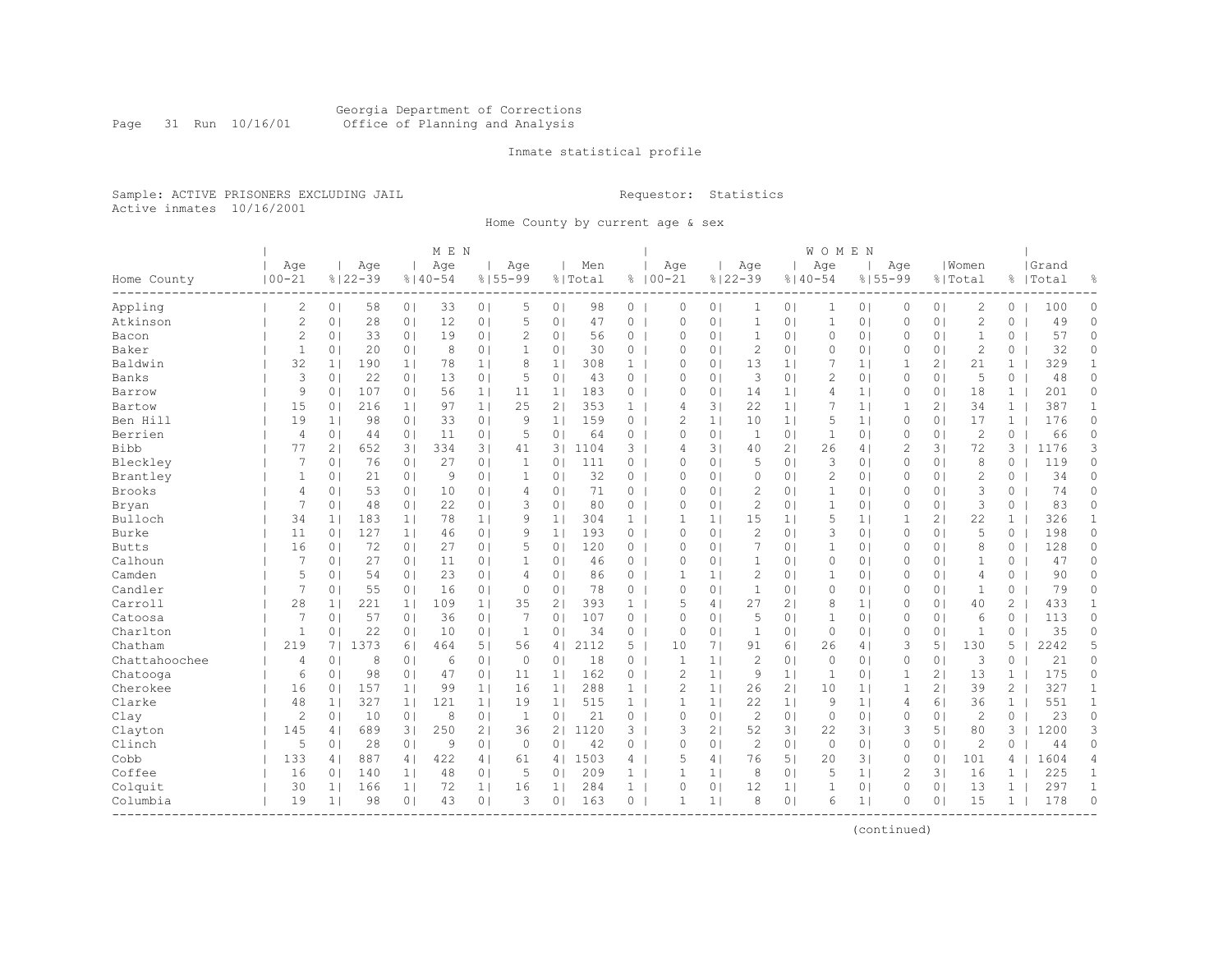Inmate statistical profile

Sample: ACTIVE PRISONERS EXCLUDING JAIL **Requestor:** Statistics Active inmates  $10/16/2001$ 

Home County by current age & sex (continued)

| $100 - 21$<br>Home County<br>. <u>.</u> .<br>Cook<br>Coweta | Age<br>---<br>8<br>34<br>$\mathbf{1}$<br>25 | 0 <sub>1</sub><br>1 <sup>1</sup> | Age<br>$8122 - 39$<br>83<br>259 | 0 <sub>1</sub> | Age<br>$8140 - 54$ |                | Age<br>$8155 - 99$ |                | Men<br>% Total |                | Age<br>$8100 - 21$ |                | Age<br>$8122 - 39$ | $8140 - 54$    | Age            | $8155 - 99$    | Age          |                | Women            |                       | Grand<br>%   Total |                |
|-------------------------------------------------------------|---------------------------------------------|----------------------------------|---------------------------------|----------------|--------------------|----------------|--------------------|----------------|----------------|----------------|--------------------|----------------|--------------------|----------------|----------------|----------------|--------------|----------------|------------------|-----------------------|--------------------|----------------|
|                                                             |                                             |                                  |                                 |                |                    |                |                    |                |                |                |                    |                |                    |                |                |                |              |                |                  |                       |                    |                |
|                                                             |                                             |                                  |                                 |                |                    |                |                    |                |                | ----           |                    |                |                    |                |                |                |              |                | % Total<br>$- -$ |                       |                    | 욲              |
|                                                             |                                             |                                  |                                 |                | 41                 | 0 <sup>1</sup> | 3                  | 0 <sub>1</sub> | 135            | $\circ$        | 0                  | $\circ$        | 6                  | 0 <sub>1</sub> | 4              | 1 <sub>1</sub> | 0            | 0 <sub>1</sub> | 10               | 0                     | 145                | 0              |
|                                                             |                                             |                                  |                                 | 1 <sub>1</sub> | 86                 | 1 <sub>1</sub> | 5                  | 0 <sub>1</sub> | 384            | $\mathbf{1}$   |                    | $\mathbf{1}$   | 18                 | 1 <sub>1</sub> | 7              | 1              | 0            | 0 <sub>1</sub> | 26               | $\mathbf{1}$          | 410                | $\mathbf{1}$   |
| Crawford                                                    |                                             | 0 <sub>1</sub>                   | 19                              | 0 <sub>1</sub> | 3                  | 0 <sub>1</sub> | $\Omega$           | 0 <sub>1</sub> | 23             | 0              | $\mathbf 0$        | 0 <sup>1</sup> | $\circ$            | 0 <sub>1</sub> | $\Omega$       | 0 <sub>1</sub> | $\Omega$     | 0 <sub>1</sub> | $\circ$          | 0                     | 23                 | $\circ$        |
| Crisp                                                       |                                             | 1 <sup>1</sup>                   | 153                             | 1 <sub>1</sub> | 55                 | 1 <sub>1</sub> | 8                  | 1 <sub>1</sub> | 241            | $\mathbf{1}$   | 1                  | 1 <sup>1</sup> | 11                 | 1 <sub>1</sub> | 2              | 0 <sub>1</sub> | $\Omega$     | 0 <sub>1</sub> | 14               | $\mathbf{1}$          | 255                | $\mathbf{1}$   |
| Dade                                                        | $\mathbf{1}$                                | 0 <sub>1</sub>                   | 25                              | 0 <sub>1</sub> | 17                 | 0 <sub>1</sub> | 8                  | 1 <sub>1</sub> | 51             | 0              | 1                  | 1 <sup>1</sup> | $\circ$            | 0 <sup>1</sup> | 0              | 0 <sub>1</sub> | 0            | 0 <sub>1</sub> | $\mathbf{1}$     | 0                     | 52                 | $\circ$        |
| Dawson                                                      | $\overline{c}$                              | 0 <sub>1</sub>                   | 41                              | 0 <sub>1</sub> | 24                 | 0 <sub>1</sub> | 1                  | 0 <sub>1</sub> | 68             | 0              | $\Omega$           | 0 <sub>1</sub> | 5                  | 0 <sub>1</sub> | 1              | 0 <sub>1</sub> | 0            | 0 <sub>1</sub> | 6                | $\circ$               | 74                 | 0              |
| Decatur                                                     | 22                                          | 1 <sub>1</sub>                   | 168                             | 1 <sub>1</sub> | 49                 | 0 <sub>1</sub> | 6                  | 0 <sub>1</sub> | 245            | $\mathbf{1}$   |                    | 1              | 9                  | 1 <sub>1</sub> | $\overline{c}$ | 0 <sub>1</sub> | 0            | 0 <sub>1</sub> | 12               | 0                     | 257                | 1              |
| DeKalb                                                      | 213                                         | 61                               | 1510                            | 6 <sup>1</sup> | 512                | 5 <sub>1</sub> | 82                 | 5 <sub>1</sub> | 2317           | 6              | 12                 | 9 <sub>1</sub> | 71                 | 4 <sub>1</sub> | 22             | 3 <sub>1</sub> | 6            | 9 <sub>1</sub> | 111              | 4                     | 2428               | 6              |
| Dodge                                                       | 7                                           | 0 <sub>1</sub>                   | 105                             | 0 <sup>1</sup> | 55                 | 1 <sub>1</sub> | 6                  | 0              | 173            | 0              | $\Omega$           | 0 <sup>1</sup> | 9                  | 1 <sub>1</sub> | 5              | 1 <sub>1</sub> | $\Omega$     | 0 <sub>1</sub> | 14               | 1                     | 187                | 0              |
| Dooly                                                       | 9                                           | 0 <sub>1</sub>                   | 65                              | 0 <sub>1</sub> | 17                 | 0 <sub>1</sub> | $\circ$            | 0 <sub>1</sub> | 91             | 0              | $\circ$            | 0 <sub>1</sub> | $\mathbf{2}$       | 0 <sub>1</sub> | $\mathbf{1}$   | 0 <sub>1</sub> | $\Omega$     | 0 <sub>1</sub> | 3                | $\circ$               | 94                 | 0              |
| Dougherty                                                   | 80                                          | 2 <sub>1</sub>                   | 649                             | 31             | 254                | 2 <sub>1</sub> | 23                 | 2 <sub>1</sub> | 1006           | 3 <sup>1</sup> | $\mathbf 0$        | 0 <sub>1</sub> | 33                 | 2 <sub>1</sub> | 17             | 2 <sub>1</sub> | 4            | 61             | 54               | 2                     | 1060               | 3              |
| Douglas                                                     | 53                                          | 2 <sub>1</sub>                   | 218                             | 1 <sup>1</sup> | 109                | 1 <sub>1</sub> | 21                 | 1 <sub>1</sub> | 401            | $\mathbf{1}$   | 1                  | 1 <sup>1</sup> | 23                 | 1 <sub>1</sub> | 15             | 21             | $\Omega$     | 0 <sub>1</sub> | 39               | $\overline{c}$        | 440                | $\mathbf{1}$   |
| Early                                                       | 4                                           | 0 <sub>1</sub>                   | 57                              | 0 <sub>1</sub> | 16                 | 0 <sub>1</sub> | 5                  | 0 <sub>1</sub> | 82             | $\circ$        | $\mathbf{0}$       | 0 <sub>1</sub> | 3                  | 0 <sup>1</sup> | $\overline{c}$ | 0 <sub>1</sub> | $\mathbf{0}$ | 0 <sub>1</sub> | 5                | 0                     | 87                 | $\circ$        |
| Echols                                                      | $\mathbf{1}$                                | 0 <sub>1</sub>                   | $\overline{c}$                  | 0 <sub>1</sub> | $\overline{c}$     | 0 <sub>1</sub> | $\Omega$           | 0 <sub>1</sub> | 5              | 0              | $\Omega$           | 0 <sub>1</sub> | $\circ$            | 0 <sub>1</sub> | $\circ$        | 0 <sub>1</sub> | $\Omega$     | 0 <sub>1</sub> | $\Omega$         | 0                     | 5                  | 0              |
| Effingham                                                   | 22                                          | 1 <sub>1</sub>                   | 78                              | 0 <sup>1</sup> | 30                 | 0 <sub>1</sub> | $\overline{c}$     | 0 <sub>1</sub> | 132            | 0              | $\Omega$           | 0 <sup>1</sup> | 6                  | 0 <sup>1</sup> | $\mathbf{2}$   | 0 <sub>1</sub> | 1            | 2 <sub>1</sub> | 9                | 0                     | 141                | 0              |
| Elbert                                                      | 14                                          | 0 <sub>1</sub>                   | 88                              | 0 <sup>1</sup> | 49                 | 0 <sub>1</sub> | $\epsilon$         | 0              | 157            | 0              | $\Omega$           | 0              | 10                 | 1 <sub>1</sub> | 3              | $\circ$        | $\Omega$     | 0 <sub>1</sub> | 13               | $\mathbf{1}$          | 170                | 0              |
| Emanuel                                                     | 13                                          | 0 <sub>1</sub>                   | 120                             | 0 <sub>1</sub> | 31                 | 0 <sup>1</sup> | 7                  | 0 <sub>1</sub> | 171            | 0              | $\overline{2}$     | $\mathbf{1}$   | 4                  | 0 <sup>1</sup> | 2              | 0 <sub>1</sub> | $\Omega$     | 0 <sub>1</sub> | 8                | 0                     | 179                | $\Omega$       |
| Evans                                                       | 4                                           | 0 <sub>1</sub>                   | 50                              | 0 <sub>1</sub> | 10                 | 0 <sub>1</sub> | 3                  | 0 <sub>1</sub> | 67             | 0              | $\circ$            | 0 <sub>1</sub> | $\circ$            | 0 <sub>1</sub> | 1              | 0 <sub>1</sub> | 0            | 0 <sub>1</sub> | 1                | 0                     | 68                 | 0              |
| Fannin                                                      | 3                                           | 0 <sub>1</sub>                   | 56                              | 0 <sub>1</sub> | 24                 | 0 <sub>1</sub> | 11                 | 1 <sub>1</sub> | 94             | 0              | 0                  | 0 <sub>1</sub> | $\overline{4}$     | 0 <sup>1</sup> | $\overline{c}$ | 0 <sub>1</sub> | 1            | 21             | $\overline{7}$   | 0                     | 101                | 0              |
| Fayette                                                     | 7                                           | 0 <sub>1</sub>                   | 52                              | 0 <sup>1</sup> | 26                 | 0 <sub>1</sub> | 9                  | 1 <sub>1</sub> | 94             | 0              | $\Omega$           | 0 <sup>1</sup> | 5                  | 0 <sup>1</sup> | 3              | 0 <sub>1</sub> | $\mathbf{0}$ | 0 <sub>1</sub> | 8                | $\circ$               | 102                | 0              |
| Floyd                                                       | 44                                          | 1 <sub>1</sub>                   | 427                             | 2 <sub>1</sub> | 184                | 2 <sub>1</sub> | 24                 | 2 <sub>1</sub> | 679            | 2              | $\overline{c}$     | 1 <sup>1</sup> | 47                 | 3 <sub>1</sub> | 26             | 4              | 2            | 3 <sup>1</sup> | 77               | 3                     | 756                | 2              |
| Forsyth                                                     | 5                                           | 0 <sub>1</sub>                   | 74                              | 0 <sub>1</sub> | 36                 | 0 <sub>1</sub> | 7                  | 0 <sub>1</sub> | 122            | 0              | $\bigcap$          | 0 <sub>1</sub> | 5                  | 0 <sub>1</sub> | 7              | 1 <sub>1</sub> | 1            | 21             | 13               | $\mathbf{1}$          | 135                | $\circ$        |
| Franklin                                                    | 12                                          | 0 <sub>1</sub>                   | 55                              | 0 <sub>1</sub> | 25                 | 0 <sup>1</sup> | 5                  | 0              | 97             | 0              | $\Omega$           | 0              | $\overline{4}$     | 0 <sub>1</sub> | 1              | $\circ$        | 1            | 21             | 6                | $\circ$               | 103                | 0              |
| Fulton                                                      | 340                                         | 101                              | 2999                            | 12             | 1433               | 14             | 177                | 121            | 4949           | 13             | 16                 | 11             | 132                | 8              | 81             | 12             | 8            | 121            | 237              | 9                     | 5186               | 12             |
| Gilmer                                                      | 8                                           | 0                                | 53                              | 0              | 35                 | 0              | 16                 | $\mathbf{1}$   | 112            | 0              | 1                  | 1              | 3                  | 01             | $\overline{c}$ | $\circ$        | $\Omega$     | 0 <sub>1</sub> | 6                | 0                     | 118                | $\Omega$       |
| Glascock                                                    | $\mathbf{1}$                                | 0 <sub>1</sub>                   | 2                               | 0 <sup>1</sup> | $\overline{c}$     | 0 <sup>1</sup> | $\circ$            | 0 <sub>1</sub> | 5              | 0              | $\circ$            | 0 <sup>1</sup> | $\circ$            | 0 <sub>1</sub> | 0              | 0 <sub>1</sub> | 0            | 0 <sub>1</sub> | $\circ$          | 0                     | 5                  | 0              |
| Glynn                                                       | 25                                          | 1 <sub>1</sub>                   | 271                             | $1\vert$       | 110                | 1 <sub>1</sub> | 19                 | 1 <sub>1</sub> | 425            | $\mathbf{1}$   | 3                  | 2 <sub>1</sub> | 15                 | 1 <sub>1</sub> | 5              | 1 <sub>1</sub> | $\mathbf{1}$ | 2 <sub>1</sub> | 24               | $\mathbf{1}$          | 449                | $\mathbf{1}$   |
| Gordon                                                      | 22                                          | 1                                | 150                             | 1 <sub>1</sub> | 62                 | 1              | 12                 | 1 <sub>1</sub> | 246            | $\mathbf{1}$   | $\mathbf{2}$       | 1 <sup>1</sup> | 15                 | 1 <sub>1</sub> | 4              | 1 <sub>1</sub> | $\mathbf{0}$ | 0 <sub>1</sub> | 21               | $\mathbf{1}$          | 267                | $\mathbf{1}$   |
| Grady                                                       | 25                                          | 1 <sup>1</sup>                   | 118                             | 0 <sub>1</sub> | 44                 | 0 <sub>1</sub> | 5                  | 0 <sub>1</sub> | 192            | $\overline{0}$ | 1                  | 1 <sup>1</sup> | 9                  | 1 <sub>1</sub> | 3              | 0 <sub>1</sub> | 0            | 0 <sub>1</sub> | 13               | $\mathbf{1}$          | 205                | $\circ$        |
| Greene                                                      | 16                                          | 0 <sub>1</sub>                   | 54                              | 0 <sub>1</sub> | 13                 | 0 <sub>1</sub> | 3                  | 0 <sub>1</sub> | 86             | $\overline{0}$ | $\Omega$           | 0 <sub>1</sub> | 1                  | 0 <sup>1</sup> | $\overline{c}$ | 0 <sub>1</sub> | 1            | 2 <sub>1</sub> | 4                | $\circ$               | 90                 | $\circ$        |
| Gwinnett                                                    | 88                                          | 3 <sub>1</sub>                   | 541                             | 2 <sub>1</sub> | 251                | 2 <sub>1</sub> | 44                 | 3 <sub>1</sub> | 924            | 2              | $\mathbf{2}$       | 1 <sub>1</sub> | 49                 | 3 <sub>1</sub> | 22             | 3              | $\Omega$     | 0 <sub>1</sub> | 73               | 3                     | 997                | 2              |
| Habersham                                                   | 5                                           | 0 <sup>1</sup>                   | 49                              | 0 <sup>1</sup> | 28                 | 0 <sub>1</sub> | 3                  | 0              | 85             | 0              | 1                  | 1 <sup>1</sup> | 4                  | 0 <sup>1</sup> | $\mathbf{1}$   | $\circ$        | $\Omega$     | 0 <sub>1</sub> | 6                | $\circ$               | 91                 | 0              |
| Hall                                                        | 38                                          | 1 <sup>1</sup>                   | 310                             | 1 <sup>1</sup> | 198                | 21             | 38                 | 31             | 584            | $\mathbf{1}$   | $\overline{c}$     | 1 <sup>1</sup> | 35                 | 21             | 12             | 21             | 1            | 21             | 50               | $\mathbf{2}^{\prime}$ | 634                | $\overline{c}$ |
| Hancock                                                     | 7                                           | 0 <sub>1</sub>                   | 28                              | 0 <sub>1</sub> | 17                 | 0 <sub>1</sub> | 1                  | 0 <sub>1</sub> | 53             | 0              | $\circ$            | $\circ$        | $\circ$            | 0 <sub>1</sub> | 1              | 0 <sub>1</sub> | 0            | 0 <sub>1</sub> | 1                | $\circ$               | 54                 | 0              |
| Haralson                                                    | 7                                           | 0 <sup>1</sup>                   | 60                              | 0 <sup>1</sup> | 32                 | 0 <sub>1</sub> | $\overline{4}$     | 0 <sub>1</sub> | 103            | 0              | $\mathbf{0}$       | 0 <sup>1</sup> | 11                 | 1 <sub>1</sub> | 1              | 0 <sub>1</sub> | $\Omega$     | 0 <sub>1</sub> | 12               | $\Omega$              | 115                | 0              |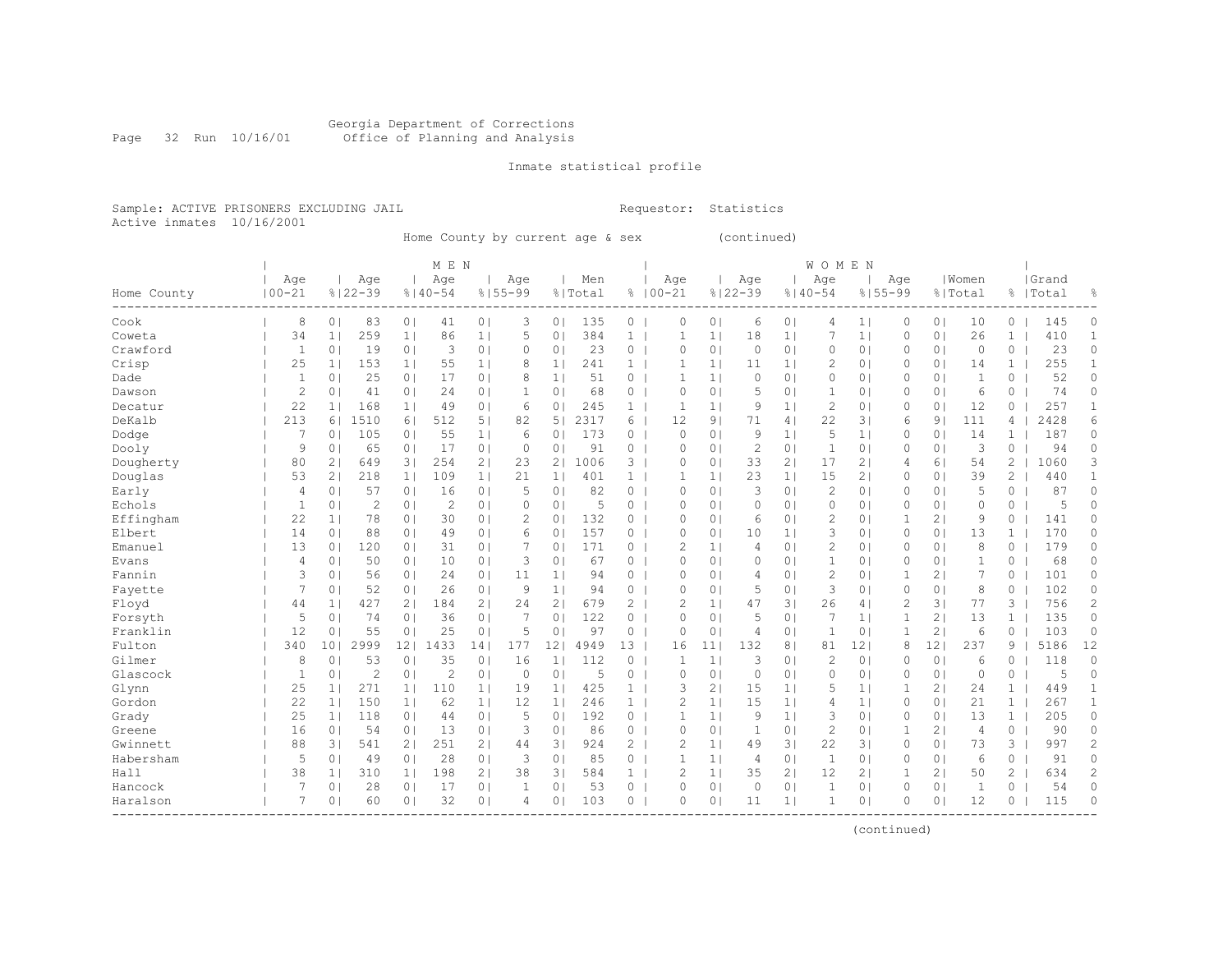#### Georgia Department of Corrections Page 33 Run 10/16/01 Office of Planning and Analysis

# Inmate statistical profile

|  |                           | Sample: ACTIVE PRISONERS EXCLUDING JAIL |  |
|--|---------------------------|-----------------------------------------|--|
|  | Active inmates 10/16/2001 |                                         |  |

L Requestor: Statistics

Home County by current age & sex (continued)

|             |                |                |             |                | M E N       |                |                |                |         |                |                |                |                |                | <b>WOMEN</b>   |                |                |                |                |              |           |              |
|-------------|----------------|----------------|-------------|----------------|-------------|----------------|----------------|----------------|---------|----------------|----------------|----------------|----------------|----------------|----------------|----------------|----------------|----------------|----------------|--------------|-----------|--------------|
|             | Age            |                | Age         |                | Aqe         |                | Age            |                | Men     |                | Age            |                | Age            |                | Age            |                | Age            |                | Women          |              | Grand     |              |
| Home County | $100 - 21$     |                | $8122 - 39$ |                | $8140 - 54$ |                | $8155 - 99$    |                | % Total |                | $8100 - 21$    |                | $8122 - 39$    |                | $8140 - 54$    | $8155 - 99$    |                |                | % Total        |              | %   Total | 욲            |
| Harris      | 8              | 0 <sub>1</sub> | 46          | 0 <sub>1</sub> | 28          | 0 <sub>1</sub> | 2              | 0              | 84      | $\circ$        | 1              | 1 <sub>1</sub> | 2              | 0              | $\circ$        | 0              | 0              | 0 <sub>1</sub> | 3              | 0            | 87        | 0            |
| Hart        | 10             | 0 <sub>1</sub> | 54          | 0 <sub>1</sub> | 20          | 0 <sub>1</sub> | $\overline{c}$ | 0              | 86      | $\circ$        | $\Omega$       | 0 <sub>1</sub> | $\overline{c}$ | 0 <sub>1</sub> | 3              | 0 <sub>1</sub> | $\Omega$       | 0 <sub>1</sub> | 5              | 0            | 91        | 0            |
| Heard       | $\overline{2}$ | 0 <sub>1</sub> | 23          | 0 <sub>1</sub> | 11          | 0 <sub>1</sub> | 9              | 1 <sub>1</sub> | 45      | 0              | 0              | 0 <sub>1</sub> | $\circ$        | 0              | 0              | 0 <sub>1</sub> | 0              | 0 <sub>1</sub> | $\mathbb O$    | 0            | 45        | 0            |
| Henry       | 36             | 1 <sub>1</sub> | 167         | 1 <sub>1</sub> | 81          | 1              | 13             | 1 <sub>1</sub> | 297     | $\mathbf{1}$   | 1              | 1 <sub>1</sub> | 9              | 1 <sub>1</sub> | 8              | 1 <sub>1</sub> | 0              | 0 <sub>1</sub> | 18             | $\mathbf{1}$ | 315       | $\mathbf{1}$ |
| Houston     | 46             | 1 <sub>1</sub> | 273         | 1 <sup>1</sup> | 122         | 1              | 12             | 1 <sub>1</sub> | 453     | $\mathbf{1}$   | $\Omega$       | 0 <sub>1</sub> | 19             | 1 <sub>1</sub> | 8              | 1 <sub>1</sub> | $\mathbf 1$    | 21             | 28             | $\mathbf{1}$ | 481       | $\mathbf{1}$ |
| Irwin       | 10             | 0 <sup>1</sup> | 47          | 0 <sub>1</sub> | 24          | 0 <sub>1</sub> | 3              | 0 <sup>1</sup> | 84      | 0 <sub>1</sub> | $\Omega$       | 0 <sub>1</sub> | 3              | 0 <sub>1</sub> | $\circ$        | 0 <sub>1</sub> | $\circ$        | 0 <sub>1</sub> | 3              | 0            | 87        | $\circ$      |
| Jackson     | 12             | 0 <sup>1</sup> | 100         | 0 <sub>1</sub> | 61          | 1 <sub>1</sub> | 15             | $1\vert$       | 188     | $\circ$        | $\overline{c}$ | 1 <sub>1</sub> | 15             | 1 <sub>1</sub> | 3              | 0 <sub>1</sub> | 0              | 0 <sub>1</sub> | 20             | $\mathbf{1}$ | 208       | 0            |
| Jasper      | $\mathbf{2}$   | 0 <sub>1</sub> | 48          | 0 <sub>1</sub> | 15          | 0 <sub>1</sub> | 3              | 0              | 68      | $\circ$        | $\Omega$       | 0 <sub>1</sub> | 1              | 01             | 1              | 0 <sub>1</sub> | 0              | 0 <sub>1</sub> | $\overline{2}$ | 0            | 70        | 0            |
| Jeff Davis  | 5              | 0 <sup>1</sup> | 34          | 0 <sup>1</sup> | 24          | 0 <sub>1</sub> | 3              | 0              | 66      | $\circ$        | $\Omega$       | 0 <sub>1</sub> | $\overline{c}$ | 01             | 3              | $\circ$        | $\Omega$       | 0 <sup>1</sup> | 5              | 0            | 71        | $\Omega$     |
| Jefferson   | 10             | 0 <sup>1</sup> | 69          | 0 <sub>1</sub> | 23          | 0 <sub>1</sub> | 4              | 0              | 106     | $\Omega$       | $\Omega$       | 0 <sub>1</sub> | 4              | 01             | 1              | 0              | $\Omega$       | 0 <sup>1</sup> | 5              | $\Omega$     | 111       | $\Omega$     |
| Jenkins     | 10             | 0 <sup>1</sup> | 59          | 0 <sub>1</sub> | 18          | 0 <sub>1</sub> | 1              | 0              | 88      | $\circ$        | $\Omega$       | 0 <sub>1</sub> | 3              | 01             | $\overline{c}$ | 0 <sub>1</sub> | $\Omega$       | 0 <sup>1</sup> | 5              | 0            | 93        | $\Omega$     |
| Johnson     | 1              | 0 <sub>1</sub> | 25          | 0 <sub>1</sub> | 11          | 0 <sub>1</sub> | 3              | 0 <sup>1</sup> | 40      | $\circ$        | $\Omega$       | 0 <sub>1</sub> | 3              | 01             | $\circ$        | 0 <sub>1</sub> | $\Omega$       | 0 <sub>1</sub> | 3              | 0            | 43        | $\Omega$     |
| Jones       | 8              | 0 <sub>1</sub> | 26          | 0 <sub>1</sub> | 16          | 0 <sub>1</sub> | $\overline{c}$ | 0 <sub>1</sub> | 52      | 0              |                | 1 <sub>1</sub> | $\mathbf{1}$   | 0              | 1              | 0 <sub>1</sub> | 0              | 0 <sub>1</sub> | 3              | 0            | 55        | 0            |
| Lamar       | $\mathbf 1$    | 0 <sup>1</sup> | 51          | 0 <sub>1</sub> | 23          | 0 <sub>1</sub> | 6              | 0 <sub>1</sub> | 81      | $\circ$        | $\bigcap$      | 0 <sub>1</sub> | $\circ$        | 01             | 3              | 0 <sub>1</sub> | 0              | 0 <sub>1</sub> | 3              | 0            | 84        | 0            |
| Lanier      | $\mathbf{1}$   | 0 <sub>1</sub> | 36          | 0 <sup>1</sup> | 7           | 0 <sub>1</sub> | 4              | 0 <sup>1</sup> | 48      | $0-1$          | $\Omega$       | 0 <sub>1</sub> | 3              | 0 <sub>1</sub> | $\mathbf{1}$   | 0 <sub>1</sub> | $\circ$        | 0 <sub>1</sub> | 4              | 0            | 52        | 0            |
| Laurens     | 19             | 1 <sub>1</sub> | 164         | 1 <sub>1</sub> | 56          | 1              | 7              | 0 <sub>1</sub> | 246     | 1 <sup>1</sup> | 1              | 1 <sub>1</sub> | 8              | 0 <sub>1</sub> | 6              | 1              | $\mathbf 1$    | 21             | 16             | $\mathbf{1}$ | 262       | $\mathbf{1}$ |
| Lee         | 6              | 0 <sub>1</sub> | 28          | 0 <sub>1</sub> | 11          | 0 <sub>1</sub> | 3              | 0              | 48      | $\circ$        | $\Omega$       | 0 <sub>1</sub> | $\overline{c}$ | 01             | 1              | 0 <sub>1</sub> | $\Omega$       | 0 <sub>1</sub> | 3              | 0            | 51        | 0            |
| Liberty     | 27             | 1 <sub>1</sub> | 141         | 1 <sub>1</sub> | 37          | 0 <sub>1</sub> | 5              | 0              | 210     | $\mathbf{1}$   | 1              | 1              | 5              | 0              | $\overline{c}$ | $\circ$        | 0              | 0 <sub>1</sub> | 8              | 0            | 218       | 1            |
| Lincoln     | $\mathbf{2}$   | $\circ$        | 20          | 0 <sup>1</sup> | 12          | 0 <sub>1</sub> | $\mathbf{1}$   | 0              | 35      | $\circ$        | $\Omega$       | 0 <sub>1</sub> | $\circ$        | 01             | $\circ$        | $\circ$        | $\Omega$       | 0 <sup>1</sup> | $\mathbf{0}$   | 0            | 35        | $\Omega$     |
| Long        | 3              | 0 <sup>1</sup> | 15          | 0 <sup>1</sup> | 12          | 0 <sub>1</sub> | $\overline{c}$ | 0              | 32      | $\circ$        | $\Omega$       | 0 <sub>1</sub> | $\overline{2}$ | 01             | $\circ$        | $\circ$        | 0              | 0 <sup>1</sup> | $\overline{c}$ | 0            | 34        | 0            |
| Lowndes     | 32             | 1 <sub>1</sub> | 305         | 1 <sup>1</sup> | 123         | 1 <sub>1</sub> | 14             | 1 <sub>1</sub> | 474     | $\mathbf{1}$   | 1              | 1 <sup>1</sup> | 18             | 1 <sub>1</sub> | 11             | $\overline{2}$ | 1              | 2 <sub>1</sub> | 31             | $\mathbf{1}$ | 505       | $\mathbf{1}$ |
| Lumpkins    | $\overline{c}$ | 0 <sub>1</sub> | 39          | 0 <sup>1</sup> | 22          | 0 <sub>1</sub> | 6              | 0 <sub>1</sub> | 69      | $\circ$        | $\Omega$       | 0 <sub>1</sub> | $\overline{c}$ | 0 <sub>1</sub> | $\mathbf{1}$   | 0 <sub>1</sub> | $\Omega$       | 0 <sub>1</sub> | 3              | 0            | 72        | 0            |
| Macon       |                | 0 <sub>1</sub> | 38          | 0 <sup>1</sup> | 13          | 0 <sub>1</sub> | 4              | 0              | 62      | $\circ$        | $\Omega$       | 0 <sub>1</sub> | $\circ$        | 01             | 3              | 0 <sub>1</sub> | $\Omega$       | 0 <sup>1</sup> | 3              | $\Omega$     | 65        | $\Omega$     |
| Madison     | 4              | 0 <sup>1</sup> | 69          | 0 <sub>1</sub> | 25          | 0 <sub>1</sub> | 6              | 0              | 104     | $0-1$          | $\Omega$       | 0 <sub>1</sub> | 6              | 01             | $\overline{2}$ | 0 <sub>1</sub> | $\Omega$       | 0 <sub>1</sub> | 8              | 0            | 112       | 0            |
| Marion      | 5              | 0 <sub>1</sub> | 22          | 0 <sub>1</sub> | 12          | 0 <sub>1</sub> | $\mathbf{1}$   | 0              | 40      | $0-1$          | $\Omega$       | 0 <sub>1</sub> | $\overline{2}$ | 01             | $\circ$        | 0 <sub>1</sub> | 0              | 0 <sub>1</sub> | $\overline{c}$ | 0            | 42        | 0            |
| McDuffie    | $\overline{2}$ | 0 <sub>1</sub> | 94          | 0 <sup>1</sup> | 34          | 0 <sub>1</sub> | 8              | 1 <sub>1</sub> | 138     | 0              |                | 1 <sub>1</sub> | 3              | 0              | $\circ$        | 0 <sub>1</sub> | 0              | 0 <sub>1</sub> | 4              | 0            | 142       | 0            |
| McIntosh    | 4              | 0              | 50          | 0 <sub>1</sub> | 18          | 0 <sub>1</sub> | $\mathbf{1}$   | 0              | 73      | 0              | $\Omega$       | 0 <sub>1</sub> | $\circ$        | 01             | $\circ$        | 0              | 0              | 0 <sup>1</sup> | $\circ$        | 0            | 73        | 0            |
| Meriwether  | 22             | 1 <sub>1</sub> | 112         | 0 <sup>1</sup> | 53          | 1 <sub>1</sub> | 9              | 1 <sub>1</sub> | 196     | 0              | $\Omega$       | 0 <sub>1</sub> | 12             | 1 <sub>1</sub> | 1              | 0              | $\overline{c}$ | 3 <sub>1</sub> | 15             | $\mathbf{1}$ | 211       | 1            |
| Miller      | $\mathbf{1}$   | 0 <sup>1</sup> | 15          | 0 <sub>1</sub> | 12          | 0 <sub>1</sub> | $\mathbf{1}$   | 0              | 29      | $\circ$        | $\Omega$       | 0 <sub>1</sub> | 3              | 01             | $\circ$        | 0 <sub>1</sub> | $\mathbf{0}$   | 0 <sub>1</sub> | 3              | 0            | 32        | 0            |
| Mitchell    | 12             | 0 <sub>1</sub> | 127         | 1 <sub>1</sub> | 51          | 0 <sub>1</sub> | 6              | 0 <sub>1</sub> | 196     | $\circ$        | 3              | 21             | 7              | 0 <sub>1</sub> | 3              | 0 <sub>1</sub> | $\mathbf 0$    | 0 <sub>1</sub> | 13             | $\mathbf{1}$ | 209       | 0            |
| Monroe      | 6              | 0 <sub>1</sub> | 60          | 0 <sub>1</sub> | 29          | 0 <sub>1</sub> | 4              | 0 <sup>1</sup> | 99      | $\circ$        | $\Omega$       | 0 <sub>1</sub> | $\overline{c}$ | 0 <sub>1</sub> | 1              | 0 <sub>1</sub> | 0              | 0 <sub>1</sub> | 3              | 0            | 102       | 0            |
| Montgomery  | 3              | 0 <sub>1</sub> | 27          | 0 <sup>1</sup> | 8           | 0 <sub>1</sub> | $\mathbf{1}$   | 0              | 39      | $\circ$        | $\Omega$       | 0 <sub>1</sub> | 3              | 01             | $\mathbf 0$    | 0 <sub>1</sub> | 0              | 0 <sub>1</sub> | 3              | 0            | 42        | $\circ$      |
| Morgan      | 7              | 0 <sup>1</sup> | 48          | 0 <sup>1</sup> | 19          | 0 <sub>1</sub> | 7              | 0              | 81      | $0-1$          | $\Omega$       | 0 <sub>1</sub> | 6              | 0 <sub>1</sub> | $\circ$        | 0 <sub>1</sub> | $\circ$        | 0 <sup>1</sup> | 6              | 0            | 87        | 0            |
| Murray      | 13             | 0 <sup>1</sup> | 76          | 0 <sup>1</sup> | 46          | 0 <sub>1</sub> | 12             | 1 <sup>1</sup> | 147     | $\circ$        | $\Omega$       | 0 <sub>1</sub> | 7              | 0 <sub>1</sub> | 3              | 0 <sub>1</sub> | 0              | 0 <sup>1</sup> | 10             | 0            | 157       | 0            |
| Muscogee    | 149            | 4              | 805         | 31             | 343         | 31             | 42             | 3 <sub>1</sub> | 1339    | $3-1$          | 3              | 2 <sub>1</sub> | 54             | 31             | 29             | 4              | 3              | 51             | 89             | 4            | 1428      | 3            |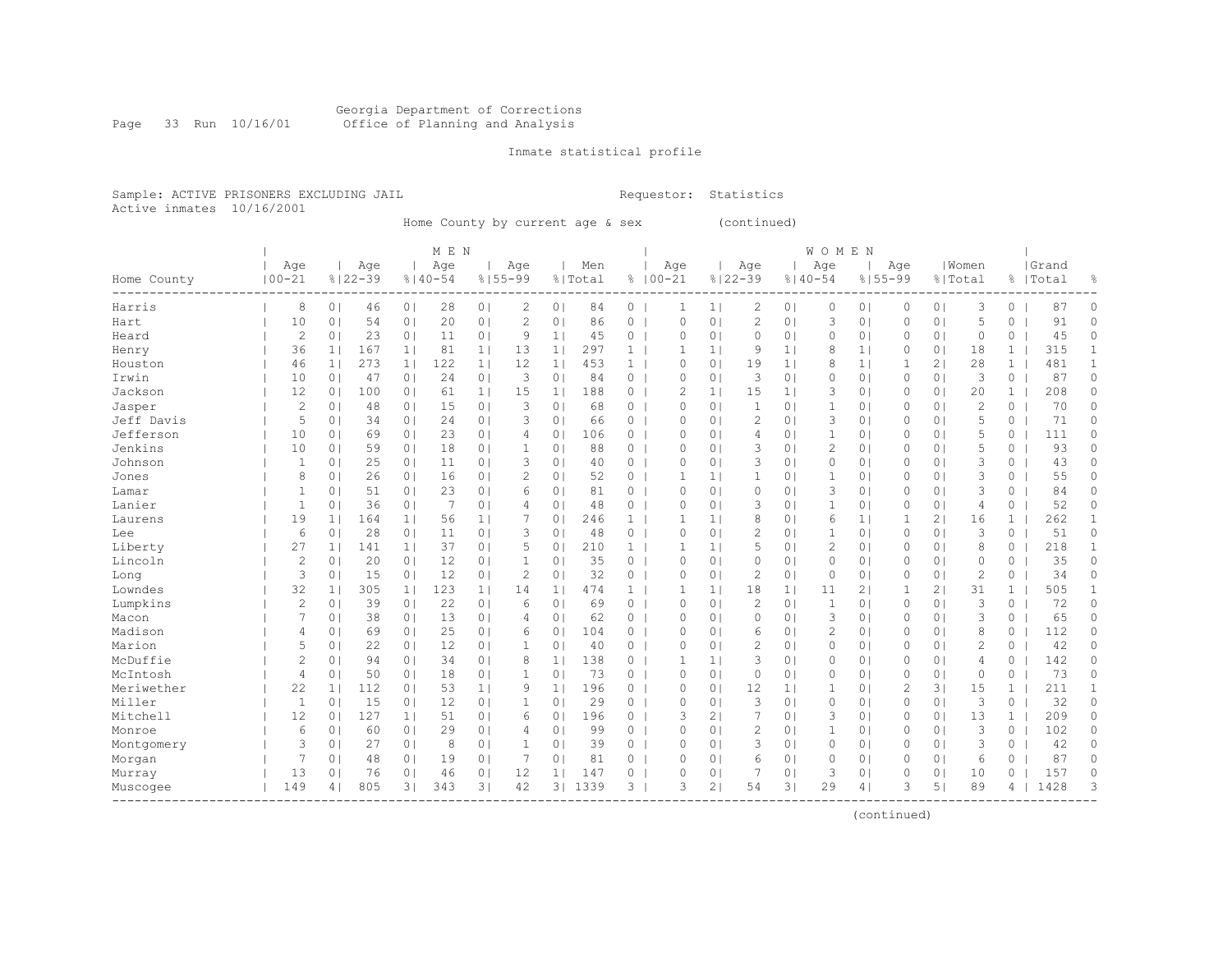#### Georgia Department of Corrections Page 34 Run 10/16/01 Office of Planning and Analysis

# Inmate statistical profile

|  |                           | Sample: ACTIVE PRISONERS EXCLUDING JAII |  |
|--|---------------------------|-----------------------------------------|--|
|  | Active inmates 10/16/2001 |                                         |  |

IL Requestor: Statistics

Home County by current age & sex (continued)

|             |              |                |             |                | M E N          |                |                |                |         |                |                |                |                |                | <b>WOMEN</b>   |                       |                |                |                |                |           |              |
|-------------|--------------|----------------|-------------|----------------|----------------|----------------|----------------|----------------|---------|----------------|----------------|----------------|----------------|----------------|----------------|-----------------------|----------------|----------------|----------------|----------------|-----------|--------------|
|             | Age          |                | Age         |                | Age            |                | Age            |                | Men     |                | Age            |                | Age            |                | Age            |                       | Age            |                | Women          |                | Grand     |              |
| Home County | $100 - 21$   |                | $8122 - 39$ |                | $8140 - 54$    |                | $8155 - 99$    |                | % Total |                | $8100 - 21$    |                | $8122 - 39$    |                | $8140 - 54$    | $8155 - 99$           |                |                | % Total        |                | %   Total | 욲            |
| Newton      | 19           | 1 <sup>1</sup> | 207         | 1 <sub>1</sub> | 80             | 1 <sub>1</sub> | 16             | 1 <sub>1</sub> | 322     | $1 \mid$       | 1              | 1 <sub>1</sub> | 17             | 1 <sub>1</sub> | 2              | 0 <sub>1</sub>        | 3              | 5 <sub>1</sub> | 23             | 1              | 345       | 1            |
| Oconee      | 0            | 0 <sub>1</sub> | 19          | 0 <sub>1</sub> | 17             | 0 <sub>1</sub> | $\overline{c}$ | 0              | 38      | $\circ$        | 1              | 1              | $\circ$        | 0              | 1              | 0 <sub>1</sub>        | 0              | 0 <sub>1</sub> | $\overline{2}$ | 0              | 40        | 0            |
| Oglethrope  | 4            | 0 <sub>1</sub> | 34          | 0 <sub>1</sub> | 6              | 0 <sub>1</sub> | $\mathbf{1}$   | 0              | 45      | $\circ$        | $\mathbf{1}$   | 1 <sub>1</sub> | $\mathbf{3}$   | 0              | $\circ$        | 0 <sub>1</sub>        | $\circ$        | 0 <sub>1</sub> | $\overline{4}$ | $\circ$        | 49        | $\circ$      |
| Paulding    | 13           | 0 <sub>1</sub> | 79          | 0 <sub>1</sub> | 55             | 1 <sub>1</sub> | 8              | 1 <sub>1</sub> | 155     | $0-1$          | $\Omega$       | 0 <sub>1</sub> | 9              | 1 <sub>1</sub> | 4              | 1 <sub>1</sub>        | $\mathbf 1$    | 2 <sub>1</sub> | 14             | $\mathbf{1}$   | 169       | $\circ$      |
| Peach       | 7            | 0 <sup>1</sup> | 61          | 0 <sub>1</sub> | 34             | 0 <sub>1</sub> | 0              | 0 <sub>1</sub> | 102     | 0 <sub>1</sub> | 1              | 1 <sub>1</sub> | $\overline{c}$ | 01             | $\circ$        | 0 <sub>1</sub>        | $\circ$        | 0 <sup>1</sup> | 3              | 0              | 105       | 0            |
| Pickens     | 5            | 0 <sup>1</sup> | 48          | 0 <sub>1</sub> | 36             | 0 <sub>1</sub> | 4              | 0              | 93      | $\circ$        | $\Omega$       | 0 <sub>1</sub> | $\overline{c}$ | 0 <sub>1</sub> | 4              | 11                    | 0              | 0 <sub>1</sub> | 6              | 0              | 99        | 0            |
| Pierce      | 7            | 0 <sup>1</sup> | 24          | 0 <sub>1</sub> | 16             | 0 <sub>1</sub> | $\mathbf{1}$   | 0              | 48      | 0              | $\Omega$       | 0 <sub>1</sub> | $\overline{c}$ | 01             | $\circ$        | $\circ$               | $\Omega$       | 0 <sup>1</sup> | $\overline{2}$ | 0              | 50        | 0            |
| Pike        | 2            | $\circ$        | 18          | 0 <sub>1</sub> | 19             | 0 <sub>1</sub> | 3              | 0              | 42      | 0              | $\Omega$       | 0 <sub>1</sub> | $\mathbf{1}$   | 01             | $\circ$        | 0                     | $\Omega$       | 0 <sup>1</sup> | 1              | 0              | 43        | $\Omega$     |
| Polk        | 9            | 0 <sub>1</sub> | 121         | 0 <sub>1</sub> | 49             | 0 <sub>1</sub> | 9              | 1 <sub>1</sub> | 188     | $\circ$        | $\Omega$       | 0 <sub>1</sub> | 5              | 01             | 3              | $\circ$               | $\Omega$       | 0 <sup>1</sup> | 8              | 0              | 196       | $\Omega$     |
| Pulaski     | 14           | 0 <sub>1</sub> | 50          | 0 <sub>1</sub> | 20             | 0 <sub>1</sub> | 2              | 0              | 86      | $0-1$          | $\Omega$       | 0 <sub>1</sub> | 7              | 01             | $\circ$        | 0 <sub>1</sub>        | $\Omega$       | 0 <sup>1</sup> | 7              | 0              | 93        | $\Omega$     |
| Putnam      | 12           | 0 <sub>1</sub> | 77          | 0 <sub>1</sub> | 38             | 0 <sub>1</sub> | 4              | 0 <sub>1</sub> | 131     | 0              | $\Omega$       | 0 <sub>1</sub> | 6              | 0              | 4              | 1 <sub>1</sub>        | 1              | 21             | 11             | 0              | 142       | 0            |
| Ouitman     | $\circ$      | 0 <sub>1</sub> | 7           | 0 <sub>1</sub> | $\circ$        | 0 <sub>1</sub> | 0              | 0              | 7       | $\circ$        | $\Omega$       | 0 <sub>1</sub> | $\circ$        | 0              | 0              | 0 <sub>1</sub>        | $\mathbf 1$    | 21             | $\mathbf{1}$   | 0              | 8         | $\Omega$     |
| Rabun       | 4            | 0 <sub>1</sub> | 34          | 0 <sub>1</sub> | 13             | 0 <sub>1</sub> | 0              | 0              | 51      | $\circ$        | $\Omega$       | 0 <sub>1</sub> | 3              | 01             | $\circ$        | 0 <sub>1</sub>        | $\Omega$       | 0 <sub>1</sub> | 3              | 0              | 54        | $\Omega$     |
| Randolph    | 7            | 0 <sup>1</sup> | 54          | 0 <sub>1</sub> | 9              | 0 <sub>1</sub> | $\overline{c}$ | 0 <sup>1</sup> | 72      | $0-1$          | $\Omega$       | 0 <sub>1</sub> | $\circ$        | 0 <sub>1</sub> | $\overline{c}$ | 0 <sub>1</sub>        | $\circ$        | 0 <sup>1</sup> | $\overline{c}$ | $\Omega$       | 74        | $\Omega$     |
| Richmond    | 155          | 51             | 1061        | 4              | 421            | 4              | 50             | 3              | 1687    | 41             | 5              | 4              | 80             | 51             | 39             | 6                     | $\mathfrak{D}$ | 31             | 126            | 5              | 1813      | 4            |
| Rockdale    | 21           | 1 <sub>1</sub> | 131         | 1 <sup>1</sup> | 65             | 1              | 12             | 1 <sub>1</sub> | 229     | 1              | $\overline{2}$ | 1 <sub>1</sub> | 7              | 0 <sub>1</sub> | 4              | 1 <sub>1</sub>        | 0              | 0 <sub>1</sub> | 13             | $\mathbf{1}$   | 242       | $\mathbf{1}$ |
| Schely      | $\mathbf{2}$ | $\circ$        | 16          | 0 <sub>1</sub> | $\overline{4}$ | 0 <sub>1</sub> | 0              | 0              | 22      | 0              | $\Omega$       | 0 <sub>1</sub> | $\circ$        | 01             | $\circ$        | $\circ$               | 0              | 0 <sup>1</sup> | $\circ$        | 0              | 22        | 0            |
| Screven     | 3            | 0 <sub>1</sub> | 61          | 0 <sup>1</sup> | 18             | 0 <sub>1</sub> | 4              | 0              | 86      | $\circ$        | 2              | 1              | 4              | 01             | 1              | $\circ$               | $\Omega$       | 0 <sup>1</sup> | 7              | $\Omega$       | 93        | $\Omega$     |
| Seminole    | 6            | 0 <sub>1</sub> | 45          | 0 <sub>1</sub> | 23             | 0 <sub>1</sub> | 3              | 0              | 77      | $0-1$          | $\Omega$       | 0 <sub>1</sub> | 3              | 01             | 1              | 0 <sub>1</sub>        | $\Omega$       | 0 <sup>1</sup> | 4              | 0              | 81        | 0            |
| Spalding    | 47           | 1 <sub>1</sub> | 357         | 1 <sup>1</sup> | 136            | 1 <sub>1</sub> | 20             | 1 <sup>1</sup> | 560     | 1 <sup>1</sup> | 4              | 31             | 28             | 21             | 11             | $\mathbf{2}^{\prime}$ | 1              | 21             | 44             | $\overline{2}$ | 604       | 1            |
| Stephens    | 9            | 0 <sub>1</sub> | 82          | 0 <sup>1</sup> | 37             | 0 <sub>1</sub> | 6              | 0 <sup>1</sup> | 134     | $0-1$          | $\Omega$       | 0 <sub>1</sub> | 6              | 0 <sub>1</sub> | 3              | 0 <sub>1</sub>        | $\Omega$       | 0 <sub>1</sub> | 9              | $\Omega$       | 143       | 0            |
| Stewart     | $\mathbf 1$  | 0 <sup>1</sup> | 24          | 0 <sub>1</sub> | 10             | 0 <sub>1</sub> | $\mathbf{1}$   | 0              | 36      | 0              | 1              | 1 <sub>1</sub> | $\circ$        | 01             | $\circ$        | 0 <sub>1</sub>        | $\Omega$       | 0 <sup>1</sup> | $\mathbf{1}$   | 0              | 37        | 0            |
| Sumter      | 17           | 1 <sub>1</sub> | 138         | 1 <sub>1</sub> | 55             | 1 <sub>1</sub> | 6              | 0              | 216     | $\mathbf{1}$   | $\Omega$       | 0 <sub>1</sub> | 11             | 1 <sub>1</sub> | 3              | 0 <sub>1</sub>        | $\circ$        | 0 <sup>1</sup> | 14             | $\mathbf{1}$   | 230       | $\mathbf{1}$ |
| Talbot      | 5            | 0 <sub>1</sub> | 29          | 0 <sub>1</sub> | 9              | 0 <sub>1</sub> | 0              | 0 <sub>1</sub> | 43      | $0-1$          | 1              | 1 <sub>1</sub> | $\circ$        | 0 <sub>1</sub> | 2              | 0 <sub>1</sub>        | $\circ$        | 0 <sub>1</sub> | 3              | 0              | 46        | 0            |
| Taliaferro  | $\mathbf 1$  | 0 <sub>1</sub> | 11          | 0 <sub>1</sub> | $\overline{c}$ | 0 <sub>1</sub> | 0              | 0              | 14      | $0-1$          | $\Omega$       | 0 <sub>1</sub> | $\circ$        | 01             | $\mathbf{1}$   | 0 <sub>1</sub>        | 0              | 0 <sub>1</sub> | 1              | 0              | 15        | $\circ$      |
| Tattnall    | 8            | 0 <sup>1</sup> | 81          | 0 <sup>1</sup> | 22             | 0 <sub>1</sub> | 3              | 0              | 114     | $0-1$          | $\Omega$       | 0 <sub>1</sub> | 3              | 01             | 5              | $\mathbf{1}$          | 0              | 0 <sub>1</sub> | 8              | 0              | 122       | 0            |
| Taylor      | 10           | 0 <sup>1</sup> | 52          | 0 <sup>1</sup> | 21             | 0 <sub>1</sub> | 3              | 0              | 86      | $\circ$        | $\Omega$       | 0 <sub>1</sub> | 3              | 01             | $\circ$        | $\circ$               | 0              | 0 <sup>1</sup> | 3              | 0              | 89        | 0            |
| Telfair     | 7            | 0 <sup>1</sup> | 82          | 0 <sup>1</sup> | 33             | 0 <sub>1</sub> | $\mathbf{1}$   | 0              | 123     | $\circ$        | 1              | 1 <sup>1</sup> | 5              | 01             | 4              | 1 <sub>1</sub>        | 0              | 0 <sup>1</sup> | 10             | 0              | 133       | 0            |
| Terrell     | 6            | 0 <sup>1</sup> | 61          | 0 <sup>1</sup> | 17             | 0 <sub>1</sub> | 1              | 0              | 85      | $\circ$        | $\Omega$       | 0 <sub>1</sub> | 3              | 01             | $\circ$        | 0 <sub>1</sub>        | $\Omega$       | 0 <sup>1</sup> | 3              | 0              | 88        | $\Omega$     |
| Thomas      | 30           | 1 <sup>1</sup> | 164         | 1 <sup>1</sup> | 79             | 1 <sub>1</sub> | 9              | 1 <sub>1</sub> | 282     | 1 <sup>1</sup> | $\Omega$       | 0 <sub>1</sub> | 14             | 1 <sub>1</sub> | 5              | 1 <sub>1</sub>        | $\Omega$       | 0 <sub>1</sub> | 19             | $\mathbf{1}$   | 301       | 1            |
| Tift        | 28           | 1 <sub>1</sub> | 177         | 1 <sub>1</sub> | 87             | 1              | 8              | 1 <sub>1</sub> | 300     | $\mathbf{1}$   | $\overline{c}$ | 1 <sub>1</sub> | 6              | 0 <sub>1</sub> | $\overline{2}$ | 0 <sub>1</sub>        | 1              | 2 <sub>1</sub> | 11             | 0              | 311       | $\mathbf{1}$ |
| Toombs      | 27           | 1 <sub>1</sub> | 146         | 1 <sub>1</sub> | 56             | 1 <sub>1</sub> | 5              | 0 <sub>1</sub> | 234     | $\mathbf{1}$   | $\mathbf{1}$   | 1 <sub>1</sub> | 14             | 1 <sub>1</sub> | $\overline{c}$ | 0 <sub>1</sub>        | $\circ$        | 0 <sub>1</sub> | 17             | $\mathbf{1}$   | 251       | $\mathbf{1}$ |
| Towns       | $\circ$      | 0 <sub>1</sub> | 8           | 0 <sub>1</sub> | $\overline{4}$ | 0 <sub>1</sub> | $\mathbf{1}$   | 0              | 13      | $0-1$          | $\Omega$       | 0 <sub>1</sub> | $\mathbf{1}$   | 0 <sub>1</sub> | $\mathbf{1}$   | 0 <sub>1</sub>        | 0              | 0 <sub>1</sub> | $\overline{2}$ | 0              | 15        | $\circ$      |
| Treutlen    | 5            | 0 <sup>1</sup> | 32          | 0 <sup>1</sup> | 11             | 0 <sub>1</sub> | 0              | 0              | 48      | $\circ$        | 1              | 1 <sup>1</sup> | 1              | 0 <sub>1</sub> | 1              | 0 <sub>1</sub>        | 0              | 0 <sup>1</sup> | 3              | 0              | 51        | 0            |
| Troup       | 59           | 21             | 384         | 21             | 122            | 1 <sub>1</sub> | 19             | 1 <sub>1</sub> | 584     | 1 <sup>1</sup> | $\mathcal{D}$  | 1 <sub>1</sub> | 29             | 21             | 10             | 1 <sub>1</sub>        | $\Omega$       | 0 <sub>1</sub> | 41             | $\overline{2}$ | 625       | $\mathbf{1}$ |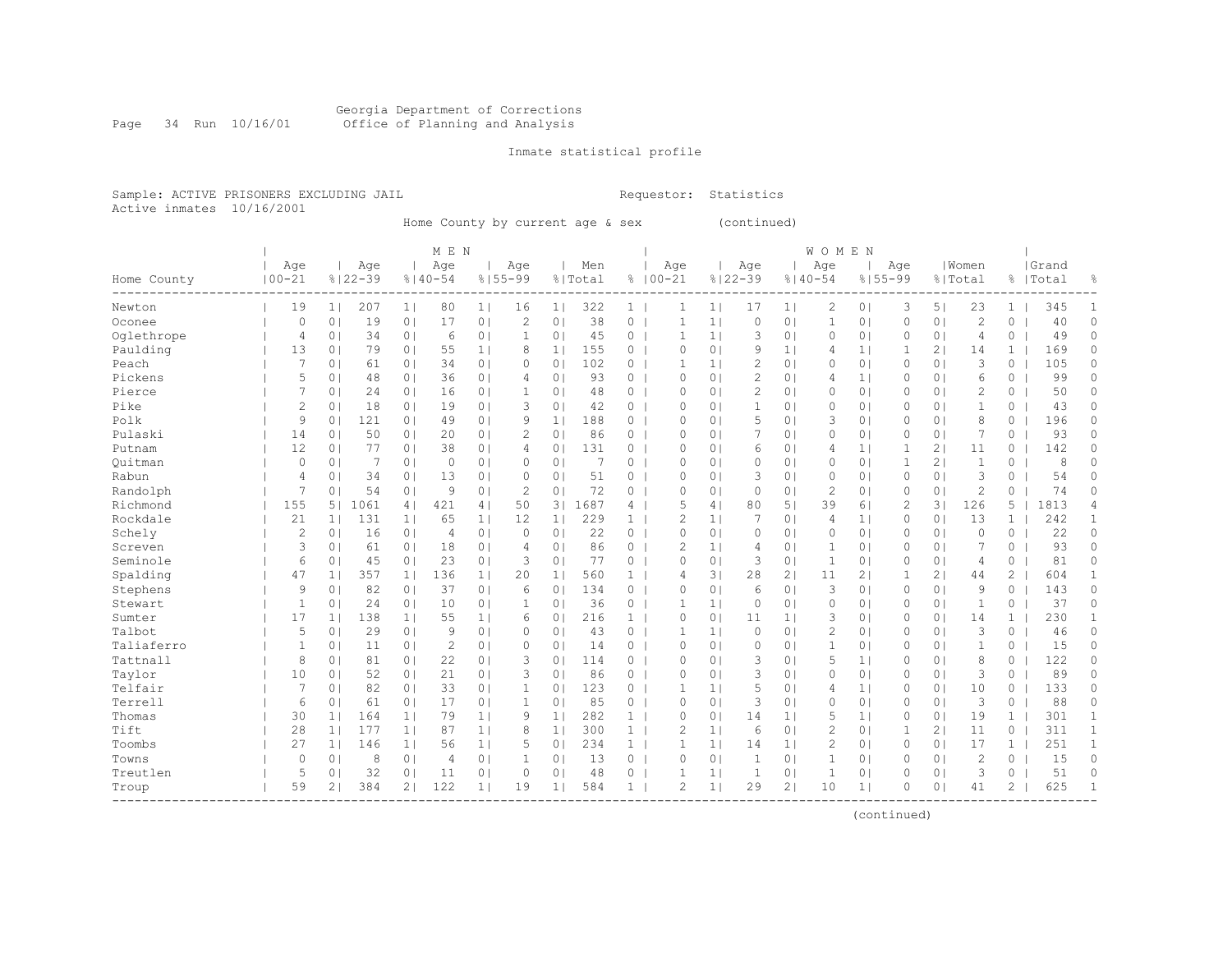#### Georgia Department of Corrections Page 35 Run 10/16/01 Office of Planning and Analysis

# Inmate statistical profile

|  | Sample: ACTIVE PRISONERS EXCLUDING JAIL |  | Requestor: Statistics |  |
|--|-----------------------------------------|--|-----------------------|--|
|  | Active inmates 10/16/2001               |  |                       |  |

Home County by current age & sex (continued)

|                  |                   |                |                              |                | M E N              |                |                    |                |                |      |                    |                |                    |                | W O M E N          |      |                    |                |                  |                |                 |          |
|------------------|-------------------|----------------|------------------------------|----------------|--------------------|----------------|--------------------|----------------|----------------|------|--------------------|----------------|--------------------|----------------|--------------------|------|--------------------|----------------|------------------|----------------|-----------------|----------|
| Home County      | Age<br>$100 - 21$ |                | Age<br>$8122 - 39$           |                | Age<br>$8140 - 54$ |                | Age<br>$8155 - 99$ |                | Men<br>% Total |      | Age<br>$8100 - 21$ |                | Age<br>$8122 - 39$ |                | Age<br>$8140 - 54$ |      | Age<br>$8155 - 99$ |                | Women<br>% Total | ⊱              | Grand<br> Total | 옹        |
| Turner           | 8                 | 0 <sub>1</sub> | 48                           | 0 <sub>1</sub> | 22                 | 0 <sub>1</sub> |                    | 0 <sup>1</sup> | 79             | 0    | $\Omega$           | $\circ$        | 3                  | 0 <sub>1</sub> | $\circ$            | 0    | $\circ$            | $\circ$        | 3                | $\Omega$       | 82              | O        |
| Twiggs           | 3                 | 0 <sup>1</sup> | 24                           | 0 <sub>1</sub> | 11                 | 0              | O                  | 01             | 38             | 0    | $\Omega$           | 0              | 0                  | 01             | 0                  | 0    | 0                  | $\circ$        | 0                | 0              | 38              | 0        |
| Union            |                   | 0 <sub>1</sub> | 23                           | 0 <sub>1</sub> | 6                  | 0 <sub>1</sub> | 2                  | 0 <sub>1</sub> | 36             | 0    | $\Omega$           | $\circ$        | 4                  | 0 <sub>1</sub> | $\circ$            | 0    | 0                  | 0 <sup>1</sup> | 4                | 0              | 40              | $\Omega$ |
| Upson            | 24                | 1 <sup>1</sup> | 116                          | 0 <sub>1</sub> | 47                 | 0 <sub>1</sub> | 8                  | 1 <sub>1</sub> | 195            | 0    |                    | 1              | 8                  | 01             | 3                  | 0    | O                  | $\circ$        | 12               | 0              | 207             | 0        |
| Walker           | 13                | $\Omega$       | 154                          | 1 <sub>1</sub> | 62                 | 1 <sub>1</sub> | 11                 | 1 <sub>1</sub> | 240            |      | $\mathfrak{D}$     | $\mathbf{1}$   | 15                 | 1              | 6                  | 1    |                    | 2 <sub>1</sub> | 24               | $\mathbf{1}$   | 264             |          |
| Walton           | 22                | 1 <sub>1</sub> | 173                          | 1 <sup>1</sup> | 72                 | 1 <sub>1</sub> | 15                 | 1 <sub>1</sub> | 282            |      | $\Omega$           | $\circ$        | 9                  | 1              | 6                  | 1    | 0                  | 0 <sup>1</sup> | 15               | 1.             | 297             |          |
| Ware             | 25                | 1 <sup>1</sup> | 232                          | 1 <sup>1</sup> | 102                | 1 <sub>1</sub> | 11                 | 1              | 370            |      | 3                  | $\overline{2}$ | 13                 | 11             | 4                  | 1    | 0                  | 0 <sup>1</sup> | 20               | $\mathbf{1}$   | 390             |          |
| Warren           | 5                 | 0 <sub>1</sub> | 18                           | 0 <sub>1</sub> | 17                 | 0 <sub>1</sub> | 3                  | 0              | 43             | 0    | $\Omega$           | 0              | 0                  | 0              |                    | 0    | 0                  | 0 <sub>1</sub> |                  | 0              | 44              | 0        |
| Washington       | 10                | 0 <sub>1</sub> | 76                           | 0 <sub>1</sub> | 31                 | 0 <sub>1</sub> | 2                  | 0 <sub>1</sub> | 119            | 0    | O                  | 01             | 6                  | 01             | 2                  | 0    | 0                  | 0 <sup>1</sup> | 8                | 0              | 127             | 0        |
| Wayne            | 8                 | 0 <sub>1</sub> | 79                           | 0 <sub>1</sub> | 28                 | 0 <sub>1</sub> | 4                  | $\Omega$       | 119            | 0    | O                  | 0              | 5                  | 01             | $\circ$            | 0    |                    | 2 <sub>1</sub> | 6                | 0              | 125             | 0        |
| Webster          |                   | 0 <sub>1</sub> | 6                            | 0 <sub>1</sub> | 2                  | 01             | O                  | 01             | 9              | 0    | O                  | 0              | 0                  | 01             | 0                  | 0    | 0                  | 0 <sup>1</sup> | O                | 0              | 9               |          |
| Wheeler          |                   | 0 <sub>1</sub> | 19                           | 0 <sub>1</sub> | 11                 | 0 <sub>1</sub> | 5                  | 01             | 36             | 0    | $\Omega$           | 0              | -1                 | 01             | $\Omega$           | 0    | 0                  | 0 <sup>1</sup> |                  | 0              | 37              | 0        |
| White            | 5                 | 0 <sub>1</sub> | 29                           | 0 <sup>1</sup> | 17                 | 0 <sub>1</sub> | 3                  | 01             | 54             | O    |                    |                | 4                  | 01             | 2                  | 0    | 0                  | 0 <sup>1</sup> |                  | 0              | 61              | 0        |
| Whitfield        | 38                | 1 <sub>1</sub> | 289                          | 1 <sub>1</sub> | 142                | 1 <sub>1</sub> | 22                 | 1 <sub>1</sub> | 491            |      |                    | $\mathbf{1}$   | 34                 | 2 <sub>1</sub> | 10                 | 1    | 0                  | 0 <sup>1</sup> | 45               | $\mathbf{2}^-$ | 536             |          |
| Wilcox           |                   | 0 <sub>1</sub> | 26                           | 0 <sub>1</sub> | 16                 | 0 <sub>1</sub> | 6                  | 0 <sub>1</sub> | 49             | 0    | $\Omega$           | $\circ$        | 4                  | 0              | $\mathbf{0}$       | 0    | 0                  | 0 <sub>1</sub> | 4                | 0              | 53              | 0        |
| Wilkes           | 4                 | 0 <sub>1</sub> | 40                           | 0 <sub>1</sub> | 17                 | 0 <sub>1</sub> | 4                  | 01             | 65             | 0    | ∩                  | 0              | 4                  | 01             | 1                  | 0    | 0                  | 0 <sup>1</sup> | 5                | $\Omega$       | 70              | 0        |
| Wilkinson        | 4                 | 0 <sub>1</sub> | 34                           | 0 <sup>1</sup> | 12                 | 0 <sub>1</sub> |                    | 0              | 51             | 0    | $\Omega$           | 0 <sub>1</sub> | $\overline{c}$     | 0 <sub>1</sub> | $\Omega$           | 0    | $\Omega$           | 0 <sup>1</sup> | 2                | 0              | 53              | 0        |
| Worth            | 4                 | 0 <sub>1</sub> | 82                           | 0 <sup>1</sup> | 34                 | 0 <sub>1</sub> | 6                  | 01             | 126            | 0    | $\Omega$           | $\circ$        | 3                  | 0 <sub>1</sub> | $\mathbf{1}$       | 0    | O                  | $\circ$        |                  | 0              | 130             | $\Omega$ |
| Total reported   |                   |                | 3329 100 24210 100 10280 100 |                |                    |                | 1515               |                | 100139334 100  |      |                    | 141 1001       | 1636 100           |                | 687                | 1001 |                    | 66 1001        | 2530 100         |                | 141864 100      |          |
| Percent reported |                   | 92.01          |                              | 92.2           |                    | 90.91          |                    | 89.6           |                | 91.7 |                    | 92.2           |                    | 93.1           |                    | 92.6 |                    | 93.01          |                  | 92.9           |                 | 91.8     |
|                  |                   |                |                              |                |                    |                |                    |                |                |      |                    |                |                    |                |                    |      |                    |                |                  |                |                 |          |
| Not reported     | 290               |                | 2043                         |                | 1028               |                | 176                |                | 3537           |      | 12                 |                | 121                |                | 55                 |      | 5                  |                | 193              |                | 3730            |          |
| Total            | 3619              |                | 26253                        |                | 11308              |                | 1691               |                | 42871          |      | 153                |                | 1757               |                | 742                |      | 71                 |                | 2723             |                | 145594          |          |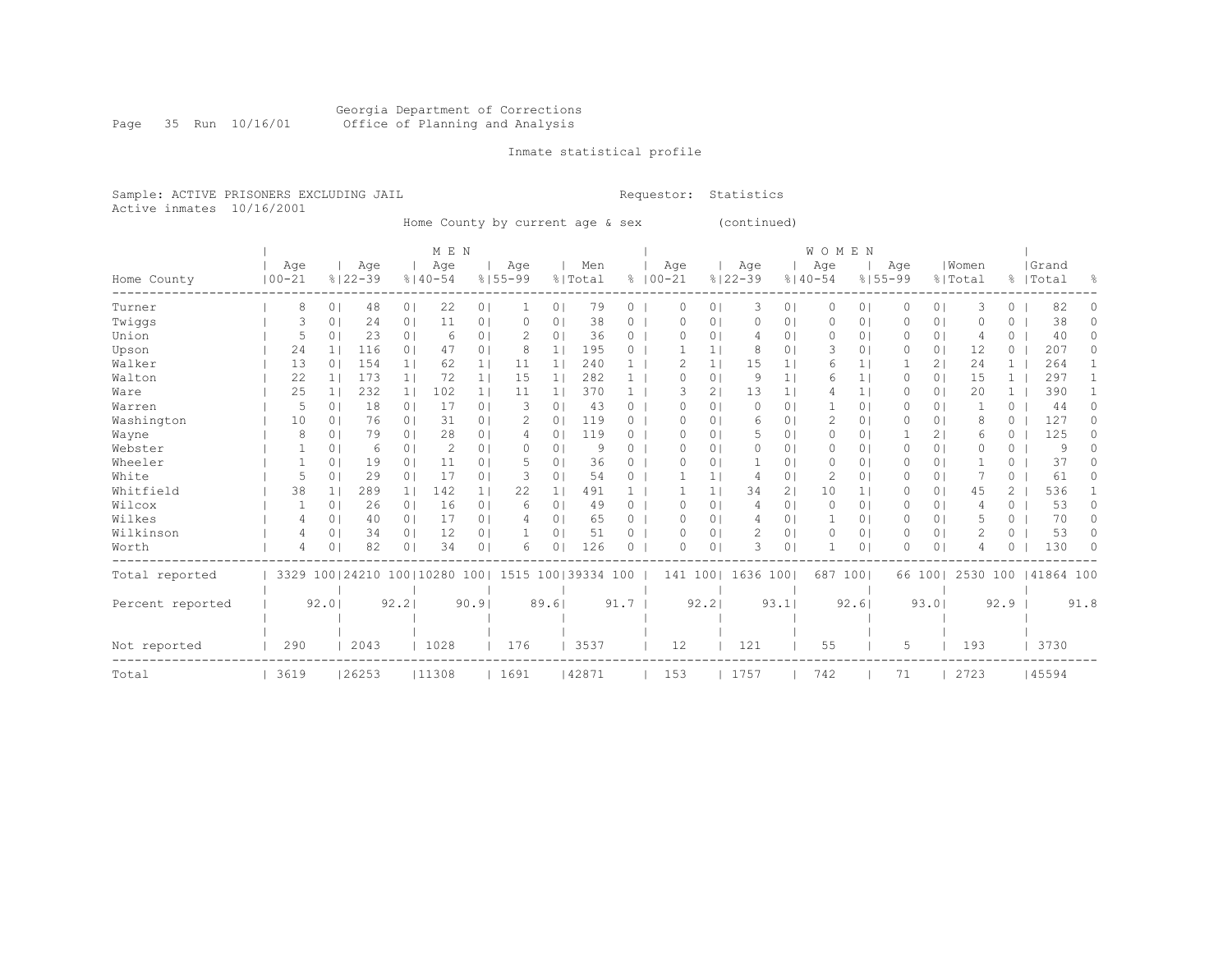Georgia Department of Corrections

Page 36 Run 10/16/01 Office of Planning and Analysis

Inmate statistical profile

Sample: ACTIVE PRISONERS EXCLUDING JAIL Requestor: Statistics

Active inmates 10/16/2001

# Prison Sentence In Years by current age & sex

|                                    |                                                         |                 |                    |                 | M E N              |                |                    |                 |                |                 |                    |                |                    |                | <b>WOMEN</b>       |                |                    |                 |                  |                |                              |                |
|------------------------------------|---------------------------------------------------------|-----------------|--------------------|-----------------|--------------------|----------------|--------------------|-----------------|----------------|-----------------|--------------------|----------------|--------------------|----------------|--------------------|----------------|--------------------|-----------------|------------------|----------------|------------------------------|----------------|
| Sentence In Years                  | Age<br>$100 - 21$                                       |                 | Aqe<br>$8122 - 39$ |                 | Age<br>$8140 - 54$ |                | Aqe<br>$8155 - 99$ |                 | Men<br>% Total |                 | Age<br>$8100 - 21$ |                | Aqe<br>$8122 - 39$ |                | Age<br>$8140 - 54$ |                | Age<br>$8155 - 99$ |                 | Women<br>% Total |                | Grand<br>%   Total           | 옹              |
| $0 - 1$                            | 83                                                      | 2 <sup>1</sup>  | 285                | 1 <sub>1</sub>  | 88                 | 1 <sub>1</sub> | 4                  |                 | 01 460         | 1 <sup>1</sup>  | 4                  | 31             | 39                 | 21             | 12                 | 2 <sub>1</sub> | 1                  | 1 <sup>1</sup>  | 56               | 2              | 516                          | 1              |
| $1.1 - 2$                          | 272                                                     | 8 <sub>1</sub>  | 1011               | 4 <sub>1</sub>  | 370                | 3 <sub>1</sub> | 35                 |                 | 2  1688        | 4               | 16                 | 101            | 108                | 6 <sub>1</sub> | 44                 | 6 <sub>1</sub> | $\mathbb O$        | 0 <sub>1</sub>  | 168              | 6              | 1856                         | $\overline{4}$ |
| $2.1 - 3$                          | 171                                                     | 5 <sub>1</sub>  | 789                | 3 <sub>1</sub>  | 320                | 3 <sub>1</sub> | 32                 |                 | 2   1312       | 3 <sub>1</sub>  | 13                 | 8 <sub>1</sub> | 103                | 6 <sup>1</sup> | 32                 | 4              | 2                  | 31              | 150              | 6              | 1462                         | 3              |
| $3.1 - 4$                          | 261                                                     | 7 <sub>1</sub>  | 907                | 3               | 356                | 3 <sub>1</sub> | 30                 |                 | 2   1554       | 4 <sub>1</sub>  | 12                 | 8 <sub>1</sub> | 119                | 7 <sub>1</sub> | 43                 | 61             | 3                  | 4 <sub>1</sub>  | 177              | 7 <sup>1</sup> | 1731                         | 4              |
| $4.1 - 5$                          | 228                                                     |                 | 6   1010           | 4               | 350                | 3 <sup>1</sup> | 34                 |                 | 2   1622       | 4 <sub>1</sub>  | 9                  | 61             | 128                | 71             | 38                 | 5 <sub>1</sub> | 1                  | 1 <sup>1</sup>  | 176              | 6              | 1798                         | 4              |
| $5.1 - 6$                          | 627                                                     | 17 <sub>1</sub> | 2910               | 11 <sub>1</sub> | 1119               | 101            | 128                |                 | 8   4784       | 11 <sub>1</sub> | 35                 | 231            | 317                | 181            | 125                | 171            | 8                  | 11 <sub>1</sub> | 485              | 18             | 5269                         | 12             |
| $6.1 - 7$                          | 174                                                     | 5 <sub>1</sub>  | 919                | 4 <sub>1</sub>  | 326                | 3              | 34                 |                 | 2   1453       | 3 <sub>1</sub>  | 8                  | 5 <sub>1</sub> | 100                | 61             | 40                 | 5 <sub>1</sub> | 1                  | 1 <sup>1</sup>  | 149              | 5              | 1602                         | 4              |
| $7.1 - 8$                          | 141                                                     |                 | 4   1073           | 4               | 342                | 3 <sub>1</sub> | 50                 |                 | 3  1606        | 4 <sup>1</sup>  | 5                  | 3 <sup>1</sup> | 86                 | 5 <sub>1</sub> | 34                 | 5 <sub>1</sub> | 2                  | 31              | 127              | 5.             | 1733                         | 4              |
| $8.1 - 9$                          | 134                                                     |                 | 4   1046           | 4 <sub>1</sub>  | 335                | 3 <sub>1</sub> | 44                 |                 | 3   1559       | $4 \mid$        | 7                  | 51             | 64                 | 4              | 20                 | 3              | 3                  | 4               | 94               | $\mathbf{3}$   | 1653                         | 4              |
| $9.1 - 10$                         | 29                                                      | 1 <sup>1</sup>  | 321                | 1 <sup>1</sup>  | 110                | 1 <sup>1</sup> | 8                  | 0 <sup>1</sup>  | 468            | 1 <sup>1</sup>  | $\Omega$           | 0 <sub>1</sub> | 26                 | 1 <sup>1</sup> | 8                  | 1 <sub>1</sub> | $\mathbf{1}$       | 1 <sub>1</sub>  | 35               | $\mathbf{1}$   | 503                          | 1              |
| $10.1 - 12$                        | 771                                                     |                 | 21  4575           | 17 <sub>1</sub> | 1372               | 12             | 215                | 131             | 6933           | 16              | 20                 | 131            | 242                | 14             | 101                | 14             | 5                  | 71              | 368              | 14             | 7301                         | 16             |
| $12.1 - 15$                        | 158                                                     |                 | 4   1782           | 7 <sub>1</sub>  | 607                | 5 <sub>1</sub> | 79                 | 5 <sub>1</sub>  | 2626           | 6               | 3                  | 21             | 90                 | 51             | 35                 | 5 <sub>1</sub> | 4                  | 6               | 132              | 5              | 2758                         | 6              |
| $15.1 - 20$                        | 197                                                     |                 | 5   2772           |                 | 11  1207           | 11             | 183                |                 | 11   4359      | 10              | 5                  | 3 <sub>1</sub> | 99                 | 6              | 60                 | 8 <sub>1</sub> | 7                  | 101             | 171              | 6              | 4530                         | 10             |
| 20.1-OVER                          | 162                                                     |                 | 5   3584           | 14 <sub>1</sub> | 2058               | 18             | 326                | 19 <sub>1</sub> | 6130           | 14              | 7                  | 5 <sub>1</sub> | 111                | 6              | 61                 | 81             | 7                  | 101             | 186              | 7              | 6316                         | 14             |
| LIFE                               | 183                                                     |                 | 5   2977           | 11 <sub>1</sub> | 2164               | 191            | 456                |                 | 27  5780       | 14              | 9                  | 61             | 117                | 7 <sub>1</sub> | 89                 | 12             | 25                 | 361             | 240              | 9              | 6020                         | 13             |
| DEATH                              | $\circ$                                                 | 0 <sub>1</sub>  | 58                 | 0 <sub>1</sub>  | 58                 | 1 <sub>1</sub> | 11                 | 1 <sup>1</sup>  | 127            | 0 <sub>1</sub>  | 0                  | 0 <sub>1</sub> | $\mathbf{1}$       | 0 <sub>1</sub> | $\circ$            | 0 <sub>1</sub> | $\mathbf{0}$       | 0 <sub>1</sub>  | $\mathbf{1}$     | $\Omega$       | 128                          | $\circ$        |
| LIFE W/O PAROLE                    | 5                                                       | 0 <sub>1</sub>  | 145                | 1 <sup>1</sup>  | 88                 | 1 <sub>1</sub> | 15                 | 11              | 253            | 1 <sup>1</sup>  | 0                  | 0 <sup>1</sup> | 2                  | 0 <sup>1</sup> | $\Omega$           | 0 <sub>1</sub> | $\Omega$           | 0 <sup>1</sup>  | 2                | $\Omega$       | 255                          | $\overline{1}$ |
| YOUTHFUL OFFENDERS                 | 0                                                       | 0 <sup>1</sup>  | $\overline{2}$     | 0 <sub>1</sub>  | 0                  | 0 <sub>1</sub> | $\circ$            | 0 <sub>1</sub>  | 2              | $0-1$           | $\Omega$           | 0 <sub>1</sub> | $\circ$            | 0 <sub>1</sub> | $\circ$            | 0 <sub>1</sub> | $\circ$            | 0 <sup>1</sup>  | $\circ$          | $\Omega$       | 2                            | $\circ$        |
| Total reported                     | 3596 100   26166 100   11270 100   1684 100   42716 100 |                 |                    |                 |                    |                |                    |                 |                |                 |                    |                | 153 100   1752 100 |                |                    | 742 1001       |                    |                 |                  |                | 70 100  2717 100   45433 100 |                |
| Percent reported                   |                                                         | 99.4            |                    | 99.71           |                    | 99.71          |                    | 99.61           |                | 99.6            |                    | 100.01         |                    | 99.71          |                    | 100.01         |                    | 98.61           |                  | 99.8           |                              | 99.6           |
| NOT REPORTED                       | 23                                                      |                 | 87                 |                 | 38                 |                | $7\overline{ }$    |                 | 155            |                 | $\mathbf{0}$       |                | 5                  |                | $\mathbf 0$        |                | 1                  |                 | 6                |                | 161                          |                |
|                                    |                                                         |                 |                    |                 |                    |                |                    |                 |                |                 |                    |                |                    |                |                    |                |                    |                 |                  |                |                              |                |
| Total                              | 3619                                                    |                 | 26253              |                 | 11308              |                | 1691               |                 | 42871          |                 | 153                |                | 1757               |                | 742                |                | 71                 |                 | 2723             |                | 45594                        |                |
| AVG EXCLUDING<br>LIFE, DEATH, YO   | 7.68                                                    |                 | 11.25              |                 | 12.89              |                | 14.59              |                 | 11.43          |                 | 6.75               |                | 7.85               |                | 8.82               |                | 10.48              |                 | 8.09             |                | 11.22                        |                |
| AVG INCLUDING<br>LIFE=21, YO=3 YRS | 8.36                                                    |                 | 12.32              |                 | 14.38              |                | 16.24              |                 | 12.68          |                 | 7.59               |                | 8.72               |                | 10.28              |                | 14.24              |                 | 9.22             |                | 12.47                        |                |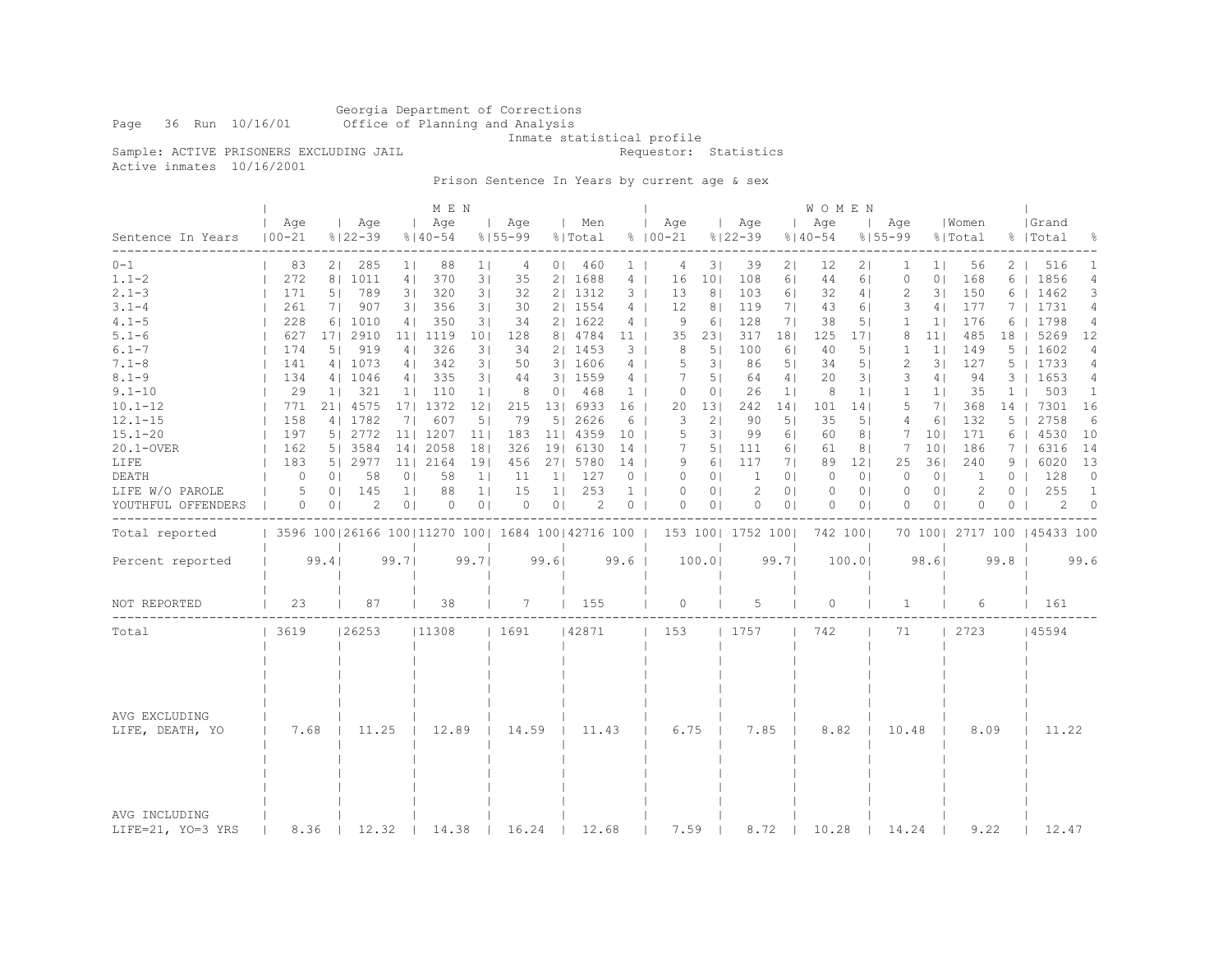Georgia Department of Corrections Page 37 Run 10/16/01 Office of Planning and Analysis

# Inmate statistical profile

| Sample: ACTIVE PRISONERS EXCLUDING JAIL<br>Active inmates 10/16/2001 |                   |                          |                    |                    |                                                     |                      |            | Requestor:       |            | Statistics         |             |                                    |            |                    |             |                  |          |                    |              |
|----------------------------------------------------------------------|-------------------|--------------------------|--------------------|--------------------|-----------------------------------------------------|----------------------|------------|------------------|------------|--------------------|-------------|------------------------------------|------------|--------------------|-------------|------------------|----------|--------------------|--------------|
|                                                                      |                   |                          |                    |                    | Probation To Follow Prison by current age & sex     |                      |            |                  |            |                    |             |                                    |            |                    |             |                  |          |                    |              |
| Prob After Prison                                                    | Aqe<br>$100 - 21$ | Age<br>$8122 - 39$       | $8140 - 54$        | M E N<br>Age       | Age<br>$8155 - 99$                                  | Men<br>% Total       |            | Aqe<br>%   00−21 |            | Aqe<br>$8122 - 39$ |             | <b>WOMEN</b><br>Aqe<br>$8140 - 54$ |            | Age<br>$8155 - 99$ |             | Women<br>% Total |          | Grand<br>%   Total | - 응          |
| PROBATION TO FOLLOW<br>NO PROBATION                                  | 1602<br>2017      | 8138<br>44  <br>56118115 | 311<br>8241<br>691 | 3067<br>271<br>731 | 490<br>1201                                         | 29 13297<br>71129574 | 31  <br>69 | 73<br>80         | 481<br>521 | 647<br>1110        | 37 I<br>631 | 248<br>494                         | 331<br>671 | 24<br>47           | 34  <br>661 | 992<br>1731      | 36<br>64 | 14289<br>131305    | - 31<br>- 69 |
| Total reported                                                       |                   |                          |                    |                    | 3619 100 26253 100 11308 100   1691 100   42871 100 |                      |            | 153 1001         |            | 1757 1001          |             |                                    | 742 1001   |                    | 71 100      | 2723 100         |          | 45594 100          |              |
| Percent reported                                                     |                   | 100.0                    | 100.0              | 100.0              | 100.0                                               |                      | $100.0$    |                  | 100.0      |                    | 100.0       |                                    | 100.0      |                    | 100.01      |                  | $100.0$  |                    | 100.0        |
| NOT REPORTED                                                         | $\Omega$          |                          | $\Omega$           | $\Omega$           | $\Omega$                                            | $\Omega$             |            | $\Omega$         |            | $\Omega$           |             | $\Omega$                           |            | $\bigcap$          |             | $\Omega$         |          | $\bigcap$          |              |
| Total                                                                | 3619              | 26253                    | 11308              |                    | 1691                                                | 42871                |            | 153              |            | 1757               |             | 742                                |            | 71                 |             | 2723             |          | 45594              |              |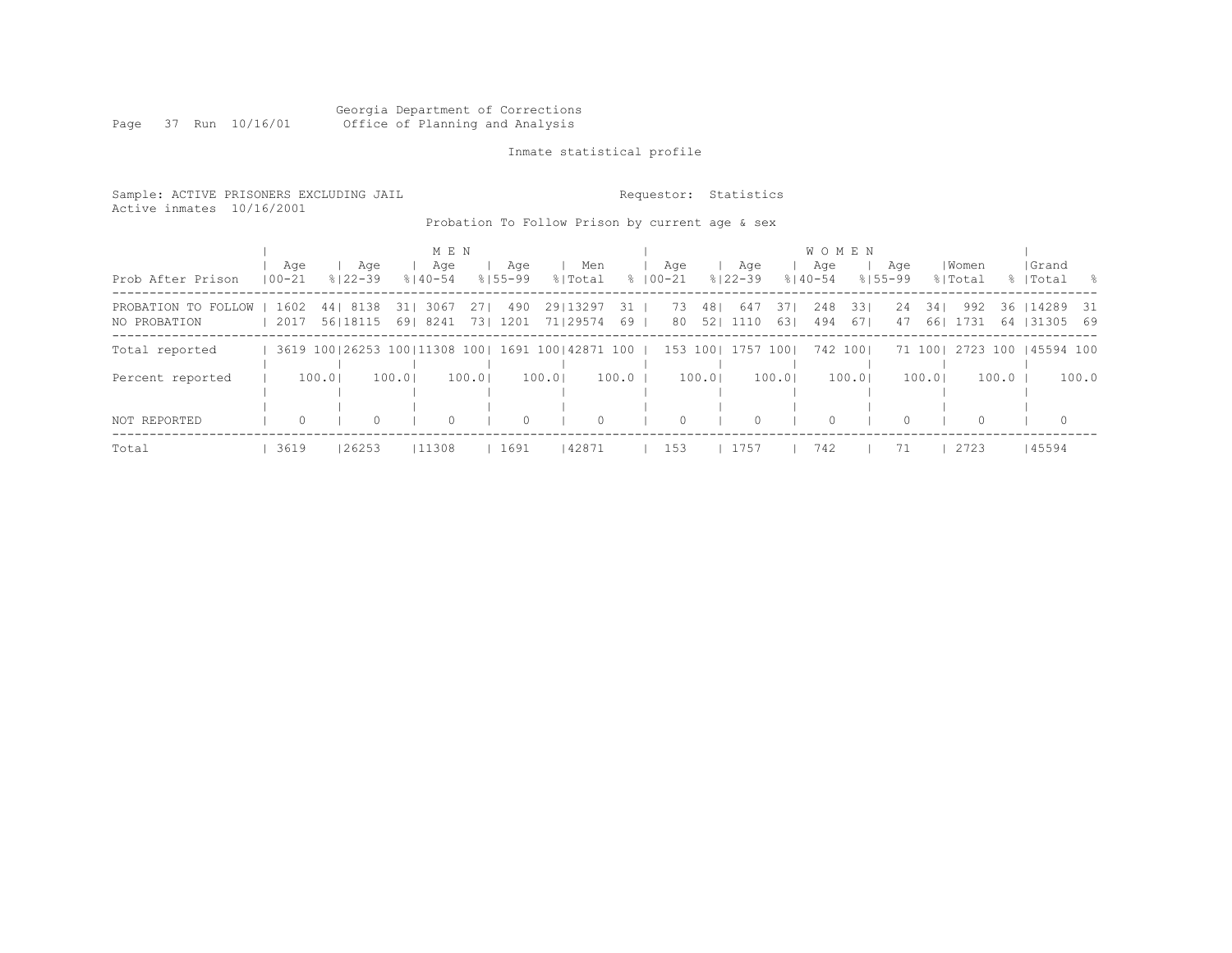#### Georgia Department of Corrections Page 38 Run 10/16/01 Office of Planning and Analysis

# Inmate statistical profile

Sample: ACTIVE PRISONERS EXCLUDING JAIL **Requestor:** Statistics Active inmates 10/16/2001

Admission Type by current age & sex

|                            |              |                |                                                         |                | M E N         |                |             |                |                |          |             |                |                   |                | <b>WOMEN</b> |                |             |                |           |          |                     |                |
|----------------------------|--------------|----------------|---------------------------------------------------------|----------------|---------------|----------------|-------------|----------------|----------------|----------|-------------|----------------|-------------------|----------------|--------------|----------------|-------------|----------------|-----------|----------|---------------------|----------------|
|                            | Age          |                | Age                                                     |                | Age           |                | Age         |                | Men            |          | Age         |                | Age               |                | Age          |                | Age         |                | Women     |          | Grand               |                |
| Admission Type             | $100 - 21$   |                | $8122 - 39$                                             |                | $8140 - 54$   |                | $8155 - 99$ |                | % Total        |          | $8100 - 21$ |                | $8122 - 39$       |                | $8140 - 54$  |                | $8155 - 99$ |                | % Total   |          | %   Total           | $\frac{6}{10}$ |
| COMMITTED FROM COURT  2955 |              |                | 82   17005                                              | 651            | 7323          | 651            | 1272        |                | 76128555       | 67       | 122         | 801            | 1116              | 64 I           | 478          | 641            | 61          | 871            | 1777      | 65       | 30332               | 67             |
| RETURN APPEAL/BOND         | $\Omega$     | 0 <sub>1</sub> | 8                                                       | $\Omega$       | $\mathcal{D}$ | $\Omega$       | $\Omega$    | 0 <sup>1</sup> | 10             | 0        | $\Omega$    | $\Omega$       | $\Omega$          | $\Omega$       |              | $\circ$        | ∩           | 0 <sub>1</sub> |           | O        | 11                  | $\Omega$       |
| PAROLE REV/NEW SENT        | 126          |                | 4   4133                                                | 161            | 1890          | 171            | 193         | 11             | 6342           | 15       |             | 51             | 195               | 11             | 100          | 131            | 4           | 61             | 306       | 11       | 6648                | 15             |
| PAR REV/NO NEW SENT        | 33           | 1 <sup>1</sup> | 842                                                     | 31             | 416           | 4              | 42          | 2 <sub>1</sub> | 1333           | 3        |             | ا 2            | 86                | 5 <sub>1</sub> | 27           | 4              |             | $\Omega$       | 116       | 4        | 1449                | 3              |
| PROB VIOL/TOTAL REV        | $\Omega$     | 0 <sub>1</sub> | $\Omega$                                                | 0 <sub>1</sub> | -1            | 0 <sup>1</sup> | $\Omega$    | 0 <sub>1</sub> | $\overline{1}$ | 0        | O           | $\Omega$       | $\Omega$          | 0 <sub>1</sub> | $\Omega$     | 0 <sub>1</sub> |             | 0 <sub>1</sub> | $\Omega$  | 0        | -1                  | 0              |
| PROB VIOL/PARTIAL          | 213          |                | 6   1201                                                | 51             | 479           | 41             | 38          | 21             | 1931           | 5        | 8           | 51             | 139               | 81             | 48           | 61             |             | 0 <sub>1</sub> | 195       |          | 2126                | 5              |
| ADMIT FM OTHER CUST        | $\mathbf{1}$ | 01             | 15                                                      | 0 <sub>1</sub> | 8             | 0 <sup>1</sup> | 5           | 0 <sub>1</sub> | 29             | 0        | O           | $\Omega$ I     | $\Omega$          | 0 <sub>1</sub> | $\Omega$     | 0 <sub>1</sub> | 0           | 0 <sup>1</sup> | $\Omega$  | 0        | 29                  | 0              |
| SHOCK INCARCERATION        | $\Omega$     | 0 <sub>1</sub> | $\Omega$                                                | 0 <sub>1</sub> | $\Omega$      | 0 <sub>1</sub> | $\Omega$    | 0 <sub>1</sub> | $\Omega$       | 0        | O           | $\Omega$       | $\Omega$          | $\Omega$       | $\Omega$     | 0 <sub>1</sub> | $\Omega$    | 0 <sub>1</sub> | $\Omega$  | $\Omega$ | $\Omega$            | 0              |
| PROB REV/REMAINDER         | 242          | 71             | 2507                                                    | 101            | 872           | 81             | 92          | 5              | 3713           | 9        | 9           | 6              | 213               | 12             | 82           | 11             |             | 71             | 309       | 11       | 4022                | 9              |
| NEW SENT/PAR REV PND       | 0            | 0 <sub>1</sub> | 33                                                      | 0 <sub>1</sub> | 25            | 0 <sub>1</sub> | 3           | 0 <sub>1</sub> | 61             | 0        |             | 1 <sup>1</sup> | 0                 | 0 <sub>1</sub> | 1            | 0 <sub>1</sub> | $\Omega$    | 0 <sub>1</sub> | 2         | $\Omega$ | 63                  | $\Omega$       |
| LIFE W/O PAROLE            | 4            | 0 <sub>1</sub> | 88                                                      | 0 <sub>1</sub> | 45            | 0 <sub>1</sub> | 11          | 1 <sub>1</sub> | 148            | 0        | O           | $\Omega$       | $\Omega$          | 0 <sup>1</sup> | 0            | 0 <sub>1</sub> |             | 0 <sup>1</sup> | O         | $\Omega$ | 148                 | 0              |
| PAROLE REV BOOT CAMP       | 0            | 0 <sub>1</sub> |                                                         | 0 <sup>1</sup> | 2             | 0 <sub>1</sub> | 0           | 0 <sub>1</sub> | 9              | 0        | Ω           | $\Omega$ I     | 0                 | 0 <sub>1</sub> | $\Omega$     | 0 <sub>1</sub> |             | 0 <sub>1</sub> | O         | 0        | 9                   | 0              |
| PAR REV/RSN UNKNOWN        | 0            | 0 <sub>1</sub> | 18                                                      | 0 <sub>1</sub> | 56            | 0 <sub>1</sub> | 24          | 1 <sup>1</sup> | 98             | 0        | Ω           | $\Omega$ I     | $\Omega$          | 0 <sub>1</sub> | $\Omega$     | 0 <sub>1</sub> | O           | 0 <sub>1</sub> | $\Omega$  | $\Omega$ | 98                  | 0              |
| PROBATION/PAROLE REV       |              | $\Omega$ 1     | ∩                                                       | 0 <sub>1</sub> | $\Omega$      | $\Omega$       | $\Omega$    | 0 <sub>1</sub> | -1             | 0        | Ω           | $\Omega$ I     | $\Omega$          | 0 <sub>1</sub> | $\Omega$     | 0 <sub>1</sub> | ∩           | 0 <sub>1</sub> | $\bigcap$ | 0        | -1                  | 0              |
| PB PAROLE RESCINDED        | O.           | $\Omega$ 1     |                                                         | 0 <sub>1</sub> | -1            | $\Omega$       | $\Omega$    | 0 <sub>1</sub> | 8              | 0        | Ω           | $\cap$         | <sup>0</sup>      | $\cap$         | $\Box$       | 0 <sub>1</sub> |             | 0 <sub>1</sub> | $\bigcap$ | $\Omega$ | 8                   | <sup>n</sup>   |
| PROB REVOC/SPEC COND       | 6            | 0 <sub>1</sub> | 42                                                      | 0 <sub>1</sub> | 24            | 0 <sup>1</sup> | 1           | 0 <sup>1</sup> | 73             | 0        |             | ا 2            | 4                 | $\Omega$ I     | 5            | 1 <sub>1</sub> |             | 0 <sup>1</sup> | 12        | 0        | 85                  | 0              |
| PAR REV/REVOC CENTERI      | 6            | 0 <sub>1</sub> | 228                                                     | 1 <sub>1</sub> | 117           | 1 <sub>1</sub> | 3           | 0 <sub>1</sub> | 354            |          | Ω           | $\Omega$ I     | $\Omega$          | 0 <sub>1</sub> | $\Omega$     | 0 <sup>1</sup> |             | 0 <sub>1</sub> | $\bigcap$ | 0        | 354                 |                |
| INFORMATION ONLY           | $\bigcap$    | $\Omega$ 1     |                                                         | 0 <sub>1</sub> | $\Omega$      | 0 <sup>1</sup> | $\Omega$    | 0 <sub>1</sub> | $\Omega$       | $\Omega$ | Ω           | $\Omega$ I     | O                 | 0 <sub>1</sub> | $\Omega$     | 0 <sup>1</sup> |             | 0 <sub>1</sub> | $\bigcap$ | $\Omega$ | $\Omega$            | 0              |
| INCOMPLETE SENT PKG        | O.           | 0 <sub>1</sub> | ∩                                                       | 0 <sub>1</sub> | $\bigcap$     | 0 <sub>1</sub> | $\Omega$    | 0 <sub>1</sub> | $\Omega$       | 0        | O           | 0 <sub>1</sub> | $\Omega$          | 0 <sup>1</sup> | $\Omega$     | 0 <sub>1</sub> | O           | 0 <sub>1</sub> | $\bigcap$ | $\circ$  | $\Box$              | 0              |
| HANCOCK REVOC CENTER       | $\Omega$     | 0 <sub>1</sub> | 2                                                       | 0 <sub>1</sub> | $\Omega$      | 0 <sub>1</sub> | $\Omega$    | $\Omega$       | 2              | 0        | O           | 0 <sub>1</sub> | $\Omega$          | 0 <sup>1</sup> | $\Omega$     | 0 <sup>1</sup> | $\Omega$    | 0 <sub>1</sub> | $\Omega$  | $\Omega$ | 2                   | $\Omega$       |
| WHITWORTH DETENTION        | 2            | 0 <sub>1</sub> | 29                                                      | 0 <sub>1</sub> | 10            | 0 <sub>1</sub> | $\Omega$    | $\Omega$       | 41             | 0        | 0           | 0 <sub>1</sub> | $\Omega$          | 0 <sup>1</sup> | $\Omega$     | 0 <sup>1</sup> | $\Omega$    | 0 <sup>1</sup> | $\bigcap$ | $\Omega$ | 41                  | $\Omega$       |
| DCYS AT RISK               |              | 0 <sub>1</sub> | 4                                                       | 0 <sub>1</sub> | 0             | 0 <sub>1</sub> | 0           | 0 <sub>1</sub> | 11             | 0        | 0           | $\Omega$ I     | $\Omega$          | 01             | 0            | 0 <sub>1</sub> | $\Omega$    | 0 <sup>1</sup> | $\Omega$  | $\Omega$ | 11                  | $\Omega$       |
| <b>OTHER</b>               | $\Omega$     | 0 <sub>1</sub> |                                                         | 0 <sub>1</sub> | O             | $\Omega$       | $\Omega$    | 0 <sub>1</sub> | $\Omega$       | $\Omega$ | Ω           | $\Omega$       | $\Omega$          | 0 <sub>1</sub> | $\Omega$     | 0 <sub>1</sub> |             | $\Omega$       | O         | 0        | $\bigcap$           | $\cap$         |
| Total reported             |              |                | 3596 100   26169 100   11271 100   1684 100   42720 100 |                |               |                |             |                |                |          |             |                | 153 100  1753 100 |                | 742 1001     |                |             | 70 1001        |           |          | 2718 100 145438 100 |                |
| Percent reported           |              | 99.41          |                                                         | 99.71          |               | 99.7           |             | 99.6           |                | 99.6     |             | 100.01         |                   | 99.81          |              | 100.01         |             | 98.61          |           | 99.8     |                     | 99.7           |
|                            |              |                |                                                         |                |               |                |             |                |                |          |             |                |                   |                |              |                |             |                |           |          |                     |                |
| UNKNOWN                    | 23           |                | 84                                                      |                | 37            |                | 7           |                | 151            |          | 0           |                | $\overline{4}$    |                | 0            |                |             |                | 5         |          | 156                 |                |
| Total                      | 13619        |                | 126253                                                  |                | 11308         |                | 1691        |                | 42871          |          | 153         |                | 1757              |                | 742          |                | 71          |                | 2723      |          | 145594              |                |
|                            |              |                |                                                         |                |               |                |             |                |                |          |             |                |                   |                |              |                |             |                |           |          |                     |                |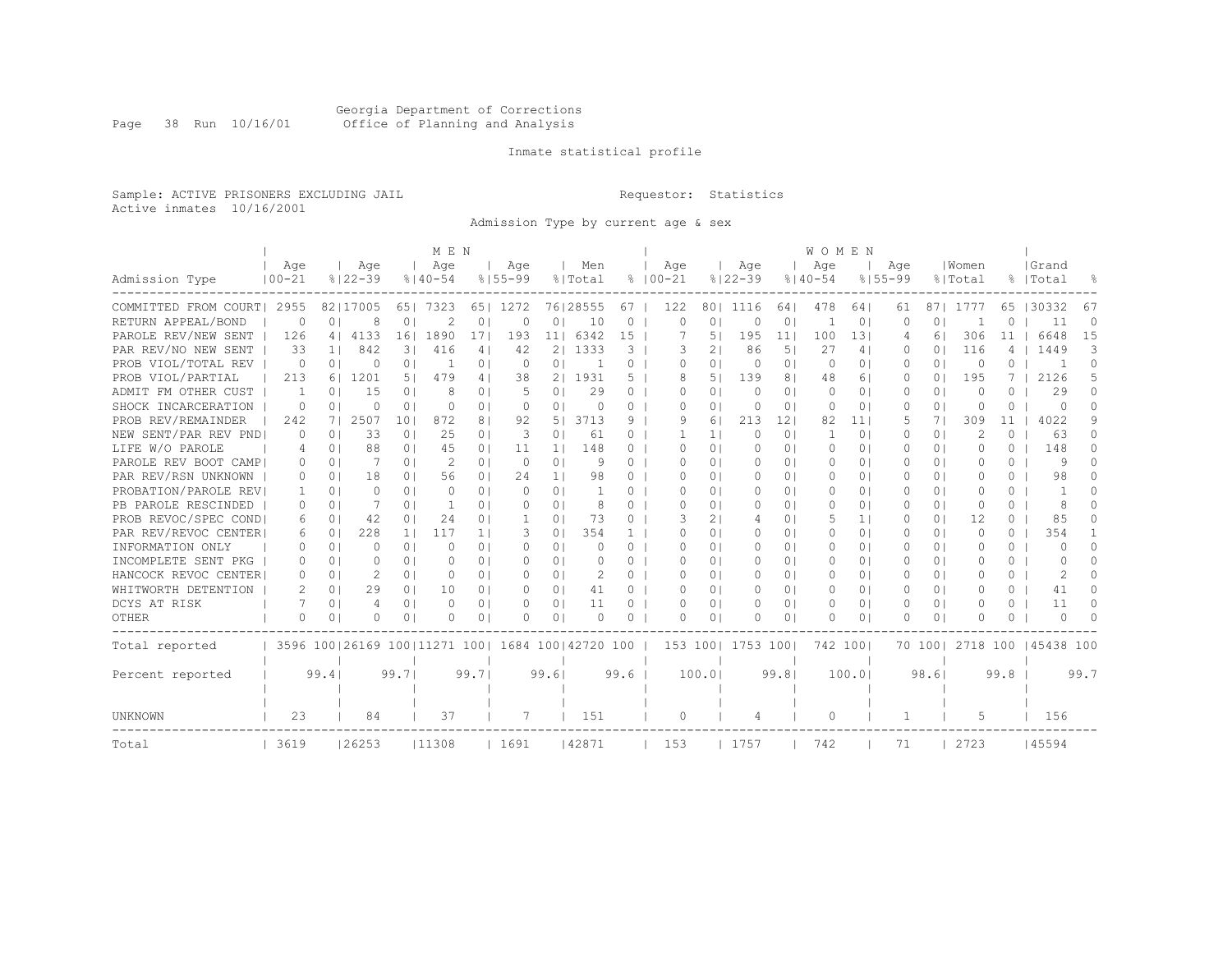### Georgia Department of Corrections Page 39 Run 10/16/01 Office of Planning and Analysis

# Inmate statistical profile

| Sample: ACTIVE PRISONERS EXCLUDING JAIL<br>Active inmates 10/16/2001 |                   |                                                                                             |                    |                                  |                             |                      |                    | Release Type by current age & sex |                |                      | Requestor:           |                                              | Statistics            |                                          |                      |                                              |                    |                |                  |                             |                                     |                                  |
|----------------------------------------------------------------------|-------------------|---------------------------------------------------------------------------------------------|--------------------|----------------------------------|-----------------------------|----------------------|--------------------|-----------------------------------|----------------|----------------------|----------------------|----------------------------------------------|-----------------------|------------------------------------------|----------------------|----------------------------------------------|--------------------|----------------|------------------|-----------------------------|-------------------------------------|----------------------------------|
| Release Type                                                         | Aqe<br>$100 - 21$ |                                                                                             | Age<br>$8122 - 39$ |                                  | M E N<br>Aqe<br>$8140 - 54$ |                      | Age<br>$8155 - 99$ |                                   | Men<br>% Total |                      | Age<br>$8100 - 21$   |                                              | Age<br>$8122 - 39$    |                                          | Age<br>$8140 - 54$   | <b>WOMEN</b>                                 | Age<br>$8155 - 99$ |                | Women<br>% Total |                             | Grand<br>%   Total                  | - 양                              |
| PAROLE<br>SENTENCE EXPIRED<br>Active                                 |                   | 23<br>$\Omega$<br>0 <sup>1</sup><br>3619 100   26253 100   11307 100   1691 100   42870 100 | 84<br>$\Omega$     | 0 <sup>1</sup><br>0 <sup>1</sup> | 37                          | $\Omega$<br>$\Omega$ | $\Omega$           | 0 <sup>1</sup><br>0 <sup>1</sup>  | - 151          | $\Omega$<br>$\Omega$ | $\Omega$<br>$\Omega$ | 0 <sup>1</sup><br>0 <sup>1</sup><br>153 1001 | 4<br>$\Omega$<br>1757 | 0 <sup>1</sup><br>0 <sup>1</sup><br>1001 | $\Omega$<br>$\Omega$ | 0 <sup>1</sup><br>0 <sup>1</sup><br>742 1001 | $\Omega$           | 0 <sup>1</sup> | 5.<br>0          | $\sim$ 0 $\sim$<br>$\Omega$ | 156<br>71 100  2723 100   45593 100 | $\overline{0}$<br>$\overline{0}$ |
| Total                                                                | 3619              |                                                                                             | 26253              |                                  | 11308                       |                      | 1691               |                                   | 142871         |                      | 153                  |                                              | 1757                  |                                          | 742                  |                                              |                    |                | 2723             |                             | 45594                               |                                  |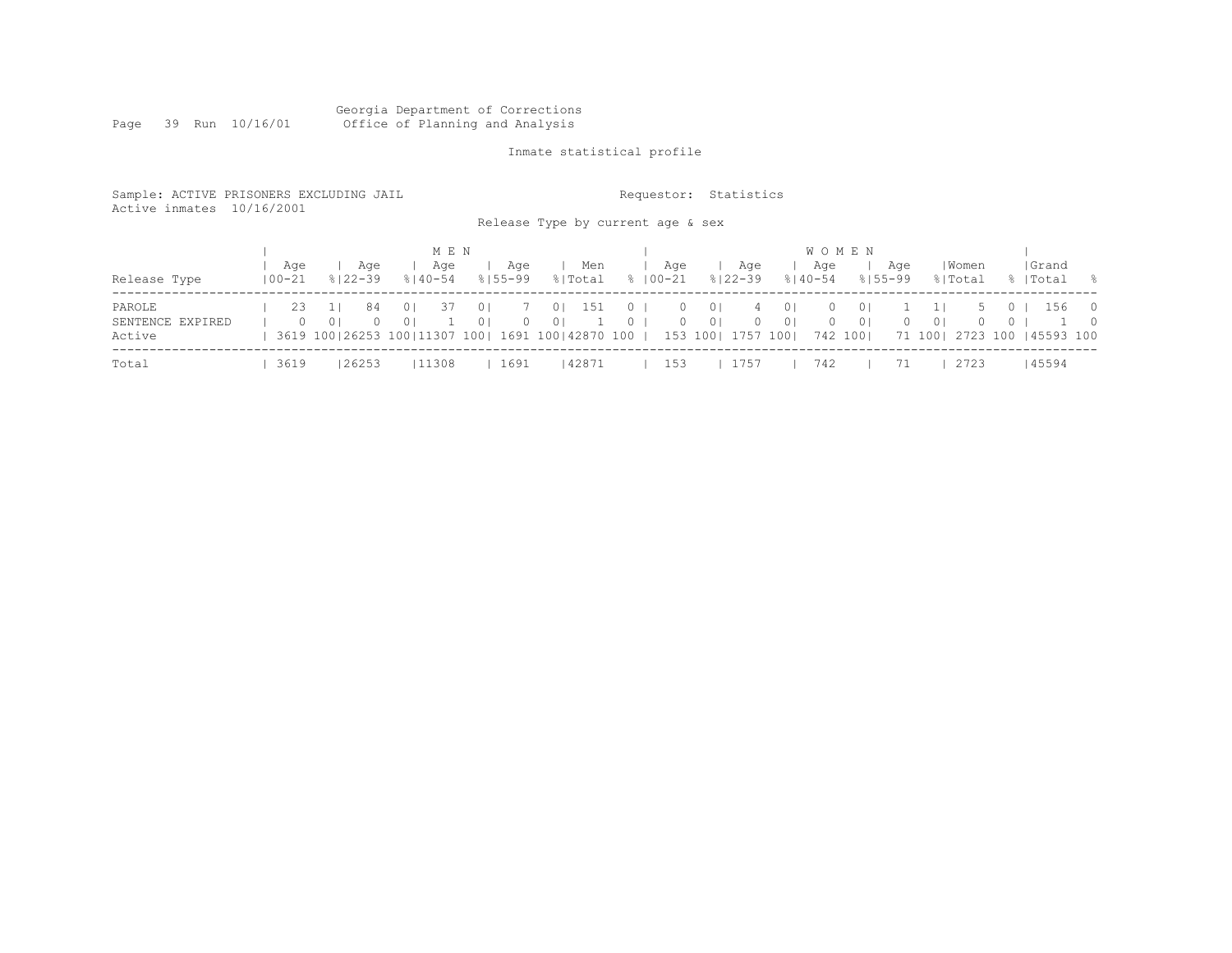#### Georgia Department of Corrections Page 40 Run 10/16/01 Office of Planning and Analysis

# Inmate statistical profile

Sample: ACTIVE PRISONERS EXCLUDING JAIL **Requestor:** Statistics Active inmates 10/16/2001

Inst By Group by current age & sex

|                      |            |          |             |                  | M E N       |                |             |                |                |          |             |                |             |                | WOMEN       |          |             |                |          |          |           |            |
|----------------------|------------|----------|-------------|------------------|-------------|----------------|-------------|----------------|----------------|----------|-------------|----------------|-------------|----------------|-------------|----------|-------------|----------------|----------|----------|-----------|------------|
|                      | Age        |          | Age         |                  | Age         |                | Aqe         |                | Men            |          | Age         |                | Age         |                | Age         |          | Age         |                | Women    |          | Grand     |            |
| Inst By Group        | $100 - 21$ |          | $8122 - 39$ |                  | $8140 - 54$ |                | $8155 - 99$ |                | % Total        |          | $8100 - 21$ |                | $8122 - 39$ |                | $8140 - 54$ |          | $8155 - 99$ |                | % Total  |          | %   Total | - 양        |
| County jails         | 0          | $\circ$  |             | $\overline{0}$ l |             | 01             |             | 0              |                |          |             | 01             | $\Omega$    | 01             | $\Omega$    | $\Omega$ | 0           | 01             |          | 0        |           |            |
| Transitional centers | 18         |          | 447         | 21               | 239         | 21             | 14          |                | 718            |          | 5.          | 31             | 124         |                | 54          |          |             |                | 184      |          | 902       |            |
| County camps         | 390        | 11       | 3060        | 121              | 756         |                | 21          |                | 4227           | 10       | 0           | 0 <sub>1</sub> |             | 0 <sub>1</sub> | $\circ$     | $\Omega$ |             | 0 <sub>1</sub> |          | $\Omega$ | 4228      | 9.         |
| Inmate boot camps    | 172        | 51       | 378         |                  |             | 01             | 0           | 01             | 550            |          |             |                |             | 01             | 0           | 0        |             | 0              |          |          | 551       |            |
| State prisons        | 2537       |          | 73118937    | 74 I             | 8865        | 80             | 1491        |                | 89131830       | 76       | 148         | 97             | 1631        | 931            | 688         | 931      | 70          | 991            | 2537     | 93       | 34367     | 77         |
| Private prisons      | 360        | 101      | 2835        |                  | 1241        |                | 147         |                | 9   4583       |          | $^{(1)}$    | 0 <sub>1</sub> | 0           | 0 <sub>1</sub> | 0           | $\circ$  |             | 01             |          | ()       | 4583      | 10         |
| Other                | 0          | $\Omega$ |             | 0 <sup>1</sup>   |             | 0 <sub>1</sub> | 0           | 0 <sub>1</sub> | 6              | $\Omega$ | 0           | $\circ$        | $\Omega$    | 0 <sub>1</sub> | $\Omega$    | $\Omega$ | 0.          | 0 <sub>1</sub> |          | 0.       | 6.        | $\bigcirc$ |
| Total reported       | 3477       |          | 100125661   |                  | 100   11103 | 1001           |             |                | 1673 100 41914 | 100      | 153         | 100            | 1757        | 1001           | 742         | 1001     | 71          | 1001           | 2723 100 |          | 44637 100 |            |
|                      |            |          |             |                  |             |                |             |                |                |          |             |                |             |                |             |          |             |                |          |          |           |            |
| Percent reported     |            | 96.1     |             | 97.71            |             | 98.21          |             | 98.91          |                | 97.8     |             | 100.01         |             | 100.01         |             | 100.01   |             | 100.01         |          | 100.0    |           | 97.9       |
|                      |            |          |             |                  |             |                |             |                |                |          |             |                |             |                |             |          |             |                |          |          |           |            |
|                      |            |          |             |                  |             |                |             |                |                |          |             |                |             |                |             |          |             |                |          |          |           |            |
| Not reported         | 142        |          | 592         |                  | 205         |                | 18          |                | 957            |          |             |                |             |                | $\Omega$    |          |             |                | 0        |          | 957       |            |
| Total                | 3619       |          | 26253       |                  | 11308       |                | 1691        |                | 42871          |          | 153         |                | 1757        |                | 742         |          | 71          |                | 2723     |          | 45594     |            |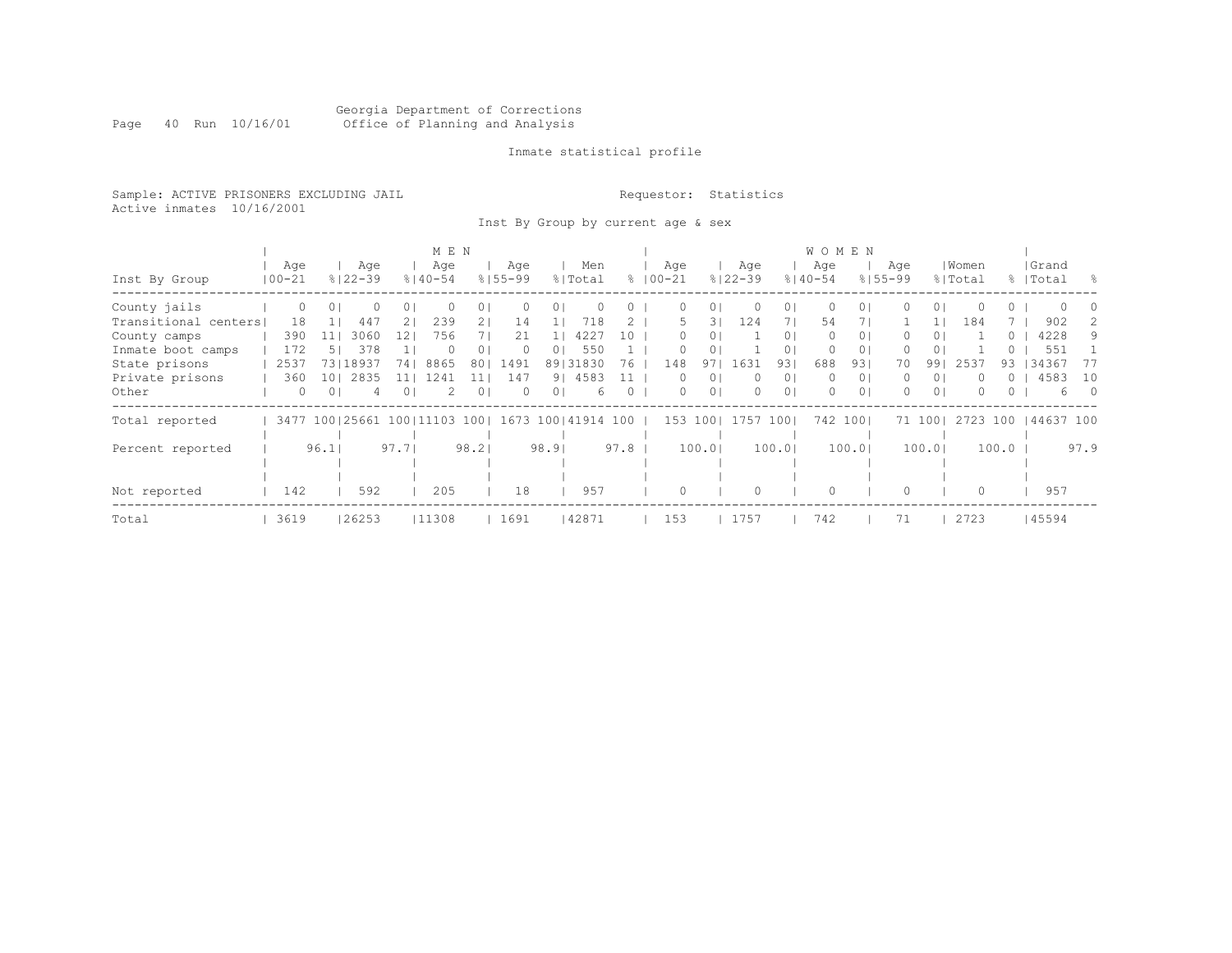#### Georgia Department of Corrections Page 41 Run 10/16/01 Office of Planning and Analysis

# Inmate statistical profile

Sample: ACTIVE PRISONERS EXCLUDING JAIL **Requestor:** Statistics Active inmates 10/16/2001

Institution by current age & sex

| Age<br>Men<br>Age<br>Age<br>Grand<br>Age<br>Age<br>Age<br>Age<br>Aae<br>  Women<br>$8122 - 39$<br>$8100 - 21$<br>Institution<br>$100 - 21$<br>$8140 - 54$<br>$8155 - 99$<br>% Total<br>$8122 - 39$<br>$8140 - 54$<br>$8155 - 99$<br>% Total<br>%   Total<br>84<br>$\circ$<br>0 <sup>1</sup><br>Albany Trans Ctr<br>0 <sub>1</sub><br>0 <sub>1</sub><br>57<br>1 <sub>1</sub><br>0 <sup>1</sup><br>148<br>$\circ$<br>0 <sub>1</sub><br>0<br>0<br>0 <sub>1</sub><br>$\mathbf{0}$<br>0 <sup>1</sup><br>0<br>$\Omega$<br>148<br>$\Omega$<br>6<br>-1.<br>$\circ$<br>155<br>1 <sub>1</sub><br>78<br>1 <sub>1</sub><br>7<br>0 <sup>1</sup><br>246<br>$\mathbf{1}$<br>$\mathbf{0}$<br>0 <sub>1</sub><br>0 <sub>1</sub><br>0 <sub>1</sub><br>0 <sub>1</sub><br>$\mathbf{0}$<br>$\Omega$<br>246<br>Atlanta Trans Ctr (M)  <br>6<br>0 <sub>1</sub><br>$\circ$<br>$\circ$<br>$\mathbf{1}$<br>77<br>39<br>124<br>Macon Trans Ctr<br>0 <sub>1</sub><br>0 <sub>1</sub><br>0 <sub>1</sub><br>4<br>0 <sup>1</sup><br>$\circ$<br>0 <sub>1</sub><br>$\circ$<br>$\circ$<br>0 <sub>1</sub><br>0 <sub>1</sub><br>$\circ$<br>0<br>124<br>0<br>$\overline{4}$<br>$\circ$<br>0 <sub>1</sub><br>$\circ$<br>$\Omega$<br>$\Omega$<br>$\mathcal{D}$<br>77<br>32<br>112<br>112<br>$\Omega$<br>Metro Trans Ctr (W)<br>$\Omega$<br>0 <sub>1</sub><br>0 <sub>1</sub><br>0 <sub>1</sub><br>$\Omega$<br>$\Omega$<br>$\Omega$<br>0<br>1 <sup>1</sup><br>4 <br>4 <sub>1</sub><br>11<br>4<br>131<br>200<br>$\Omega$<br>$\bigcap$<br>$\Omega$<br>0 <sup>1</sup><br>$\Omega$<br>200<br>$\Omega$<br>Savannah Trans Ctr<br>$\Omega$<br>11<br>65<br>1 <sub>1</sub><br>2<br>$\Omega$<br>$\Omega$<br>$\Omega$<br>$\bigcap$<br>$\Omega$<br>$\cap$<br>$\Omega$<br>47<br>22<br>72<br>Savannah Womens TC<br>$\Omega$<br>0 <sub>1</sub><br>$\Omega$<br>0 <sub>1</sub><br>$\Omega$<br>$\Omega$<br>$\Omega$<br>3<br>21<br>31<br>31<br>$\Omega$<br>3<br>72<br>$\Omega$<br>$\Omega$<br>0 <sup>1</sup><br>$\Omega$<br>0 <sup>1</sup><br>$\overline{c}$<br>Central State Hosp<br>4<br>0 <sup>1</sup><br>0<br>$\Omega$<br>0 <sub>1</sub><br>$\circ$<br>0 <sup>1</sup><br>0 <sub>1</sub><br>$\circ$<br>0 <sup>1</sup><br>$\circ$<br>$\circ$<br>6<br>$\Omega$<br>0 <sub>1</sub><br>0 <sub>1</sub><br>0 <sub>1</sub><br>0<br>6<br>0<br>$\Omega$<br>135<br>91<br>0 <sub>1</sub><br>30<br>2<br>0 <sub>1</sub><br>$\Omega$<br>$\Omega$<br>0 <sub>1</sub><br>$\circ$<br>0 <sub>1</sub><br>0 <sub>1</sub><br>$\Omega$<br>$\Omega$<br>135<br>$\Omega$<br>Bulloch County<br>12<br>0 <sub>1</sub><br>0 <sub>1</sub><br>0 <sub>1</sub><br>$\Omega$<br>$\Omega$<br>22<br>215<br>215<br>157<br>35<br>$\Omega$<br>$\Omega$<br>Carroll County<br>11<br>0 <sub>1</sub><br>$\mathbf{1}$<br>0 <sub>1</sub><br>1 <sub>1</sub><br>$\cap$<br>0 <sub>1</sub><br>$\Omega$<br>0 <sup>1</sup><br>$\Omega$<br>0 <sub>1</sub><br>$\bigcap$<br>0 <sup>1</sup><br>$\Omega$<br>1 <sup>1</sup><br>3<br>72<br>26<br>102<br>102<br>Clarke County<br>0 <sub>1</sub><br>0 <sub>1</sub><br>$\mathbf{1}$<br>0 <sub>1</sub><br>$\Omega$<br>$\Omega$<br>$\circ$<br>0 <sub>1</sub><br>$\Omega$<br>0 <sub>1</sub><br>0 <sup>1</sup><br>$\Omega$<br>$\Omega$<br>$\Omega$<br>0 <sub>1</sub><br>0 <sup>1</sup><br>$\Omega$<br>128<br>22<br>177<br>178<br>Colquitt County<br>27<br>0 <sub>1</sub><br>$\Omega$<br>$\Omega$<br>$\Omega$<br>$\cap$<br>$\Omega$<br>$\mathbf{1}$<br>0 <sub>1</sub><br>$\Omega$<br>$\Omega$<br>0 <sup>1</sup><br>$\mathbf{1}$<br>$\Omega$<br>$\Omega$<br>1 <sup>1</sup><br>0 <sup>1</sup><br>$\bigcap$<br>124<br>198<br>198<br>12<br>3<br>$\circ$<br>$\Omega$<br>Coweta County<br>0 <sub>1</sub><br>59<br>1 <sub>1</sub><br>0<br>$\Omega$<br>O<br>$\Omega$<br>$\mathbf{0}$<br>0 <sub>1</sub><br>0<br>0 <sub>1</sub><br>$\Omega$<br>0 <sup>1</sup><br>0<br>0 <sub>1</sub><br>123<br>91<br>2.8<br>123<br>$\Omega$<br>$\Omega$<br>Decatur County<br>$\overline{4}$<br>0 <sub>1</sub><br>0 <sub>1</sub><br>0 <sub>1</sub><br>$\Omega$<br>$\Omega$<br>$\Omega$<br>$\Omega$<br>0 <sub>1</sub><br>$\Omega$<br>0 <sub>1</sub><br>0 <sub>1</sub><br>$\Omega$<br>0 <sup>1</sup><br>$\Omega$<br>$\Omega$<br>26<br>157<br>$\circ$<br>0 <sub>1</sub><br>$\mathbf{0}$<br>$\Omega$<br>157<br>$\Omega$<br>Effingham County<br>13<br>118<br>0 <sub>1</sub><br>0 <sub>1</sub><br>$\Omega$<br>0 <sup>1</sup><br>$\circ$<br>$\Omega$<br>0 <sub>1</sub><br>0 <sub>1</sub><br>$\circ$<br>$\circ$<br>0 <sub>1</sub><br>0 <sub>1</sub><br>23<br>52<br>217<br>217<br>$\Omega$<br>Floyd County<br>141<br>1 <sub>1</sub><br>$\mathbf{1}$<br>0 <sup>1</sup><br>$\cap$<br>0 <sub>1</sub><br>$\Omega$<br>$\Omega$<br>0 <sub>1</sub><br>$\Omega$<br>0 <sub>1</sub><br>$\Omega$<br>$\Omega$<br>1 <sup>1</sup><br>0 <sub>1</sub><br>1 <sup>1</sup><br>0 <sub>1</sub><br>122<br>122<br>Gwinnett County<br>21<br>78<br>0 <sub>1</sub><br>23<br>$\cap$<br>$\circ$<br>0 <sub>1</sub><br>$\Omega$<br>0<br>1 <sub>1</sub><br>0 <sub>1</sub><br>$\Omega$<br>0 <sub>1</sub><br>$\circ$<br>0 <sub>1</sub><br>0 <sub>1</sub><br>$\Omega$<br>$\Omega$<br>0 <sup>1</sup><br>$\Omega$<br>236<br>236<br>18<br>191<br>1 <sup>1</sup><br>26<br>$\mathbf{1}$<br>$\Omega$<br>0 <sub>1</sub><br>$\Omega$<br>$\mathbf{1}$<br>Hall County<br>1 <sup>1</sup><br>0 <sub>1</sub><br>0 <sup>1</sup><br>1<br>$\cap$<br>$\Omega$<br>0 <sub>1</sub><br>$\circ$<br>0 <sub>1</sub><br>$\Omega$<br>0<br>15<br>69<br>101<br>101<br>$\Omega$<br>Harris County<br>0 <sub>1</sub><br>16<br>0 <sub>1</sub><br>$\mathbf{1}$<br>$\Omega$<br>$\Omega$<br>$\Omega$<br>$\Omega$<br>$\Omega$<br>$\Omega$<br>$\Omega$<br>0 <sup>1</sup><br>$\Omega$<br>$\Omega$<br>0 <sub>1</sub><br>$\Omega$<br>$\Omega$<br>165<br>165<br>$\Omega$<br>Jackson County<br>15<br>119<br>0 <sub>1</sub><br>30<br>0 <sub>1</sub><br>$\mathbf{1}$<br>0 <sub>1</sub><br>$\Omega$<br>$\Omega$<br>0 <sub>1</sub><br>$\circ$<br>0 <sub>1</sub><br>0 <sub>1</sub><br>$\Omega$<br>0 <sup>1</sup><br>$\Omega$<br>$\Omega$<br>0 <sup>1</sup><br>0<br>25<br>2<br>184<br>184<br>$\Omega$<br>Jefferson County<br>19<br>138<br>1 <sup>1</sup><br>0 <sub>1</sub><br>0 <sup>1</sup><br>$\circ$<br>0 <sub>1</sub><br>$\circ$<br>0 <sub>1</sub><br>0 <sub>1</sub><br>0 <sup>1</sup><br>$\circ$<br>0<br>1 <sup>1</sup><br>0<br>0<br>0<br>73<br>51<br>18<br>73<br>$\Omega$<br>Mitchell County<br>0 <sub>1</sub><br>0 <sub>1</sub><br>$\Omega$<br>0 <sub>1</sub><br>$\Omega$<br>$\Omega$<br>0 <sub>1</sub><br>$\Omega$<br>$\Omega$<br>0 <sub>1</sub><br>0 <sub>1</sub><br>$\Omega$<br>$\Omega$<br>$\overline{4}$<br>0 <sub>1</sub><br>0 <sub>1</sub><br>$\Omega$<br>479<br>479<br>38<br>358<br>81<br>$\mathcal{L}$<br>$\Omega$<br>Muscogee County<br>11<br>1 <sub>1</sub><br>$\Omega$<br>$\Omega$<br>0 <sub>1</sub><br>$\Omega$<br>0 <sub>1</sub><br>$\Omega$<br>0 <sub>1</sub><br>$\Omega$<br>0 <sup>1</sup><br>$\Omega$<br>$\mathbf{1}$<br>1 <sup>1</sup><br>$\mathbf{1}$<br>8<br>152<br>36<br>2<br>198<br>$\Omega$<br>198<br>$\Omega$<br>Richmond County<br>1 <sup>1</sup><br>0 <sub>1</sub><br>0 <sup>1</sup><br>$\Omega$<br>$\Omega$<br>$\Omega$<br>$\Omega$<br>0 <sub>1</sub><br>$\Omega$<br>$\Omega$<br>0 <sub>1</sub><br>$\Omega$<br>0 <sup>1</sup><br>$\Omega$<br>15<br>104<br>139<br>139<br>0 <sub>1</sub><br>2.0<br>$\Omega$<br>$\Omega$<br>$\Omega$<br>$\Omega$<br>$\Omega$<br>0 <sup>1</sup><br>$\Omega$<br>$\Omega$<br>$\Omega$<br>Screven County<br>0 <sup>1</sup><br>0 <sub>1</sub><br>$\Omega$<br>$\Omega$<br>$\Omega$<br>$\Omega$<br>$\bigcap$<br>105<br>143<br>30<br>143<br>$\circ$<br>0 <sub>1</sub><br>0 <sub>1</sub><br>$\circ$<br>$\Omega$<br>$\Omega$<br>Spalding County<br>7<br>0 <sup>1</sup><br>0 <sub>1</sub><br>0 <sub>1</sub><br>0 <sub>1</sub><br>$\Omega$<br>O<br>0 <sup>1</sup><br>0<br>$\Omega$<br>0 <sup>1</sup><br>1<br>8<br>85<br>12<br>65<br>0 <sub>1</sub><br>0 <sup>1</sup><br>85<br>$\circ$<br>0 <sub>1</sub><br>$\circ$<br>0 <sub>1</sub><br>0 <sub>1</sub><br>0 <sub>1</sub><br>$\circ$<br>0<br>$\Omega$<br>Stewart County<br>0 <sub>1</sub><br>0 <sub>1</sub><br>0<br>$\Omega$<br>$\circ$<br>$\circ$<br>342<br>$\mathbf{1}$<br>47<br>2.48<br>$\mathbf{1}$<br>342<br>$\Omega$<br>$\Omega$<br>Sumter County<br>1 <sup>1</sup><br>11<br>46<br>0 <sub>1</sub><br>$\Omega$<br>$\mathbf{1}$<br>$\Omega$<br>$\Omega$<br>0 <sub>1</sub><br>$\Omega$<br>0 <sub>1</sub><br>$\Omega$<br>0 <sup>1</sup><br>$\Omega$<br>90<br>34<br>131<br>131<br>$\circ$<br>Terrell County<br>6<br>0 <sub>1</sub><br>0 <sub>1</sub><br>0 <sub>1</sub><br>0 <sub>1</sub><br>$\Omega$<br>$\Omega$<br>$\bigcap$<br>$\Omega$<br>0 <sup>1</sup><br>$\Omega$<br>0 <sub>1</sub><br>0 <sup>1</sup><br>$\Omega$<br>$\Omega$<br>$\mathbf{1}$<br>$\Omega$<br>26<br>138<br>138<br>8<br>103<br>0 <sub>1</sub><br>$\mathbf{1}$<br>$\Omega$<br>$\cap$<br>0 <sub>1</sub><br>0 <sub>1</sub><br>$\Omega$<br>0<br>Thomas County<br>0 <sup>1</sup><br>0 <sub>1</sub><br>0<br>$\Omega$<br>0<br>0 <sub>1</sub><br>0<br>$\Omega$<br>$\Omega$<br>106<br>2.1<br>144<br>$\Omega$<br>144<br>$\Omega$<br>Troup County<br>17<br>0 <sup>1</sup><br>0 <sub>1</sub><br>0 <sup>1</sup><br>$\Omega$<br>0<br>$\Omega$<br>U<br>$\Omega$<br>$\Omega$<br>$\Omega$<br>$\Omega$<br>$\Omega$<br>$\Omega$<br>0 <sub>1</sub><br>$\Omega$<br>223<br>223<br>24<br>161<br>38<br>0 <sub>1</sub><br>$\Omega$<br>$\Omega$<br>Clayton County<br>11<br>$\Omega$<br>$\Omega$<br>$\Omega$<br>$\Omega$<br>$\Omega$<br>0 <sub>1</sub><br>0 <sub>1</sub><br>$\Omega$<br>0 <sup>1</sup><br>$\Omega$<br>1 <sup>1</sup><br>$\mathbf{1}$<br>$\Omega$<br>$\overline{2}$<br>Ware Prison<br>21<br>697<br>31<br>238<br>21<br>21<br>1036<br>$\overline{2}$<br>0 <sub>1</sub><br>$\Omega$<br>1036<br>70<br>31<br>$\Omega$<br>0 <sub>1</sub><br>$\circ$<br>0 <sub>1</sub><br>$\Omega$<br>0 <sup>1</sup><br>$\Omega$<br>0<br>223<br>$\mathbf{1}$<br>42<br>1 <sup>1</sup><br>45<br>$\overline{4}$<br>314<br>$\Omega$<br>314<br>1 <sup>1</sup><br>0 <sub>1</sub><br>$\Omega$<br>$\mathbf{1}$<br>$\Omega$<br>$\Omega$<br>$\Omega$<br>0 <sub>1</sub><br>$\Omega$<br>0 <sub>1</sub><br>$\Omega$<br>0 <sub>1</sub><br>$\Omega$<br>59<br>664<br>1145<br>3<br>Dodge Prison<br>2 <sub>1</sub><br>3 <sub>1</sub><br>383<br>3 <sup>1</sup><br>39<br>2 <sub>1</sub><br>1145<br>3<br>0 <sub>1</sub><br>$\Omega$<br>O<br>0 <sup>1</sup><br>$\mathbf{0}$<br>0 <sup>1</sup><br>0<br>$\Omega$<br>0 <sup>1</sup><br>$\Omega$<br>853<br>2<br>Phillips Prison<br>52<br>484<br>2 <sub>1</sub><br>266<br>2 <sub>1</sub><br>853<br>1 <sub>1</sub><br>51<br>31<br>2<br>0<br>0 <sub>1</sub><br>0 <sub>1</sub><br>0<br>0 <sub>1</sub><br>0 <sub>1</sub><br>0<br>0<br>$\Omega$<br>0<br>62<br>365<br>21<br>23<br>617<br>$\Omega$<br>617<br>$\mathbf{1}$<br>Walker Prison<br>21<br>1 <sub>1</sub><br>167<br>1 <sub>1</sub><br>$\mathbf{1}$<br>0 <sub>1</sub><br>$\Omega$<br>0 <sub>1</sub><br>$\Omega$<br>$\circ$<br>$\cap$<br>0 <sub>1</sub><br>$\cap$<br>$\Omega$ |  |  | M E N |  |  |  |  |  | WOMEN |  |  |  |  |
|----------------------------------------------------------------------------------------------------------------------------------------------------------------------------------------------------------------------------------------------------------------------------------------------------------------------------------------------------------------------------------------------------------------------------------------------------------------------------------------------------------------------------------------------------------------------------------------------------------------------------------------------------------------------------------------------------------------------------------------------------------------------------------------------------------------------------------------------------------------------------------------------------------------------------------------------------------------------------------------------------------------------------------------------------------------------------------------------------------------------------------------------------------------------------------------------------------------------------------------------------------------------------------------------------------------------------------------------------------------------------------------------------------------------------------------------------------------------------------------------------------------------------------------------------------------------------------------------------------------------------------------------------------------------------------------------------------------------------------------------------------------------------------------------------------------------------------------------------------------------------------------------------------------------------------------------------------------------------------------------------------------------------------------------------------------------------------------------------------------------------------------------------------------------------------------------------------------------------------------------------------------------------------------------------------------------------------------------------------------------------------------------------------------------------------------------------------------------------------------------------------------------------------------------------------------------------------------------------------------------------------------------------------------------------------------------------------------------------------------------------------------------------------------------------------------------------------------------------------------------------------------------------------------------------------------------------------------------------------------------------------------------------------------------------------------------------------------------------------------------------------------------------------------------------------------------------------------------------------------------------------------------------------------------------------------------------------------------------------------------------------------------------------------------------------------------------------------------------------------------------------------------------------------------------------------------------------------------------------------------------------------------------------------------------------------------------------------------------------------------------------------------------------------------------------------------------------------------------------------------------------------------------------------------------------------------------------------------------------------------------------------------------------------------------------------------------------------------------------------------------------------------------------------------------------------------------------------------------------------------------------------------------------------------------------------------------------------------------------------------------------------------------------------------------------------------------------------------------------------------------------------------------------------------------------------------------------------------------------------------------------------------------------------------------------------------------------------------------------------------------------------------------------------------------------------------------------------------------------------------------------------------------------------------------------------------------------------------------------------------------------------------------------------------------------------------------------------------------------------------------------------------------------------------------------------------------------------------------------------------------------------------------------------------------------------------------------------------------------------------------------------------------------------------------------------------------------------------------------------------------------------------------------------------------------------------------------------------------------------------------------------------------------------------------------------------------------------------------------------------------------------------------------------------------------------------------------------------------------------------------------------------------------------------------------------------------------------------------------------------------------------------------------------------------------------------------------------------------------------------------------------------------------------------------------------------------------------------------------------------------------------------------------------------------------------------------------------------------------------------------------------------------------------------------------------------------------------------------------------------------------------------------------------------------------------------------------------------------------------------------------------------------------------------------------------------------------------------------------------------------------------------------------------------------------------------------------------------------------------------------------------------------------------------------------------------------------------------------------------------------------------------------------------------------------------------------------------------------------------------------------------------------------------------------------------------------------------------------------------------------------------------------------------------------------------------------------------------------------------------------------------------------------------------------------------------------------------------------------------------------------------------------------------------------------------------------------------------------------------------------------------------------------------------------------------------------------------------------------------------------------------------------------------------------------------------------------------------------------------------------------------------------------------------------------------------------------------------------------------------------------------------------------------------------------------------------------------------------------------------------------------------------------------------------------------------------------------------------------------------------------------------------------------------------------------------------------------------------------------------------------------------------------------------------------------------------------------------------------------------------------------------------------------------------------------------------------------------------------------------------------------------------------------------------------------------------------------------------------------------------------------------------------------------------------------------------------------------------------------------------------------------------------------------------------------------------------------------------------------------------------------------------------------------------------------------------------------------------------------------------------------------------------------------------------------------------------------------------------------------------------------------------------------------------------------------------------------------------------------------------------------------------------------------------------------------------------------------------------------------------------------------------------------------------------------------------------------------------------------------------------------------------------------------------------------------------------------------------------------------------------------------------------------------------------------------------------------------------------------------------------------------------------------------------------------------------------------------------------------------------------------------------------------------------------------------------------------------------------------------------------------------------------------------------------------------------------------------------------------------------------------------------------------------------------------------------------------------------------------------------------------------------------------------------------------------------------------------------------------------------------------------------------------------------------------------------------------------------------------------------------------------------------------------------------------------------------------------------------------------------------------------------------------------------------------------------------------------------------------------------------|--|--|-------|--|--|--|--|--|-------|--|--|--|--|
| Lowndes Prison                                                                                                                                                                                                                                                                                                                                                                                                                                                                                                                                                                                                                                                                                                                                                                                                                                                                                                                                                                                                                                                                                                                                                                                                                                                                                                                                                                                                                                                                                                                                                                                                                                                                                                                                                                                                                                                                                                                                                                                                                                                                                                                                                                                                                                                                                                                                                                                                                                                                                                                                                                                                                                                                                                                                                                                                                                                                                                                                                                                                                                                                                                                                                                                                                                                                                                                                                                                                                                                                                                                                                                                                                                                                                                                                                                                                                                                                                                                                                                                                                                                                                                                                                                                                                                                                                                                                                                                                                                                                                                                                                                                                                                                                                                                                                                                                                                                                                                                                                                                                                                                                                                                                                                                                                                                                                                                                                                                                                                                                                                                                                                                                                                                                                                                                                                                                                                                                                                                                                                                                                                                                                                                                                                                                                                                                                                                                                                                                                                                                                                                                                                                                                                                                                                                                                                                                                                                                                                                                                                                                                                                                                                                                                                                                                                                                                                                                                                                                                                                                                                                                                                                                                                                                                                                                                                                                                                                                                                                                                                                                                                                                                                                                                                                                                                                                                                                                                                                                                                                                                                                                                                                                                                                                                                                                                                                                                                                                                                                                                                                                                                                                                                                                                                                                                                                                                                                                                                                                                                                                                                                                                                                                                                                                                                                                                                                                                                                                                                                                                                                                                                                                                                                                                                                                                                                                                                                                                                                                                                                                                                                                                                                                                                                                                                                                                                                                                                                                   |  |  |       |  |  |  |  |  |       |  |  |  |  |
|                                                                                                                                                                                                                                                                                                                                                                                                                                                                                                                                                                                                                                                                                                                                                                                                                                                                                                                                                                                                                                                                                                                                                                                                                                                                                                                                                                                                                                                                                                                                                                                                                                                                                                                                                                                                                                                                                                                                                                                                                                                                                                                                                                                                                                                                                                                                                                                                                                                                                                                                                                                                                                                                                                                                                                                                                                                                                                                                                                                                                                                                                                                                                                                                                                                                                                                                                                                                                                                                                                                                                                                                                                                                                                                                                                                                                                                                                                                                                                                                                                                                                                                                                                                                                                                                                                                                                                                                                                                                                                                                                                                                                                                                                                                                                                                                                                                                                                                                                                                                                                                                                                                                                                                                                                                                                                                                                                                                                                                                                                                                                                                                                                                                                                                                                                                                                                                                                                                                                                                                                                                                                                                                                                                                                                                                                                                                                                                                                                                                                                                                                                                                                                                                                                                                                                                                                                                                                                                                                                                                                                                                                                                                                                                                                                                                                                                                                                                                                                                                                                                                                                                                                                                                                                                                                                                                                                                                                                                                                                                                                                                                                                                                                                                                                                                                                                                                                                                                                                                                                                                                                                                                                                                                                                                                                                                                                                                                                                                                                                                                                                                                                                                                                                                                                                                                                                                                                                                                                                                                                                                                                                                                                                                                                                                                                                                                                                                                                                                                                                                                                                                                                                                                                                                                                                                                                                                                                                                                                                                                                                                                                                                                                                                                                                                                                                                                                                                                                  |  |  |       |  |  |  |  |  |       |  |  |  |  |
|                                                                                                                                                                                                                                                                                                                                                                                                                                                                                                                                                                                                                                                                                                                                                                                                                                                                                                                                                                                                                                                                                                                                                                                                                                                                                                                                                                                                                                                                                                                                                                                                                                                                                                                                                                                                                                                                                                                                                                                                                                                                                                                                                                                                                                                                                                                                                                                                                                                                                                                                                                                                                                                                                                                                                                                                                                                                                                                                                                                                                                                                                                                                                                                                                                                                                                                                                                                                                                                                                                                                                                                                                                                                                                                                                                                                                                                                                                                                                                                                                                                                                                                                                                                                                                                                                                                                                                                                                                                                                                                                                                                                                                                                                                                                                                                                                                                                                                                                                                                                                                                                                                                                                                                                                                                                                                                                                                                                                                                                                                                                                                                                                                                                                                                                                                                                                                                                                                                                                                                                                                                                                                                                                                                                                                                                                                                                                                                                                                                                                                                                                                                                                                                                                                                                                                                                                                                                                                                                                                                                                                                                                                                                                                                                                                                                                                                                                                                                                                                                                                                                                                                                                                                                                                                                                                                                                                                                                                                                                                                                                                                                                                                                                                                                                                                                                                                                                                                                                                                                                                                                                                                                                                                                                                                                                                                                                                                                                                                                                                                                                                                                                                                                                                                                                                                                                                                                                                                                                                                                                                                                                                                                                                                                                                                                                                                                                                                                                                                                                                                                                                                                                                                                                                                                                                                                                                                                                                                                                                                                                                                                                                                                                                                                                                                                                                                                                                                                                  |  |  |       |  |  |  |  |  |       |  |  |  |  |
|                                                                                                                                                                                                                                                                                                                                                                                                                                                                                                                                                                                                                                                                                                                                                                                                                                                                                                                                                                                                                                                                                                                                                                                                                                                                                                                                                                                                                                                                                                                                                                                                                                                                                                                                                                                                                                                                                                                                                                                                                                                                                                                                                                                                                                                                                                                                                                                                                                                                                                                                                                                                                                                                                                                                                                                                                                                                                                                                                                                                                                                                                                                                                                                                                                                                                                                                                                                                                                                                                                                                                                                                                                                                                                                                                                                                                                                                                                                                                                                                                                                                                                                                                                                                                                                                                                                                                                                                                                                                                                                                                                                                                                                                                                                                                                                                                                                                                                                                                                                                                                                                                                                                                                                                                                                                                                                                                                                                                                                                                                                                                                                                                                                                                                                                                                                                                                                                                                                                                                                                                                                                                                                                                                                                                                                                                                                                                                                                                                                                                                                                                                                                                                                                                                                                                                                                                                                                                                                                                                                                                                                                                                                                                                                                                                                                                                                                                                                                                                                                                                                                                                                                                                                                                                                                                                                                                                                                                                                                                                                                                                                                                                                                                                                                                                                                                                                                                                                                                                                                                                                                                                                                                                                                                                                                                                                                                                                                                                                                                                                                                                                                                                                                                                                                                                                                                                                                                                                                                                                                                                                                                                                                                                                                                                                                                                                                                                                                                                                                                                                                                                                                                                                                                                                                                                                                                                                                                                                                                                                                                                                                                                                                                                                                                                                                                                                                                                                                                  |  |  |       |  |  |  |  |  |       |  |  |  |  |
|                                                                                                                                                                                                                                                                                                                                                                                                                                                                                                                                                                                                                                                                                                                                                                                                                                                                                                                                                                                                                                                                                                                                                                                                                                                                                                                                                                                                                                                                                                                                                                                                                                                                                                                                                                                                                                                                                                                                                                                                                                                                                                                                                                                                                                                                                                                                                                                                                                                                                                                                                                                                                                                                                                                                                                                                                                                                                                                                                                                                                                                                                                                                                                                                                                                                                                                                                                                                                                                                                                                                                                                                                                                                                                                                                                                                                                                                                                                                                                                                                                                                                                                                                                                                                                                                                                                                                                                                                                                                                                                                                                                                                                                                                                                                                                                                                                                                                                                                                                                                                                                                                                                                                                                                                                                                                                                                                                                                                                                                                                                                                                                                                                                                                                                                                                                                                                                                                                                                                                                                                                                                                                                                                                                                                                                                                                                                                                                                                                                                                                                                                                                                                                                                                                                                                                                                                                                                                                                                                                                                                                                                                                                                                                                                                                                                                                                                                                                                                                                                                                                                                                                                                                                                                                                                                                                                                                                                                                                                                                                                                                                                                                                                                                                                                                                                                                                                                                                                                                                                                                                                                                                                                                                                                                                                                                                                                                                                                                                                                                                                                                                                                                                                                                                                                                                                                                                                                                                                                                                                                                                                                                                                                                                                                                                                                                                                                                                                                                                                                                                                                                                                                                                                                                                                                                                                                                                                                                                                                                                                                                                                                                                                                                                                                                                                                                                                                                                                                  |  |  |       |  |  |  |  |  |       |  |  |  |  |
|                                                                                                                                                                                                                                                                                                                                                                                                                                                                                                                                                                                                                                                                                                                                                                                                                                                                                                                                                                                                                                                                                                                                                                                                                                                                                                                                                                                                                                                                                                                                                                                                                                                                                                                                                                                                                                                                                                                                                                                                                                                                                                                                                                                                                                                                                                                                                                                                                                                                                                                                                                                                                                                                                                                                                                                                                                                                                                                                                                                                                                                                                                                                                                                                                                                                                                                                                                                                                                                                                                                                                                                                                                                                                                                                                                                                                                                                                                                                                                                                                                                                                                                                                                                                                                                                                                                                                                                                                                                                                                                                                                                                                                                                                                                                                                                                                                                                                                                                                                                                                                                                                                                                                                                                                                                                                                                                                                                                                                                                                                                                                                                                                                                                                                                                                                                                                                                                                                                                                                                                                                                                                                                                                                                                                                                                                                                                                                                                                                                                                                                                                                                                                                                                                                                                                                                                                                                                                                                                                                                                                                                                                                                                                                                                                                                                                                                                                                                                                                                                                                                                                                                                                                                                                                                                                                                                                                                                                                                                                                                                                                                                                                                                                                                                                                                                                                                                                                                                                                                                                                                                                                                                                                                                                                                                                                                                                                                                                                                                                                                                                                                                                                                                                                                                                                                                                                                                                                                                                                                                                                                                                                                                                                                                                                                                                                                                                                                                                                                                                                                                                                                                                                                                                                                                                                                                                                                                                                                                                                                                                                                                                                                                                                                                                                                                                                                                                                                                                  |  |  |       |  |  |  |  |  |       |  |  |  |  |
|                                                                                                                                                                                                                                                                                                                                                                                                                                                                                                                                                                                                                                                                                                                                                                                                                                                                                                                                                                                                                                                                                                                                                                                                                                                                                                                                                                                                                                                                                                                                                                                                                                                                                                                                                                                                                                                                                                                                                                                                                                                                                                                                                                                                                                                                                                                                                                                                                                                                                                                                                                                                                                                                                                                                                                                                                                                                                                                                                                                                                                                                                                                                                                                                                                                                                                                                                                                                                                                                                                                                                                                                                                                                                                                                                                                                                                                                                                                                                                                                                                                                                                                                                                                                                                                                                                                                                                                                                                                                                                                                                                                                                                                                                                                                                                                                                                                                                                                                                                                                                                                                                                                                                                                                                                                                                                                                                                                                                                                                                                                                                                                                                                                                                                                                                                                                                                                                                                                                                                                                                                                                                                                                                                                                                                                                                                                                                                                                                                                                                                                                                                                                                                                                                                                                                                                                                                                                                                                                                                                                                                                                                                                                                                                                                                                                                                                                                                                                                                                                                                                                                                                                                                                                                                                                                                                                                                                                                                                                                                                                                                                                                                                                                                                                                                                                                                                                                                                                                                                                                                                                                                                                                                                                                                                                                                                                                                                                                                                                                                                                                                                                                                                                                                                                                                                                                                                                                                                                                                                                                                                                                                                                                                                                                                                                                                                                                                                                                                                                                                                                                                                                                                                                                                                                                                                                                                                                                                                                                                                                                                                                                                                                                                                                                                                                                                                                                                                                                  |  |  |       |  |  |  |  |  |       |  |  |  |  |
|                                                                                                                                                                                                                                                                                                                                                                                                                                                                                                                                                                                                                                                                                                                                                                                                                                                                                                                                                                                                                                                                                                                                                                                                                                                                                                                                                                                                                                                                                                                                                                                                                                                                                                                                                                                                                                                                                                                                                                                                                                                                                                                                                                                                                                                                                                                                                                                                                                                                                                                                                                                                                                                                                                                                                                                                                                                                                                                                                                                                                                                                                                                                                                                                                                                                                                                                                                                                                                                                                                                                                                                                                                                                                                                                                                                                                                                                                                                                                                                                                                                                                                                                                                                                                                                                                                                                                                                                                                                                                                                                                                                                                                                                                                                                                                                                                                                                                                                                                                                                                                                                                                                                                                                                                                                                                                                                                                                                                                                                                                                                                                                                                                                                                                                                                                                                                                                                                                                                                                                                                                                                                                                                                                                                                                                                                                                                                                                                                                                                                                                                                                                                                                                                                                                                                                                                                                                                                                                                                                                                                                                                                                                                                                                                                                                                                                                                                                                                                                                                                                                                                                                                                                                                                                                                                                                                                                                                                                                                                                                                                                                                                                                                                                                                                                                                                                                                                                                                                                                                                                                                                                                                                                                                                                                                                                                                                                                                                                                                                                                                                                                                                                                                                                                                                                                                                                                                                                                                                                                                                                                                                                                                                                                                                                                                                                                                                                                                                                                                                                                                                                                                                                                                                                                                                                                                                                                                                                                                                                                                                                                                                                                                                                                                                                                                                                                                                                                                                  |  |  |       |  |  |  |  |  |       |  |  |  |  |
|                                                                                                                                                                                                                                                                                                                                                                                                                                                                                                                                                                                                                                                                                                                                                                                                                                                                                                                                                                                                                                                                                                                                                                                                                                                                                                                                                                                                                                                                                                                                                                                                                                                                                                                                                                                                                                                                                                                                                                                                                                                                                                                                                                                                                                                                                                                                                                                                                                                                                                                                                                                                                                                                                                                                                                                                                                                                                                                                                                                                                                                                                                                                                                                                                                                                                                                                                                                                                                                                                                                                                                                                                                                                                                                                                                                                                                                                                                                                                                                                                                                                                                                                                                                                                                                                                                                                                                                                                                                                                                                                                                                                                                                                                                                                                                                                                                                                                                                                                                                                                                                                                                                                                                                                                                                                                                                                                                                                                                                                                                                                                                                                                                                                                                                                                                                                                                                                                                                                                                                                                                                                                                                                                                                                                                                                                                                                                                                                                                                                                                                                                                                                                                                                                                                                                                                                                                                                                                                                                                                                                                                                                                                                                                                                                                                                                                                                                                                                                                                                                                                                                                                                                                                                                                                                                                                                                                                                                                                                                                                                                                                                                                                                                                                                                                                                                                                                                                                                                                                                                                                                                                                                                                                                                                                                                                                                                                                                                                                                                                                                                                                                                                                                                                                                                                                                                                                                                                                                                                                                                                                                                                                                                                                                                                                                                                                                                                                                                                                                                                                                                                                                                                                                                                                                                                                                                                                                                                                                                                                                                                                                                                                                                                                                                                                                                                                                                                                                                  |  |  |       |  |  |  |  |  |       |  |  |  |  |
|                                                                                                                                                                                                                                                                                                                                                                                                                                                                                                                                                                                                                                                                                                                                                                                                                                                                                                                                                                                                                                                                                                                                                                                                                                                                                                                                                                                                                                                                                                                                                                                                                                                                                                                                                                                                                                                                                                                                                                                                                                                                                                                                                                                                                                                                                                                                                                                                                                                                                                                                                                                                                                                                                                                                                                                                                                                                                                                                                                                                                                                                                                                                                                                                                                                                                                                                                                                                                                                                                                                                                                                                                                                                                                                                                                                                                                                                                                                                                                                                                                                                                                                                                                                                                                                                                                                                                                                                                                                                                                                                                                                                                                                                                                                                                                                                                                                                                                                                                                                                                                                                                                                                                                                                                                                                                                                                                                                                                                                                                                                                                                                                                                                                                                                                                                                                                                                                                                                                                                                                                                                                                                                                                                                                                                                                                                                                                                                                                                                                                                                                                                                                                                                                                                                                                                                                                                                                                                                                                                                                                                                                                                                                                                                                                                                                                                                                                                                                                                                                                                                                                                                                                                                                                                                                                                                                                                                                                                                                                                                                                                                                                                                                                                                                                                                                                                                                                                                                                                                                                                                                                                                                                                                                                                                                                                                                                                                                                                                                                                                                                                                                                                                                                                                                                                                                                                                                                                                                                                                                                                                                                                                                                                                                                                                                                                                                                                                                                                                                                                                                                                                                                                                                                                                                                                                                                                                                                                                                                                                                                                                                                                                                                                                                                                                                                                                                                                                                                  |  |  |       |  |  |  |  |  |       |  |  |  |  |
|                                                                                                                                                                                                                                                                                                                                                                                                                                                                                                                                                                                                                                                                                                                                                                                                                                                                                                                                                                                                                                                                                                                                                                                                                                                                                                                                                                                                                                                                                                                                                                                                                                                                                                                                                                                                                                                                                                                                                                                                                                                                                                                                                                                                                                                                                                                                                                                                                                                                                                                                                                                                                                                                                                                                                                                                                                                                                                                                                                                                                                                                                                                                                                                                                                                                                                                                                                                                                                                                                                                                                                                                                                                                                                                                                                                                                                                                                                                                                                                                                                                                                                                                                                                                                                                                                                                                                                                                                                                                                                                                                                                                                                                                                                                                                                                                                                                                                                                                                                                                                                                                                                                                                                                                                                                                                                                                                                                                                                                                                                                                                                                                                                                                                                                                                                                                                                                                                                                                                                                                                                                                                                                                                                                                                                                                                                                                                                                                                                                                                                                                                                                                                                                                                                                                                                                                                                                                                                                                                                                                                                                                                                                                                                                                                                                                                                                                                                                                                                                                                                                                                                                                                                                                                                                                                                                                                                                                                                                                                                                                                                                                                                                                                                                                                                                                                                                                                                                                                                                                                                                                                                                                                                                                                                                                                                                                                                                                                                                                                                                                                                                                                                                                                                                                                                                                                                                                                                                                                                                                                                                                                                                                                                                                                                                                                                                                                                                                                                                                                                                                                                                                                                                                                                                                                                                                                                                                                                                                                                                                                                                                                                                                                                                                                                                                                                                                                                                                                  |  |  |       |  |  |  |  |  |       |  |  |  |  |
|                                                                                                                                                                                                                                                                                                                                                                                                                                                                                                                                                                                                                                                                                                                                                                                                                                                                                                                                                                                                                                                                                                                                                                                                                                                                                                                                                                                                                                                                                                                                                                                                                                                                                                                                                                                                                                                                                                                                                                                                                                                                                                                                                                                                                                                                                                                                                                                                                                                                                                                                                                                                                                                                                                                                                                                                                                                                                                                                                                                                                                                                                                                                                                                                                                                                                                                                                                                                                                                                                                                                                                                                                                                                                                                                                                                                                                                                                                                                                                                                                                                                                                                                                                                                                                                                                                                                                                                                                                                                                                                                                                                                                                                                                                                                                                                                                                                                                                                                                                                                                                                                                                                                                                                                                                                                                                                                                                                                                                                                                                                                                                                                                                                                                                                                                                                                                                                                                                                                                                                                                                                                                                                                                                                                                                                                                                                                                                                                                                                                                                                                                                                                                                                                                                                                                                                                                                                                                                                                                                                                                                                                                                                                                                                                                                                                                                                                                                                                                                                                                                                                                                                                                                                                                                                                                                                                                                                                                                                                                                                                                                                                                                                                                                                                                                                                                                                                                                                                                                                                                                                                                                                                                                                                                                                                                                                                                                                                                                                                                                                                                                                                                                                                                                                                                                                                                                                                                                                                                                                                                                                                                                                                                                                                                                                                                                                                                                                                                                                                                                                                                                                                                                                                                                                                                                                                                                                                                                                                                                                                                                                                                                                                                                                                                                                                                                                                                                                                                  |  |  |       |  |  |  |  |  |       |  |  |  |  |
|                                                                                                                                                                                                                                                                                                                                                                                                                                                                                                                                                                                                                                                                                                                                                                                                                                                                                                                                                                                                                                                                                                                                                                                                                                                                                                                                                                                                                                                                                                                                                                                                                                                                                                                                                                                                                                                                                                                                                                                                                                                                                                                                                                                                                                                                                                                                                                                                                                                                                                                                                                                                                                                                                                                                                                                                                                                                                                                                                                                                                                                                                                                                                                                                                                                                                                                                                                                                                                                                                                                                                                                                                                                                                                                                                                                                                                                                                                                                                                                                                                                                                                                                                                                                                                                                                                                                                                                                                                                                                                                                                                                                                                                                                                                                                                                                                                                                                                                                                                                                                                                                                                                                                                                                                                                                                                                                                                                                                                                                                                                                                                                                                                                                                                                                                                                                                                                                                                                                                                                                                                                                                                                                                                                                                                                                                                                                                                                                                                                                                                                                                                                                                                                                                                                                                                                                                                                                                                                                                                                                                                                                                                                                                                                                                                                                                                                                                                                                                                                                                                                                                                                                                                                                                                                                                                                                                                                                                                                                                                                                                                                                                                                                                                                                                                                                                                                                                                                                                                                                                                                                                                                                                                                                                                                                                                                                                                                                                                                                                                                                                                                                                                                                                                                                                                                                                                                                                                                                                                                                                                                                                                                                                                                                                                                                                                                                                                                                                                                                                                                                                                                                                                                                                                                                                                                                                                                                                                                                                                                                                                                                                                                                                                                                                                                                                                                                                                                                                  |  |  |       |  |  |  |  |  |       |  |  |  |  |
|                                                                                                                                                                                                                                                                                                                                                                                                                                                                                                                                                                                                                                                                                                                                                                                                                                                                                                                                                                                                                                                                                                                                                                                                                                                                                                                                                                                                                                                                                                                                                                                                                                                                                                                                                                                                                                                                                                                                                                                                                                                                                                                                                                                                                                                                                                                                                                                                                                                                                                                                                                                                                                                                                                                                                                                                                                                                                                                                                                                                                                                                                                                                                                                                                                                                                                                                                                                                                                                                                                                                                                                                                                                                                                                                                                                                                                                                                                                                                                                                                                                                                                                                                                                                                                                                                                                                                                                                                                                                                                                                                                                                                                                                                                                                                                                                                                                                                                                                                                                                                                                                                                                                                                                                                                                                                                                                                                                                                                                                                                                                                                                                                                                                                                                                                                                                                                                                                                                                                                                                                                                                                                                                                                                                                                                                                                                                                                                                                                                                                                                                                                                                                                                                                                                                                                                                                                                                                                                                                                                                                                                                                                                                                                                                                                                                                                                                                                                                                                                                                                                                                                                                                                                                                                                                                                                                                                                                                                                                                                                                                                                                                                                                                                                                                                                                                                                                                                                                                                                                                                                                                                                                                                                                                                                                                                                                                                                                                                                                                                                                                                                                                                                                                                                                                                                                                                                                                                                                                                                                                                                                                                                                                                                                                                                                                                                                                                                                                                                                                                                                                                                                                                                                                                                                                                                                                                                                                                                                                                                                                                                                                                                                                                                                                                                                                                                                                                                                                  |  |  |       |  |  |  |  |  |       |  |  |  |  |
|                                                                                                                                                                                                                                                                                                                                                                                                                                                                                                                                                                                                                                                                                                                                                                                                                                                                                                                                                                                                                                                                                                                                                                                                                                                                                                                                                                                                                                                                                                                                                                                                                                                                                                                                                                                                                                                                                                                                                                                                                                                                                                                                                                                                                                                                                                                                                                                                                                                                                                                                                                                                                                                                                                                                                                                                                                                                                                                                                                                                                                                                                                                                                                                                                                                                                                                                                                                                                                                                                                                                                                                                                                                                                                                                                                                                                                                                                                                                                                                                                                                                                                                                                                                                                                                                                                                                                                                                                                                                                                                                                                                                                                                                                                                                                                                                                                                                                                                                                                                                                                                                                                                                                                                                                                                                                                                                                                                                                                                                                                                                                                                                                                                                                                                                                                                                                                                                                                                                                                                                                                                                                                                                                                                                                                                                                                                                                                                                                                                                                                                                                                                                                                                                                                                                                                                                                                                                                                                                                                                                                                                                                                                                                                                                                                                                                                                                                                                                                                                                                                                                                                                                                                                                                                                                                                                                                                                                                                                                                                                                                                                                                                                                                                                                                                                                                                                                                                                                                                                                                                                                                                                                                                                                                                                                                                                                                                                                                                                                                                                                                                                                                                                                                                                                                                                                                                                                                                                                                                                                                                                                                                                                                                                                                                                                                                                                                                                                                                                                                                                                                                                                                                                                                                                                                                                                                                                                                                                                                                                                                                                                                                                                                                                                                                                                                                                                                                                                                  |  |  |       |  |  |  |  |  |       |  |  |  |  |
|                                                                                                                                                                                                                                                                                                                                                                                                                                                                                                                                                                                                                                                                                                                                                                                                                                                                                                                                                                                                                                                                                                                                                                                                                                                                                                                                                                                                                                                                                                                                                                                                                                                                                                                                                                                                                                                                                                                                                                                                                                                                                                                                                                                                                                                                                                                                                                                                                                                                                                                                                                                                                                                                                                                                                                                                                                                                                                                                                                                                                                                                                                                                                                                                                                                                                                                                                                                                                                                                                                                                                                                                                                                                                                                                                                                                                                                                                                                                                                                                                                                                                                                                                                                                                                                                                                                                                                                                                                                                                                                                                                                                                                                                                                                                                                                                                                                                                                                                                                                                                                                                                                                                                                                                                                                                                                                                                                                                                                                                                                                                                                                                                                                                                                                                                                                                                                                                                                                                                                                                                                                                                                                                                                                                                                                                                                                                                                                                                                                                                                                                                                                                                                                                                                                                                                                                                                                                                                                                                                                                                                                                                                                                                                                                                                                                                                                                                                                                                                                                                                                                                                                                                                                                                                                                                                                                                                                                                                                                                                                                                                                                                                                                                                                                                                                                                                                                                                                                                                                                                                                                                                                                                                                                                                                                                                                                                                                                                                                                                                                                                                                                                                                                                                                                                                                                                                                                                                                                                                                                                                                                                                                                                                                                                                                                                                                                                                                                                                                                                                                                                                                                                                                                                                                                                                                                                                                                                                                                                                                                                                                                                                                                                                                                                                                                                                                                                                                                                  |  |  |       |  |  |  |  |  |       |  |  |  |  |
|                                                                                                                                                                                                                                                                                                                                                                                                                                                                                                                                                                                                                                                                                                                                                                                                                                                                                                                                                                                                                                                                                                                                                                                                                                                                                                                                                                                                                                                                                                                                                                                                                                                                                                                                                                                                                                                                                                                                                                                                                                                                                                                                                                                                                                                                                                                                                                                                                                                                                                                                                                                                                                                                                                                                                                                                                                                                                                                                                                                                                                                                                                                                                                                                                                                                                                                                                                                                                                                                                                                                                                                                                                                                                                                                                                                                                                                                                                                                                                                                                                                                                                                                                                                                                                                                                                                                                                                                                                                                                                                                                                                                                                                                                                                                                                                                                                                                                                                                                                                                                                                                                                                                                                                                                                                                                                                                                                                                                                                                                                                                                                                                                                                                                                                                                                                                                                                                                                                                                                                                                                                                                                                                                                                                                                                                                                                                                                                                                                                                                                                                                                                                                                                                                                                                                                                                                                                                                                                                                                                                                                                                                                                                                                                                                                                                                                                                                                                                                                                                                                                                                                                                                                                                                                                                                                                                                                                                                                                                                                                                                                                                                                                                                                                                                                                                                                                                                                                                                                                                                                                                                                                                                                                                                                                                                                                                                                                                                                                                                                                                                                                                                                                                                                                                                                                                                                                                                                                                                                                                                                                                                                                                                                                                                                                                                                                                                                                                                                                                                                                                                                                                                                                                                                                                                                                                                                                                                                                                                                                                                                                                                                                                                                                                                                                                                                                                                                                                                  |  |  |       |  |  |  |  |  |       |  |  |  |  |
|                                                                                                                                                                                                                                                                                                                                                                                                                                                                                                                                                                                                                                                                                                                                                                                                                                                                                                                                                                                                                                                                                                                                                                                                                                                                                                                                                                                                                                                                                                                                                                                                                                                                                                                                                                                                                                                                                                                                                                                                                                                                                                                                                                                                                                                                                                                                                                                                                                                                                                                                                                                                                                                                                                                                                                                                                                                                                                                                                                                                                                                                                                                                                                                                                                                                                                                                                                                                                                                                                                                                                                                                                                                                                                                                                                                                                                                                                                                                                                                                                                                                                                                                                                                                                                                                                                                                                                                                                                                                                                                                                                                                                                                                                                                                                                                                                                                                                                                                                                                                                                                                                                                                                                                                                                                                                                                                                                                                                                                                                                                                                                                                                                                                                                                                                                                                                                                                                                                                                                                                                                                                                                                                                                                                                                                                                                                                                                                                                                                                                                                                                                                                                                                                                                                                                                                                                                                                                                                                                                                                                                                                                                                                                                                                                                                                                                                                                                                                                                                                                                                                                                                                                                                                                                                                                                                                                                                                                                                                                                                                                                                                                                                                                                                                                                                                                                                                                                                                                                                                                                                                                                                                                                                                                                                                                                                                                                                                                                                                                                                                                                                                                                                                                                                                                                                                                                                                                                                                                                                                                                                                                                                                                                                                                                                                                                                                                                                                                                                                                                                                                                                                                                                                                                                                                                                                                                                                                                                                                                                                                                                                                                                                                                                                                                                                                                                                                                                                                  |  |  |       |  |  |  |  |  |       |  |  |  |  |
|                                                                                                                                                                                                                                                                                                                                                                                                                                                                                                                                                                                                                                                                                                                                                                                                                                                                                                                                                                                                                                                                                                                                                                                                                                                                                                                                                                                                                                                                                                                                                                                                                                                                                                                                                                                                                                                                                                                                                                                                                                                                                                                                                                                                                                                                                                                                                                                                                                                                                                                                                                                                                                                                                                                                                                                                                                                                                                                                                                                                                                                                                                                                                                                                                                                                                                                                                                                                                                                                                                                                                                                                                                                                                                                                                                                                                                                                                                                                                                                                                                                                                                                                                                                                                                                                                                                                                                                                                                                                                                                                                                                                                                                                                                                                                                                                                                                                                                                                                                                                                                                                                                                                                                                                                                                                                                                                                                                                                                                                                                                                                                                                                                                                                                                                                                                                                                                                                                                                                                                                                                                                                                                                                                                                                                                                                                                                                                                                                                                                                                                                                                                                                                                                                                                                                                                                                                                                                                                                                                                                                                                                                                                                                                                                                                                                                                                                                                                                                                                                                                                                                                                                                                                                                                                                                                                                                                                                                                                                                                                                                                                                                                                                                                                                                                                                                                                                                                                                                                                                                                                                                                                                                                                                                                                                                                                                                                                                                                                                                                                                                                                                                                                                                                                                                                                                                                                                                                                                                                                                                                                                                                                                                                                                                                                                                                                                                                                                                                                                                                                                                                                                                                                                                                                                                                                                                                                                                                                                                                                                                                                                                                                                                                                                                                                                                                                                                                                                                  |  |  |       |  |  |  |  |  |       |  |  |  |  |
|                                                                                                                                                                                                                                                                                                                                                                                                                                                                                                                                                                                                                                                                                                                                                                                                                                                                                                                                                                                                                                                                                                                                                                                                                                                                                                                                                                                                                                                                                                                                                                                                                                                                                                                                                                                                                                                                                                                                                                                                                                                                                                                                                                                                                                                                                                                                                                                                                                                                                                                                                                                                                                                                                                                                                                                                                                                                                                                                                                                                                                                                                                                                                                                                                                                                                                                                                                                                                                                                                                                                                                                                                                                                                                                                                                                                                                                                                                                                                                                                                                                                                                                                                                                                                                                                                                                                                                                                                                                                                                                                                                                                                                                                                                                                                                                                                                                                                                                                                                                                                                                                                                                                                                                                                                                                                                                                                                                                                                                                                                                                                                                                                                                                                                                                                                                                                                                                                                                                                                                                                                                                                                                                                                                                                                                                                                                                                                                                                                                                                                                                                                                                                                                                                                                                                                                                                                                                                                                                                                                                                                                                                                                                                                                                                                                                                                                                                                                                                                                                                                                                                                                                                                                                                                                                                                                                                                                                                                                                                                                                                                                                                                                                                                                                                                                                                                                                                                                                                                                                                                                                                                                                                                                                                                                                                                                                                                                                                                                                                                                                                                                                                                                                                                                                                                                                                                                                                                                                                                                                                                                                                                                                                                                                                                                                                                                                                                                                                                                                                                                                                                                                                                                                                                                                                                                                                                                                                                                                                                                                                                                                                                                                                                                                                                                                                                                                                                                                                  |  |  |       |  |  |  |  |  |       |  |  |  |  |
|                                                                                                                                                                                                                                                                                                                                                                                                                                                                                                                                                                                                                                                                                                                                                                                                                                                                                                                                                                                                                                                                                                                                                                                                                                                                                                                                                                                                                                                                                                                                                                                                                                                                                                                                                                                                                                                                                                                                                                                                                                                                                                                                                                                                                                                                                                                                                                                                                                                                                                                                                                                                                                                                                                                                                                                                                                                                                                                                                                                                                                                                                                                                                                                                                                                                                                                                                                                                                                                                                                                                                                                                                                                                                                                                                                                                                                                                                                                                                                                                                                                                                                                                                                                                                                                                                                                                                                                                                                                                                                                                                                                                                                                                                                                                                                                                                                                                                                                                                                                                                                                                                                                                                                                                                                                                                                                                                                                                                                                                                                                                                                                                                                                                                                                                                                                                                                                                                                                                                                                                                                                                                                                                                                                                                                                                                                                                                                                                                                                                                                                                                                                                                                                                                                                                                                                                                                                                                                                                                                                                                                                                                                                                                                                                                                                                                                                                                                                                                                                                                                                                                                                                                                                                                                                                                                                                                                                                                                                                                                                                                                                                                                                                                                                                                                                                                                                                                                                                                                                                                                                                                                                                                                                                                                                                                                                                                                                                                                                                                                                                                                                                                                                                                                                                                                                                                                                                                                                                                                                                                                                                                                                                                                                                                                                                                                                                                                                                                                                                                                                                                                                                                                                                                                                                                                                                                                                                                                                                                                                                                                                                                                                                                                                                                                                                                                                                                                                                                  |  |  |       |  |  |  |  |  |       |  |  |  |  |
|                                                                                                                                                                                                                                                                                                                                                                                                                                                                                                                                                                                                                                                                                                                                                                                                                                                                                                                                                                                                                                                                                                                                                                                                                                                                                                                                                                                                                                                                                                                                                                                                                                                                                                                                                                                                                                                                                                                                                                                                                                                                                                                                                                                                                                                                                                                                                                                                                                                                                                                                                                                                                                                                                                                                                                                                                                                                                                                                                                                                                                                                                                                                                                                                                                                                                                                                                                                                                                                                                                                                                                                                                                                                                                                                                                                                                                                                                                                                                                                                                                                                                                                                                                                                                                                                                                                                                                                                                                                                                                                                                                                                                                                                                                                                                                                                                                                                                                                                                                                                                                                                                                                                                                                                                                                                                                                                                                                                                                                                                                                                                                                                                                                                                                                                                                                                                                                                                                                                                                                                                                                                                                                                                                                                                                                                                                                                                                                                                                                                                                                                                                                                                                                                                                                                                                                                                                                                                                                                                                                                                                                                                                                                                                                                                                                                                                                                                                                                                                                                                                                                                                                                                                                                                                                                                                                                                                                                                                                                                                                                                                                                                                                                                                                                                                                                                                                                                                                                                                                                                                                                                                                                                                                                                                                                                                                                                                                                                                                                                                                                                                                                                                                                                                                                                                                                                                                                                                                                                                                                                                                                                                                                                                                                                                                                                                                                                                                                                                                                                                                                                                                                                                                                                                                                                                                                                                                                                                                                                                                                                                                                                                                                                                                                                                                                                                                                                                                                                  |  |  |       |  |  |  |  |  |       |  |  |  |  |
|                                                                                                                                                                                                                                                                                                                                                                                                                                                                                                                                                                                                                                                                                                                                                                                                                                                                                                                                                                                                                                                                                                                                                                                                                                                                                                                                                                                                                                                                                                                                                                                                                                                                                                                                                                                                                                                                                                                                                                                                                                                                                                                                                                                                                                                                                                                                                                                                                                                                                                                                                                                                                                                                                                                                                                                                                                                                                                                                                                                                                                                                                                                                                                                                                                                                                                                                                                                                                                                                                                                                                                                                                                                                                                                                                                                                                                                                                                                                                                                                                                                                                                                                                                                                                                                                                                                                                                                                                                                                                                                                                                                                                                                                                                                                                                                                                                                                                                                                                                                                                                                                                                                                                                                                                                                                                                                                                                                                                                                                                                                                                                                                                                                                                                                                                                                                                                                                                                                                                                                                                                                                                                                                                                                                                                                                                                                                                                                                                                                                                                                                                                                                                                                                                                                                                                                                                                                                                                                                                                                                                                                                                                                                                                                                                                                                                                                                                                                                                                                                                                                                                                                                                                                                                                                                                                                                                                                                                                                                                                                                                                                                                                                                                                                                                                                                                                                                                                                                                                                                                                                                                                                                                                                                                                                                                                                                                                                                                                                                                                                                                                                                                                                                                                                                                                                                                                                                                                                                                                                                                                                                                                                                                                                                                                                                                                                                                                                                                                                                                                                                                                                                                                                                                                                                                                                                                                                                                                                                                                                                                                                                                                                                                                                                                                                                                                                                                                                                                  |  |  |       |  |  |  |  |  |       |  |  |  |  |
|                                                                                                                                                                                                                                                                                                                                                                                                                                                                                                                                                                                                                                                                                                                                                                                                                                                                                                                                                                                                                                                                                                                                                                                                                                                                                                                                                                                                                                                                                                                                                                                                                                                                                                                                                                                                                                                                                                                                                                                                                                                                                                                                                                                                                                                                                                                                                                                                                                                                                                                                                                                                                                                                                                                                                                                                                                                                                                                                                                                                                                                                                                                                                                                                                                                                                                                                                                                                                                                                                                                                                                                                                                                                                                                                                                                                                                                                                                                                                                                                                                                                                                                                                                                                                                                                                                                                                                                                                                                                                                                                                                                                                                                                                                                                                                                                                                                                                                                                                                                                                                                                                                                                                                                                                                                                                                                                                                                                                                                                                                                                                                                                                                                                                                                                                                                                                                                                                                                                                                                                                                                                                                                                                                                                                                                                                                                                                                                                                                                                                                                                                                                                                                                                                                                                                                                                                                                                                                                                                                                                                                                                                                                                                                                                                                                                                                                                                                                                                                                                                                                                                                                                                                                                                                                                                                                                                                                                                                                                                                                                                                                                                                                                                                                                                                                                                                                                                                                                                                                                                                                                                                                                                                                                                                                                                                                                                                                                                                                                                                                                                                                                                                                                                                                                                                                                                                                                                                                                                                                                                                                                                                                                                                                                                                                                                                                                                                                                                                                                                                                                                                                                                                                                                                                                                                                                                                                                                                                                                                                                                                                                                                                                                                                                                                                                                                                                                                                                                  |  |  |       |  |  |  |  |  |       |  |  |  |  |
|                                                                                                                                                                                                                                                                                                                                                                                                                                                                                                                                                                                                                                                                                                                                                                                                                                                                                                                                                                                                                                                                                                                                                                                                                                                                                                                                                                                                                                                                                                                                                                                                                                                                                                                                                                                                                                                                                                                                                                                                                                                                                                                                                                                                                                                                                                                                                                                                                                                                                                                                                                                                                                                                                                                                                                                                                                                                                                                                                                                                                                                                                                                                                                                                                                                                                                                                                                                                                                                                                                                                                                                                                                                                                                                                                                                                                                                                                                                                                                                                                                                                                                                                                                                                                                                                                                                                                                                                                                                                                                                                                                                                                                                                                                                                                                                                                                                                                                                                                                                                                                                                                                                                                                                                                                                                                                                                                                                                                                                                                                                                                                                                                                                                                                                                                                                                                                                                                                                                                                                                                                                                                                                                                                                                                                                                                                                                                                                                                                                                                                                                                                                                                                                                                                                                                                                                                                                                                                                                                                                                                                                                                                                                                                                                                                                                                                                                                                                                                                                                                                                                                                                                                                                                                                                                                                                                                                                                                                                                                                                                                                                                                                                                                                                                                                                                                                                                                                                                                                                                                                                                                                                                                                                                                                                                                                                                                                                                                                                                                                                                                                                                                                                                                                                                                                                                                                                                                                                                                                                                                                                                                                                                                                                                                                                                                                                                                                                                                                                                                                                                                                                                                                                                                                                                                                                                                                                                                                                                                                                                                                                                                                                                                                                                                                                                                                                                                                                                                  |  |  |       |  |  |  |  |  |       |  |  |  |  |
|                                                                                                                                                                                                                                                                                                                                                                                                                                                                                                                                                                                                                                                                                                                                                                                                                                                                                                                                                                                                                                                                                                                                                                                                                                                                                                                                                                                                                                                                                                                                                                                                                                                                                                                                                                                                                                                                                                                                                                                                                                                                                                                                                                                                                                                                                                                                                                                                                                                                                                                                                                                                                                                                                                                                                                                                                                                                                                                                                                                                                                                                                                                                                                                                                                                                                                                                                                                                                                                                                                                                                                                                                                                                                                                                                                                                                                                                                                                                                                                                                                                                                                                                                                                                                                                                                                                                                                                                                                                                                                                                                                                                                                                                                                                                                                                                                                                                                                                                                                                                                                                                                                                                                                                                                                                                                                                                                                                                                                                                                                                                                                                                                                                                                                                                                                                                                                                                                                                                                                                                                                                                                                                                                                                                                                                                                                                                                                                                                                                                                                                                                                                                                                                                                                                                                                                                                                                                                                                                                                                                                                                                                                                                                                                                                                                                                                                                                                                                                                                                                                                                                                                                                                                                                                                                                                                                                                                                                                                                                                                                                                                                                                                                                                                                                                                                                                                                                                                                                                                                                                                                                                                                                                                                                                                                                                                                                                                                                                                                                                                                                                                                                                                                                                                                                                                                                                                                                                                                                                                                                                                                                                                                                                                                                                                                                                                                                                                                                                                                                                                                                                                                                                                                                                                                                                                                                                                                                                                                                                                                                                                                                                                                                                                                                                                                                                                                                                                                                  |  |  |       |  |  |  |  |  |       |  |  |  |  |
|                                                                                                                                                                                                                                                                                                                                                                                                                                                                                                                                                                                                                                                                                                                                                                                                                                                                                                                                                                                                                                                                                                                                                                                                                                                                                                                                                                                                                                                                                                                                                                                                                                                                                                                                                                                                                                                                                                                                                                                                                                                                                                                                                                                                                                                                                                                                                                                                                                                                                                                                                                                                                                                                                                                                                                                                                                                                                                                                                                                                                                                                                                                                                                                                                                                                                                                                                                                                                                                                                                                                                                                                                                                                                                                                                                                                                                                                                                                                                                                                                                                                                                                                                                                                                                                                                                                                                                                                                                                                                                                                                                                                                                                                                                                                                                                                                                                                                                                                                                                                                                                                                                                                                                                                                                                                                                                                                                                                                                                                                                                                                                                                                                                                                                                                                                                                                                                                                                                                                                                                                                                                                                                                                                                                                                                                                                                                                                                                                                                                                                                                                                                                                                                                                                                                                                                                                                                                                                                                                                                                                                                                                                                                                                                                                                                                                                                                                                                                                                                                                                                                                                                                                                                                                                                                                                                                                                                                                                                                                                                                                                                                                                                                                                                                                                                                                                                                                                                                                                                                                                                                                                                                                                                                                                                                                                                                                                                                                                                                                                                                                                                                                                                                                                                                                                                                                                                                                                                                                                                                                                                                                                                                                                                                                                                                                                                                                                                                                                                                                                                                                                                                                                                                                                                                                                                                                                                                                                                                                                                                                                                                                                                                                                                                                                                                                                                                                                                                                  |  |  |       |  |  |  |  |  |       |  |  |  |  |
|                                                                                                                                                                                                                                                                                                                                                                                                                                                                                                                                                                                                                                                                                                                                                                                                                                                                                                                                                                                                                                                                                                                                                                                                                                                                                                                                                                                                                                                                                                                                                                                                                                                                                                                                                                                                                                                                                                                                                                                                                                                                                                                                                                                                                                                                                                                                                                                                                                                                                                                                                                                                                                                                                                                                                                                                                                                                                                                                                                                                                                                                                                                                                                                                                                                                                                                                                                                                                                                                                                                                                                                                                                                                                                                                                                                                                                                                                                                                                                                                                                                                                                                                                                                                                                                                                                                                                                                                                                                                                                                                                                                                                                                                                                                                                                                                                                                                                                                                                                                                                                                                                                                                                                                                                                                                                                                                                                                                                                                                                                                                                                                                                                                                                                                                                                                                                                                                                                                                                                                                                                                                                                                                                                                                                                                                                                                                                                                                                                                                                                                                                                                                                                                                                                                                                                                                                                                                                                                                                                                                                                                                                                                                                                                                                                                                                                                                                                                                                                                                                                                                                                                                                                                                                                                                                                                                                                                                                                                                                                                                                                                                                                                                                                                                                                                                                                                                                                                                                                                                                                                                                                                                                                                                                                                                                                                                                                                                                                                                                                                                                                                                                                                                                                                                                                                                                                                                                                                                                                                                                                                                                                                                                                                                                                                                                                                                                                                                                                                                                                                                                                                                                                                                                                                                                                                                                                                                                                                                                                                                                                                                                                                                                                                                                                                                                                                                                                                                                  |  |  |       |  |  |  |  |  |       |  |  |  |  |
|                                                                                                                                                                                                                                                                                                                                                                                                                                                                                                                                                                                                                                                                                                                                                                                                                                                                                                                                                                                                                                                                                                                                                                                                                                                                                                                                                                                                                                                                                                                                                                                                                                                                                                                                                                                                                                                                                                                                                                                                                                                                                                                                                                                                                                                                                                                                                                                                                                                                                                                                                                                                                                                                                                                                                                                                                                                                                                                                                                                                                                                                                                                                                                                                                                                                                                                                                                                                                                                                                                                                                                                                                                                                                                                                                                                                                                                                                                                                                                                                                                                                                                                                                                                                                                                                                                                                                                                                                                                                                                                                                                                                                                                                                                                                                                                                                                                                                                                                                                                                                                                                                                                                                                                                                                                                                                                                                                                                                                                                                                                                                                                                                                                                                                                                                                                                                                                                                                                                                                                                                                                                                                                                                                                                                                                                                                                                                                                                                                                                                                                                                                                                                                                                                                                                                                                                                                                                                                                                                                                                                                                                                                                                                                                                                                                                                                                                                                                                                                                                                                                                                                                                                                                                                                                                                                                                                                                                                                                                                                                                                                                                                                                                                                                                                                                                                                                                                                                                                                                                                                                                                                                                                                                                                                                                                                                                                                                                                                                                                                                                                                                                                                                                                                                                                                                                                                                                                                                                                                                                                                                                                                                                                                                                                                                                                                                                                                                                                                                                                                                                                                                                                                                                                                                                                                                                                                                                                                                                                                                                                                                                                                                                                                                                                                                                                                                                                                                                                  |  |  |       |  |  |  |  |  |       |  |  |  |  |
|                                                                                                                                                                                                                                                                                                                                                                                                                                                                                                                                                                                                                                                                                                                                                                                                                                                                                                                                                                                                                                                                                                                                                                                                                                                                                                                                                                                                                                                                                                                                                                                                                                                                                                                                                                                                                                                                                                                                                                                                                                                                                                                                                                                                                                                                                                                                                                                                                                                                                                                                                                                                                                                                                                                                                                                                                                                                                                                                                                                                                                                                                                                                                                                                                                                                                                                                                                                                                                                                                                                                                                                                                                                                                                                                                                                                                                                                                                                                                                                                                                                                                                                                                                                                                                                                                                                                                                                                                                                                                                                                                                                                                                                                                                                                                                                                                                                                                                                                                                                                                                                                                                                                                                                                                                                                                                                                                                                                                                                                                                                                                                                                                                                                                                                                                                                                                                                                                                                                                                                                                                                                                                                                                                                                                                                                                                                                                                                                                                                                                                                                                                                                                                                                                                                                                                                                                                                                                                                                                                                                                                                                                                                                                                                                                                                                                                                                                                                                                                                                                                                                                                                                                                                                                                                                                                                                                                                                                                                                                                                                                                                                                                                                                                                                                                                                                                                                                                                                                                                                                                                                                                                                                                                                                                                                                                                                                                                                                                                                                                                                                                                                                                                                                                                                                                                                                                                                                                                                                                                                                                                                                                                                                                                                                                                                                                                                                                                                                                                                                                                                                                                                                                                                                                                                                                                                                                                                                                                                                                                                                                                                                                                                                                                                                                                                                                                                                                                                                  |  |  |       |  |  |  |  |  |       |  |  |  |  |
|                                                                                                                                                                                                                                                                                                                                                                                                                                                                                                                                                                                                                                                                                                                                                                                                                                                                                                                                                                                                                                                                                                                                                                                                                                                                                                                                                                                                                                                                                                                                                                                                                                                                                                                                                                                                                                                                                                                                                                                                                                                                                                                                                                                                                                                                                                                                                                                                                                                                                                                                                                                                                                                                                                                                                                                                                                                                                                                                                                                                                                                                                                                                                                                                                                                                                                                                                                                                                                                                                                                                                                                                                                                                                                                                                                                                                                                                                                                                                                                                                                                                                                                                                                                                                                                                                                                                                                                                                                                                                                                                                                                                                                                                                                                                                                                                                                                                                                                                                                                                                                                                                                                                                                                                                                                                                                                                                                                                                                                                                                                                                                                                                                                                                                                                                                                                                                                                                                                                                                                                                                                                                                                                                                                                                                                                                                                                                                                                                                                                                                                                                                                                                                                                                                                                                                                                                                                                                                                                                                                                                                                                                                                                                                                                                                                                                                                                                                                                                                                                                                                                                                                                                                                                                                                                                                                                                                                                                                                                                                                                                                                                                                                                                                                                                                                                                                                                                                                                                                                                                                                                                                                                                                                                                                                                                                                                                                                                                                                                                                                                                                                                                                                                                                                                                                                                                                                                                                                                                                                                                                                                                                                                                                                                                                                                                                                                                                                                                                                                                                                                                                                                                                                                                                                                                                                                                                                                                                                                                                                                                                                                                                                                                                                                                                                                                                                                                                                                                  |  |  |       |  |  |  |  |  |       |  |  |  |  |
|                                                                                                                                                                                                                                                                                                                                                                                                                                                                                                                                                                                                                                                                                                                                                                                                                                                                                                                                                                                                                                                                                                                                                                                                                                                                                                                                                                                                                                                                                                                                                                                                                                                                                                                                                                                                                                                                                                                                                                                                                                                                                                                                                                                                                                                                                                                                                                                                                                                                                                                                                                                                                                                                                                                                                                                                                                                                                                                                                                                                                                                                                                                                                                                                                                                                                                                                                                                                                                                                                                                                                                                                                                                                                                                                                                                                                                                                                                                                                                                                                                                                                                                                                                                                                                                                                                                                                                                                                                                                                                                                                                                                                                                                                                                                                                                                                                                                                                                                                                                                                                                                                                                                                                                                                                                                                                                                                                                                                                                                                                                                                                                                                                                                                                                                                                                                                                                                                                                                                                                                                                                                                                                                                                                                                                                                                                                                                                                                                                                                                                                                                                                                                                                                                                                                                                                                                                                                                                                                                                                                                                                                                                                                                                                                                                                                                                                                                                                                                                                                                                                                                                                                                                                                                                                                                                                                                                                                                                                                                                                                                                                                                                                                                                                                                                                                                                                                                                                                                                                                                                                                                                                                                                                                                                                                                                                                                                                                                                                                                                                                                                                                                                                                                                                                                                                                                                                                                                                                                                                                                                                                                                                                                                                                                                                                                                                                                                                                                                                                                                                                                                                                                                                                                                                                                                                                                                                                                                                                                                                                                                                                                                                                                                                                                                                                                                                                                                                                                  |  |  |       |  |  |  |  |  |       |  |  |  |  |
|                                                                                                                                                                                                                                                                                                                                                                                                                                                                                                                                                                                                                                                                                                                                                                                                                                                                                                                                                                                                                                                                                                                                                                                                                                                                                                                                                                                                                                                                                                                                                                                                                                                                                                                                                                                                                                                                                                                                                                                                                                                                                                                                                                                                                                                                                                                                                                                                                                                                                                                                                                                                                                                                                                                                                                                                                                                                                                                                                                                                                                                                                                                                                                                                                                                                                                                                                                                                                                                                                                                                                                                                                                                                                                                                                                                                                                                                                                                                                                                                                                                                                                                                                                                                                                                                                                                                                                                                                                                                                                                                                                                                                                                                                                                                                                                                                                                                                                                                                                                                                                                                                                                                                                                                                                                                                                                                                                                                                                                                                                                                                                                                                                                                                                                                                                                                                                                                                                                                                                                                                                                                                                                                                                                                                                                                                                                                                                                                                                                                                                                                                                                                                                                                                                                                                                                                                                                                                                                                                                                                                                                                                                                                                                                                                                                                                                                                                                                                                                                                                                                                                                                                                                                                                                                                                                                                                                                                                                                                                                                                                                                                                                                                                                                                                                                                                                                                                                                                                                                                                                                                                                                                                                                                                                                                                                                                                                                                                                                                                                                                                                                                                                                                                                                                                                                                                                                                                                                                                                                                                                                                                                                                                                                                                                                                                                                                                                                                                                                                                                                                                                                                                                                                                                                                                                                                                                                                                                                                                                                                                                                                                                                                                                                                                                                                                                                                                                                                                  |  |  |       |  |  |  |  |  |       |  |  |  |  |
|                                                                                                                                                                                                                                                                                                                                                                                                                                                                                                                                                                                                                                                                                                                                                                                                                                                                                                                                                                                                                                                                                                                                                                                                                                                                                                                                                                                                                                                                                                                                                                                                                                                                                                                                                                                                                                                                                                                                                                                                                                                                                                                                                                                                                                                                                                                                                                                                                                                                                                                                                                                                                                                                                                                                                                                                                                                                                                                                                                                                                                                                                                                                                                                                                                                                                                                                                                                                                                                                                                                                                                                                                                                                                                                                                                                                                                                                                                                                                                                                                                                                                                                                                                                                                                                                                                                                                                                                                                                                                                                                                                                                                                                                                                                                                                                                                                                                                                                                                                                                                                                                                                                                                                                                                                                                                                                                                                                                                                                                                                                                                                                                                                                                                                                                                                                                                                                                                                                                                                                                                                                                                                                                                                                                                                                                                                                                                                                                                                                                                                                                                                                                                                                                                                                                                                                                                                                                                                                                                                                                                                                                                                                                                                                                                                                                                                                                                                                                                                                                                                                                                                                                                                                                                                                                                                                                                                                                                                                                                                                                                                                                                                                                                                                                                                                                                                                                                                                                                                                                                                                                                                                                                                                                                                                                                                                                                                                                                                                                                                                                                                                                                                                                                                                                                                                                                                                                                                                                                                                                                                                                                                                                                                                                                                                                                                                                                                                                                                                                                                                                                                                                                                                                                                                                                                                                                                                                                                                                                                                                                                                                                                                                                                                                                                                                                                                                                                                                                  |  |  |       |  |  |  |  |  |       |  |  |  |  |
|                                                                                                                                                                                                                                                                                                                                                                                                                                                                                                                                                                                                                                                                                                                                                                                                                                                                                                                                                                                                                                                                                                                                                                                                                                                                                                                                                                                                                                                                                                                                                                                                                                                                                                                                                                                                                                                                                                                                                                                                                                                                                                                                                                                                                                                                                                                                                                                                                                                                                                                                                                                                                                                                                                                                                                                                                                                                                                                                                                                                                                                                                                                                                                                                                                                                                                                                                                                                                                                                                                                                                                                                                                                                                                                                                                                                                                                                                                                                                                                                                                                                                                                                                                                                                                                                                                                                                                                                                                                                                                                                                                                                                                                                                                                                                                                                                                                                                                                                                                                                                                                                                                                                                                                                                                                                                                                                                                                                                                                                                                                                                                                                                                                                                                                                                                                                                                                                                                                                                                                                                                                                                                                                                                                                                                                                                                                                                                                                                                                                                                                                                                                                                                                                                                                                                                                                                                                                                                                                                                                                                                                                                                                                                                                                                                                                                                                                                                                                                                                                                                                                                                                                                                                                                                                                                                                                                                                                                                                                                                                                                                                                                                                                                                                                                                                                                                                                                                                                                                                                                                                                                                                                                                                                                                                                                                                                                                                                                                                                                                                                                                                                                                                                                                                                                                                                                                                                                                                                                                                                                                                                                                                                                                                                                                                                                                                                                                                                                                                                                                                                                                                                                                                                                                                                                                                                                                                                                                                                                                                                                                                                                                                                                                                                                                                                                                                                                                                                                  |  |  |       |  |  |  |  |  |       |  |  |  |  |
|                                                                                                                                                                                                                                                                                                                                                                                                                                                                                                                                                                                                                                                                                                                                                                                                                                                                                                                                                                                                                                                                                                                                                                                                                                                                                                                                                                                                                                                                                                                                                                                                                                                                                                                                                                                                                                                                                                                                                                                                                                                                                                                                                                                                                                                                                                                                                                                                                                                                                                                                                                                                                                                                                                                                                                                                                                                                                                                                                                                                                                                                                                                                                                                                                                                                                                                                                                                                                                                                                                                                                                                                                                                                                                                                                                                                                                                                                                                                                                                                                                                                                                                                                                                                                                                                                                                                                                                                                                                                                                                                                                                                                                                                                                                                                                                                                                                                                                                                                                                                                                                                                                                                                                                                                                                                                                                                                                                                                                                                                                                                                                                                                                                                                                                                                                                                                                                                                                                                                                                                                                                                                                                                                                                                                                                                                                                                                                                                                                                                                                                                                                                                                                                                                                                                                                                                                                                                                                                                                                                                                                                                                                                                                                                                                                                                                                                                                                                                                                                                                                                                                                                                                                                                                                                                                                                                                                                                                                                                                                                                                                                                                                                                                                                                                                                                                                                                                                                                                                                                                                                                                                                                                                                                                                                                                                                                                                                                                                                                                                                                                                                                                                                                                                                                                                                                                                                                                                                                                                                                                                                                                                                                                                                                                                                                                                                                                                                                                                                                                                                                                                                                                                                                                                                                                                                                                                                                                                                                                                                                                                                                                                                                                                                                                                                                                                                                                                                                                  |  |  |       |  |  |  |  |  |       |  |  |  |  |
|                                                                                                                                                                                                                                                                                                                                                                                                                                                                                                                                                                                                                                                                                                                                                                                                                                                                                                                                                                                                                                                                                                                                                                                                                                                                                                                                                                                                                                                                                                                                                                                                                                                                                                                                                                                                                                                                                                                                                                                                                                                                                                                                                                                                                                                                                                                                                                                                                                                                                                                                                                                                                                                                                                                                                                                                                                                                                                                                                                                                                                                                                                                                                                                                                                                                                                                                                                                                                                                                                                                                                                                                                                                                                                                                                                                                                                                                                                                                                                                                                                                                                                                                                                                                                                                                                                                                                                                                                                                                                                                                                                                                                                                                                                                                                                                                                                                                                                                                                                                                                                                                                                                                                                                                                                                                                                                                                                                                                                                                                                                                                                                                                                                                                                                                                                                                                                                                                                                                                                                                                                                                                                                                                                                                                                                                                                                                                                                                                                                                                                                                                                                                                                                                                                                                                                                                                                                                                                                                                                                                                                                                                                                                                                                                                                                                                                                                                                                                                                                                                                                                                                                                                                                                                                                                                                                                                                                                                                                                                                                                                                                                                                                                                                                                                                                                                                                                                                                                                                                                                                                                                                                                                                                                                                                                                                                                                                                                                                                                                                                                                                                                                                                                                                                                                                                                                                                                                                                                                                                                                                                                                                                                                                                                                                                                                                                                                                                                                                                                                                                                                                                                                                                                                                                                                                                                                                                                                                                                                                                                                                                                                                                                                                                                                                                                                                                                                                                                                  |  |  |       |  |  |  |  |  |       |  |  |  |  |
|                                                                                                                                                                                                                                                                                                                                                                                                                                                                                                                                                                                                                                                                                                                                                                                                                                                                                                                                                                                                                                                                                                                                                                                                                                                                                                                                                                                                                                                                                                                                                                                                                                                                                                                                                                                                                                                                                                                                                                                                                                                                                                                                                                                                                                                                                                                                                                                                                                                                                                                                                                                                                                                                                                                                                                                                                                                                                                                                                                                                                                                                                                                                                                                                                                                                                                                                                                                                                                                                                                                                                                                                                                                                                                                                                                                                                                                                                                                                                                                                                                                                                                                                                                                                                                                                                                                                                                                                                                                                                                                                                                                                                                                                                                                                                                                                                                                                                                                                                                                                                                                                                                                                                                                                                                                                                                                                                                                                                                                                                                                                                                                                                                                                                                                                                                                                                                                                                                                                                                                                                                                                                                                                                                                                                                                                                                                                                                                                                                                                                                                                                                                                                                                                                                                                                                                                                                                                                                                                                                                                                                                                                                                                                                                                                                                                                                                                                                                                                                                                                                                                                                                                                                                                                                                                                                                                                                                                                                                                                                                                                                                                                                                                                                                                                                                                                                                                                                                                                                                                                                                                                                                                                                                                                                                                                                                                                                                                                                                                                                                                                                                                                                                                                                                                                                                                                                                                                                                                                                                                                                                                                                                                                                                                                                                                                                                                                                                                                                                                                                                                                                                                                                                                                                                                                                                                                                                                                                                                                                                                                                                                                                                                                                                                                                                                                                                                                                                                                  |  |  |       |  |  |  |  |  |       |  |  |  |  |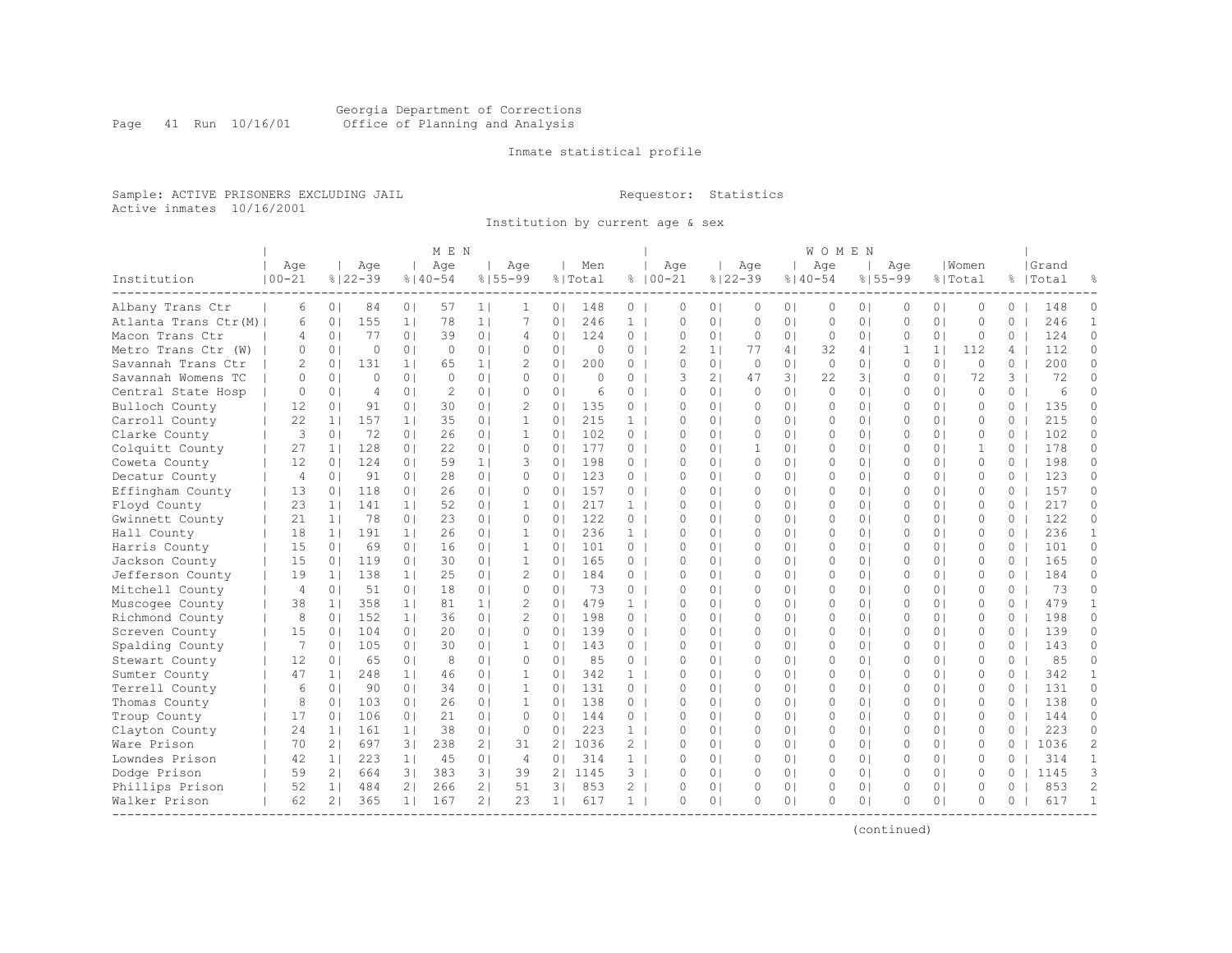Inmate statistical profile

Sample: ACTIVE PRISONERS EXCLUDING JAIL **Requestor:** Statistics Active inmates 10/16/2001

Institution by current age & sex (CONTINUED)

|                       |                   |                |                    |                  | M E N              |                  |                    |                |                |                |                    |                |                    |                | W O M E N          |                |                    |                |                  |          |                    |                |
|-----------------------|-------------------|----------------|--------------------|------------------|--------------------|------------------|--------------------|----------------|----------------|----------------|--------------------|----------------|--------------------|----------------|--------------------|----------------|--------------------|----------------|------------------|----------|--------------------|----------------|
| Institution           | Age<br>$100 - 21$ |                | Age<br>$8122 - 39$ |                  | Age<br>$8140 - 54$ |                  | Age<br>$8155 - 99$ |                | Men<br>% Total |                | Age<br>$8100 - 21$ |                | Age<br>$8122 - 39$ |                | Age<br>$8140 - 54$ |                | Age<br>$8155 - 99$ |                | Women<br>% Total |          | Grand<br>%   Total |                |
| Wayne Prison          | $\overline{4}$    | 0 <sub>1</sub> | 109                | 0 <sup>1</sup>   | 76                 | 1 <sub>1</sub>   | 8                  | 0 <sub>1</sub> | 197            | 0              | $\circ$            | 0 <sub>1</sub> | 0                  | 0 <sub>1</sub> | 0                  | 0 <sub>1</sub> | $\mathbf{0}$       | 0 <sub>1</sub> | 0                | 0        | 197                | 0              |
| Arrendale Prison      | 482               | 141            | 561                | 2 <sub>1</sub>   | 165                | 11               | 12                 | 1 <sub>1</sub> | 1220           | 3              | $\Omega$           | 0 <sub>1</sub> | $\circ$            | 0 <sub>1</sub> | $\mathbf{0}$       | 0 <sub>1</sub> | $\mathbf{0}$       | 0 <sub>1</sub> | $\mathbf{0}$     | $\Omega$ | 1220               | 3              |
| Montgomery Prison     | 37                | 1 <sup>1</sup> | 269                | 1 <sub>1</sub>   | 80                 | 1 <sub>1</sub>   | 5                  | 0 <sub>1</sub> | 391            | 1 <sup>1</sup> | $\Omega$           | 0 <sub>1</sub> | $\circ$            | 0 <sub>1</sub> | $\Omega$           | 0 <sub>1</sub> | $\Omega$           | 0 <sub>1</sub> | $\Omega$         | $\Omega$ | 391                | $\mathbf{1}$   |
| Lee Prison            | 57                | 21             | 470                | 21               | 187                | 21               | 13                 | 1 <sub>1</sub> | 727            | $\overline{2}$ | $\cap$             | 0 <sub>1</sub> | $\circ$            | 0 <sub>1</sub> | $\Omega$           | 0 <sub>1</sub> | $\Omega$           | 0 <sub>1</sub> | $\Omega$         | $\Omega$ | 727                | $\overline{2}$ |
| Putnam Prison         | 21                | 1 <sub>1</sub> | 90                 | 0 <sub>1</sub>   | 24                 | 0 <sub>1</sub>   | $\overline{1}$     | 0 <sup>1</sup> | 136            | $\circ$        | $\cap$             | $\Omega$       | 0                  | 0 <sub>1</sub> | $\Omega$           | 0 <sub>1</sub> | $\Omega$           | 0 <sub>1</sub> | $\Omega$         | $\Omega$ | 136                | 0              |
| Georgia State Prison  | 34                | 1 <sub>1</sub> | 801                | 31               | 322                | 31               | 38                 | 2 <sub>1</sub> | 1195           | 3              | $\cap$             | $\Omega$       | $\Omega$           | 0 <sub>1</sub> | $\Omega$           | $\circ$        | $\Omega$           | 0 <sub>1</sub> | $\Omega$         | $\Omega$ | 1195               | 3              |
| Mens Prison           | 3                 | 0 <sub>1</sub> | 150                | 11               | 2.41               | 21               | 2.61               | 161            | 655            | 2.             | U                  | $\Omega$       | $\Omega$           | $\Omega$       | $\Omega$           | $\Omega$       | $\Omega$           | 0 <sub>1</sub> | $\Omega$         | 0        | 655                | $\mathbf{1}$   |
| Jackson Prison-Diag   | 184               | 51             | 903                | 4                | 449                | 4 <sub>1</sub>   | 64                 | 4              | 1600           | 4              | O                  | $\Omega$       | $\Omega$           | $\Omega$       | $\Omega$           | 0 <sub>1</sub> | $\Omega$           | 0 <sub>1</sub> | $\Omega$         | 0        | 1600               | 4              |
| Jackson Prison-Perm   | $\Omega$          | 0 <sub>1</sub> | 132                | 1 <sup>1</sup>   | 103                | 1 <sup>1</sup>   | 13                 | 1 <sub>1</sub> | 248            | $\mathbf{1}$   | O                  | $\Omega$       | $\Omega$           | 0 <sub>1</sub> | $\Omega$           | 0 <sub>1</sub> | $\Omega$           | 0 <sup>1</sup> | $\Omega$         | $\Omega$ | 248                | $\mathbf{1}$   |
| Coastal Prison        | 174               | 51             | 870                | 31               | 401                | 4 <sub>1</sub>   | 38                 | 2 <sub>1</sub> | 1483           | $\overline{4}$ | 0                  | 0 <sub>1</sub> | $\circ$            | 0 <sub>1</sub> | $\Omega$           | 0 <sub>1</sub> | $\Omega$           | 0 <sub>1</sub> | $\Omega$         | $\Omega$ | 1483               | 3              |
| Scott Prison          | 58                | 21             | 700                | 31               | 348                | $\overline{3}$ l | 36                 | 2 <sub>1</sub> | 1142           | 3              | $\Omega$           | $\Omega$       | $\Omega$           | 0 <sub>1</sub> | $\Omega$           | 0 <sub>1</sub> | $\Omega$           | 0 <sub>1</sub> | $\Omega$         | $\Omega$ | 1142               | 3              |
| Rivers Prison         | 47                | 1 <sup>1</sup> | 664                | 3 <sub>1</sub>   | 334                | $\overline{3}$ l | 39                 | 21             | 1084           | 3              | $\Omega$           | $\Omega$       | $\Omega$           | 0 <sub>1</sub> | $\Omega$           | 0 <sub>1</sub> | $\bigcap$          | 0 <sup>1</sup> | $\cap$           | $\Omega$ | 1084               | $\overline{2}$ |
| Rutledge Prison       | 24                | 1 <sup>1</sup> | 298                | 11               | 220                | 21               | 44                 | 3 <sub>1</sub> | 586            | $\mathbf{1}$   | $\cap$             | 0 <sub>1</sub> | $\Omega$           | 0 <sub>1</sub> | $\Omega$           | 0 <sub>1</sub> | $\Omega$           | 0 <sup>1</sup> | $\Omega$         | $\Omega$ | 586                | $\mathbf{1}$   |
| Central Prison        | 2.5               | 1 <sup>1</sup> | 391                | 21               | 326                | 31               | 42                 | 3 <sup>1</sup> | 784            | 2              | $\cap$             | 0 <sub>1</sub> | $\circ$            | 0 <sub>1</sub> | $\Omega$           | 0 <sub>1</sub> | $\Omega$           | 0 <sub>1</sub> | $\Omega$         | $\Omega$ | 784                | $\overline{c}$ |
| Augusta Med Prison    | 63                | 21             | 574                | 21               | 352                | 31               | 92                 |                | 5   1081       | 3              | $\cap$             | $\Omega$       | $\circ$            | 0 <sub>1</sub> | $\Omega$           | $\circ$        | $\Omega$           | 0 <sub>1</sub> | $\Omega$         | $\Omega$ | 1081               | $\overline{2}$ |
| Rogers Prison         | 187               | 51             | 841                | $\overline{3}$ l | 240                | 21               | 11                 | 1 <sup>1</sup> | 1279           | 3              | $\cap$             | $\Omega$       | $\Omega$           | $\Omega$       | $\Omega$           | $\Omega$       | $\cap$             | 0 <sup>1</sup> | $\cap$           | $\Omega$ | 1279               | 3              |
| Burruss Prison        | 31                | 1 <sup>1</sup> | 186                | 1 <sup>1</sup>   | 67                 | 1 <sub>1</sub>   | 15                 | 1 <sub>1</sub> | 299            | $\mathbf{1}$   | O                  | $\Omega$       | $\Omega$           | $\Omega$       | $\Omega$           | 0 <sub>1</sub> | $\Omega$           | 0 <sub>1</sub> | $\Omega$         | $\Omega$ | 299                | $\mathbf{1}$   |
| Bostick Prison        | $\overline{4}$    | 0 <sub>1</sub> | 191                | 1 <sup>1</sup>   | 262                | 21               | 152                | 9 <sub>1</sub> | 609            | $\mathbf{1}$   | $\Omega$           | $\Omega$       | $\circ$            | 0 <sub>1</sub> | 0                  | 0 <sub>1</sub> | $\Omega$           | 0 <sub>1</sub> | $\Omega$         | $\Omega$ | 609                | 1              |
| Valdosta Prison       | 36                | 1 <sub>1</sub> | 545                | 21               | 219                | 21               | 35                 | 21             | 835            | $\overline{2}$ | O                  | 0 <sub>1</sub> | $\circ$            | 0 <sub>1</sub> | 0                  | 0 <sub>1</sub> | 0                  | 0 <sub>1</sub> | $\circ$          | $\Omega$ | 835                | $\overline{2}$ |
| Hays Prison           | 69                | 21             | 502                | 21               | 238                | 21               | 39                 | 21             | 848            | $\overline{2}$ | $\Omega$           | $\Omega$       | $\circ$            | 0 <sub>1</sub> | $\circ$            | 0 <sub>1</sub> | $\circ$            | 0 <sub>1</sub> | $\mathbf{0}$     | $\Omega$ | 848                | $\overline{2}$ |
| Hancock Prison        | 61                | 21             | 715                | 31               | 344                | $\overline{3}$ l | 47                 | 3 <sup>1</sup> | 1167           | 3              | $\cap$             | $\Omega$       | $\Omega$           | 0 <sup>1</sup> | $\Omega$           | 0 <sub>1</sub> | $\Omega$           | 0 <sup>1</sup> | $\Omega$         | $\Omega$ | 1167               | 3              |
| Telfair Prison        | 66                | 21             | 728                | 31               | 249                | 21               | 2.5                | 1 <sup>1</sup> | 1068           | 3              | $\Omega$           | 0 <sub>1</sub> | $\Omega$           | 0 <sup>1</sup> | $\Omega$           | 0 <sub>1</sub> | $\Omega$           | 0 <sup>1</sup> | $\Omega$         | $\Omega$ | 1068               | $\overline{2}$ |
| Autry Prison          | 74                | 21             | 822                | 31               | 377                | $\overline{3}$ l | 63                 |                | 4   1336       | 3              | $\Omega$           | $\Omega$       | $\Omega$           | 0 <sup>1</sup> | $\Omega$           | $\Omega$       | $\Omega$           | 0 <sub>1</sub> | $\Omega$         | 0        | 1336               | 3              |
| Washington Mens Pris  | 30                | 1 <sup>1</sup> | 86                 | 0 <sub>1</sub>   | 31                 | 0 <sub>1</sub>   | $\mathbf{1}$       | 0 <sup>1</sup> | 148            | $\Omega$       | $\Omega$           | $\Omega$       | $\Omega$           | 0 <sub>1</sub> | $\Omega$           | 0 <sub>1</sub> | $\Omega$           | 0 <sup>1</sup> | $\Omega$         | 0        | 148                | $\Omega$       |
| Wilcox Prison         | 73                | 21             | 790                | $\overline{3}$ l | 430                | 4 <sub>1</sub>   | 50                 |                | 31 1343        | 3              | $\cap$             | $\Omega$       | $\bigcap$          | $\Omega$       | $\cap$             | $\Omega$       | $\cap$             | 0 <sup>1</sup> | $\cap$           | $\Omega$ | 1343               | 3              |
| Calhoun Prison        | 81                | 21             | 788                | 31               | 327                | 31               | 46                 |                | 31 1242        | 3              | $\Omega$           | $\Omega$       | $\Omega$           | $\Omega$       | $\Omega$           | $\Omega$       | $\bigcap$          | 0 <sup>1</sup> | $\Omega$         | 0        | 1242               | 3              |
| Dooly Prison          | 50                | 1 <sub>1</sub> | 670                | 31               | 362                | 31               | 41                 | 2 <sub>1</sub> | 1123           | 3              | $\Omega$           | $\Omega$       | $\Omega$           | 0 <sub>1</sub> | $\Omega$           | 0 <sub>1</sub> | $\Omega$           | 0 <sup>1</sup> | $\Omega$         | $\Omega$ | 1123               | 3              |
| Macon Prison          | 55                | 21             | 890                | 31               | 348                | 31               | 59                 | 4 <sub>1</sub> | 1352           | 3              | $\Omega$           | 0 <sub>1</sub> | $\circ$            | 0 <sub>1</sub> | 0                  | 0 <sub>1</sub> | $\Omega$           | 0 <sub>1</sub> | $\circ$          | $\Omega$ | 1352               | 3              |
| Smith Prison          | 76                | 21             | 764                | 3 <sub>1</sub>   | 248                | 2 <sub>1</sub>   | 29                 | 2 <sub>1</sub> | 1117           | 3              | $\cap$             | $\Omega$       | $\circ$            | 0 <sub>1</sub> | $\Omega$           | 0 <sub>1</sub> | $\Omega$           | 0 <sub>1</sub> | $\Omega$         | $\Omega$ | 1117               | 3              |
| Homerville Prison     | $\overline{4}$    | 0 <sub>1</sub> | 128                | 0 <sub>1</sub>   | 62                 | 1 <sub>1</sub>   | 2                  | 0 <sub>1</sub> | 196            | $\Omega$       | $\Omega$           | $\Omega$       | $\circ$            | 0 <sub>1</sub> | $\Omega$           | 0 <sub>1</sub> | $\Omega$           | 0 <sup>1</sup> | $\Omega$         | $\Omega$ | 196                | $\Omega$       |
| Washingtn Women Pris  | $\circ$           | 0 <sub>1</sub> | $\circ$            | 0 <sub>1</sub>   | $\Omega$           | 0 <sub>1</sub>   | $\Omega$           | 0 <sub>1</sub> | $\circ$        | $\circ$        | 53                 | 351            | 528                | 301            | 226                | 301            | 24                 | 341            | 831              | 31       | 831                | $\overline{2}$ |
| Baldwin Prison        | 69                | 21             | 453                | 21               | 197                | 21               | 18                 | 1 <sub>1</sub> | 737            | $\overline{2}$ | $\circ$            | $\circ$        | $\circ$            | 0 <sup>1</sup> | $\circ$            | 0 <sup>1</sup> | 0                  | 0 <sup>1</sup> | $\circ$          | $\circ$  | 737                | $\overline{2}$ |
| Metro Womens Prison   | $\Omega$          | 0 <sub>1</sub> | $\Omega$           | 0 <sub>1</sub>   | $\Omega$           | 0 <sub>1</sub>   | $\Omega$           | 0 <sup>1</sup> | $\Omega$       | $\Omega$       | 30                 | 20             | 426                | 241            | 191                | 261            | 26                 | 371            | 673              | 25       | 673                | $\overline{2}$ |
| Pulaski Womens Pris   | $\Omega$          | $\Omega$       | 2                  | 0 <sub>1</sub>   | $\Omega$           | 0 <sub>1</sub>   | $\Omega$           | 0 <sup>1</sup> | 2              | $\Omega$       | 65                 | 421            | 677                | 391            | 271                | 371            | 20                 | 281            | 1033             | 38       | 1035               | $\overline{2}$ |
| Pelham PreTrans Unit! | 4                 | 0 <sup>1</sup> | 128                | $\Omega$         | 60                 | 1 <sub>1</sub>   | $\mathbf{1}$       | $\Omega$       | 193            | $\Omega$       | $\bigcap$          | $\circ$        | $\Omega$           | $\Omega$       | ∩                  | $\circ$        | $\bigcap$          | $\circ$        | $\bigcap$        | n        | 193                | $\Omega$       |
|                       |                   |                |                    |                  |                    |                  |                    |                |                |                |                    |                |                    |                |                    |                |                    |                |                  |          |                    |                |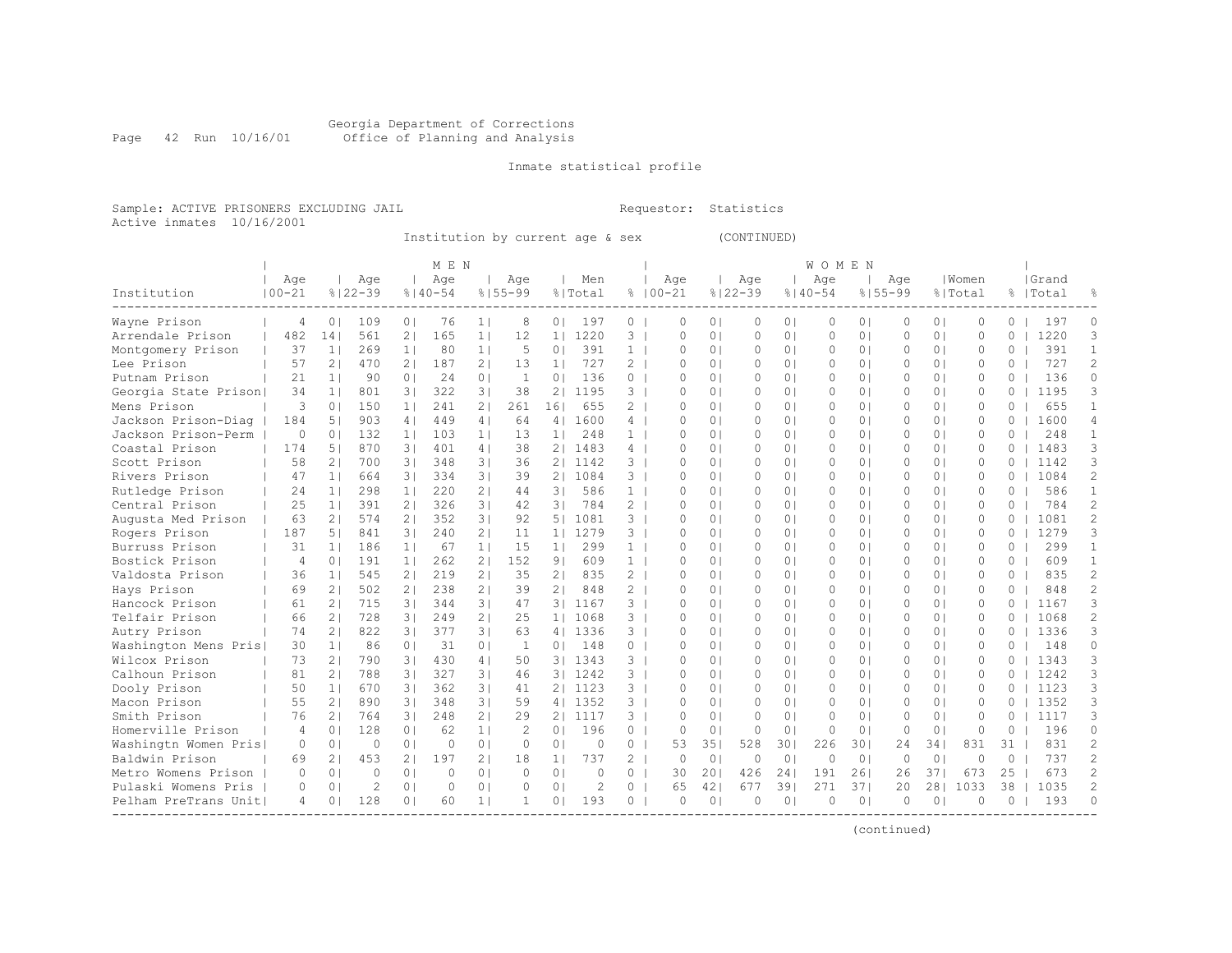#### Georgia Department of Corrections Page 43 Run 10/16/01 Office of Planning and Analysis

# Inmate statistical profile

Sample: ACTIVE PRISONERS EXCLUDING JAIL **Requestor:** Statistics Active inmates 10/16/2001

Institution by current age & sex (CONTINUED)

|                      |                   |                |                    |                          | M E N              |                |                    |                |                |      |                    |          |                    |                | <b>WOMEN</b>       |          |                    |                |                  |          |                    |      |
|----------------------|-------------------|----------------|--------------------|--------------------------|--------------------|----------------|--------------------|----------------|----------------|------|--------------------|----------|--------------------|----------------|--------------------|----------|--------------------|----------------|------------------|----------|--------------------|------|
| Institution          | Age<br>$100 - 21$ |                | Age<br>$8122 - 39$ |                          | Age<br>$8140 - 54$ |                | Age<br>$8155 - 99$ |                | Men<br>% Total |      | Age<br>$8100 - 21$ |          | Age<br>$8122 - 39$ |                | Age<br>$8140 - 54$ |          | Age<br>$8155 - 99$ |                | Women<br>% Total |          | Grand<br>%   Total | - 옹  |
| Milan Prison         | 49                |                | 155                |                          | 50                 | 01             | $\left( \right)$   | 0 <sub>1</sub> | 254            |      |                    | 01       |                    | 01             | 0                  | 0        |                    | 0 <sub>1</sub> |                  | 0        | 254                |      |
| West Central Prison  | 2.0               |                | 138                |                          | 27                 | 01             |                    | 0              | 188            | 0    |                    | $\circ$  |                    | 01             | $\Omega$           | 0        |                    | $\circ$        |                  |          | 188                |      |
| D Ray James Prison   | 127               | 4              | 987                | 4                        | 405                | 41             | 39                 | ا 2            | 1558           | 4    |                    | $\Omega$ | $\Omega$           | 01             | $\Omega$           | 0        |                    | 0 <sub>1</sub> |                  |          | 1558               | 3    |
| Coffee Corr Facility | 126               | 4              | 930                | 4                        | 408                | 41             | 48                 | 31             | 1512           | 4    |                    | $\Omega$ |                    | 01             | 0                  | 0        |                    | 01             |                  |          | 1512               | 3    |
| Wheeler Corr Facilty | 107               | $\overline{3}$ | 918                | 4 <sub>1</sub>           | 428                | 4 <sub>1</sub> | 60                 | 41             | 1513           |      |                    | $\Omega$ | $\Omega$           | 01             | 0                  | 0        |                    | 0 <sub>1</sub> |                  |          | 1513               | २    |
| Transfer Inst Unkn   | 0                 |                |                    | $\Omega$                 | $\Omega$           | 01             |                    | 0              |                |      |                    | 01       | $\Omega$           | 01             | 0                  | 0        |                    | 01             |                  |          |                    |      |
| Montgomery BC        | 6                 | $\Omega$       | 16                 | $\Omega$                 | O                  | 01             |                    | 0.             | 22             |      |                    | 0        | $\Omega$           | 01             | $\Omega$           | 0        |                    | $\Omega$       |                  |          | 22                 |      |
| Scott BC             | 11                | 0 <sub>1</sub> | 29                 | 0 <sup>1</sup>           |                    | 01             | 0                  | 0              | 40             |      |                    | $\Omega$ |                    | 01             | $\Omega$           | 0        |                    | 0 <sub>1</sub> |                  |          | 40                 |      |
| Burruss BC           | 51                |                | 91                 | $\Omega$                 | $\Omega$           | 0 <sub>1</sub> | $\Omega$           | 0              | 142            |      |                    | $\circ$  |                    | 01             | $\Omega$           | $\Omega$ |                    | 0 <sup>1</sup> |                  | $\Omega$ | 143                |      |
| Hays BC              | 58                | 21             | 106                | $\Omega$                 | ∩                  | $\Omega$       | $\Omega$           | 0              | 164            | ∩.   |                    | $\Omega$ | $\Omega$           | 0 <sub>1</sub> | $\Omega$           | $\Omega$ |                    | 0 <sup>1</sup> |                  | $\Omega$ | 164                |      |
| Baldwin BC           | 46                |                | 136                | 1 <sub>1</sub>           |                    | 01             | $\Omega$           | 0              | 182            | 0    |                    | $\Omega$ | $\Omega$           | $\Omega$       | $\Omega$           | $\Omega$ |                    | $\Omega$       |                  |          | 182                |      |
| Total reported       |                   |                |                    | 3477 100 25661 100 11103 |                    | $100$          | 1674 100 41915 100 |                |                |      | 153 1001           |          | 1757               | 1001           | 742 1001           |          |                    | 71 100         | 2723 100         |          | 44638 100          |      |
| Percent reported     |                   | 96.1           |                    | 97.71                    |                    | 98.21          |                    | 99.01          |                | 97.8 |                    | 100.01   |                    | 100.01         |                    | 100.01   |                    | 100.01         |                  | 100.0    |                    | 97.9 |
| Not Reported         | 142               |                | 592                |                          | 205                |                | 17                 |                | 956            |      | U                  |          | $\cap$             |                | $\Omega$           |          |                    |                | $\Omega$         |          | 956                |      |
| Total                | 3619              |                | 26253              |                          | 11308              |                | 1691               |                | 42871          |      | 153                |          | 1757               |                | 742                |          | 71                 |                | 2723             |          | 45594              |      |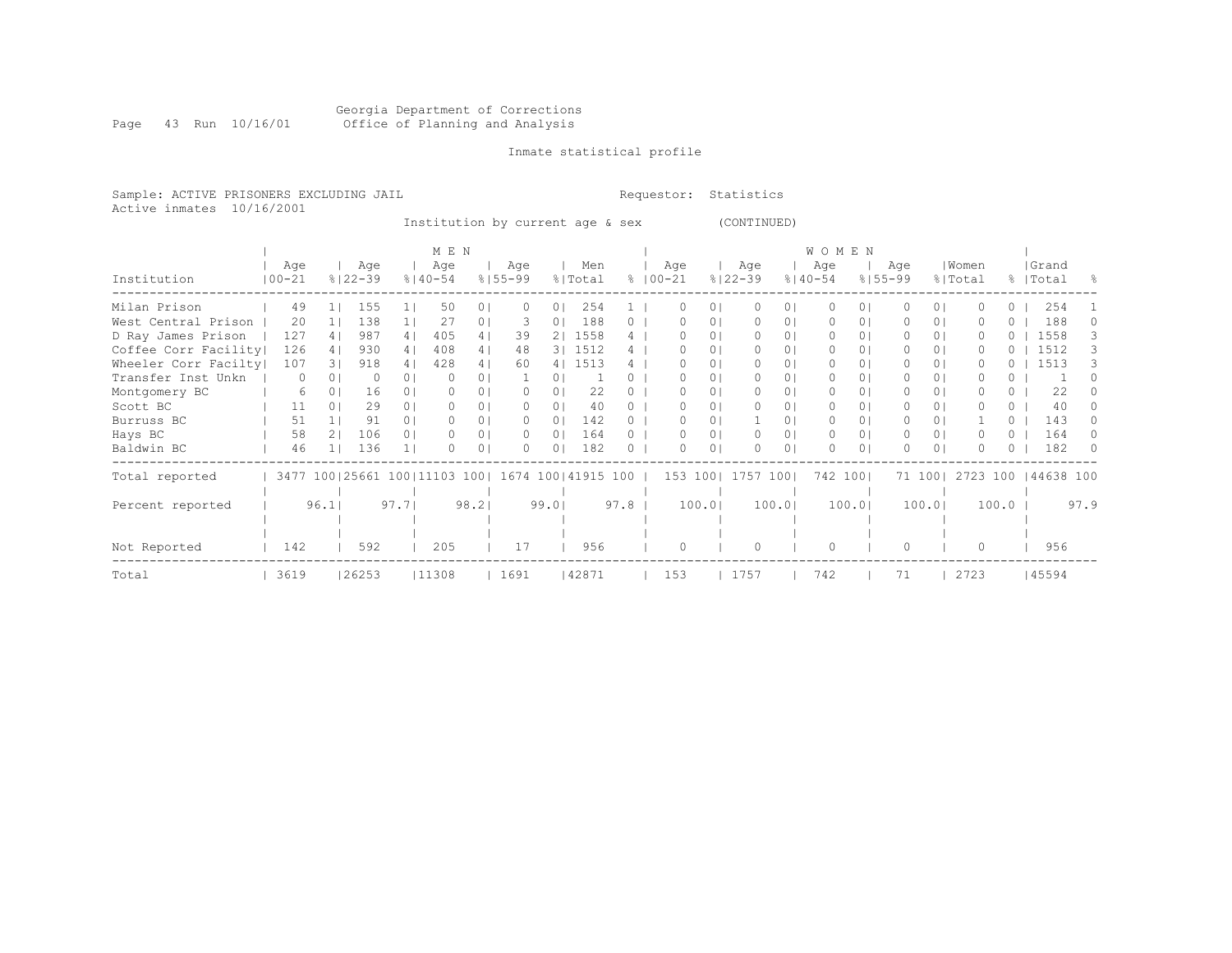### Georgia Department of Corrections Page 44 Run 10/16/01 Office of Planning and Analysis

# Inmate statistical profile

| Sample: ACTIVE PRISONERS EXCLUDING JAIL<br>Active inmates | 10/16/2001        |      |                                                     |       |                             |       |                    |       |                                                |        | Requestor:       |       | Statistics         |       |                                    |          |                    |        |                  |      |                    |      |
|-----------------------------------------------------------|-------------------|------|-----------------------------------------------------|-------|-----------------------------|-------|--------------------|-------|------------------------------------------------|--------|------------------|-------|--------------------|-------|------------------------------------|----------|--------------------|--------|------------------|------|--------------------|------|
|                                                           |                   |      |                                                     |       |                             |       |                    |       | Misdemeanors And Felonies by current age & sex |        |                  |       |                    |       |                                    |          |                    |        |                  |      |                    |      |
| Crime Type                                                | Aqe<br>$100 - 21$ |      | Aqe<br>$8122 - 39$                                  |       | M E N<br>Age<br>$8140 - 54$ |       | Aqe<br>$8155 - 99$ |       | Men<br>% Total                                 |        | Aqe<br>%   00−21 |       | Age<br>$8122 - 39$ |       | <b>WOMEN</b><br>Aqe<br>$8140 - 54$ |          | Aqe<br>$8155 - 99$ |        | Women<br>% Total |      | Grand<br>%   Total | - 8  |
| MISDEMEANOR<br>FELONY                                     |                   |      | 27<br>3592 100 26143 100 11258 100                  | ()    |                             |       |                    | 01    | 45<br>1682 100 42675 100                       |        |                  | ()    | 153 100  1750 100  |       | 738                                | 991      |                    | 70 100 | 2711             | 100  | 51<br>145386 100   |      |
| Total reported                                            |                   |      | 3596 100 26170 100 11270 100   1684 100   42720 100 |       |                             |       |                    |       |                                                |        |                  |       | 153 100  1752 100  |       |                                    | 742 1001 |                    | 70 100 | 2717 100         |      | 145437 100         |      |
| Percent reported                                          |                   | 99.4 |                                                     | 99.71 |                             | 99.71 |                    | 99.61 |                                                | $99.6$ |                  | 100.0 |                    | 99.71 |                                    | 100.01   |                    | 98.61  |                  | 99.8 |                    | 99.7 |
| NOT REPORTED                                              | 23                |      | 83                                                  |       | 38                          |       |                    |       | 151                                            |        |                  |       | 5                  |       | $\Omega$                           |          |                    |        | 6                |      | 157                |      |
| Total                                                     | 3619              |      | 126253                                              |       | 11308                       |       | 1691               |       | 42871                                          |        | 153              |       | 1757               |       | 742                                |          | 71                 |        | 2723             |      | 45594              |      |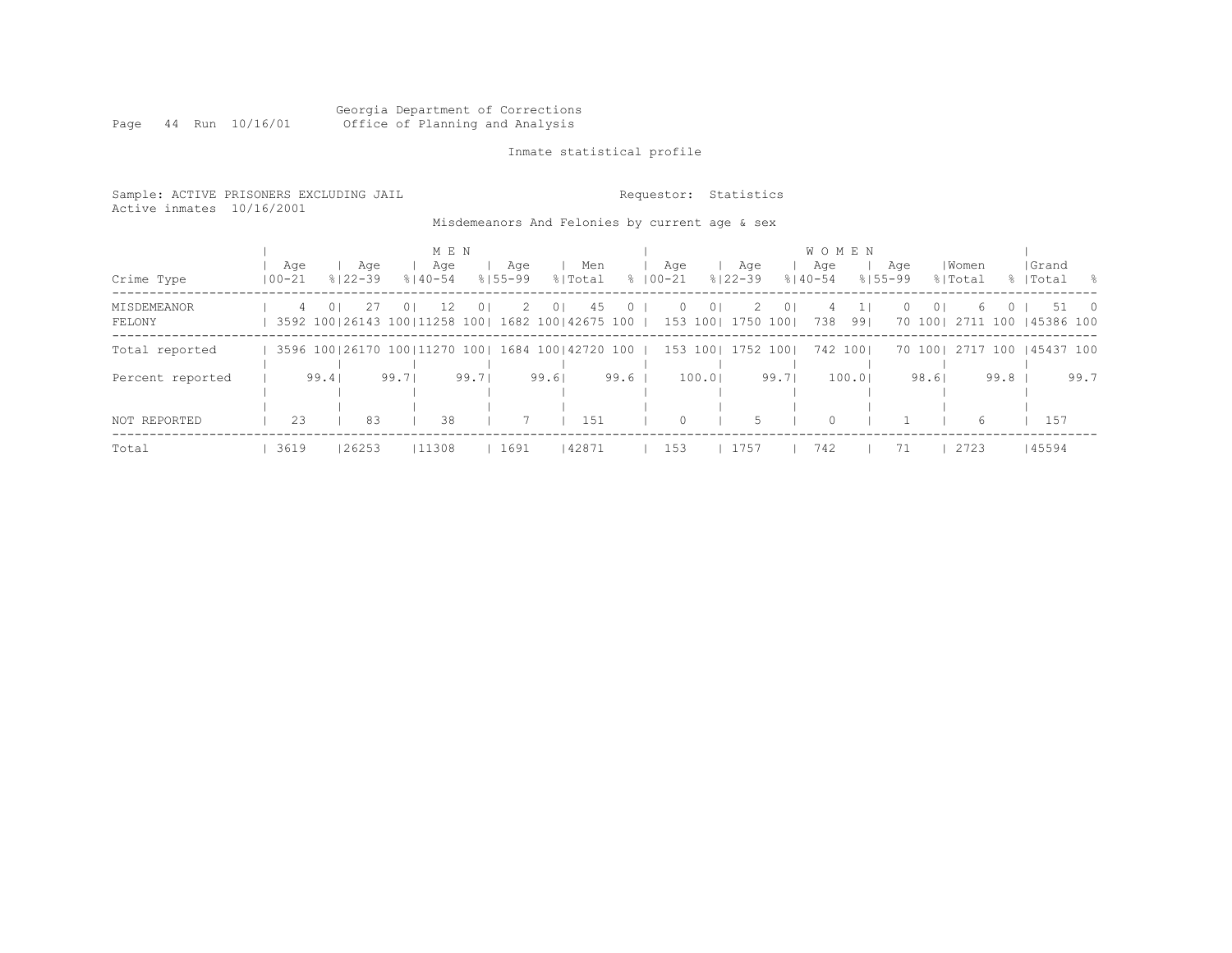#### Georgia Department of Corrections Page 45 Run 10/16/01 Office of Planning and Analysis

# Inmate statistical profile

Sample: ACTIVE PRISONERS EXCLUDING JAIL **Requestor:** Statistics Active inmates 10/16/2001

Crimes By Group by current age & sex

|                      |                   |                |                                                         |                 | M E N              |                |                    |                 |                |          |                    |                |                    |                | W O M E N          |                 |                    |                |                  |              |                     |               |
|----------------------|-------------------|----------------|---------------------------------------------------------|-----------------|--------------------|----------------|--------------------|-----------------|----------------|----------|--------------------|----------------|--------------------|----------------|--------------------|-----------------|--------------------|----------------|------------------|--------------|---------------------|---------------|
| Crimes By Group      | Age<br>$100 - 21$ |                | Age<br>$8122 - 39$                                      |                 | Age<br>$8140 - 54$ |                | Age<br>$8155 - 99$ |                 | Men<br>% Total |          | Age<br>$8100 - 21$ |                | Age<br>$8122 - 39$ |                | Age<br>$8140 - 54$ |                 | Aqe<br>$8155 - 99$ |                | Women<br>% Total |              | Grand<br> Total     | 욲             |
|                      |                   |                |                                                         |                 |                    |                |                    |                 |                |          |                    |                |                    |                |                    |                 |                    |                |                  |              |                     |               |
| HOMICIDE             | 230               | 61             | 3026                                                    | 12 <sub>1</sub> | 1747               | 161            | 466                | 281             | 5469           | 13       | 18                 | 12             | 228                | 131            | 133                | 181             | 37                 | 531            | 416              | 15           | 5885                | 13            |
| ABORTION             | $\Omega$          | 0 <sub>1</sub> | $\Omega$                                                | 0               | $\Omega$           | 0 <sup>1</sup> | $\Omega$           | 0               | ∩              | $\Omega$ | $\mathbf{0}$       | 0 <sup>1</sup> | $\circ$            | 0 <sup>1</sup> | $\circ$            | $\circ$         | $\circ$            | 0 <sup>1</sup> | $\circ$          | $\Omega$     | $\Omega$            | $\circ$       |
| BODILY INJRY&REL OFF | 489               | 14             | 3904                                                    | 15 <sub>1</sub> | 1533               | 14             | 208                | 12 <sup>°</sup> | 6134           | 14       | 22                 | 14             | 179                | 101            | 96                 | 131             | 6                  | 91             | 303              | 11           | 6437                | 14            |
| ARSON & REL OFF      | 17                | 0 <sub>1</sub> | 182                                                     | 1 <sup>1</sup>  | 63                 | $\mathbf{1}$   | 11                 | 1 <sup>1</sup>  | 273            | 1        | 2                  | $\mathbf{1}$   | 8                  | 0 <sub>1</sub> | 13                 | $\overline{2}$  | 3                  | 4              | 26               | $\mathbf{1}$ | 299                 | $\mathbf{1}$  |
| DAMAGE OF PROPERTY   | 11                | $\Omega$       | 61                                                      | 0               | 26                 | 0 <sub>1</sub> | 3                  | 0 <sup>1</sup>  | 101            | $\Omega$ | 0                  | $\circ$        | 5                  | 0 <sub>1</sub> | 0                  | $\circ$         | 0                  | 0 <sup>1</sup> | 5                | $\Omega$     | 106                 | $\Omega$      |
| BURGLARY & REL OFF   | 518               | 14             | 3076                                                    | 12              | 1209               | 11             | 44                 | 3               | 4847           | 11       | 8                  | 5.             | 123                | 71             | 36                 | 5 <sub>1</sub>  | 0                  | 0 I            | 167              | 6            | 5014                | 11            |
| FORGERY & REL OFF    | 54                | 2 <sub>1</sub> | 750                                                     | 3               | 348                | 31             | 18                 | 1 <sub>1</sub>  | 1170           | 3        | 21                 | 14             | 285                | 161            | 102                | 14              | 6                  | 91             | 414              | 15           | 1584                | 3             |
| THEFT                | 281               | 8 <sub>1</sub> | 1540                                                    | 61              | 712                | 61             | 57                 | 3 <sub>1</sub>  | 2590           | 6        | 12                 | 8              | 199                | 11             | 97                 | 131             | -1                 | 1 <sup>1</sup> | 309              | 11           | 2899                | 6             |
| ROBBERY              | 1094              | 30             | 4693                                                    | 18 <sub>1</sub> | 1203               | 11             | 78                 | 51              | 7068           | 17       | 48                 | 31             | 167                | 101            | 38                 | 5               | $\overline{2}$     | 31             | 255              | 9            | 7323                | 16            |
| SEXUAL OFFENSES      | 272               | 81             | 2835                                                    | 11              | 2062               | 181            | 563                | 331             | 5732           | 13       | 3                  | 2 <sub>1</sub> | 48                 | 31             | 24                 | 31              | 0                  | 0 <sup>1</sup> | 75               | 3            | 5807                | 13            |
| OBSCENITY CRIMES     | $\Omega$          | 0 <sub>1</sub> | O                                                       | 0               | 2                  | 0 <sub>1</sub> |                    | 0               | 3              | $\Omega$ | 0                  | $\circ$        | 0                  | 0 <sub>1</sub> | 0                  | $\circ$         | 0                  | 0 <sup>1</sup> | 0                | 0            | 3                   | $\Omega$      |
| TREASON & REL OFF    | $\Omega$          | 0 <sub>1</sub> |                                                         | 0 <sup>1</sup>  | 1                  | 0 <sub>1</sub> | $\Omega$           | $\Omega$        | 2              | $\Omega$ | 1                  | 11             | $\mathbf{1}$       | 0 <sup>1</sup> | 0                  | $\Omega$        | $\Omega$           | 0 <sup>1</sup> | $\overline{2}$   | $\Omega$     | $\overline{4}$      | $\Omega$      |
| CRIMES INVOLVNG GOVT | 72                | 2 <sub>1</sub> | 589                                                     | $\overline{2}$  | 186                | 2 <sub>1</sub> | 6                  | 0 <sub>1</sub>  | 853            | 2        | -1                 | 1 <sup>1</sup> | 42                 | 2 <sub>1</sub> | 20                 | 3 <sup>1</sup>  | 0                  | 0 <sup>1</sup> | 63               | 2            | 916                 | $\mathcal{D}$ |
| FALSIFICATIONS       | 3                 | 0 <sub>1</sub> | 21                                                      | 0 <sub>1</sub>  | 6                  | 0 <sub>1</sub> | 2                  | 0 <sub>1</sub>  | 32             | 0        | 1                  | 1 <sup>1</sup> | $\circ$            | 0 <sub>1</sub> | $\Omega$           | $\circ$         | $\Omega$           | 0 <sup>1</sup> | $\mathbf{1}$     | $\Omega$     | 33                  | $\Omega$      |
| OBSTRUCT LAW ENFORCE | 10                | 0 <sub>1</sub> | 72                                                      | 0 <sub>1</sub>  | 28                 | 0 <sub>1</sub> | $\Omega$           | $\Omega$        | 110            | $\Omega$ | $\Omega$           | $\Omega$       | 5                  | $\Omega$       | 3                  | $\Omega$        |                    | 11             | 9                | $\Omega$     | 119                 | $\Omega$      |
| DISORDERLY CONDUCT   | 5                 | $\Omega$       | 24                                                      | 0 <sub>1</sub>  | 11                 | 0 <sub>1</sub> | $\Omega$           | 0               | 40             | $\Omega$ | O                  | $\Omega$       | 0                  | 0 <sub>1</sub> | 0                  | $\circ$         | O                  | 0 <sup>1</sup> | $\Omega$         | 0            | 40                  | O             |
| GAMBLING & REL OFF   | 1                 | $\Omega$       | 3                                                       | 0 <sub>1</sub>  | $\overline{1}$     | 0 <sub>1</sub> | -1                 | 0               | 6              | $\Omega$ | O                  | $\Omega$       | $\mathbf{1}$       | 01             | 0                  | $\circ$         | $\Omega$           | 0 <sup>1</sup> | -1               | $\Omega$     | 7                   | 0             |
| CRUELTY TO CHILDREN  | 8                 | 0 <sub>1</sub> | 194                                                     | 1 <sup>1</sup>  | 47                 | 0 <sub>1</sub> | 9                  | 1 <sub>1</sub>  | 258            | 1        | 4                  | 31             | 69                 | 4              | 12                 | 21              | 0                  | 0 <sup>1</sup> | 85               | 3            | 343                 | -1            |
| CRIMES WITH GUNS     | 12                | 0 <sub>1</sub> | 107                                                     | 0 <sub>1</sub>  | 47                 | 0 <sub>1</sub> | 7                  | 0 <sup>1</sup>  | 173            | 0        | $\Omega$           | 0 <sub>1</sub> | $\circ$            | 0 <sub>1</sub> | 1                  | $\circ$         | $\Omega$           | 0 <sub>1</sub> | $\mathbf{1}$     | 0            | 174                 | 0             |
| INVASION PRIVACY     | 2                 | 0 <sub>1</sub> | 8                                                       | 0 <sub>1</sub>  | 10                 | 0 <sub>1</sub> | $\mathbf{1}$       | $\Omega$        | 21             | $\Omega$ | $\Omega$           | $\Omega$       | $\Omega$           | $\Omega$       | $\Omega$           | $\Omega$        | $\Omega$           | 0 <sup>1</sup> | $\Omega$         | $\Omega$     | 21                  | $\Omega$      |
| RACKETEERING         | 0                 | 0 <sub>1</sub> | 11                                                      | 0 <sub>1</sub>  | 19                 | 0 <sub>1</sub> | 1                  | 0 <sub>1</sub>  | 31             | $\Omega$ | 0                  | $\Omega$       | 5                  | 0 <sup>1</sup> | 2                  | 0 <sub>1</sub>  | 0                  | 0 <sup>1</sup> | 7                | 0            | 38                  | 0             |
| DRUG ABUSE OFFENSES  | 450               | 131            | 3941                                                    | 151             | 1522               | 141            | 132                | 81              | 6045           | 14       | 10                 | 7 <sub>1</sub> | 303                | 171            | 129                | 17 <sub>1</sub> | 11                 | 161            | 453              | 17           | 6498                | 14            |
| DRUG TRAFFICKING     | 31                | 1 <sup>1</sup> | 775                                                     | 31              | 230                | 2 <sub>1</sub> | 37                 | 21              | 1073           | 3        | 1                  | 11             | 49                 | 31             | 2.1                | 3               | 3                  | 4              | 74               | 3            | 1147                | 3             |
| AUTO CRIMES          | 5                 | 0 <sup>1</sup> | 226                                                     | 1 <sup>1</sup>  | 214                | 2 <sub>1</sub> | 32                 | 2               | 477            | Т.       | 0                  | $\Omega$       | 13                 | 1 <sup>1</sup> | 8                  | 1 <sup>1</sup>  | 0                  | 0 <sup>1</sup> | 21               | 1            | 498                 | 1             |
| REVENUE & CONTRABAND | 0                 | 0 <sub>1</sub> | 0                                                       | 0 <sub>1</sub>  | 0                  | 0 <sub>1</sub> | 0                  | 0 <sub>1</sub>  | O              | 0        | 0                  | $\circ$        | 0                  | 0 <sub>1</sub> | 0                  | 0 <sub>1</sub>  | 0                  | 0 <sup>1</sup> | 0                | 0            | 0                   | $\Omega$      |
| CRIMES OF OTH STATES | $\Omega$          | $\Omega$       | $\Omega$                                                | $\Omega$        | $\mathbf{1}$       | 0 <sub>1</sub> | $\Omega$           | $\Omega$        | $\mathbf{1}$   | $\Omega$ | $\Omega$           | $\Omega$       | $\circ$            | $\Omega$       | $\Omega$           | $\Omega$        | $\Omega$           | $\Omega$       | $\Omega$         | $\Omega$     | $\mathbf{1}$        | $\Omega$      |
| MISC. FELONIES       | 24                | 1 <sub>1</sub> | 98                                                      | $\Omega$        | 27                 | 0 <sub>1</sub> | 4                  | 0               | 153            | $\Omega$ | -1                 | 1 <sup>1</sup> | 20                 | 11             | 3                  | $\circ$         | $\Omega$           | $\Omega$       | 24               | 1.           | 177                 | 0             |
| MISDEMEANORS         | 4                 | 0 <sub>1</sub> | 27                                                      | 01              | 12                 | 0 <sub>1</sub> | 2                  | 0               | 45             | 0        | 0                  | $\circ$        | 2                  | 0 <sub>1</sub> | 4                  | 1 <sub>1</sub>  | O                  | 0 <sup>1</sup> | 6                | 0            | 51                  | O             |
| Total reported       |                   |                | 3593 100   26164 100   11267 100   1683 100   42707 100 |                 |                    |                |                    |                 |                |          |                    | 153 1001       | 1752 100           |                | 742 1001           |                 |                    | 70 1001        |                  |              | 2717 100 145424 100 |               |
|                      |                   |                |                                                         |                 |                    |                |                    |                 |                |          |                    |                |                    |                |                    |                 |                    |                |                  |              |                     |               |
| Percent reported     |                   | 99.31          |                                                         | 99.71           |                    | 99.6           |                    | 99.5            |                | 99.6     |                    | 100.0          |                    | 99.71          |                    | 100.0           |                    | 98.61          |                  | 99.8         |                     | 99.6          |
| <b>NOT REPORTED</b>  | 26                |                | 89                                                      |                 | 41                 |                | 8                  |                 | 164            |          | $\circ$            |                | 5                  |                | $\circ$            |                 | 1                  |                | 6                |              | 170                 |               |
| Total                | 3619              |                | 26253                                                   |                 | 11308              |                | 1691               |                 | 142871         |          | 153                |                | 1757               |                | 742                |                 | 71                 |                | 2723             |              | 145594              |               |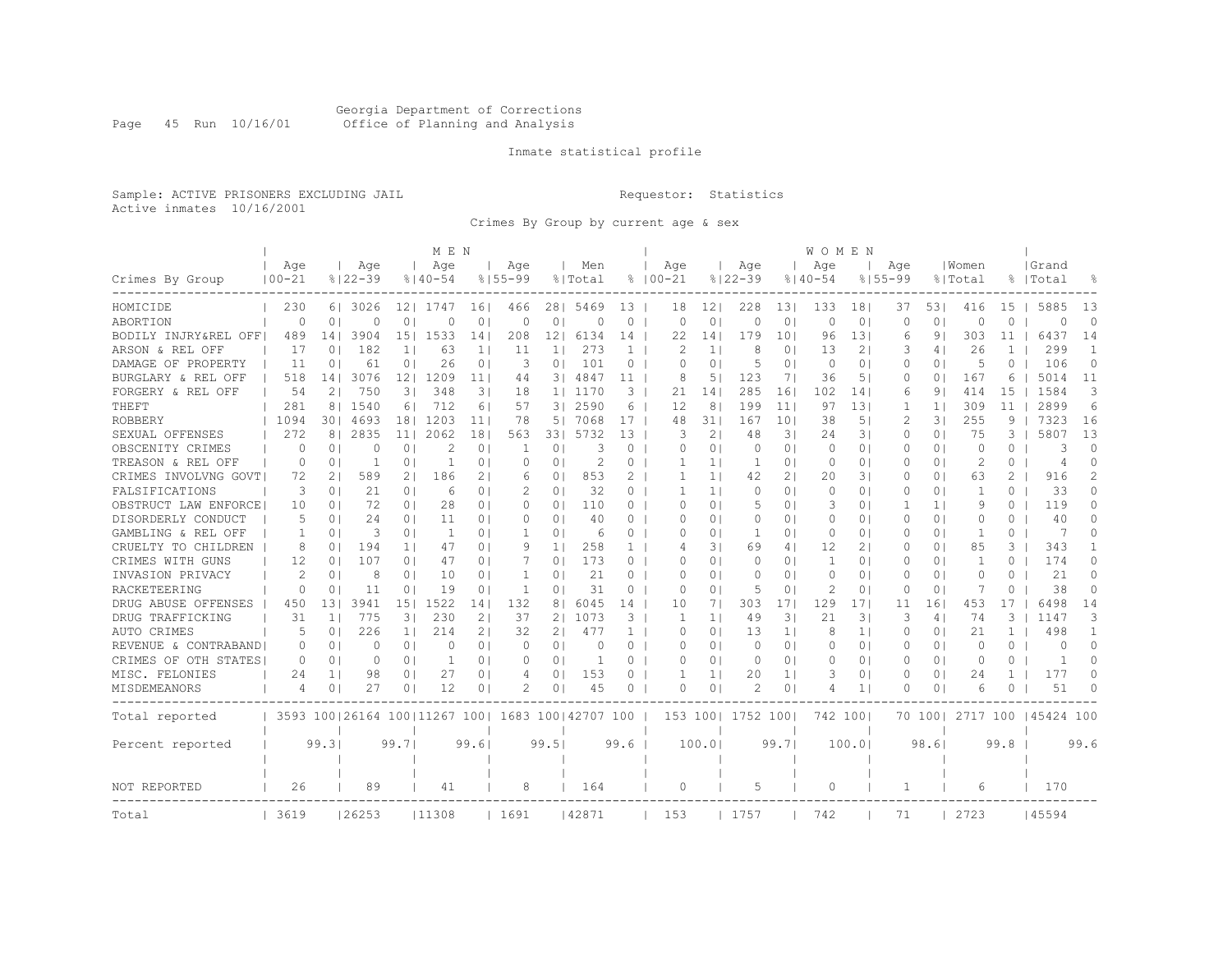#### Georgia Department of Corrections Page 46 Run 10/16/01 Office of Planning and Analysis

# Inmate statistical profile

|                | Sample: ACTIVE PRISONERS EXCLUDING JAIL |  |
|----------------|-----------------------------------------|--|
| Active inmates | 10/16/2001                              |  |

Most Serious Offense by current age & sex

Requestor: Statistics

|                              |          |                                  |               |                | M E N         |                |              |                |              |          |              |                |              |                | WOMEN          |                |             |                |                |              |                |              |
|------------------------------|----------|----------------------------------|---------------|----------------|---------------|----------------|--------------|----------------|--------------|----------|--------------|----------------|--------------|----------------|----------------|----------------|-------------|----------------|----------------|--------------|----------------|--------------|
|                              | Age      |                                  | Age           |                | Aqe           |                | Age          |                | Men          |          | Age          |                | Age          |                | Age            |                | Age         |                | <b>Women</b>   |              | <b>IGrand</b>  |              |
| Most Serious Offense   00-21 |          |                                  | $8122 - 39$   |                | $8140 - 54$   |                | $8155 - 99$  |                | % Total      |          | $8100 - 21$  |                | $8122 - 39$  |                | $8140 - 54$    |                | $8155 - 99$ |                | % Total        |              | %   Total      | 욲            |
| Misdemeanors                 |          |                                  |               |                |               |                |              |                |              |          |              |                |              |                |                |                |             |                |                |              |                |              |
| abandonment                  | $\Omega$ | 0 <sub>1</sub>                   | 1             | 0 <sub>1</sub> | $\circ$       | 0 <sub>1</sub> | 0            | 0 <sup>1</sup> |              | 0        | 0            | 0 <sub>1</sub> | $\circ$      | 0 <sub>1</sub> | $\circ$        | 0 <sub>1</sub> | $\circ$     | 0 <sub>1</sub> | $\circ$        | 0            |                | O            |
| stalking                     | $\Omega$ | 0 <sub>1</sub>                   | $\mathbf{1}$  | 0 <sub>1</sub> | $\Omega$      | 0 <sub>1</sub> | $\Omega$     | 0 <sub>1</sub> | $\mathbf{1}$ | $\circ$  | $\Omega$     | $\Omega$       | $\circ$      | 0 <sub>1</sub> | $\Omega$       | 0 <sub>1</sub> | $\Omega$    | 0 <sub>1</sub> | $\Omega$       | $\Omega$     | $\overline{1}$ | $\Omega$     |
| aggravated assault           | O        | 0 <sub>1</sub>                   | -1            | 0 <sub>1</sub> | $\Omega$      | 0 <sub>1</sub> | $\Omega$     | 0 <sub>1</sub> |              | 0        | $\Omega$     | 0 <sup>1</sup> | $\circ$      | 0 <sup>1</sup> | $\Omega$       | 0 <sub>1</sub> | $\Omega$    | 0 <sub>1</sub> | $\Omega$       | 0            | -1             | $\Omega$     |
| simple assault               |          | 0 <sub>1</sub>                   |               | 0 <sub>1</sub> | $\Omega$      | 0 <sub>1</sub> | $\Omega$     | 0 <sub>1</sub> |              | 0        | O            | $\Omega$       | 0            | 0 <sub>1</sub> | $\Omega$       | 0 <sub>1</sub> | O           | 0 <sup>1</sup> | $\Omega$       | 0            | -1             | $\Omega$     |
| simple battery               | ∩        | 0 <sup>1</sup>                   | 3             | 0 <sup>1</sup> | $\Delta$      | 0 <sub>1</sub> | $\Omega$     | 0 <sub>1</sub> |              | $\Omega$ | U            | $\Omega$       | -1           | $\Omega$       | $\Omega$       | $\Omega$       | $\bigcap$   | 01             | -1             | $\Omega$     |                | $\cap$       |
| disorderly conduct           | $\Omega$ | 0 <sub>1</sub>                   | 1             | 0 <sub>1</sub> | $\Omega$      | 0 <sub>1</sub> | $\Omega$     | 0 <sub>1</sub> |              | $\Omega$ | $\Omega$     | 0 <sub>1</sub> | $\circ$      | 0 <sub>1</sub> | 0              | 0 <sub>1</sub> | $\Omega$    | 0 <sub>1</sub> | $\Omega$       | $\circ$      |                | $\Omega$     |
| robbery                      |          | 0 <sub>1</sub>                   | 1             | 0 <sub>1</sub> | $\Omega$      | 0 <sub>1</sub> | $\Omega$     | 0 <sub>1</sub> |              | 0        | 0            | 0 <sub>1</sub> | $\circ$      | 0 <sub>1</sub> | 0              | 0 <sub>1</sub> | 0           | 0 <sub>1</sub> | $\circ$        | 0            | $\mathbf{1}$   | $\cap$       |
| bad checks                   | ∩        | 0 <sub>1</sub>                   | $\Omega$      | 0 <sub>1</sub> | $\Omega$      | 0 <sub>1</sub> | $\Omega$     | 0 <sub>1</sub> | $\Omega$     | $\Omega$ | $\Omega$     | 0 <sub>1</sub> | $\mathbf{1}$ | 0 <sub>1</sub> | $\mathbf{1}$   | 0 <sub>1</sub> | $\Omega$    | 0 <sup>1</sup> | $\mathfrak{D}$ | $\Omega$     | $\mathfrak{D}$ | $\Omega$     |
| poss of marijuana            | $\Omega$ | 0 <sub>1</sub>                   | -1            | 0 <sub>1</sub> | $\Omega$      | 0 <sub>1</sub> | $\Omega$     | 0 <sub>1</sub> |              | $\Omega$ | $\Omega$     | 0 <sub>1</sub> | $\Omega$     | 0 <sup>1</sup> | $\Omega$       | 0 <sub>1</sub> | $\Omega$    | 0 <sup>1</sup> | $\Omega$       | $\Omega$     |                | $\Omega$     |
| viol motor veh law           |          | 0 <sup>1</sup>                   | 4             | 0 <sub>1</sub> | $\mathcal{D}$ | 0 <sub>1</sub> | -1           | 0 <sub>1</sub> |              | $\Omega$ | O            | $\Omega$       | 0            | 0 <sup>1</sup> | $\Omega$       | $\Omega$       | $\Omega$    | 0 <sup>1</sup> | $\bigcap$      | 0            | Я              | $\cap$       |
| d.u.i.                       | $\Omega$ | 0 <sup>1</sup>                   | $\mathcal{L}$ | 0 <sub>1</sub> | $\mathcal{L}$ | 0 <sub>1</sub> | $\mathbf{1}$ | $\Omega$       |              | $\Omega$ | U            | $\Omega$       | $\Omega$     | $\Omega$       | $\Omega$       | $\Omega$       | $\bigcap$   | 01             | $\bigcap$      | $\Omega$     | 5              | $\cap$       |
| obstr of law enf off         | 1.       | 0 <sub>1</sub>                   | 6             | 0 <sub>1</sub> | -1            | 0 <sub>1</sub> | $\Omega$     | 0 <sub>1</sub> | 8            | $\circ$  | O            | 0 <sub>1</sub> | 0            | 0 <sup>1</sup> | 0              | 0 <sub>1</sub> | $\Omega$    | 0 <sup>1</sup> | $\Omega$       | 0            | 8              | 0            |
| criminal trespassing         | 0        | 0 <sub>1</sub>                   | 1             | 0 <sub>1</sub> | 1             | 0 <sub>1</sub> | $\Omega$     | 0 <sub>1</sub> | 2            | 0        | 0            | 0 <sub>1</sub> | $\circ$      | 0 <sub>1</sub> | 0              | 0 <sub>1</sub> | 0           | 0 <sub>1</sub> | $\circ$        | 0            | 2              | $\cap$       |
| sexual battery               | $\Omega$ | 0 <sub>1</sub>                   | 1             | 0 <sub>1</sub> | $\Omega$      | 0 <sub>1</sub> | $\Omega$     | 0 <sub>1</sub> | $\mathbf{1}$ | $\Omega$ | $\Omega$     | $\Omega$       | $\circ$      | 0 <sub>1</sub> | $\Omega$       | 0 <sub>1</sub> | $\Omega$    | 0 <sub>1</sub> | $\cap$         | 0            | $\mathbf{1}$   | $\Omega$     |
| cpwl & concealed wea         | 1        | 0 <sup>1</sup>                   | -1            | 0 <sub>1</sub> | $\Omega$      | 0 <sub>1</sub> | $\Omega$     | 0 <sub>1</sub> | 2            | $\Omega$ | $\Omega$     | 0 <sup>1</sup> | $\Omega$     | 01             | $\Omega$       | 0 <sub>1</sub> | $\Omega$    | 0 <sup>1</sup> | $\Omega$       | $\Omega$     |                | $\Omega$     |
| shoplifting                  | $\Omega$ | 0 <sup>1</sup>                   |               | 0 <sub>1</sub> | $\Omega$      | 0 <sub>1</sub> | $\Omega$     | $\Omega$       |              | $\Omega$ | O            | $\Omega$       | $\Omega$     | 0 <sup>1</sup> | $\Omega$       | $\Omega$       | $\Omega$    | 0 <sup>1</sup> | $\Omega$       | 0            |                | $\Omega$     |
| carry dly weapons pu         | $\Omega$ | 0 <sup>1</sup>                   | 0             | 0 <sup>1</sup> | -1            | 0 <sub>1</sub> | $\Omega$     | 0 <sub>1</sub> |              | $\Omega$ | U            | $\Omega$       | $\Omega$     | $\Omega$       | $\Omega$       | $\Omega$       | $\bigcap$   | 01             | $\bigcap$      | $\Omega$     | -1             | $\cap$       |
| inciting to riot             | 0        | 0 <sub>1</sub>                   | 0             | 0 <sub>1</sub> | $\Omega$      | 0 <sub>1</sub> | $\Omega$     | 0 <sub>1</sub> | $\Omega$     | $\Omega$ | $\Omega$     | 0 <sub>1</sub> | $\mathbf{0}$ | 0 <sup>1</sup> | 1              | 0 <sub>1</sub> | $\Omega$    | 0 <sup>1</sup> | -1             | $\Omega$     |                | <sup>n</sup> |
| tpos/use drug rel ob         | 0        | 0 <sub>1</sub>                   | 0             | 0 <sub>1</sub> | $\Omega$      | 0 <sub>1</sub> | $\Omega$     | 0 <sub>1</sub> |              | 0        | 0            | 0 <sub>1</sub> | 0            | 0 <sub>1</sub> | 1              | 0 <sub>1</sub> | $\Omega$    | 0 <sub>1</sub> | -1             | 0            | -1             | ∩            |
| misc. sexual offensel        | $\Omega$ | 0 <sub>1</sub>                   | -1            | 0 <sub>1</sub> | $\Omega$      | 0 <sub>1</sub> | $\Omega$     | 0 <sup>1</sup> |              | $\Omega$ | $\Omega$     | $\circ$        | $\Omega$     | 0 <sub>1</sub> | $\Omega$       | $\circ$        | $\bigcap$   | 0 <sup>1</sup> | $\Omega$       | $\Omega$     | -1             | $\cap$       |
| FELONIES                     |          |                                  |               |                |               |                |              |                |              |          |              |                |              |                |                |                |             |                |                |              |                |              |
| misc misdemeanor             |          |                                  | 0             | 0 <sub>1</sub> | 1             | 0 <sub>1</sub> | 0            | 0 <sub>1</sub> | 2            | 0        |              | 0 <sub>1</sub> | $\circ$      | 0 <sub>1</sub> | 1              | 0 <sub>1</sub> | 0           | 0 <sub>1</sub> |                |              | 3              | $\Omega$     |
| MISC. HOMICIDE OFFEN!        | 3        | 0 <sub>1</sub><br>0 <sub>1</sub> | 4             | 0 <sub>1</sub> | 3             | 0 <sup>1</sup> | $\circ$      | 0 <sub>1</sub> | 10           | 0        | 0<br>$\circ$ | 0 <sup>1</sup> | $\circ$      | 0 <sub>1</sub> | $\circ$        | 0 <sub>1</sub> | $\circ$     | 0 <sup>1</sup> | 1<br>$\circ$   | 0<br>$\circ$ | 10             | $\Omega$     |
| MURDER                       | 139      |                                  | 4   2060      |                | 8   1367      | 12             | 361          | $21$           | 3927         | 9        | 9            | 61             | 110          | 61             | 75             | 101            | 25          | 361            | 219            | 8            | 4146           | 9            |
| VOLUNTARY MANSLAUGHT         | 57       | 21                               | 704           | 3 <sub>1</sub> | 283           | 3              | 75           |                | 4   1119     | 3        |              | 51             | 88           | 5 <sub>1</sub> | 47             | 61             | 9           | 131            | 151            | 6            | 1270           | 3            |
| INVOLUNTARY MANSLAUG         | 17       | 0 <sup>1</sup>                   | 80            | 0 <sub>1</sub> | 19            | 0 <sup>1</sup> | 8            | 0 <sub>1</sub> | 124          | $\Omega$ | 1            | 11             | 12           | 1 <sup>1</sup> | 2              | $\Omega$       | $\Omega$    | 0 <sup>1</sup> | 15             | $\mathbf{1}$ | 139            | $\Omega$     |
| RECKLESS ABANDONMENT         | 0        | 01                               | 0             | 0 <sub>1</sub> | 0             | 0 <sub>1</sub> | 0            | 0 <sub>1</sub> | $\Omega$     | $\Omega$ | $\circ$      | 0 <sup>1</sup> | -1           | 0 <sup>1</sup> | 0              | 0 <sup>1</sup> | 0           | 0 <sub>1</sub> | $\overline{1}$ | $\Omega$     | -1             | $\Omega$     |
| FETICIDE                     | 0        | 0 <sub>1</sub>                   | 2             | 0 <sub>1</sub> | 2             | 0 <sub>1</sub> | 0            | 0 <sub>1</sub> | 4            | 0        | 0            | 0 <sup>1</sup> | 0            | 0 <sup>1</sup> | 0              | 0 <sub>1</sub> | 0           | 0 <sub>1</sub> | $\circ$        | 0            | $\overline{4}$ | U            |
| VEHICULAR HOMICIDE           | 15       | 0 <sub>1</sub>                   | 164           | 1 <sup>1</sup> | 72            | 1 <sub>1</sub> | 18           | 1 <sub>1</sub> | 269          | 1        | -1           | 1 <sup>1</sup> | 15           | 1 <sub>1</sub> | 6              | 1 <sub>1</sub> | 2           | 3              | 24             | $\mathbf{1}$ | 293            |              |
| HOMICIDE BY PILOT, DUI       | 1        | 0 <sup>1</sup>                   | 10            | 0 <sub>1</sub> | 3             | 0 <sub>1</sub> | -1           | 0 <sub>1</sub> | 15           | $\Omega$ | $\Omega$     | 0 <sub>1</sub> | $\mathbf{1}$ | 0 <sub>1</sub> | $\mathfrak{D}$ | $\circ$        |             | 11             | 4              | $\Omega$     | 19             | $\Omega$     |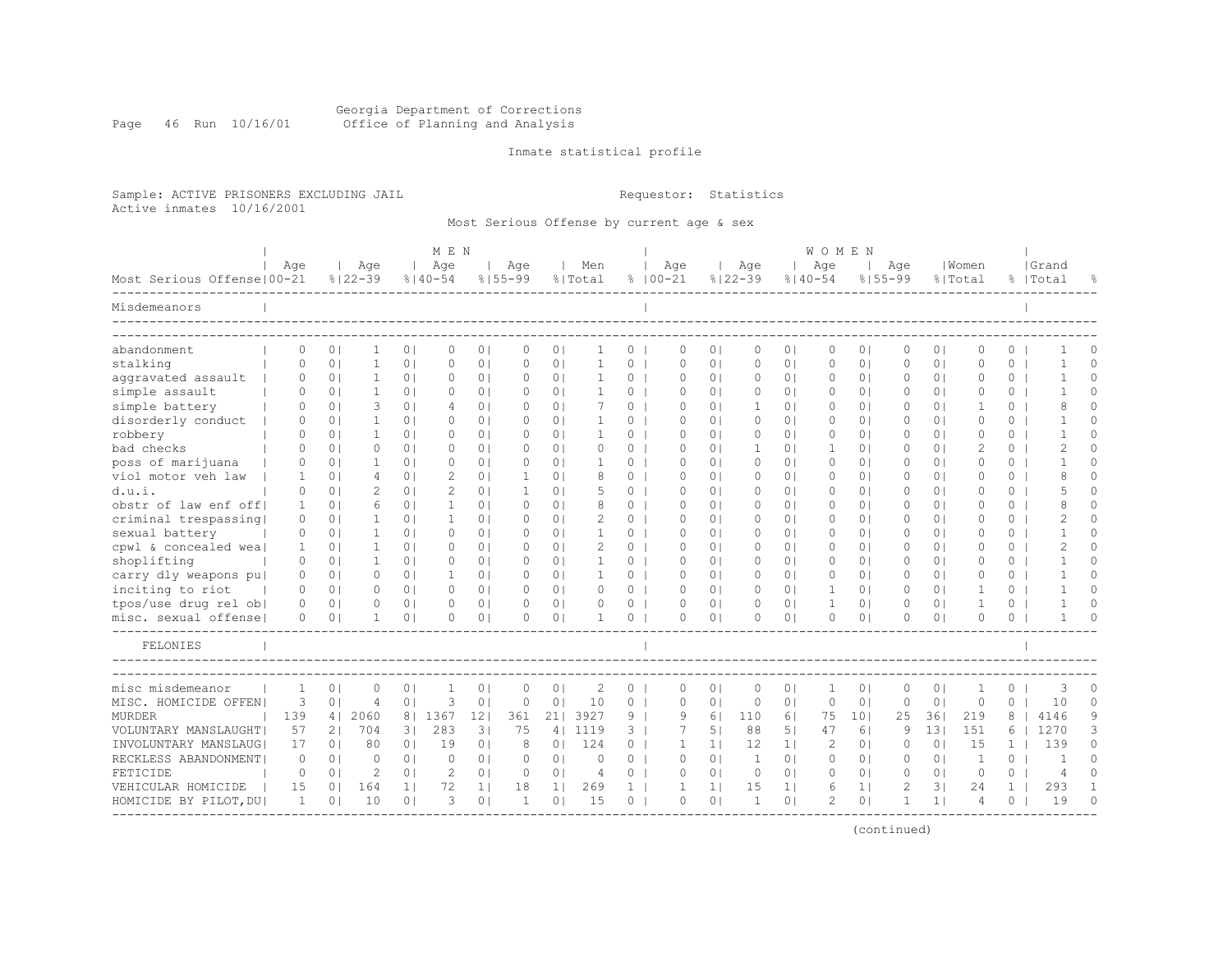#### Georgia Department of Corrections Page 47 Run 10/16/01 Office of Planning and Analysis

# Inmate statistical profile

Sample: ACTIVE PRISONERS EXCLUDING JAIL **Requestor:** Statistics Active inmates 10/16/2001

Most Serious Offense by current age & sex (CONTINUED)

|                                                       |          |                 |                |                | M E N         |                |                |                |              |              |             |                |             |                | <b>WOMEN</b> |                |             |                |          |              |               |                |
|-------------------------------------------------------|----------|-----------------|----------------|----------------|---------------|----------------|----------------|----------------|--------------|--------------|-------------|----------------|-------------|----------------|--------------|----------------|-------------|----------------|----------|--------------|---------------|----------------|
|                                                       | Age      |                 | Age            |                | Aqe           |                | Aqe            |                | Men          |              | Age         |                | Age         |                | Age          |                | Age         |                | Women    |              | Grand         |                |
| Most Serious Offense   00-21<br>--------------------- |          |                 | $8122 - 39$    |                | $8140 - 54$   |                | $8155 - 99$    |                | % Total      |              | $8100 - 21$ |                | $8122 - 39$ |                | $8140 - 54$  |                | $8155 - 99$ |                | % Total  |              | %   Total     | 옹              |
| CONCEAL DEATH OF ANO!                                 | 1        | 0 <sup>1</sup>  | 3              | 0 <sub>1</sub> | 0             | 01             | -1             | 01             | .5           | 0            | 0           | 01             | 0           | 01             | 0            | $\circ$        | 0           | 01             | 0        | 0            | 5             | 0              |
| CRIMINAL ATTEMPT MURI                                 | 0        | 0 <sub>1</sub>  | 3              | 0 <sub>1</sub> | 1             | 01             | 2              | 0              | 6            | 0            | 0           | $\circ$        | 1           | 01             | 1            | $\circ$        |             | 0 <sup>1</sup> | 2        | 0            | 8             | O              |
| MISC. ASSAULT/BATTER                                  | 3        | 0 <sub>1</sub>  | 26             | 0 <sup>1</sup> | 14            | 0 <sub>1</sub> | 2              | 0              | 45           | 0            | 0           | $\circ$        | 0           | 0 <sub>1</sub> | 0            | $\circ$        | O           | 0 <sub>1</sub> | 0        | $\Omega$     | 45            | 0              |
| AGGRAVATED ASSAULT                                    | 303      | 81              | 2359           | 9.             | 906           | 8 <sub>1</sub> | 137            | 8              | 3705         | 9            | 17          | 11             | 128         | 71             | 63           | 8              | 4           | 61             | 212      | 8            | 3917          | 9              |
| CRMNL ATTEMPT AGG AS                                  | 0        | 0 <sub>1</sub>  |                | 0 <sub>1</sub> | -1            | 0 <sub>1</sub> | 0              | 0              | 2            | 0            | 0           | $\circ$        | 0           | 0 <sup>1</sup> | 0            | $\circ$        | 0           | 0 <sup>1</sup> | $\circ$  | $\Omega$     | 2             | 0              |
| AGGRAVATED BATTERY                                    | 49       | 1 <sup>1</sup>  | 313            | 1 <sup>1</sup> | 129           | 1 <sub>1</sub> | 18             | 1 <sub>1</sub> | 509          | $\mathbf{1}$ | 1           | 1 <sup>1</sup> | 17          | 1 <sub>1</sub> | 15           | 2 <sub>1</sub> |             | 1 <sup>1</sup> | 34       | $\mathbf{1}$ | 543           | -1             |
| TERRORIST THREATS &                                   | 20       | 1 <sup>1</sup>  | 161            | 1 <sup>1</sup> | 61            | 1 <sub>1</sub> | $\overline{4}$ | 01             | 246          | 1            | O           | 0 <sub>1</sub> | 4           | 0 <sub>1</sub> | 7            | 1 <sub>1</sub> | $\Omega$    | 0 <sub>1</sub> | 11       | $\Omega$     | 257           | $\mathbf{1}$   |
| FALSE IMPRISONMENT                                    | 8        | 0 <sub>1</sub>  | 80             | 0 <sup>1</sup> | 29            | 0 <sub>1</sub> | $\mathbf{1}$   | 0 <sub>1</sub> | 118          | 0            | O           | 0 <sub>1</sub> | 1           | 0 <sup>1</sup> | 2            | $\circ$        | $\Omega$    | 0 <sup>1</sup> | 3        | $\Omega$     | 121           | $\Omega$       |
| KIDNAPPING                                            | 91       | 31              | 671            | 31             | 281           | 2 <sub>1</sub> | 31             | 2              | 1074         | 3            | 4           | 31             | 12          | 1 <sub>1</sub> | 8            | 1 <sub>1</sub> | 0           | 0 <sup>1</sup> | 24       | $\mathbf{1}$ | 1098          | $\overline{2}$ |
| INTERFERENCE WITH CU                                  | $\Omega$ | 0 <sub>1</sub>  | $\mathcal{D}$  | 0 <sub>1</sub> | $\Omega$      | 0 <sub>1</sub> | 0              | 0              | 2            | 0            | O           | $\Omega$       | 0           | 0 <sup>1</sup> | 0            | $\circ$        | O           | 0 <sup>1</sup> | $\circ$  | 0            | 2             | $\Omega$       |
| AGG ASSLT ON POLICE                                   | 8        | 0 <sup>1</sup>  | 191            | 1 <sup>1</sup> | 60            | 1 <sub>1</sub> | 10             | 11             | 269          | $\mathbf{1}$ | O           | $\Omega$       | 10          | 1 <sub>1</sub> | 1            | $\circ$        | O           | 0 <sub>1</sub> | 11       | $\Omega$     | 280           |                |
| AGG BATRY PEACE OFFI                                  | O        | $\Omega$        | 6              | 0 <sup>1</sup> | $\mathcal{D}$ | 0 <sup>1</sup> | $\Omega$       | 0              | 8            | $\Omega$     | O           | $\Omega$       | $\Omega$    | 0 <sub>1</sub> | $\Omega$     | $\Omega$       | O           | $\Omega$       | $\Omega$ | $\Omega$     | 8             | 0              |
| SIMPLE BATTERY MISD                                   |          | $\Omega$        | Ω              | 0 <sub>1</sub> | 1             | 01             | O              | 01             |              | $\Omega$     | O           | 0 <sub>1</sub> | 0           | 0 <sub>1</sub> | 0            | 0 <sub>1</sub> | O           | 0 <sup>1</sup> | $\Omega$ | $\Omega$     | $\mathcal{D}$ | 0              |
| RECK COND-HIV INFCTD                                  | 0        | 0 <sub>1</sub>  | 6              | 0 <sub>1</sub> | 3             | 0 <sub>1</sub> | 0              | $\Omega$       | 9            | $\Omega$     | O           | 0 <sub>1</sub> | 5           | 0 <sub>1</sub> | 0            | 0 <sub>1</sub> | ı           | 1 <sup>1</sup> | 6        | $\Omega$     | 1.5           | $\Omega$       |
| STALKING                                              | 0        | 0 <sub>1</sub>  | $\Omega$       | 0 <sub>1</sub> | $\mathbf{1}$  | 0 <sub>1</sub> | 0              | 01             | 1            | $\Omega$     | 0           | 0 <sub>1</sub> | $\circ$     | 0 <sub>1</sub> | 0            | 0 <sub>1</sub> | 0           | 0 <sub>1</sub> | $\Omega$ | 0            | $\mathbf{1}$  | $\Omega$       |
| AGGRAVATED STALKING                                   | 6        | $\Omega$        | 74             | $\Omega$       | 43            | 0 <sub>1</sub> | 5              | $\Omega$       | 128          | $\Omega$     | O           | 0 <sub>1</sub> | 2           | 0 <sub>1</sub> | $\Omega$     | 0 <sub>1</sub> | 0           | 0 <sup>1</sup> | 2        | $\Omega$     | 130           | $\Omega$       |
| CRIMINAL ATTEMPT KID                                  | O        | 0 <sub>1</sub>  | 10             | $\Omega$       | 2             | 0 <sub>1</sub> | $\Omega$       | $\Omega$       | 12           | $\Omega$     | O           | 0 <sub>1</sub> | $\Omega$    | 0 <sup>1</sup> | $\Omega$     | 0 <sub>1</sub> | $\Omega$    | 0 <sub>1</sub> | $\Omega$ | $\Omega$     | 12            | $\Omega$       |
| MISC. ARSON                                           | 0        | 0 <sub>1</sub>  | 2              | 0 <sub>1</sub> | 1             | 01             | 1              | 0 <sub>1</sub> | 4            | 0            | 0           | 01             | 0           | 01             | 0            | 0 <sub>1</sub> | 0           | 01             | 0        | 0            | 4             | 0              |
| FIRST DEGREE ARSON                                    | 12       | 0 <sub>1</sub>  | 154            | 1 <sup>1</sup> | 52            | 01             | 10             | 11             | 228          | $\mathbf{1}$ |             | 1 <sup>1</sup> | 8           | 01             | 12           | 2 <sub>1</sub> |             | 31             | 24       | $\mathbf{1}$ | 252           | -1             |
| SECOND DEGREE ARSON                                   | .5       | $\Omega$        | 26             | $\Omega$       | 9             | $\Omega$       | $\Omega$       | 0              | 40           | $\Omega$     | O           | $\Omega$       | $\Omega$    | 0 <sub>1</sub> | $\mathbf{1}$ | $\Omega$       |             | 11             | 2        | $\Omega$     | 42            | 0              |
| CRIMINAL POSS EXPLOS                                  | 0        | 01              | 0              | 01             | 1             | 01             | 0              | 0              | -1           | 0            | 0           | 01             | 0           | 01             | 0            | 01             | 0           | 01             | 0        | 0            | -1            | 0              |
| CRIM. DAMAGE 1ST DEG                                  | 2        | 01              | 14             | 01             | 6             | 01             | 0              | 01             | 22           | $\circ$      | 0           | 0 <sub>1</sub> | -1          | 01             | 0            | $\circ$        | 0           | 01             | 1        | 0            | 23            | O              |
| CRIM. DAMAGE 2ND DEG                                  | 7        | 0 <sub>1</sub>  | 44             | 0 <sub>1</sub> | 17            | 01             | 3              | 01             | 71           | 0            | 0           | 0 <sub>1</sub> | 3           | 0 <sub>1</sub> | 0            | 0              | 0           | 0 <sub>1</sub> | 3        | 0            | 74            | $\Omega$       |
| VANDALISM TO CHURCH                                   | 1        | 0 <sub>1</sub>  | ∩              | 0 <sup>1</sup> | $\Omega$      | 0 <sub>1</sub> | O              | 0 <sub>1</sub> | $\mathbf{1}$ | $\Omega$     | O           | 0 <sub>1</sub> | -1          | 0 <sub>1</sub> | 0            | $\circ$        | O           | 0 <sup>1</sup> | 1        | $\Omega$     | 2             | $\Omega$       |
| ALTER I.D.                                            | -1       | $\circ$         | 3              | 0 <sup>1</sup> | 3             | 0 <sup>1</sup> | $\Omega$       | 0              |              | 0            | O           | $\Omega$       | 0           | 0 <sub>1</sub> | $\Omega$     | $\circ$        | $\Omega$    | 0 <sup>1</sup> | $\Omega$ | $\Omega$     | 7             | $\Omega$       |
| <b>BURGLARY</b>                                       | 512      | 14 <sub>1</sub> | 3046           | 121            | 1192          | 11             | 44             | 31             | 4794         | 11           |             | 51             | 122         | 71             | 36           | 5 <sub>1</sub> | 0           | 0 <sup>1</sup> | 165      | 6            | 4959          | 11             |
| POSS BURGLAR TOOLS                                    | .5       | 0 <sub>1</sub>  | 17             | 0 <sub>1</sub> | 9             | 0              | 0              | 0              | 31           | 0            | 1           | 1 <sup>1</sup> | -1          | 0 <sub>1</sub> | 0            | $\circ$        | 0           | 0 <sup>1</sup> | 2        | 0            | 33            | $\circ$        |
| CRMNL ATMPT COMMIT B                                  |          | $\Omega$        | 13             | 0 <sub>1</sub> | 8             | 0              | O              | 0              | 22           | $\Omega$     | $\Omega$    | $\Omega$       | 0           | 0 <sub>1</sub> | 0            | $\circ$        | O           | 0 <sub>1</sub> | $\Omega$ | 0            | 22            | $\Omega$       |
| MISC. FORGERY                                         | 1        | 0 <sup>1</sup>  | $\overline{4}$ | 0 <sub>1</sub> | $\mathcal{D}$ | $\Omega$       | $\Omega$       | 0              |              | $\Omega$     | $\Omega$    | $\Omega$       | 3           | 0 <sub>1</sub> | $\Omega$     | $\circ$        | O           | 0 <sub>1</sub> | 3        | $\Omega$     | 10            | $\Omega$       |
| FORGERY 1ST DEGREE                                    | 49       | 1 <sup>1</sup>  | 668            | 31             | 325           | 31             | 11             | 1 <sub>1</sub> | 1053         | 2            | 20          | 131            | 262         | 151            | 95           | 131            | 6           | 9 <sub>1</sub> | 383      | 14           | 1436          | 3              |
| FORGERY 2ND DEGREE                                    | 0        | 0 <sub>1</sub>  | 13             | 0 <sub>1</sub> | 7             | 0 <sub>1</sub> | 1              | 01             | 21           | $\circ$      | 0           | $\circ$        | 5           | 0 <sub>1</sub> | 2            | 0 <sub>1</sub> | 0           | 0 <sup>1</sup> |          | $\Omega$     | 28            | $\Omega$       |
| <b>BAD CHECKS</b>                                     |          | 0 <sub>1</sub>  | -1             | 0 <sub>1</sub> | 2             | 01             | $\mathbf{1}$   | 01             | 4            | $\Omega$     | 0           | 0 <sub>1</sub> | $\circ$     | 0 <sub>1</sub> | 0            | 0 <sub>1</sub> | 0           | 0 <sub>1</sub> | 0        | 0            | 4             | $\Omega$       |
| THEFT CREDIT CARD                                     |          | 0 <sub>1</sub>  | 24             | 0 <sub>1</sub> | 3             | 0 <sup>1</sup> | $\Omega$       | 0 <sub>1</sub> | 28           | $\Omega$     | $\Omega$    | 0 <sub>1</sub> | 2           | 0 <sub>1</sub> | 2            | $\circ$        | $\Omega$    | 0 <sub>1</sub> | 4        | $\Omega$     | 32            | $\Omega$       |
| FRAUDULENT CREDIT CA                                  | 3        | 0 <sub>1</sub>  | 30             | 0 <sub>1</sub> | 3             | 01             | $\Omega$       | 0 <sub>1</sub> | 36           | $\Omega$     | 1           | 1 <sub>1</sub> | 7           | 0 <sub>1</sub> | 2            | 0 <sub>1</sub> | 0           | 0 <sup>1</sup> | 10       | 0            | 46            | $\Omega$       |
| TELECOMMUNICATIONS F                                  | $\Omega$ | 0 <sub>1</sub>  | 2              | 0 <sup>1</sup> | $\Omega$      | 0 <sup>1</sup> | $\Omega$       | $\Omega$       | 2            | $\Omega$     | 0           | 0 <sub>1</sub> | $\Omega$    | 0 <sub>1</sub> | 0            | $\circ$        | O           | 01             | $\Omega$ | $\Omega$     | 2             | O              |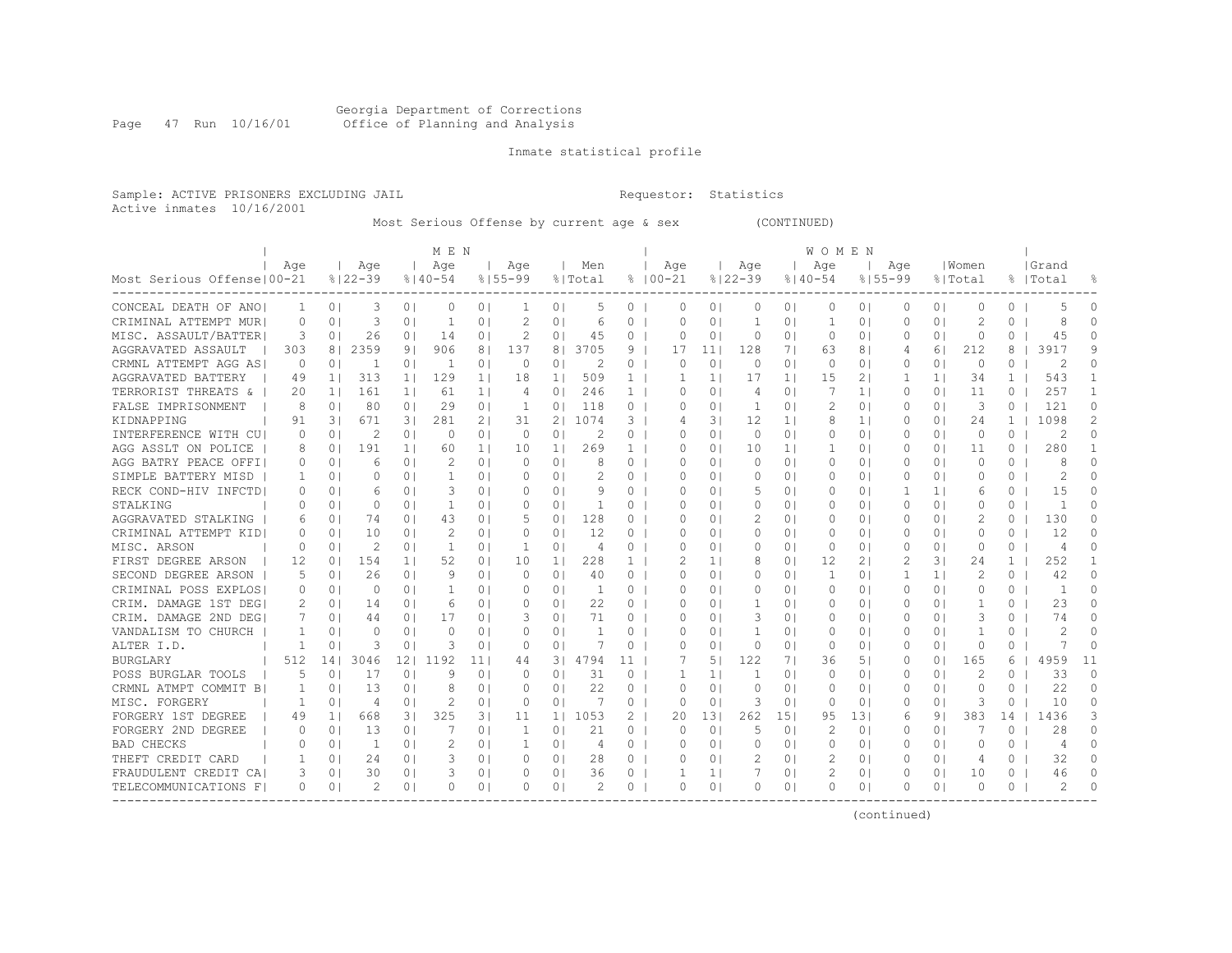#### Georgia Department of Corrections Page 48 Run 10/16/01 Office of Planning and Analysis

# Inmate statistical profile

Sample: ACTIVE PRISONERS EXCLUDING JAIL **Requestor:** Statistics Active inmates 10/16/2001

Most Serious Offense by current age & sex (CONTINUED)

|                              | M E N    |                |             |                |                |                |                |                |                |              |             |                |                | WOMEN          |             |                |          |                |                |              |              |                |
|------------------------------|----------|----------------|-------------|----------------|----------------|----------------|----------------|----------------|----------------|--------------|-------------|----------------|----------------|----------------|-------------|----------------|----------|----------------|----------------|--------------|--------------|----------------|
|                              | Age      |                | Age         |                | Age            |                | Age            |                | Men            |              | Age         |                | Age            |                | Age         |                | Aqe      |                | Women          |              | Grand        |                |
| Most Serious Offense   00-21 |          |                | $8122 - 39$ |                | $8140 - 54$    |                | $8155 - 99$    |                | % Total        |              | $8100 - 21$ |                | $8122 - 39$    |                | $8140 - 54$ | $8155 - 99$    |          |                | % Total        |              | %   Total    | 욲              |
| CRMNL ATMPT COMMIT F         | $\Omega$ | 0 <sub>1</sub> | -1          | $\Omega$       | $\Omega$       | 0 <sub>1</sub> | $\Omega$       | $\Omega$       | $\mathbf{1}$   | $\Omega$     | O           | $\Omega$       | $\Omega$       | 0 <sub>1</sub> | $\Omega$    | 0              | $\Omega$ | 0 <sup>1</sup> | $\Omega$       | 0            | -1           | 0              |
| MISC. FRAUD                  | $\Omega$ | $\Omega$       | 7           | $\Omega$       | 6              | 0 <sub>1</sub> | 5              | 0 <sup>1</sup> | 18             | $\Omega$     | $\Omega$    | 0              | 6              | 0 <sub>1</sub> | 1           | $\circ$        | $\Omega$ | 0 <sup>1</sup> | 7              | $\Omega$     | 25           | $\Omega$       |
| THEFT BY TAKING              | 97       | 3 I            | 487         | $\overline{2}$ | 214            | 21             | 24             | 1 <sub>1</sub> | 822            | 2            |             | 1 <sup>1</sup> | 60             | 31             | 25          | 31             | $\Omega$ | 0 <sup>1</sup> | 87             | 3            | 909          | 2              |
| THEFT BY DECEPTION           |          | 0 <sub>1</sub> | 18          | 0 <sub>1</sub> | 14             | 0 <sub>1</sub> | 2              | $\Omega$       | 35             | $\Omega$     | 0           | $\Omega$       | 4              | 0 <sub>1</sub> | $\Omega$    | 0 <sub>1</sub> | $\Omega$ | 0 <sup>1</sup> | 4              | $\Omega$     | 39           | $\Omega$       |
| THEFT BY EXTORTION           |          | 0 <sub>1</sub> | O           | 0 <sub>1</sub> | $\mathbf{1}$   | 0 <sub>1</sub> | 0              | 0 <sup>1</sup> | $\mathbf{1}$   | 0            | 0           | $\circ$        | 0              | 0 <sub>1</sub> | 0           | 0 <sub>1</sub> | 0        | 0 <sup>1</sup> | $\circ$        | 0            | $\mathbf{1}$ | $\Omega$       |
| THEFT OF LOST PROPER!        | O        | 0 <sub>1</sub> | $\Omega$    | $\Omega$       | 3              | 0 <sub>1</sub> | -1             | 0 <sub>1</sub> | $\overline{4}$ | 0            | O           | $\Omega$       | 1              | 0 <sub>1</sub> | $\Omega$    | $\circ$        | $\Omega$ | 0 <sup>1</sup> | $\mathbf{1}$   | $\Omega$     | 5            | $\Omega$       |
| THEFT BY REC STOLEN          | 120      | 31             | 574         | 21             | 174            | 2 <sub>1</sub> | 9              | 11             | 877            | 2            | -1          | 11             | 22             | 11             | 8           | 1 <sup>1</sup> | $\Omega$ | 01             | 31             | $\mathbf{1}$ | 908          | $\mathcal{D}$  |
| THEFT OF SERVICES            | $\Omega$ | 01             | 4           | 0 <sub>1</sub> | 2              | 0 <sub>1</sub> | $\Omega$       | 0              | 6              | 0            | O           | $\Omega$       | 0              | 0 <sub>1</sub> | $\Omega$    | 0 <sub>1</sub> | 0        | 01             | $\Omega$       | 0            | 6            | 0              |
| THEFT BY CONVERSION          | O        | 0 <sub>1</sub> | 18          | 0 <sub>1</sub> | 12             | 01             | 2              | 0              | 32             | 0            |             | 1 <sup>1</sup> | 5              | 0              | 0           | $\circ$        | 0        | 01             | 6              | 0            | 38           | $\Omega$       |
| CONVSN PAYMNTS REAL          | $\Omega$ | $\Omega$       | $\Omega$    | $\Omega$       | $\mathbf{1}$   | 0 <sub>1</sub> | $\Omega$       | $\Omega$       | $\mathbf{1}$   | $\Omega$     | U           | 0              | 0              | $\Omega$       | $\Omega$    | $\Omega$       | $\Omega$ | 0 <sup>1</sup> | $\Omega$       | $\Omega$     | $\mathbf{1}$ | $\cap$         |
| THEFT OF MOTOR VEH,          | 24       | 11             | 120         | $\Omega$       | 34             | 0 <sub>1</sub> | $\Omega$       | 0              | 178            | $\Omega$     | O           | 01             | $\mathcal{D}$  | 0 <sub>1</sub> | -1.         | 0 <sub>1</sub> | $\Omega$ | 0 I            | 3              | $\Omega$     | 181          | $\Omega$       |
| THEFT BRING PROP IN          | 2        | 0 <sub>1</sub> | 10          | 0 <sub>1</sub> | $\overline{4}$ | 0 <sub>1</sub> | -1.            | $\Omega$       | 17             | $\Omega$     | O           | $\Omega$       | -1             | 0 <sup>1</sup> | $\Omega$    | 0 <sub>1</sub> | $\Omega$ | 0 <sup>1</sup> | -1             | $\Omega$     | 18           | $\Omega$       |
| THEFT RECV PROP OUT          | 0        | 0 <sub>1</sub> | 2           | 0 <sub>1</sub> | 0              | 0 <sub>1</sub> | 1              | 0 <sup>1</sup> | 3              | 0            | 0           | $\circ$        | 0              | 0 <sub>1</sub> | 0           | 0 <sub>1</sub> | $\Omega$ | 0 <sup>1</sup> | $\circ$        | $\Omega$     | 3            | $\Omega$       |
| THEFT BY SHOPLIFTING         | 10       | 0 <sub>1</sub> | 219         | 1 <sup>1</sup> | 231            | 2 <sub>1</sub> | 14             | 1 <sub>1</sub> | 474            | $\mathbf{1}$ | 8           | 51             | 104            | 61             | 63          | 8 <sub>1</sub> |          | 1 <sup>1</sup> | 176            | 6            | 650          | $\mathbf{1}$   |
| ENTERING VEHICLE             | 27       | 1 <sup>1</sup> | 88          | 0 <sup>1</sup> | 22             | 0 <sup>1</sup> | 3              | 0 <sub>1</sub> | 140            | $\Omega$     | $\Omega$    | $\Omega$       | $\Omega$       | $\Omega$       | $\Omega$    | $\Omega$       | $\Omega$ | $\Omega$       | $\Omega$       | $\Omega$     | 140          | $\Omega$       |
| ROBBERY                      | 466      | 131            | 1867        | 7 I            | 475            | 4              | 21             | 1 <sub>1</sub> | 2829           | 7            | 35          | 231            | 106            | 61             | 26          | 4              | 2        | 3 I            | 169            | 6            | 2998         | 7              |
| ARMED ROBBERY                | 564      | 161            | 2632        | 101            | 715            | 61             | 57             | 3 I            | 3968           | 9            | 12          | 8              | 50             | 31             | 11          | 1 <sup>1</sup> | 0        | 01             | 73             | 3            | 4041         | 9              |
| HIJACKING MOTOR VEHI         | 11       | 0              | 30          | 0              | $\Omega$       | 0 <sup>1</sup> | $\Omega$       | 0              | 41             | $\Omega$     | 1           | 1 <sup>1</sup> | 1              | $\Omega$       | $\Omega$    | $\circ$        | $\Omega$ | 0 <sup>1</sup> | $\overline{c}$ | 0            | 43           | $\Omega$       |
| CRIMINAL ATTEMPT ROB         | 7        | $\Omega$       | 31          | 0 <sub>1</sub> | 5              | 01             | 0              | 0              | 43             | 0            | O           | 01             | $\overline{c}$ | 0 <sub>1</sub> | 0           | $\circ$        | 0        | 0 I            | $\overline{c}$ | $\Omega$     | 45           | $\Omega$       |
| CRMNL ATMPT ARMED RO         | 46       | 11             | 133         | 11             | 8              | 01             | 0              | 0 <sub>1</sub> | 187            | 0            | 0           | 01             | 8              | 01             | 1           | $\circ$        | 0        | 0 I            | 9              | 0            | 196          | 0              |
| MISC. SEXUAL                 | 1        | 0 <sub>1</sub> | 14          | 0 <sub>1</sub> | -9             | 01             | -1             | 0 <sub>1</sub> | 25             | 0            | 0           | 0 <sub>1</sub> | 1              | 0 <sub>1</sub> | 1           | 0 <sub>1</sub> | 0        | 01             | 2              | 0            | 27           | $\Omega$       |
| RAPE                         | 60       | 21             | 820         | 31             | 685            | 61             | 91             | 51             | 1656           | 4            | O           | $\Omega$       | $\mathbf{1}$   | 0 <sub>1</sub> | 3           | $\circ$        | $\Omega$ | 0 <sup>1</sup> | 4              | $\Omega$     | 1660         | 4              |
| SODOMY                       | -1       | $\Omega$       | 18          | 0 <sub>1</sub> | 15             | 0 <sup>1</sup> | 6              | 0 <sup>1</sup> | 40             | $\Omega$     | O           | $\Omega$       | $\Omega$       | $\Omega$       | $\Omega$    | $\circ$        | $\Omega$ | 01             | $\Omega$       | $\Omega$     | 40           | $\Omega$       |
| AGGRAVATED SODOMY            | 8        | 0 <sup>1</sup> | 100         | 0 <sup>1</sup> | 91             | 1 <sub>1</sub> | 33             | 2 <sub>1</sub> | 232            | $\mathbf{1}$ | O           | 0 <sup>1</sup> | -1             | 0 <sub>1</sub> | 3           | 0 <sub>1</sub> | $\Omega$ | 01             | 4              | $\Omega$     | 236          | 1              |
| INCEST                       |          | $\Omega$       | 21          | 0 <sub>1</sub> | 39             | 0 <sub>1</sub> |                | 0              | 68             | 0            | O           | $\Omega$       | 1              | 0 <sub>1</sub> | $\Omega$    | $\circ$        | O        | 0 <sup>1</sup> | -1             | $\Omega$     | 69           | $\Omega$       |
| AGGRAVATED SEXUAL BA         |          | $\Omega$       | 39          | 0 <sup>1</sup> | 32             | 0 <sub>1</sub> | 9              | 1 <sup>1</sup> | 82             | $\Omega$     | O           | $\Omega$       | $\mathbf{1}$   | 0 <sub>1</sub> | 0           | $\circ$        | 0        | 0 <sup>1</sup> | -1             | 0            | 83           | $\Omega$       |
| STATUATORY RAPE              | 56       | 21             | 347         | 1 <sup>1</sup> | 40             | 0 <sup>1</sup> | 13             | 1 <sub>1</sub> | 456            | 1.           | O           | 0              | 7              | $\Omega$       | $\Omega$    | $\Omega$       | $\Omega$ | $\Omega$       | 7              | $\Omega$     | 463          | 1              |
| CHILD MOLESTATION            | 114      | 3 I            | 944         | 4              | 733            | 71             | 258            | 151            | 2049           | .5           | 3           | 2              | 20             | 1 <sup>1</sup> | 11          | 1 <sup>1</sup> | $\Omega$ | 01             | 34             | 1.           | 2083         | 5.             |
| ENTICING CHILD-INDEC         | 0        | 0 <sub>1</sub> | 22          | 0 <sub>1</sub> | 15             | 0 <sub>1</sub> | $\overline{4}$ | 0              | 41             | 0            | 0           | $\circ$        | 2              | 0 <sup>1</sup> | 0           | 0 <sub>1</sub> | 0        | 0 <sup>1</sup> | $\overline{c}$ | 0            | 43           | 0              |
| AGGRAV. CHILD MOLEST         | 25       | 1 <sup>1</sup> | 465         | 21             | 388            | 31             | 138            | 8 <sub>1</sub> | 1016           | 2            | 0           | $\circ$        | 14             | 1 <sup>1</sup> | 6           | 1 <sup>1</sup> | $\Omega$ | 0 <sup>1</sup> | 20             | $\mathbf{1}$ | 1036         | $\overline{2}$ |
| SEXL/ASSLT/AGN/PERS/         | 0        | 0 <sub>1</sub> | 6           | 0 <sub>1</sub> | $\Omega$       | 0 <sup>1</sup> | $\Omega$       | 0 <sup>1</sup> | 6              | $\Omega$     | O           | $\Omega$       | 0              | 0 <sub>1</sub> | 0           | 0 <sub>1</sub> | 0        | 0 <sup>1</sup> | $\Omega$       | $\Omega$     | 6            | $\Omega$       |
| CRIMINAL ATTPT RAPE          | З        | 0 <sub>1</sub> | 37          | 0 <sub>1</sub> | 13             | 01             | 3              | 0 <sub>1</sub> | 56             | 0            | 0           | 0 <sub>1</sub> | 0              | 0 I            | 0           | 0 <sub>1</sub> | 0        | 0 <sup>1</sup> | 0              | 0            | 56           | $\Omega$       |
| CRIMINAL ATTPT AGG S         |          | 0 <sub>1</sub> | 1           | 0 <sub>1</sub> | 2              | 0 <sub>1</sub> | 0              | 0 <sub>1</sub> | 4              | 0            | O           | $\Omega$       | 0              | 0 <sub>1</sub> | $\Omega$    | 0 <sub>1</sub> | 0        | 0 <sup>1</sup> | $\Omega$       | 0            | 4            | 0              |
| MISC. OBSCENITY              | O        | $\circ$        | 0           | 0              | 2              | 0 <sub>1</sub> | -1             | 0              |                | 0            | 0           | 01             | 0              | 0              | 0           | 0              |          | 0 <sup>1</sup> | 0              | 0            | 3            | $\Omega$       |
| MISC. PUBLIC ORDER           | $\Omega$ | $\Omega$       |             | $\Omega$       | $\Omega$       | 0 <sup>1</sup> | $\Omega$       | $\Omega$       | 1              | $\Omega$     | O           | $\Omega$       | $\Omega$       | $\Omega$       | O           | $\Omega$       | O        | $\Omega$       | $\Omega$       | 0            | -1           | $\Omega$       |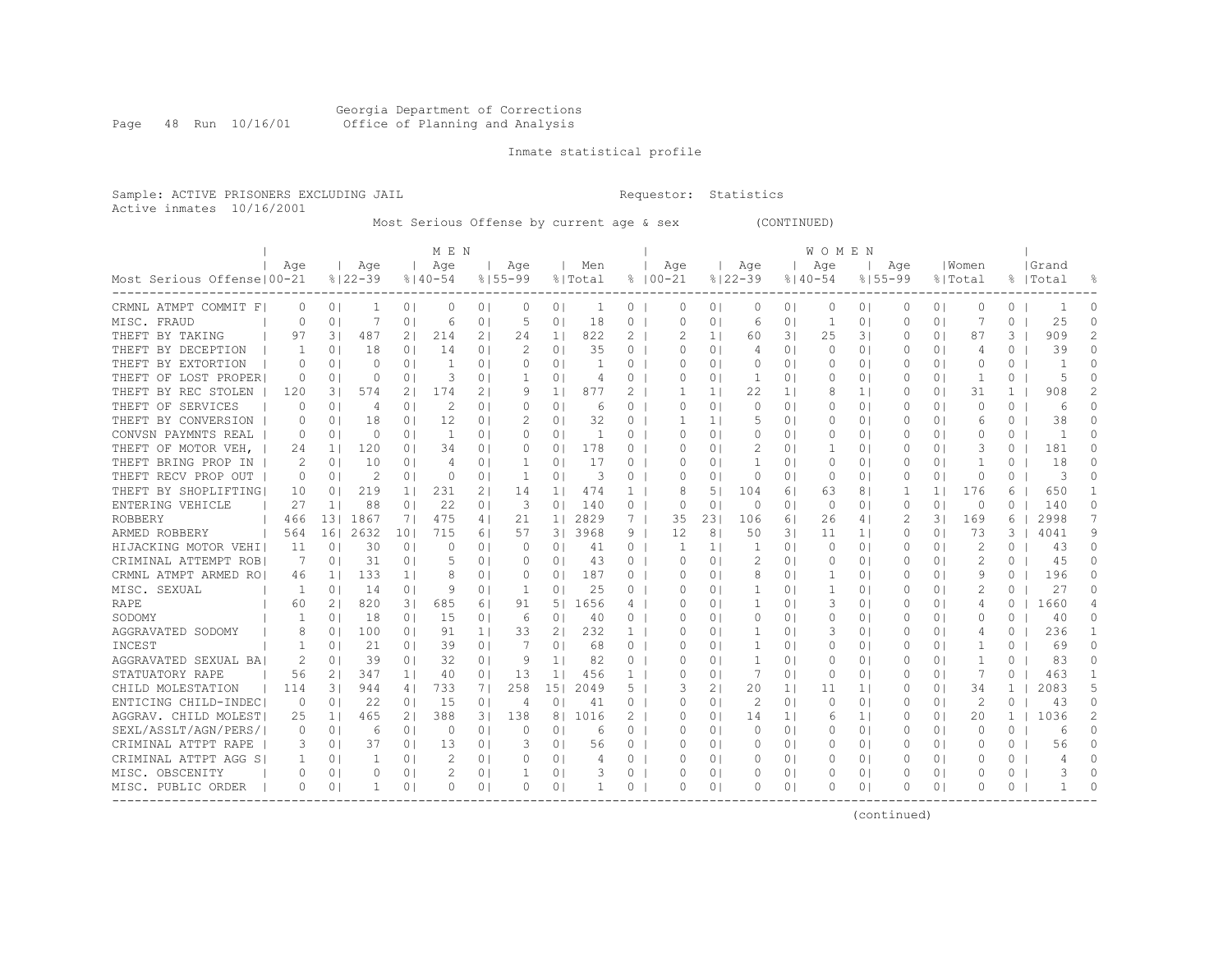#### Georgia Department of Corrections Page 49 Run 10/16/01 Office of Planning and Analysis

# Inmate statistical profile

Sample: ACTIVE PRISONERS EXCLUDING JAIL **Requestor:** Statistics Active inmates 10/16/2001

Most Serious Offense by current age & sex (CONTINUED)

|                              | M E N    |                |                |                |                |                |              |                |                |                |             |                |              |                | WOMEN        |                |          |                |                |                      |                |                |
|------------------------------|----------|----------------|----------------|----------------|----------------|----------------|--------------|----------------|----------------|----------------|-------------|----------------|--------------|----------------|--------------|----------------|----------|----------------|----------------|----------------------|----------------|----------------|
|                              | Aqe      |                | Age            |                | Aqe            |                | Age          |                | Men            |                | Age         |                | Age          |                | Age          |                | Age      |                | Women          |                      | Grand          |                |
| Most Serious Offense   00-21 |          |                | $8122 - 39$    |                | $8140 - 54$    |                | $8155 - 99$  |                | % Total        |                | $8100 - 21$ |                | $8122 - 39$  |                | $8140 - 54$  | $8155 - 99$    |          |                | % Total        |                      | %   Total      | ႜႂ             |
| FALSE SWEARNG WRITTN         | 0        | 0 <sup>1</sup> | $\Omega$       | 0 <sub>1</sub> | 1              | 0 <sup>1</sup> | 0            | 0 <sub>1</sub> |                | $\circ$        | 1           | 1 <sub>1</sub> | -1           | 0 <sup>1</sup> | 0            | 0 <sub>1</sub> | 0        | 0 <sub>1</sub> | 2              | $\Omega$             | 3              | $\Omega$       |
| BRIBERY GOVT OFFICER         | 2        | 0 <sub>1</sub> | O              | 0 <sub>1</sub> | 2              | 0 <sub>1</sub> | 0            | 01             | $\overline{4}$ | 0              | $\Omega$    | 0 <sub>1</sub> | $\circ$      | 0 <sub>1</sub> | 0            | 0 <sub>1</sub> | $\Omega$ | 0 <sub>1</sub> | $\Omega$       | $\Omega$             | 4              | $\Omega$       |
| VIOLATE OATH PUBLIC          | O        | 0 <sub>1</sub> | 1              | 0 <sub>1</sub> | $\Omega$       | 0 <sup>1</sup> | $\Omega$     | 0 <sub>1</sub> | 1              | 0              | O           | 0 <sub>1</sub> | $\Omega$     | 0 <sub>1</sub> | 0            | 0 <sub>1</sub> | $\Omega$ | 0 <sup>1</sup> | $\Omega$       | $\Omega$             | -1             | $\Omega$       |
| DEFRAUDING STATE             | O        | 0 <sup>1</sup> | $\Omega$       | 0 <sup>1</sup> | 1              | 0 <sup>1</sup> | $\Omega$     | $\Omega$       | 1              | $\circ$        | O           | 0 <sub>1</sub> | $\circ$      | 0 <sub>1</sub> | $\mathbf{1}$ | 0 <sub>1</sub> | $\Omega$ | 0 <sub>1</sub> | -1             | $\Omega$             | $\mathcal{D}$  | $\Omega$       |
| INFLUENCING WITNESS          |          | 0 <sub>1</sub> | $\Omega$       | 0 <sub>1</sub> | $\Omega$       | 0 <sup>1</sup> | $\Omega$     | 0 <sub>1</sub> | 1              | $\circ$        | 0           | 0 <sup>1</sup> | 0            | 0 <sup>1</sup> | 0            | 0 <sub>1</sub> | 0        | 0 <sup>1</sup> | $\Omega$       | $\Omega$             | $\overline{1}$ | O              |
| OBSTR OF LAW ENF OFF         | 69       | 21             | 588            | 21             | 183            | 21             | 6            | $\Omega$       | 846            | $\mathcal{L}$  | 1           | 11             | 42           | 2 <sub>1</sub> | 19           | 31             | $\Omega$ | 01             | 62             | $\mathbf{2}^{\circ}$ | 908            | $\overline{2}$ |
| PERJURY                      | 1        | 0 <sub>1</sub> | 2              | 0 <sub>1</sub> | 0              | 0 <sub>1</sub> | $\mathbf{1}$ | 0 <sub>1</sub> | 4              | 0              | $\Omega$    | 0 <sub>1</sub> | 0            | 0 <sup>1</sup> | $\Omega$     | 0 <sub>1</sub> | 0        | 0 <sup>1</sup> | $\Omega$       | $\circ$              | 4              | $\Omega$       |
| IMPERSONATING OFFIC          | 1        | 0 <sub>1</sub> | $\Omega$       | 0 <sub>1</sub> | $\Omega$       | 0 <sup>1</sup> | $\Omega$     | 0 <sup>1</sup> | $\overline{1}$ | 0 <sub>1</sub> | $\Omega$    | 0 <sub>1</sub> | $\Omega$     | 01             | $\Omega$     | 0 <sub>1</sub> | $\Omega$ | 01             | $\Omega$       | $\Omega$             | $\overline{1}$ | $\Omega$       |
| FALSE STATEMENTS GOVI        | 1        | 0 <sup>1</sup> | 18             | 0 <sub>1</sub> | 5              | 01             | 1            | 0 <sub>1</sub> | 25             | $\circ$        | 1           | 1 <sup>1</sup> | 0            | 0 <sup>1</sup> | 0            | 0 <sub>1</sub> | 0        | 0 <sup>1</sup> | 1              | 0                    | 26             | $\Omega$       |
| IMPRSNTNG ANTHR RBAL         | O.       | 0 <sub>1</sub> | 1              | 0 <sub>1</sub> | $\mathbf{1}$   | 0 <sub>1</sub> | $\Omega$     | 0 <sub>1</sub> | $\overline{2}$ | $\Omega$       | $\Omega$    | 0 <sub>1</sub> | 0            | 0 <sup>1</sup> | 0            | 0 <sub>1</sub> | O        | 0 <sup>1</sup> | $\Omega$       | 0                    | 2              | $\cap$         |
| <b>ESCAPE</b>                |          | 0 <sub>1</sub> | 63             | $\Omega$       | 26             | 0 <sup>1</sup> | $\Omega$     | 01             | 98             | $\Omega$       | $\Omega$    | 0 <sub>1</sub> | 1            | 0 <sub>1</sub> | 1            | 0 <sub>1</sub> | $\Omega$ | 0 <sup>1</sup> | 2              | $\Omega$             | 100            | $\Omega$       |
| HINDERING APPREH OR          |          | 0 <sub>1</sub> | $\overline{4}$ | 0 <sub>1</sub> | $\Omega$       | 0 <sub>1</sub> | $\Omega$     | 0 <sub>1</sub> | 5              | 0              | O           | 0 <sub>1</sub> | 2            | 0 <sup>1</sup> | 1            | 0 <sub>1</sub> | л.       | 1 <sub>1</sub> | 4              | 0                    | 9              | $\Omega$       |
| MUTINY IN PENAL INST         | U        | 0 <sup>1</sup> | 2              | 0 <sub>1</sub> | $\Omega$       | 0 <sub>1</sub> | 0            | 0 <sub>1</sub> | 2              | $\Omega$       | 0           | 0 <sup>1</sup> | 0            | 0 <sup>1</sup> | 1            | 0 <sub>1</sub> | $\Omega$ | 0 <sup>1</sup> | 1              | $\mathbf{0}$         | 3              | U              |
| <b>BAIL JUMPING</b>          | O        | 0 <sup>1</sup> | 3              | 0 <sub>1</sub> | $\overline{c}$ | 0 <sub>1</sub> | 0            | 0 <sub>1</sub> | 5              | $\Omega$       | 0           | 0 <sub>1</sub> | 2            | 0 <sup>1</sup> | 0            | 0 <sub>1</sub> | 0        | 0 <sub>1</sub> | $\overline{c}$ | $\circ$              | 7              | $\cap$         |
| FALSE PUBLIC ALARM           | $\Omega$ | 0 <sub>1</sub> | $\mathbf{1}$   | 0 <sup>1</sup> | 1              | 0 <sup>1</sup> | $\Omega$     | 0 <sub>1</sub> | 2              | $\Omega$       | $\Omega$    | 0 <sub>1</sub> | $\circ$      | 0 <sup>1</sup> | $\Omega$     | 0 <sub>1</sub> | $\Omega$ | 0 <sub>1</sub> | $\cap$         | $\Omega$             | $\mathfrak{D}$ | $\Omega$       |
| CRIM INTER WITH GOVT         |          | 0 <sup>1</sup> | 2.3            | 0 <sub>1</sub> | 10             | 0 <sup>1</sup> | $\Omega$     | 0 <sub>1</sub> | 38             | 0 <sub>1</sub> | $\Omega$    | 0 <sub>1</sub> | $\Omega$     | 0 <sup>1</sup> | $\Omega$     | 0 <sub>1</sub> | $\Omega$ | 0 <sup>1</sup> | $\cap$         | 0                    | 38             | $\Omega$       |
| COMMERICAL GAMBLING          | $\Omega$ | 0 <sub>1</sub> | $\mathbf{1}$   | 0 <sub>1</sub> | $\Omega$       | 0 <sup>1</sup> | $\mathbf{1}$ | 0 <sup>1</sup> | 2              | $\Omega$       | 0           | 0 <sup>1</sup> | 0            | 0 <sup>1</sup> | $\Omega$     | 0 <sup>1</sup> | 0        | 0 <sub>1</sub> | $\Omega$       | $\Omega$             | 2              | O              |
| SOLICIT/ACCEPTING BR         | $\Omega$ | 0 <sub>1</sub> | 1              | $\Omega$       | $\Omega$       | $\Omega$       | $\Omega$     | 01             | 1              | $\Omega$       | 0           | 0 <sub>1</sub> | -1           | 0 <sub>1</sub> | $\Omega$     | 0 <sub>1</sub> | 0        | 0 <sup>1</sup> | 1              | 0                    | 2              | $\Omega$       |
| DOGFIGHTING                  |          | 0 <sub>1</sub> | $\bigcap$      | 0 <sub>1</sub> | $\Omega$       | 01             | $\Omega$     | 01             | 1              | 0              | O           | 0 <sub>1</sub> | 0            | 0 <sub>1</sub> | 0            | $\circ$        | O        | 0 <sup>1</sup> | $\Omega$       | 0                    | -1             | $\Omega$       |
| BUS HIJACKING                | $\Omega$ | 0 <sub>1</sub> | -1             | 0 <sup>1</sup> | $\mathbf{1}$   | 0 <sup>1</sup> | $\Omega$     | 01             | 2              | $\Omega$       | O           | 0 <sub>1</sub> | $\Omega$     | $\Omega$       | $\Omega$     | 0 <sub>1</sub> | $\Omega$ | 0 <sub>1</sub> | $\Omega$       | $\Omega$             | $\mathfrak{D}$ | 0              |
| CRUELTY TO CHILDREN          | 8        | 0 <sup>1</sup> | 190            | 1 <sup>1</sup> | 38             | 01             | 7            | 0 <sub>1</sub> | 243            | 1 <sup>1</sup> | 4           | 31             | 66           | 4              | 12           | 21             | 0        | 0 <sup>1</sup> | 82             | 3                    | 325            | -1.            |
| SEX EXPLOITATION CHI         | 0        | 0 <sub>1</sub> | 3              | 0 <sub>1</sub> | 7              | 0 <sub>1</sub> | 2            | 0 <sub>1</sub> | 12             | $\circ$        | 0           | 0 <sub>1</sub> | 1            | 0 <sup>1</sup> | 0            | 0 <sub>1</sub> | 0        | 0 <sup>1</sup> | $\mathbf{1}$   | $\circ$              | 13             | $\Omega$       |
| ABANDONMENT OF CHILD         | $\Omega$ | 0 <sub>1</sub> | 1              | 0 <sub>1</sub> | $\overline{c}$ | 0 <sup>1</sup> | $\Omega$     | 0 <sub>1</sub> | 3              | $\Omega$       | $\Omega$    | 0 <sub>1</sub> | $\mathbf{1}$ | 0 <sup>1</sup> | $\Omega$     | 0 <sub>1</sub> | $\Omega$ | 0 <sup>1</sup> | $\mathbf{1}$   | $\Omega$             | $\overline{4}$ | $\Omega$       |
| CNTRBTNG DELINOENCY          | 0        | 0 <sub>1</sub> | $\Omega$       | 0 <sub>1</sub> | $\Omega$       | 0 <sub>1</sub> | $\Omega$     | 0 <sub>1</sub> | $\Omega$       | 0 <sub>1</sub> | $\Omega$    | 0 <sup>1</sup> | 1            | 0 <sup>1</sup> | 0            | 0 <sub>1</sub> | $\Omega$ | 0 <sup>1</sup> | $\mathbf{1}$   | $\mathbf{0}$         | -1             | $\Omega$       |
| MISC WEAPON/EXPLOSIV         | 1        | 0 <sub>1</sub> | 4              | 0 <sub>1</sub> | 1              | 0 <sub>1</sub> | $\Omega$     | 0 <sub>1</sub> | 6              | 0 <sub>1</sub> | $\Omega$    | 0 <sup>1</sup> | 0            | 0 <sup>1</sup> | 0            | 0 <sub>1</sub> | $\Omega$ | 0 <sub>1</sub> | $\Omega$       | $\mathbf{0}$         | 6              | $\Omega$       |
| CARRY CONCEALED WEAP         |          | 0 <sub>1</sub> | 8              | 0 <sub>1</sub> | $\mathcal{D}$  | 0 <sub>1</sub> | $\Omega$     | 0 <sub>1</sub> | 11             | $\circ$        | O           | 0 <sup>1</sup> | 0            | 0 <sup>1</sup> | $\Omega$     | 0 <sub>1</sub> | O        | 0 <sup>1</sup> | $\Omega$       | 0                    | 11             | $\Omega$       |
| ALTER PISTL LICENSE          |          | 0 <sup>1</sup> | $\Omega$       | 0 <sub>1</sub> | $\Omega$       | $\Omega$       | $\Omega$     | $\Omega$       | 1              | $\Omega$       | $\Omega$    | 0 <sub>1</sub> | 0            | 0 <sub>1</sub> | $\Omega$     | 0 <sub>1</sub> | O        | 0 <sup>1</sup> | $\cap$         | $\Omega$             | $\mathbf{1}$   | $\Omega$       |
| POSS OF FIREARM DUR          |          | 0 <sub>1</sub> | 9              | 0 <sup>1</sup> | 3              | 0 <sup>1</sup> | $\Omega$     | $\Omega$       | 14             | $\Omega$       | O           | 0 <sub>1</sub> | $\Omega$     | $\Omega$       | $\Omega$     | 0 <sup>1</sup> | $\Omega$ | 0 <sub>1</sub> | $\Omega$       | $\Omega$             | 14             | $\Omega$       |
| POSS OF CERTAIN WEAP         | 2        | 0 <sup>1</sup> | 16             | 0 <sub>1</sub> | $\mathcal{D}$  | 0 <sup>1</sup> | 3            | $\Omega$       | 23             | $\Omega$       | 0           | 0 <sub>1</sub> | 0            | 0 <sup>1</sup> | $\Omega$     | 0 <sub>1</sub> | $\Omega$ | 0 <sup>1</sup> | $\Omega$       | $\Omega$             | 2.3            | $\Omega$       |
| POSS FIREARM CONVCT          | 1        | 0 <sup>1</sup> | 65             | 0 <sub>1</sub> | 39             | 0 <sub>1</sub> | 4            | 01             | 109            | $\Omega$       | 0           | 0 <sup>1</sup> | 0            | 0 <sup>1</sup> | 0            | 0 <sub>1</sub> | 0        | 0 <sup>1</sup> | $\Omega$       | $\Omega$             | 109            | $\Omega$       |
| CARRYING WEAPON AT S         | 4        | 0 <sup>1</sup> | $\overline{4}$ | 0 <sub>1</sub> | $\Omega$       | 0 <sub>1</sub> | $\Omega$     | $\Omega$       | 8              | $\Omega$       | 0           | 0 <sup>1</sup> | 0            | 0 <sup>1</sup> | 1            | 0 <sub>1</sub> | 0        | 0 <sup>1</sup> | 1              | $\Omega$             | 9              | $\Omega$       |
| DESTROY/INJUR POLICE         | $\Omega$ | 0 <sub>1</sub> | $\mathbf{1}$   | 0 <sub>1</sub> | $\Omega$       | 0 <sup>1</sup> | $\Omega$     | 0 <sup>1</sup> | 1              | $\Omega$       | $\Omega$    | 0 <sup>1</sup> | $\Omega$     | 0 <sub>1</sub> | $\Omega$     | 0 <sup>1</sup> | $\Omega$ | 0 <sub>1</sub> | $\Omega$       | $\Omega$             | $\overline{1}$ | $\Omega$       |
| MISC INVASION OF PRI         | 0        | 0 <sup>1</sup> | 0              | 0 <sub>1</sub> | 2              | 01             | $\Omega$     | 0 <sub>1</sub> | 2              | 0 <sub>1</sub> | $\Omega$    | 0 <sub>1</sub> | 0            | 0 <sup>1</sup> | $\Omega$     | 0 <sub>1</sub> | $\Omega$ | 0 <sup>1</sup> | $\Omega$       | $\circ$              | 2              | $\Omega$       |
| PEEPING TOM                  | 2        | 0 <sub>1</sub> | 8              | 0 <sub>1</sub> | 8              | 0 <sub>1</sub> | 1            | 01             | 19             | $\circ$        | 0           | 0 <sub>1</sub> | 0            | 0 <sup>1</sup> | 0            | 0 <sub>1</sub> | O        | 0 <sup>1</sup> | 0              | 0                    | 19             | O              |
| RACKETEERING                 | $\Omega$ | 0 <sub>1</sub> | 11             | $\Omega$       | 19             | 0 <sup>1</sup> | $\mathbf{1}$ | 0              | 31             | 0              | $\Omega$    | $\circ$        | 5            | 0 <sub>1</sub> | 2            | $\circ$        | ∩        | 0 <sup>1</sup> | 7              | 0                    | 38             | $\cap$         |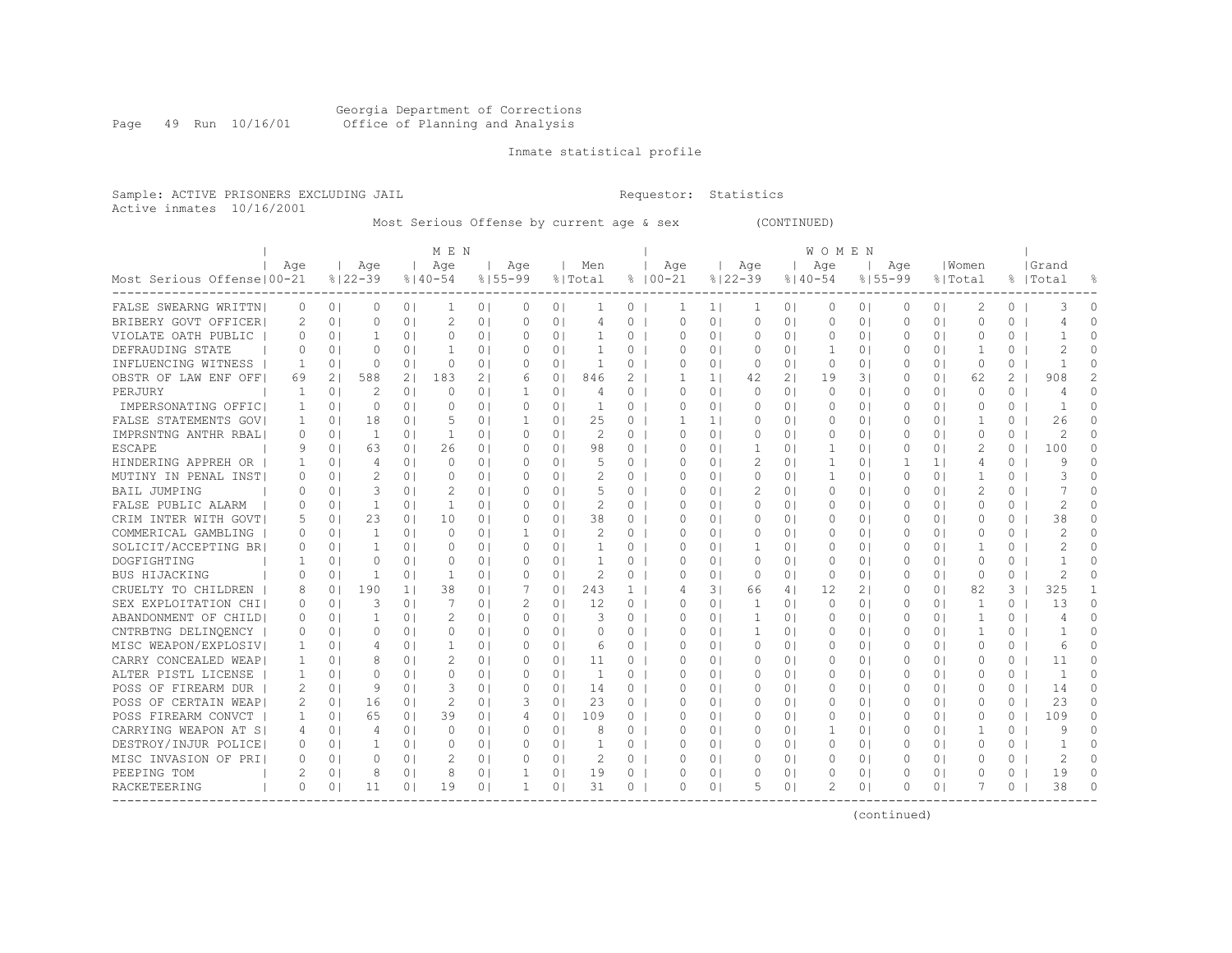#### Georgia Department of Corrections Page 50 Run 10/16/01 Office of Planning and Analysis

# Inmate statistical profile

Sample: ACTIVE PRISONERS EXCLUDING JAIL **Requestor:** Statistics Active inmates 10/16/2001

Most Serious Offense by current age & sex (CONTINUED)

|                              | M E N     |                |               |                |               |                |              |                |                |                |             |          |                |                |                | WOMEN        |                |           |                |                |                |                |              |
|------------------------------|-----------|----------------|---------------|----------------|---------------|----------------|--------------|----------------|----------------|----------------|-------------|----------|----------------|----------------|----------------|--------------|----------------|-----------|----------------|----------------|----------------|----------------|--------------|
|                              | Age       |                | Age           |                | Age           |                | Age          |                | Men            |                | Age         |          |                | Age            |                | Age          |                | Age       |                | Women          |                | Grand          |              |
| Most Serious Offense   00-21 |           |                | $8122 - 39$   |                | $8140 - 54$   |                | $8155 - 99$  |                | % Total        |                | $8100 - 21$ |          | $8122 - 39$    |                |                | $8140 - 54$  | $8155 - 99$    |           |                | % Total        |                | %   Total      | 욲            |
| S/D NARCOTICS, OPIAT         | 2         | 0 <sup>1</sup> | 79            | 0 <sub>1</sub> | 49            | 0 <sup>1</sup> | 8            | 01             | 138            | $\circ$        | 1           | 11       |                | 6              | 0 <sup>1</sup> | 5            | 1 <sup>1</sup> | -1.       | 11             | 13             | $\Omega$       | 151            | 0            |
| S/D DEP, STIM, CNTRF D       | .5        | 0 <sub>1</sub> | 56            | $\Omega$       | 24            | 0 <sup>1</sup> | 3            | 01             | 88             | $\Omega$       | $\Omega$    | $\Omega$ |                | 6              | 0 <sub>1</sub> | 3            | 0 <sub>1</sub> | $\Omega$  | 0 <sub>1</sub> | 9              | $\Omega$       | 97             | $\Omega$     |
| SALE-DIST OF LSD             | $\Omega$  | 0 <sub>1</sub> | $\mathcal{D}$ | 0 <sub>1</sub> | $\Omega$      | 0 <sub>1</sub> | 0            | 0 <sub>1</sub> | 2              | 0              | 1           | 11       |                | 0              | 0 <sup>1</sup> | 0            | 0 <sub>1</sub> | $\Omega$  | 0 <sup>1</sup> | $\overline{1}$ | $\Omega$       | 3              | $\Omega$     |
| SALE/DIST OF MARIJUA         | 30        | 1 <sup>1</sup> | 207           | 11             | 77            | 1 <sub>1</sub> | 8            | 01             | 322            | 1 <sup>1</sup> | 0           |          | 0 <sup>1</sup> | 11             | 1 <sub>1</sub> | 3            | 0 <sub>1</sub> | 2         | 31             | 16             | $\mathbf{1}$   | 338            | 1            |
| POSS NARCOTICS, OPIA!        | 15        | 0 <sup>1</sup> | 151           | 1 <sub>1</sub> | 97            | 1 <sub>1</sub> | 4            | 0 <sub>1</sub> | 267            | 1 <sup>1</sup> | 0           |          | 0 <sub>1</sub> | 22             | 1 <sub>1</sub> | 11           | 1 <sub>1</sub> | 0         | 0 <sub>1</sub> | 33             | 1              | 300            | $\mathbf{1}$ |
| POSS DEP, STIM, CNTRF        | 7         | 0 <sub>1</sub> | 87            | 0 <sub>1</sub> | 37            | 0 <sub>1</sub> | 3            | 0 <sub>1</sub> | 134            | 0              | $\Omega$    |          | 0 <sup>1</sup> | 13             | 1 <sup>1</sup> | $\Omega$     | 0 <sub>1</sub> | 1         | 1 <sub>1</sub> | 14             | $\mathbf{1}$   | 148            | $\Omega$     |
| POSS OF L.S.D.               | $\Omega$  | 0 <sup>1</sup> | 5             | 0 <sub>1</sub> | $\Omega$      | 0 <sub>1</sub> | $\Omega$     | 0 <sub>1</sub> | 5              | 0              | $\Omega$    |          | 0 <sup>1</sup> | $\overline{1}$ | 0 <sub>1</sub> | $\mathbf{1}$ | 0 <sub>1</sub> | $\Omega$  | 0 <sup>1</sup> | 2              | $\overline{0}$ | -7             | $\Omega$     |
| POSS OF MARIJUANA            | 27        | 11             | 190           | 1 <sup>1</sup> | 56            | 01             |              | 0 <sub>1</sub> | 280            | 1 <sup>1</sup> | $\Omega$    |          | 0 <sup>1</sup> | 13             | 1 <sub>1</sub> | 4            | 1 <sub>1</sub> |           | 1 <sub>1</sub> | 18             | 1              | 298            | 1            |
| ILLEGAL ATTM TO OBT          | 0         | 0 <sub>1</sub> |               | 0 <sub>1</sub> | 4             | 01             |              | 0 <sub>1</sub> | 13             | 0              | O           |          | 0 <sub>1</sub> | 4              | 0 <sup>1</sup> | 0            | 0 <sub>1</sub> |           | 0 <sup>1</sup> | 4              | 0              | 17             | $\Omega$     |
| VIOLATE GA CNTRL SBSI        | 4         | 0 <sub>1</sub> | 63            | $\Omega$       | 18            | 0 <sup>1</sup> | $\Omega$     | $\Omega$       | 85             | $\Omega$       | U           |          | 0 <sub>1</sub> |                | 0 <sub>1</sub> | 2            | 0 <sub>1</sub> | $\bigcap$ | 0 <sub>1</sub> | 4              | $\Omega$       | 89             | $\Omega$     |
| VIOLATE DNGROUS DRGS!        | 0         | 0 <sup>1</sup> | $\mathcal{D}$ | 0 <sub>1</sub> | $\Omega$      | 0 <sub>1</sub> | $\Omega$     | 0 <sub>1</sub> | $\overline{c}$ | $\Omega$       | O           |          | 0 <sup>1</sup> | -1             | 0 <sup>1</sup> | $\Omega$     | 0 <sub>1</sub> | $\Omega$  | 0 <sup>1</sup> | -1             | $\Omega$       | 3              | $\Omega$     |
| UNLWFL MFG/DEL/DIST          | 3         | 0 <sup>1</sup> | 23            | 0 <sup>1</sup> | 7             | 0 <sup>1</sup> | $\Omega$     | 0 <sup>1</sup> | 33             | $\Omega$       | O           |          | 0 <sup>1</sup> | 1              | 0 <sup>1</sup> | 1            | 0 <sub>1</sub> | $\Omega$  | 0 <sup>1</sup> | 2              | $\Omega$       | 35             | $\Omega$     |
| POSS DRUG RELATED MA         | 0         | 0 <sup>1</sup> | -1            | 0 <sub>1</sub> | 1             | 0 <sub>1</sub> | 0            | 0 <sub>1</sub> | 2              | $\circ$        | O           |          | 0 <sub>1</sub> | 0              | 0 <sup>1</sup> | 0            | 0 <sub>1</sub> | O         | 0 <sup>1</sup> | $\Omega$       | $\circ$        | 2              | $\Omega$     |
| SALE/DIST CONT SUB P         | 11        | 0 <sub>1</sub> | 53            | 0 <sub>1</sub> | 10            | 0 <sub>1</sub> | $\mathbf{1}$ | 01             | 75             | $\Omega$       | $\Omega$    |          | 0 <sub>1</sub> | 2              | 0 <sub>1</sub> | $\mathbf{1}$ | 0 <sub>1</sub> | O         | 0 <sub>1</sub> | 3              | $\Omega$       | 78             | $\Omega$     |
| SALE/DIST CONT SUB S         | 5         | 0 <sup>1</sup> | 2.1           | 0 <sub>1</sub> | -7            | 0 <sup>1</sup> | $\mathbf{1}$ | $\Omega$       | 34             | $\Omega$       | $\Omega$    |          | 0 <sup>1</sup> | $\mathbf{1}$   | $\Omega$       | $\Omega$     | 0 <sub>1</sub> | $\Omega$  | 01             | $\mathbf{1}$   | $\Omega$       | 35             | $\Omega$     |
| SALE/DISTRIBUTION CO         | 146       |                | 4   1442      | 61             | 544           | 51             | 39           | ا 2            | 2171           | 5 <sub>1</sub> | 4           |          | 3 I            | 95             | 51             | 46           | 61             | 3         | 4              | 148            | 5              | 2319           | 5            |
| POSSESSION OF COCAINI        | 195       |                | 51 1527       | 61             | 581           | 51             | 53           | 31             | 2356           | 6              | 4           |          | 31             | 124            | 71             | 52           | 71             | 3         | 41             | 183            | 7              | 2539           | 6            |
| CRMNL ATPT VIOL SUBS         | 0         | 01             | 25            | 0 <sub>1</sub> | 10            | 0 <sup>1</sup> | 3            | 0              | 38             | $\Omega$       | O           | $\Omega$ |                | $\overline{1}$ | 0 <sup>1</sup> | $\Omega$     | $\Omega$       | $\Omega$  | 0 <sub>1</sub> | $\overline{1}$ | $\Omega$       | 39             | $\Omega$     |
| MISC. DRUGS TRAFFICK         | 11        | 0 <sup>1</sup> | 252           | 1 <sup>1</sup> | 64            | 11             | 8            | 01             | 335            | 1 <sub>1</sub> | O           |          | 0 <sub>1</sub> | 13             | 1 <sup>1</sup> | 9            | 1 <sup>1</sup> | -1.       | 1 <sup>1</sup> | 23             | $\mathbf{1}$   | 358            | 1            |
| COCAINE LESS 200 GRAI        | 9         | 0 <sup>1</sup> | 323           | 1 <sub>1</sub> | 98            | 1 <sub>1</sub> | 20           | 1 <sup>1</sup> | 450            | 1 <sup>1</sup> | 0           |          | 0 <sub>1</sub> | 14             | 1 <sup>1</sup> | 6            | 1 <sup>1</sup> | 0         | 0 <sup>1</sup> | 20             | $\mathbf{1}$   | 470            | -1           |
| COCAINE 201-400 GRAM         | 1         | 0 <sup>1</sup> | 55            | 0 <sup>1</sup> | 13            | 0 <sub>1</sub> | 2            | 0 <sub>1</sub> | 71             | 0 <sub>1</sub> | 0           |          | 0 <sub>1</sub> | 6              | 0 <sup>1</sup> | 3            | 0 <sub>1</sub> | O         | 0 <sup>1</sup> | 9              | $\circ$        | 80             | $\Omega$     |
| COCAINE 401 OR MORE          | 3         | 0 <sup>1</sup> | 89            | 0 <sub>1</sub> | 28            | 0 <sub>1</sub> | 3            | $\Omega$       | 123            | $\Omega$       | 1           | 11       |                | 8              | 0 <sup>1</sup> | $\Omega$     | 0 <sub>1</sub> |           | 3              | 11             | $\Omega$       | 134            | $\Omega$     |
| NARCOTICS LESS 14 GRI        | $\bigcap$ | 0 <sub>1</sub> | $\mathcal{L}$ | 0 <sub>1</sub> | $\Omega$      | 0 <sub>1</sub> | $\Omega$     | 0 <sup>1</sup> | 2              | $\Omega$       | $\bigcap$   |          | 0 <sup>1</sup> | $\Omega$       | 0 <sup>1</sup> | $\Omega$     | 0 <sup>1</sup> | $\Omega$  | 01             | $\Omega$       | $\Omega$       | $\mathcal{L}$  | $\Omega$     |
| NARCOTICS 15-28 GRAM         | O.        | 0 <sup>1</sup> | 1             | 0 <sub>1</sub> | 1             | 0 <sup>1</sup> | $\bigcap$    | 0 <sub>1</sub> | $\mathcal{D}$  | 0 <sub>1</sub> | $\bigcap$   |          | 0 <sup>1</sup> | $\Omega$       | 0 <sup>1</sup> | $\bigcap$    | 0 <sub>1</sub> | $\Omega$  | 0 <sup>1</sup> | $\cap$         | $\circ$        | $\mathfrak{D}$ | $\Omega$     |
| NARCOTICS 29 MORE GR         | $\Omega$  | 0 <sub>1</sub> | 3             | 0 <sub>1</sub> | $\mathcal{D}$ | 0 <sub>1</sub> | $\Omega$     | 0 <sup>1</sup> | 5              | $\circ$        | O           |          | 0 <sup>1</sup> | 2              | 0 <sup>1</sup> | $\Omega$     | 0 <sup>1</sup> | O         | 0 <sup>1</sup> | 2              | $\Omega$       |                | $\Omega$     |
| MARIJUANA 101-2000 P         | 5         | 0 <sub>1</sub> | 15            | 0 <sub>1</sub> | 5             | 0 <sub>1</sub> | $\mathbf{1}$ | 01             | 26             | $\Omega$       | O           |          | 0 <sub>1</sub> | 3              | 0 <sub>1</sub> | $\Omega$     | 0 <sub>1</sub> | O         | 0 <sup>1</sup> | 3              | 0              | 29             | $\Omega$     |
| MARIJUANA 2001-100001        | $\Omega$  | 0 <sub>1</sub> | 1             | $\Omega$       | $\Omega$      | 0 <sup>1</sup> | $\Omega$     | $\Omega$       | 1              | $\Omega$       | O           |          | 0 <sub>1</sub> | $\Omega$       | 0 <sub>1</sub> | $\Omega$     | 0 <sub>1</sub> | $\Omega$  | 0 <sub>1</sub> | $\Omega$       | $\Omega$       | $\overline{1}$ | 0            |
| TRFFKNG MTHAQUALONE>         | 0         | 0 <sup>1</sup> | 1             | 0 <sup>1</sup> | $\Omega$      | 0 <sub>1</sub> | $\Omega$     | 0 <sup>1</sup> | $\overline{1}$ | $\Omega$       | $\Omega$    |          | 0 <sup>1</sup> | $\Omega$       | 0 <sub>1</sub> | $\Omega$     | 0 <sup>1</sup> | $\Omega$  | 0 <sub>1</sub> | $\Omega$       | $\Omega$       | $\overline{1}$ | 0            |
| AMPHETAMINE 28-199 G         | 0         | 0 <sup>1</sup> | 5             | 0 <sub>1</sub> | 11            | 0 <sub>1</sub> | 0            | 0 <sub>1</sub> | 16             | 0              | 0           |          | 0 <sub>1</sub> | 0              | 0 <sup>1</sup> | 1            | 0 <sub>1</sub> | 0         | 0 <sup>1</sup> | 1              | $\mathbf{0}$   | 17             | O            |
| AMPHETAMINE 200-399          | 0         | 0 <sup>1</sup> | 2             | 0 <sub>1</sub> | $\mathbf{1}$  | 0 <sub>1</sub> | $\Omega$     | 0 <sub>1</sub> | 3              | $\Omega$       | 0           |          | 0 <sub>1</sub> | 1              | 0 <sup>1</sup> | 0            | 0 <sub>1</sub> | 0         | 0 <sup>1</sup> | $\mathbf{1}$   | $\circ$        | $\overline{4}$ | $\cap$       |
| AMPHETAMINE 400+ GRA         | 0         | 0 <sub>1</sub> | 6             | 0 <sub>1</sub> | $\mathbf{1}$  | 0 <sub>1</sub> | $\Omega$     | 0 <sub>1</sub> |                | $\Omega$       | O           |          | 0 <sup>1</sup> | 1              | 0 <sup>1</sup> | $\Omega$     | 0 <sub>1</sub> | $\Omega$  | 0 <sup>1</sup> | $\mathbf{1}$   | $\Omega$       | 8              | $\Omega$     |
| USE COMM FACLTY VIO          | 0         | 0 <sub>1</sub> | 2             | 0 <sub>1</sub> | 2             | 0 <sub>1</sub> | $\Omega$     | 0 <sub>1</sub> | 4              | 0              | $\Omega$    |          | 0 <sub>1</sub> | 0              | 0 <sup>1</sup> | $\Omega$     | 0 <sup>1</sup> | $\Omega$  | 0 <sup>1</sup> | 0              | $\mathbf{0}$   | 4              | $\Omega$     |
| ATT/CONSPRCY COMMT C         | 2         | 0 <sup>1</sup> | 18            | 0 <sup>1</sup> | 4             | 0 <sub>1</sub> | 3            | 0 <sub>1</sub> | 27             | 0 <sub>1</sub> | O           |          | 0 <sub>1</sub> | 1              | 0 <sub>1</sub> | 2            | 0 <sub>1</sub> | O         | 0 <sup>1</sup> | 3              | 0              | 30             | $\Omega$     |
| VIOL MOTOR VEHICLE L         | 5         | 0 <sub>1</sub> | 58            | 0 <sub>1</sub> | 34            | 0 <sub>1</sub> | 6            | 0              | 103            | $\circ$        | O           |          | 0 <sub>1</sub> | 4              | 0 <sub>1</sub> | 4            | 1 <sub>1</sub> | 0         | 0 <sub>1</sub> | 8              | 0              | 111            | $\Omega$     |
| DRVNG HABTL VIOLATOR         | $\Omega$  | 0 <sub>1</sub> | 163           | 1 <sup>1</sup> | 173           | 21             | 2.5          | 1 <sup>1</sup> | 361            | 1 <sup>1</sup> | $\Omega$    |          | 0 <sub>1</sub> | 9              | 1 <sub>1</sub> | 4            | 1 <sub>1</sub> | $\bigcap$ | $\Omega$       | 13             | 0              | 374            | $\mathbf{1}$ |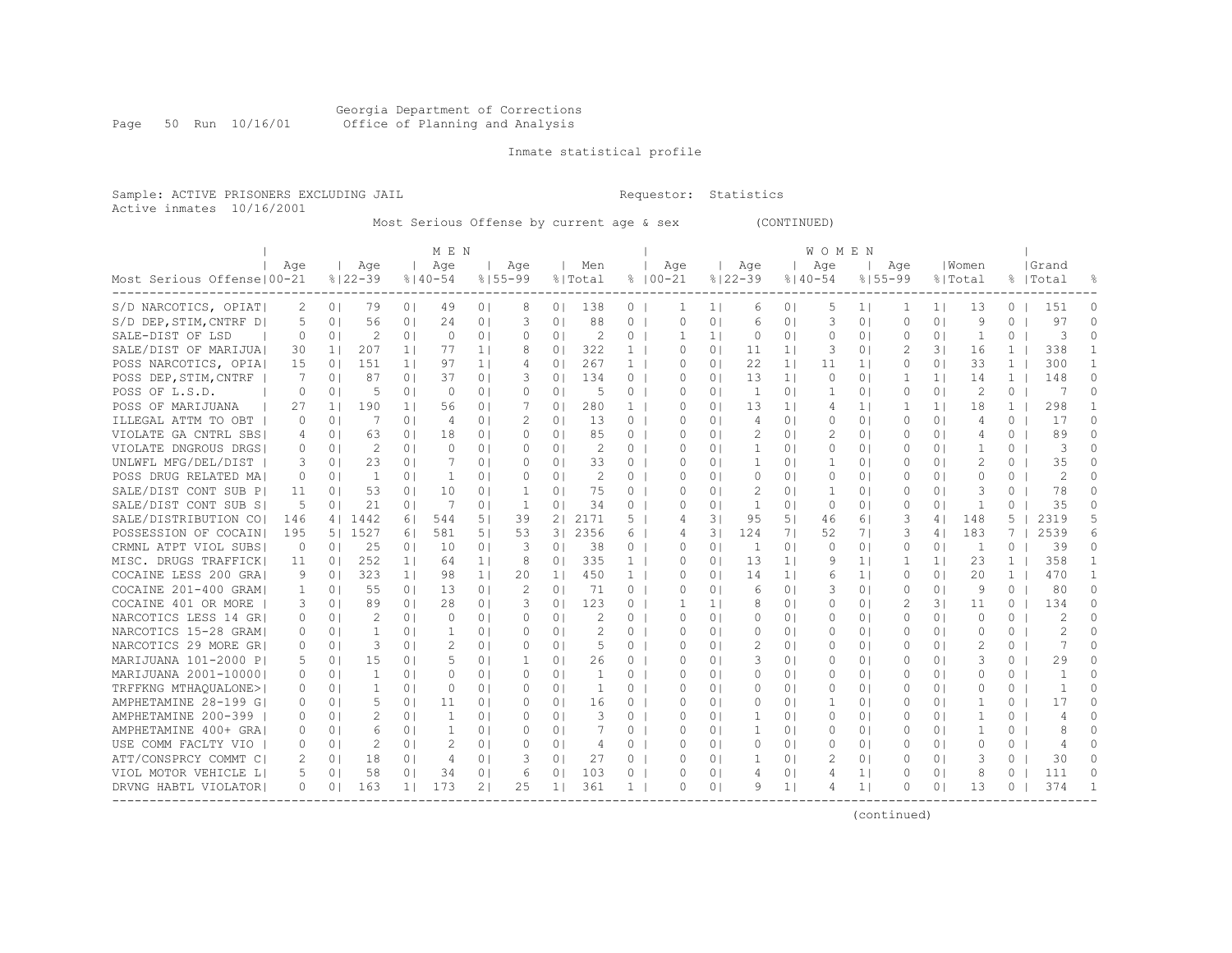#### Georgia Department of Corrections Page 51 Run 10/16/01 Office of Planning and Analysis

# Inmate statistical profile

Sample: ACTIVE PRISONERS EXCLUDING JAIL **Requestor:** Statistics Active inmates 10/16/2001

Most Serious Offense by current age & sex (CONTINUED)

|                              |                              | M E N    |                    |                |                    |    |                    |   |                    |   |  |                    |          | WOMEN              |          |                    |   |                    |                |                  |    |                    |           |  |
|------------------------------|------------------------------|----------|--------------------|----------------|--------------------|----|--------------------|---|--------------------|---|--|--------------------|----------|--------------------|----------|--------------------|---|--------------------|----------------|------------------|----|--------------------|-----------|--|
| Most Serious Offense   00-21 | Age                          |          | Age<br>$8122 - 39$ |                | Age<br>$8140 - 54$ |    | Age<br>$8155 - 99$ |   | Men<br>% Total     |   |  | Aqe<br>$8100 - 21$ |          | Age<br>$8122 - 39$ |          | Age<br>$8140 - 54$ |   | Aqe<br>$8155 - 99$ |                | Women<br>%lTotal |    | Grand<br>%   Total | $\approx$ |  |
| HABIT TRAF VOIL/IMPA         | 0                            | $\Omega$ |                    | $\circ$        |                    | 0  |                    | 0 | 11                 |   |  |                    | 0        | $\Omega$           | 01       | $\Omega$           | 0 |                    | 01             |                  | 0  | 11                 |           |  |
| HABIT TRAF VIOL/OTHE         | 0                            | 0        |                    | 0              |                    | 0  |                    | 0 |                    | 0 |  |                    | 01       | 0                  | 01       | 0                  | 0 |                    | 0 <sub>1</sub> |                  | 0  |                    |           |  |
| VIOLATN GAME AND FIS!        | 0                            | 0        |                    | 0              |                    | 0  |                    | 0 |                    |   |  |                    | 01       | 0                  | 01       | 0                  | 0 |                    | 01             |                  | Ü  |                    |           |  |
| MISC CORRECTIONL INS         | 0                            |          |                    | $\Omega$       |                    | 0  |                    | 0 |                    |   |  |                    | 0        | $\Omega$           | 0.       | 0                  | 0 |                    | 01             |                  | 0  |                    |           |  |
| VIOLATION OTHR STATE         | $\Omega$                     | 0        |                    | 0              |                    |    |                    | 0 |                    |   |  |                    | 0        | $\Omega$           | 0.       | 0                  | 0 |                    | 01             |                  |    |                    |           |  |
| CONSPIRACY                   | 14                           | 0        | 62                 | 0 <sup>1</sup> | 12                 | 0. |                    | 0 | 89                 |   |  |                    | $\Omega$ | 12                 |          |                    | 0 |                    | 01             | 14               |    | 103                |           |  |
| CRIMINAL ATTEMPT             |                              | 0        | 21                 | 0 <sup>1</sup> | 12                 | 0. |                    | 0 | 43                 |   |  |                    | $\circ$  | 6                  | 01       |                    | 0 |                    | 01             |                  | 0. | 50                 |           |  |
| AIRCRAFT HIJACKING           |                              |          |                    | $\Omega$       | ∩                  | 0  | O.                 | 0 |                    |   |  |                    | $\Omega$ | $\Omega$           | 0        | 0                  | 0 |                    | 0 <sub>1</sub> |                  | 0  |                    |           |  |
| UNAUTH DIST RECRD DE         | 0                            | 0        |                    | 0              |                    |    |                    | 0 |                    |   |  |                    | 0        |                    | 0.       | 0                  | 0 |                    | 01             |                  | 0  |                    |           |  |
| CRIMINAL SOLICITATIO         | O.                           | 0        | 10                 | 0 <sup>1</sup> |                    | 0  |                    | 0 | 12                 |   |  |                    | $\Omega$ |                    |          | $\Omega$           | 0 |                    | 0 <sub>1</sub> |                  | 0  | 12                 |           |  |
| PARTY TO A CRIME             |                              | $\Omega$ |                    | 0 <sup>1</sup> |                    | 01 | $\left( \right)$   | 0 |                    |   |  |                    |          |                    | 01       | 0                  | 0 |                    | 01             |                  | 0  |                    |           |  |
| GANG PARTICIPATION           |                              | $\Omega$ | Λ                  | $\circ$        |                    |    | Ω                  | 0 |                    | Ω |  |                    | $\Omega$ |                    | $\Omega$ | O                  | 0 |                    | $\Omega$       | U                | 0  |                    |           |  |
| Total reported               | 3596 100 26165 100 11270 100 |          |                    |                |                    |    |                    |   | 1684 100 42715 100 |   |  | 153 1001           |          | 1752 1001          |          | 742 1001           |   |                    | 70 1001        | 2717 100         |    | 45432 100          |           |  |
|                              |                              |          |                    |                |                    |    |                    |   |                    |   |  |                    |          |                    |          |                    |   |                    |                |                  |    |                    |           |  |
| Percent reported             |                              | 99.4     |                    | 99.71<br>99.71 |                    |    | 99.61              |   | 99.6               |   |  | 100.0              |          | 99.71              |          | 100.0              |   | 98.61              |                | 99.8             |    | 99.6               |           |  |
|                              |                              |          |                    |                |                    |    |                    |   |                    |   |  |                    |          |                    |          |                    |   |                    |                |                  |    |                    |           |  |
|                              |                              |          |                    |                |                    |    |                    |   |                    |   |  |                    |          |                    |          |                    |   |                    |                |                  |    |                    |           |  |
| NOT REPORTED                 | 23                           |          | 88                 |                | 38                 |    |                    |   | 156                |   |  |                    |          | 5                  |          | $\bigcap$          |   |                    |                | 6                |    | 162                |           |  |
| Total                        | 3619                         |          | 26253              |                | 11308              |    | 1691               |   | 42871              |   |  | 153                |          | 1757               |          | 742                |   | 71                 |                | 2723             |    | 45594              |           |  |